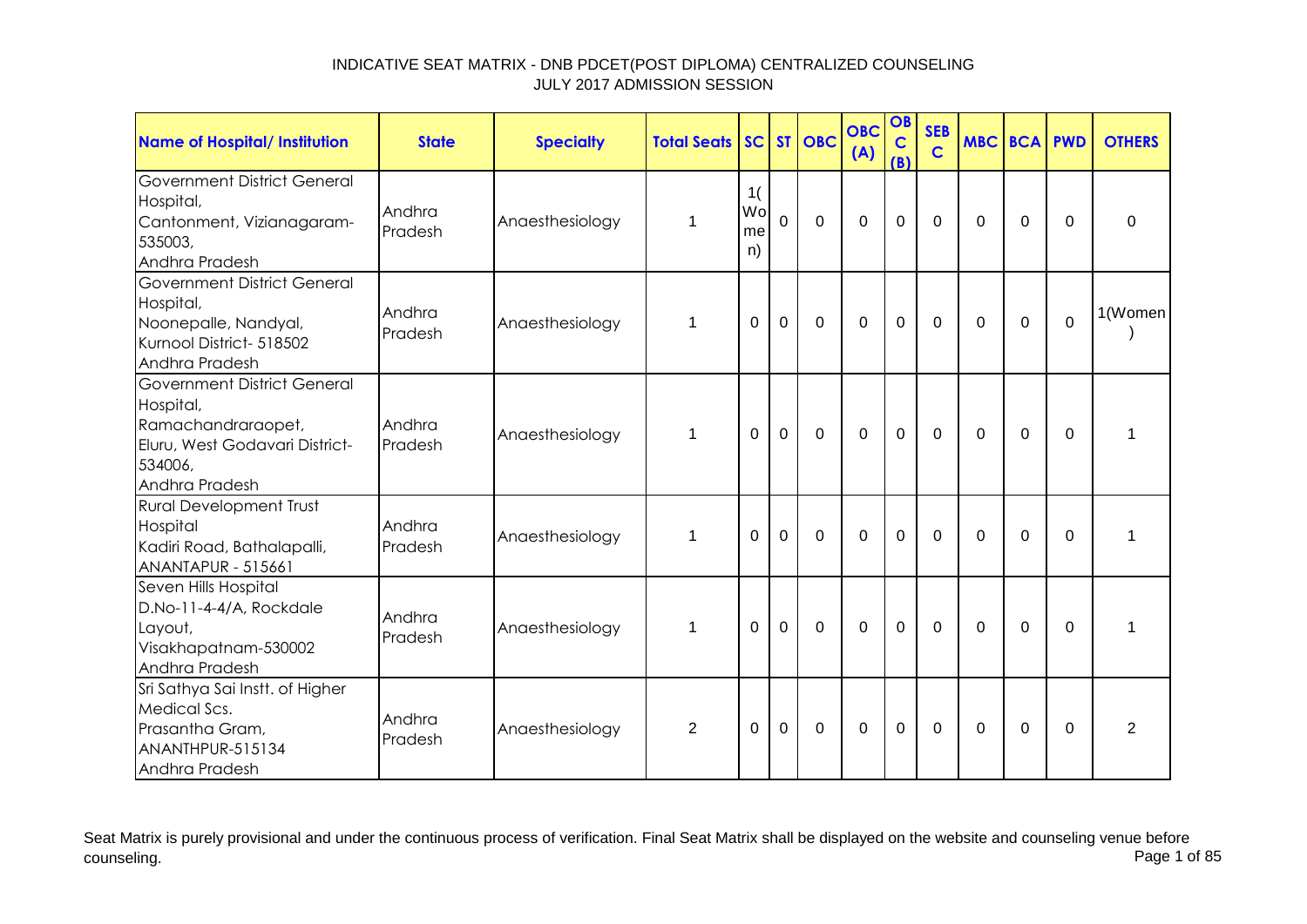| Name of Hospital/ Institution                                                                                                                                                    | <b>State</b>      | <b>Specialty</b> | <b>Total Seats SC ST OBC</b> |             |             |             | <b>OBC</b><br>(A) | OB<br>$\mathbf C$<br>(B) | <b>SEB</b><br>$\mathbf C$ | <b>MBC BCA PWD</b> |             |          | <b>OTHERS</b> |
|----------------------------------------------------------------------------------------------------------------------------------------------------------------------------------|-------------------|------------------|------------------------------|-------------|-------------|-------------|-------------------|--------------------------|---------------------------|--------------------|-------------|----------|---------------|
| Visakha Hospital and<br>Diagnostics (Care Hospital)<br>A.S. Raja Complex, Door No. 10-<br>$50 - 11/5$<br>Ramnagar, Waltair Main Road,<br>Visakhapatnam-530002,<br>Andhra Pradesh | Andhra<br>Pradesh | Anaesthesiology  | $\mathbf{1}$                 | $\mathbf 0$ | $\mathbf 0$ | $\mathbf 0$ | $\overline{0}$    | $\mathbf 0$              | $\mathbf 0$               | $\mathbf 0$        | $\mathbf 0$ | $\Omega$ | 1             |
| J.L.N. Main Hosp. & Res. Centre<br><b>Bhilai Steel Plant,</b><br>BHILAI-01<br>Chhatisgarh                                                                                        | Chhattisgarh      | Anaesthesiology  | 3                            | $\mathbf 0$ | $\mathbf 0$ | $\mathbf 0$ | $\mathbf 0$       | $\mathbf 0$              | $\mathbf 0$               | $\Omega$           | 0           | $\Omega$ | 3             |
| Ramkrishna Care Hospital<br>Aurobindo Enclave, Pachpedhi<br>Naka,<br>Dhamtari Road, N. H. 43,<br>Raipur-492001<br>Chhattisgarh                                                   | Chhattisgarh      | Anaesthesiology  | $\overline{2}$               | $\Omega$    | $\mathbf 0$ | $\mathbf 0$ | $\mathbf 0$       | $\mathbf 0$              | $\mathbf 0$               | $\Omega$           | $\mathbf 0$ | $\Omega$ | 2             |
| <b>Batra Hospital and Medical</b><br><b>Research Centre</b><br>1, Tuglakabad Institutional<br>Area,<br>Mehrauli Badarpu Road,<br>New Delhi-110062                                | Delhi             | Anaesthesiology  | 1                            | $\Omega$    | $\mathbf 0$ | $\mathbf 0$ | $\mathbf 0$       | $\mathbf 0$              | 0                         | $\Omega$           | $\Omega$    | $\Omega$ | 1             |
| Deen Dayal Upadhyay Hospital<br>Hari Nagar,<br>New Delhi-64                                                                                                                      | Delhi             | Anaesthesiology  | 1                            | 1           | $\mathbf 0$ | $\mathbf 0$ | $\Omega$          | $\mathbf 0$              | $\Omega$                  | $\Omega$           | $\Omega$    | $\Omega$ | $\Omega$      |

Seat Matrix is purely provisional and under the continuous process of verification. Final Seat Matrix shall be displayed on the website and counseling venue before<br>Page 2 of 85 counseling. Page 2 of 85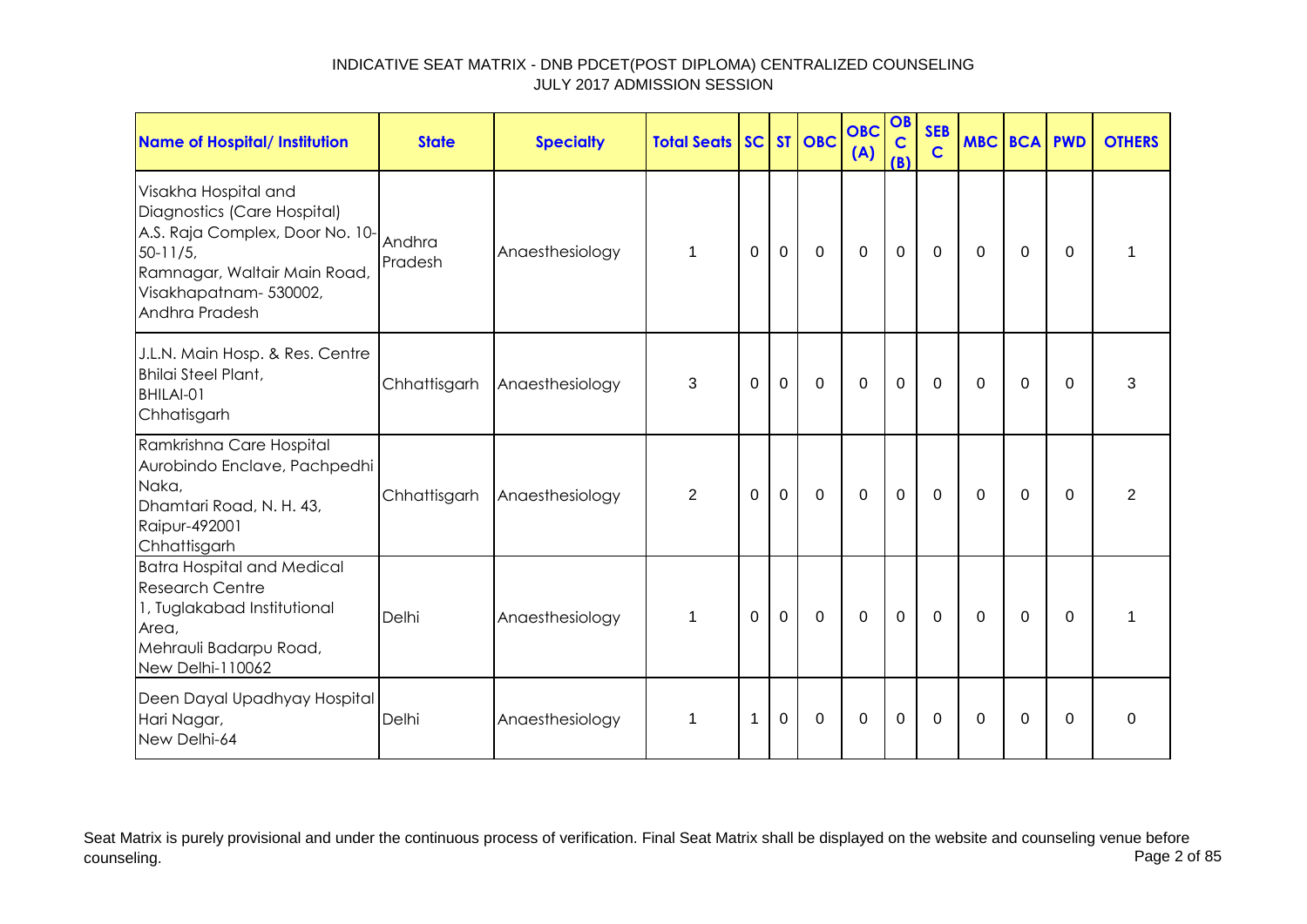| <b>Name of Hospital/ Institution</b>                                                                                                                                                                                                             | <b>State</b> | <b>Specialty</b> | <b>Total Seats SC ST OBC</b> |          |                |             | <b>OBC</b><br>(A) | OB<br>$\mathbf C$<br>(B) | <b>SEB</b><br>$\mathbf C$ | <b>MBC BCA PWD</b> |          |          | <b>OTHERS</b>  |
|--------------------------------------------------------------------------------------------------------------------------------------------------------------------------------------------------------------------------------------------------|--------------|------------------|------------------------------|----------|----------------|-------------|-------------------|--------------------------|---------------------------|--------------------|----------|----------|----------------|
| Hindu Rao Hospital<br>Subzi Mandi, Malkaganj<br>Delhi-110007                                                                                                                                                                                     | Delhi        | Anaesthesiology  | 1                            | 1        | $\Omega$       | $\Omega$    | $\Omega$          | $\Omega$                 | $\Omega$                  | $\Omega$           | $\Omega$ | $\Omega$ | $\Omega$       |
| Indraprastha Apollo Hospital<br>Delhi Mathura Road,<br>Sarita Vihar,<br>New Delhi - 110076                                                                                                                                                       | Delhi        | Anaesthesiology  | $3^*$                        | 0        | $\mathbf 0$    | $\mathbf 0$ | $\overline{0}$    | $\mathbf 0$              | $\mathbf 0$               | $\Omega$           | $\Omega$ | $\Omega$ | 3              |
| Jaipur Golden Hospital<br>2, Institutional Area, Sector 3,<br>Rohini,<br>New Delhi-85                                                                                                                                                            | Delhi        | Anaesthesiology  | $\overline{2}$               | 0        | $\mathbf 0$    | $\mathbf 0$ | $\mathbf 0$       | $\mathbf 0$              | $\mathbf 0$               | 0                  | 0        | $\Omega$ | $\overline{2}$ |
| Mata Chanan Devi Hospital<br>C-1 Janakpuri,<br>New Delhi - 58                                                                                                                                                                                    | Delhi        | Anaesthesiology  | 1                            | $\Omega$ | $\Omega$       | $\Omega$    | $\overline{0}$    | $\mathbf 0$              | $\Omega$                  | 0                  | $\Omega$ | $\Omega$ | 1              |
| <b>Max Smart Super Specialty</b><br>Hospital<br>(Formerly-Saket City Hospital)<br>(A unit of Gujarmal Modi<br>Hospital & Research Centre for Delhi<br><b>Medical Sciences)</b><br>Mandir Marg, Press Enclave<br>Marg,<br>Saket, New Delhi-110017 |              | Anaesthesiology  | $\mathbf 1$                  | $\Omega$ | $\overline{0}$ | $\Omega$    | $\overline{0}$    | $\mathbf 0$              | $\Omega$                  | $\Omega$           | $\Omega$ | $\Omega$ | 1              |
| Swami Dayanand Hospital<br>Dilshad Garden, Shahdara<br>New Delhi-110095                                                                                                                                                                          | Delhi        | Anaesthesiology  | 1                            | $\Omega$ | $\Omega$       | $\Omega$    | $\Omega$          | $\Omega$                 | $\Omega$                  | 0                  | $\Omega$ | $\Omega$ |                |

Seat Matrix is purely provisional and under the continuous process of verification. Final Seat Matrix shall be displayed on the website and counseling venue before<br>Page 3 of 85 counseling. Page 3 of 85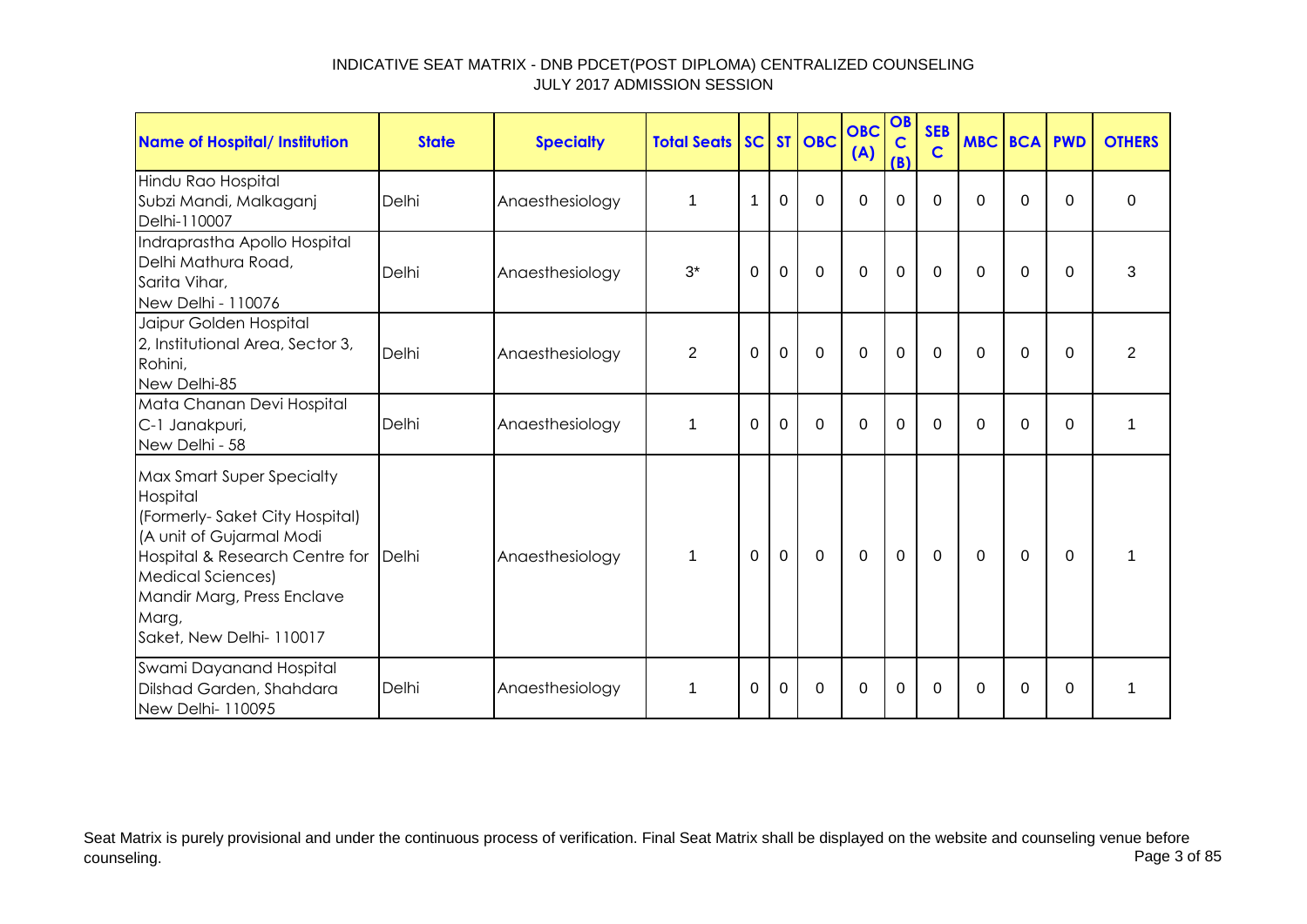| <b>Name of Hospital/ Institution</b>                                                                                       | <b>State</b>     | <b>Specialty</b> | <b>Total Seats SC ST OBC</b> |          |             |             | <b>OBC</b><br>(A) | OB<br>$\mathbf C$<br>(B) | <b>SEB</b><br>$\mathbf C$ | <b>MBC BCA PWD</b> |             |          | <b>OTHERS</b>  |
|----------------------------------------------------------------------------------------------------------------------------|------------------|------------------|------------------------------|----------|-------------|-------------|-------------------|--------------------------|---------------------------|--------------------|-------------|----------|----------------|
| <b>GMERS Medical College,</b><br>Nr. Pathikasharam,<br>Civil Hospital Campus,<br>Sector-12, Gandhinagar,<br>Gujarat-382012 | Gujarat          | Anaesthesiology  | $\mathbf 1$                  | 0        | $\mathbf 0$ | $\mathbf 0$ | $\mathbf 0$       | $\mathbf 0$              | $\mathbf 1$               | 0                  | 0           | $\Omega$ | 0              |
| Sterling Hospital,<br>Off. Gurukul Road<br>Behind Drive-In Cinema,<br>Ahmedabad-380052<br>Gujarat                          | Gujarat          | Anaesthesiology  | $\overline{2}$               | 0        | $\mathbf 0$ | $\mathbf 0$ | $\mathbf 0$       | $\pmb{0}$                | $\mathbf 0$               | 0                  | $\mathbf 0$ | $\Omega$ | $\overline{2}$ |
| <b>Bhagat Phool Singh Govt.</b><br>Medical College for Women<br>Khanpur Kalan (Sonepat)-<br>131305<br>Haryana              | Haryana          | Anaesthesiology  | 3                            | $\Omega$ | $\mathbf 0$ | $\mathbf 0$ | $\mathbf 0$       | $\mathbf 0$              | 0                         | $\Omega$           | $\Omega$    | $\Omega$ | 3              |
| Abdur Razzaque Ansari<br>Memorial Weaver's Hospital,<br>NH 33, IRBA, Ranchi-835217<br>Jharkhand                            | Jharkhand        | Anaesthesiology  | $\mathbf 1$                  | $\Omega$ | $\mathbf 0$ | $\Omega$    | $\overline{0}$    | $\mathbf 0$              | $\Omega$                  | $\Omega$           | $\mathbf 0$ | $\Omega$ | 1              |
| <b>Bokaro General Hospital</b><br><b>Bokaro Steel City,</b><br><b>BOKARO-01</b><br>Jharkhand                               | <b>Jharkhand</b> | Anaesthesiology  | 4                            | $\Omega$ | $\mathbf 0$ | $\mathbf 1$ | $\overline{0}$    | $\mathbf 0$              | $\mathbf 0$               | $\Omega$           | $\Omega$    | $\Omega$ | 3              |
| Tata Main Hospital<br>JAMSHEDPUR-01<br>Jharkand                                                                            | Jharkhand        | Anaesthesiology  | 2                            | $\Omega$ | $\Omega$    | $\Omega$    | $\Omega$          | $\mathbf 0$              | $\Omega$                  | $\Omega$           | $\Omega$    | $\Omega$ | $\overline{2}$ |

Seat Matrix is purely provisional and under the continuous process of verification. Final Seat Matrix shall be displayed on the website and counseling venue before<br>Page 4 of 85 counseling. Page 4 of 85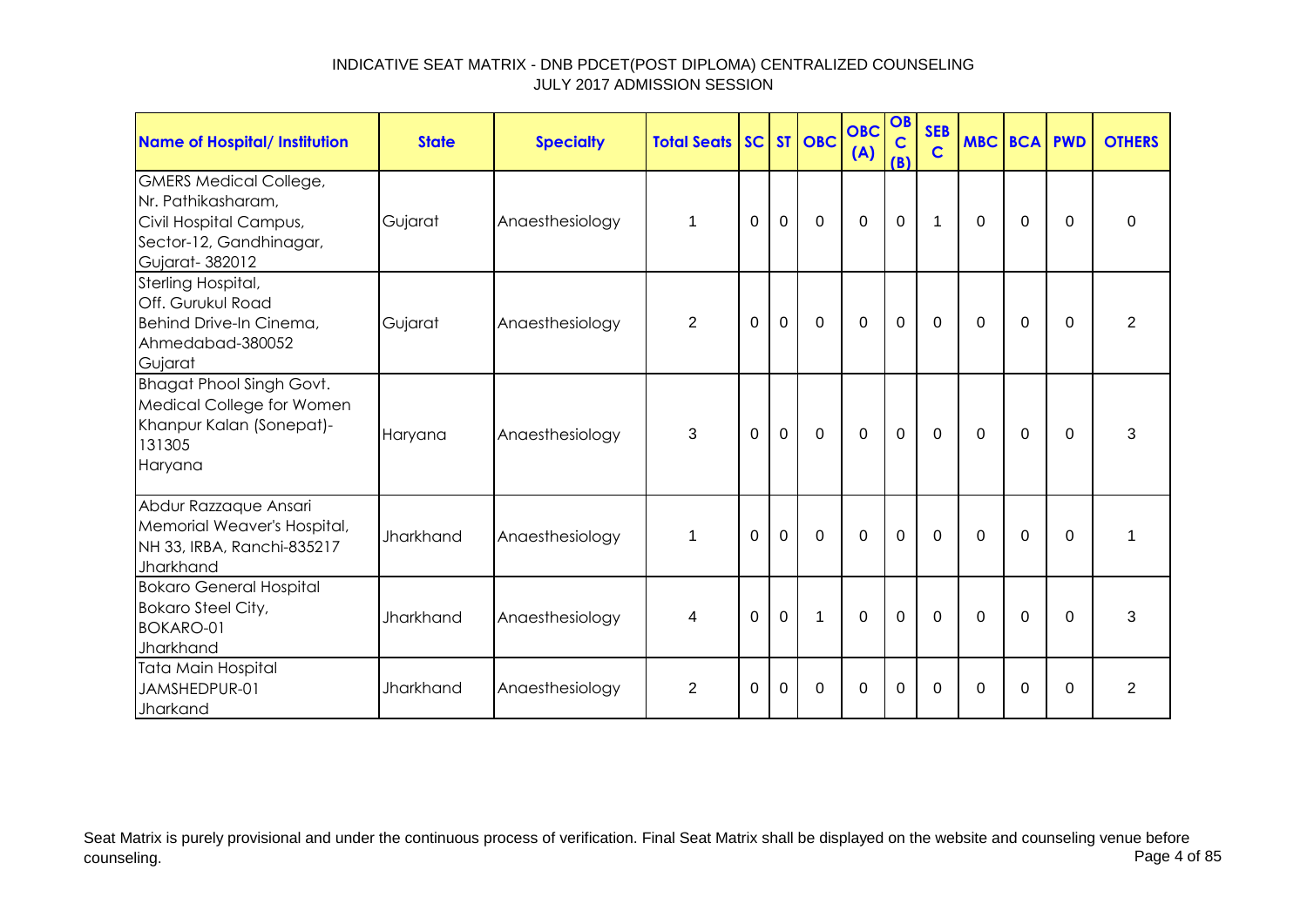| Name of Hospital/ Institution                                                                                     | <b>State</b> | <b>Specialty</b> | <b>Total Seats</b> |             |             | SC ST OBC    | <b>OBC</b><br>(A) | OB<br>$\mathbf C$<br>(B) | <b>SEB</b><br>$\mathbf C$ | <b>MBC BCA PWD</b> |             |          | <b>OTHERS</b>  |
|-------------------------------------------------------------------------------------------------------------------|--------------|------------------|--------------------|-------------|-------------|--------------|-------------------|--------------------------|---------------------------|--------------------|-------------|----------|----------------|
| Apollo BGS Hospital<br>Adichunchanagiri Road,<br>Kuvempunagar,<br>Mysore - 23<br>Karnataka                        | Karnataka    | Anaesthesiology  | $\overline{2}$     | $\mathbf 0$ | $\mathbf 0$ | $\mathbf 0$  | $\mathbf 0$       | $\mathbf 0$              | $\overline{0}$            | $\Omega$           | $\mathbf 0$ | 0        | $\overline{2}$ |
| <b>Bangalore Baptist Hospital</b><br>Bellary Road, Hebbal,<br>Bangalore-24<br>Karnataka                           | Karnataka    | Anaesthesiology  | $\mathbf 1$        | 0           | $\mathbf 0$ | $\mathbf 0$  | $\mathbf 0$       | $\mathbf 0$              | $\Omega$                  | $\Omega$           | 0           | 0        | 1              |
| Hindustan Aeronautics Hospital<br><b>Bangalore Complex,</b><br>Bangalore-560017<br>Karnataka                      | Karnataka    | Anaesthesiology  | 1                  | $\Omega$    | $\mathbf 0$ | $\mathbf 0$  | $\mathbf 0$       | $\mathbf 0$              | $\mathbf 0$               | $\Omega$           | 0           | $\Omega$ | 1              |
| Kidwai Memorial Institute Of<br>Oncology<br>Dr.MH.Marigowda Road,<br>Bangalore - 29<br>Karnataka                  | Karnataka    | Anaesthesiology  | $\mathbf 1$        | $\Omega$    | $\mathbf 0$ | $\mathbf 0$  | $\mathbf 0$       | $\mathbf 0$              | $\mathbf 0$               | $\Omega$           | $\Omega$    | $\Omega$ | 1              |
| Narayana Hrudayalaya,<br>258/A, Bommasandra Industrial<br>Area,<br>Anekal Taluk,<br>Bangalore-560099<br>Karnataka | Karnataka    | Anaesthesiology  | 9                  | $\Omega$    | $\Omega$    | $\mathbf{0}$ | $\mathbf 0$       | $\overline{0}$           | $\mathbf 0$               | $\Omega$           | $\mathbf 0$ | $\Omega$ | 9              |
| Sahyadri Narayana<br>Multispecialty Hospital<br>Harakere, N T Road,<br>Shimoga-577202<br>Karnataka                | Karnataka    | Anaesthesiology  | $\overline{2}$     | 0           | $\mathbf 0$ | $\mathbf 0$  | $\mathbf 0$       | $\mathbf 0$              | $\mathbf 0$               | $\Omega$           | 0           | 0        | $\overline{2}$ |

Seat Matrix is purely provisional and under the continuous process of verification. Final Seat Matrix shall be displayed on the website and counseling venue before<br>Page 5 of 85 counseling. Page 5 of 85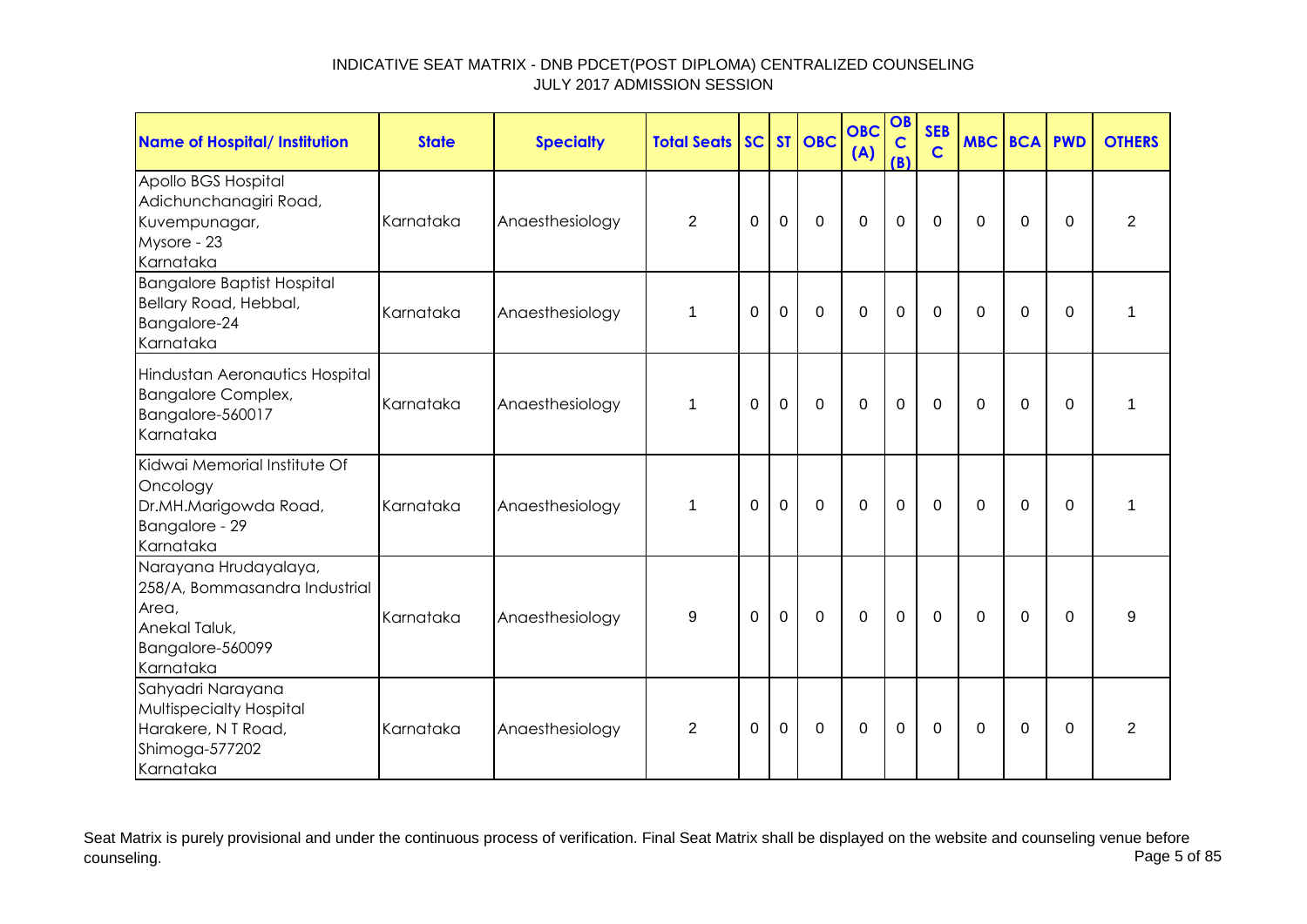| <b>Name of Hospital/ Institution</b>                                                                               | <b>State</b> | <b>Specialty</b> | <b>Total Seats SC ST OBC</b> |             |             |             | <b>OBC</b><br>(A) | OB<br>$\mathbf C$<br>(B) | <b>SEB</b><br>$\mathbf C$ | <b>MBC BCA PWD</b> |             |             | <b>OTHERS</b>  |
|--------------------------------------------------------------------------------------------------------------------|--------------|------------------|------------------------------|-------------|-------------|-------------|-------------------|--------------------------|---------------------------|--------------------|-------------|-------------|----------------|
| Santosh Hospital<br>No. 6/1 promnade road,<br>near goodwills high school,<br>Bangalore-560005<br>Karnataka         | Karnataka    | Anaesthesiology  | $\mathbf 1$                  | 0           | $\mathbf 0$ | $\mathbf 0$ | $\mathbf 0$       | $\pmb{0}$                | $\mathbf 0$               | 0                  | 0           | $\Omega$    |                |
| St. Martha's Hospital<br>5-Nruputhunga Rd,<br>Bangalore-01<br>Karnataka                                            | Karnataka    | Anaesthesiology  | 3                            | $\Omega$    | $\mathbf 0$ | $\Omega$    | $\Omega$          | $\overline{0}$           | $\Omega$                  | $\Omega$           | $\Omega$    | $\Omega$    | 3              |
| Ananthapuri Hospitals and<br><b>Research Institute</b><br>Chacka NH Bypass,<br>Thiruvananthapuram<br>Kerala-695024 | Kerala       | Anaesthesiology  | $2^*$                        | $\mathbf 0$ | $\mathbf 0$ | $\mathbf 0$ | $\mathbf 0$       | $\mathbf 0$              | $\mathbf 0$               | $\mathbf 0$        | $\mathbf 0$ | $\mathbf 0$ | $\overline{2}$ |
| <b>Baby Memorial Hospital</b><br>Indira Gandhi Road,<br>Kozhikode,<br><b>CALICUT - 673004</b><br>Kerala            | Kerala       | Anaesthesiology  | 3                            | 0           | $\mathbf 0$ | $\mathbf 0$ | $\overline{0}$    | $\mathbf 0$              | $\mathbf 0$               | $\mathbf 0$        | $\mathbf 0$ | $\Omega$    | 3              |
| Cosmopolitan Hospital<br>Murinjapalam, Pattom PO,<br>TRIVANDRUM-04<br>Kerala                                       | Kerala       | Anaesthesiology  | 1                            | $\Omega$    | $\mathbf 0$ | $\mathbf 0$ | $\overline{0}$    | $\mathbf 0$              | $\mathbf 0$               | $\Omega$           | $\Omega$    | $\Omega$    | 1              |
| Govt. General Hospital<br>Kunnukuzhi PO, Thycud<br>THIRUVANANTHAPURAM-35<br>Kerala                                 | Kerala       | Anaesthesiology  | $\overline{2}$               | 0           | 0           | 0           | 0                 | $\mathbf 0$              | 0                         | 0                  | 0           | $\Omega$    | 2              |

Seat Matrix is purely provisional and under the continuous process of verification. Final Seat Matrix shall be displayed on the website and counseling venue before<br>Page 6 of 85 counseling. Page 6 of 85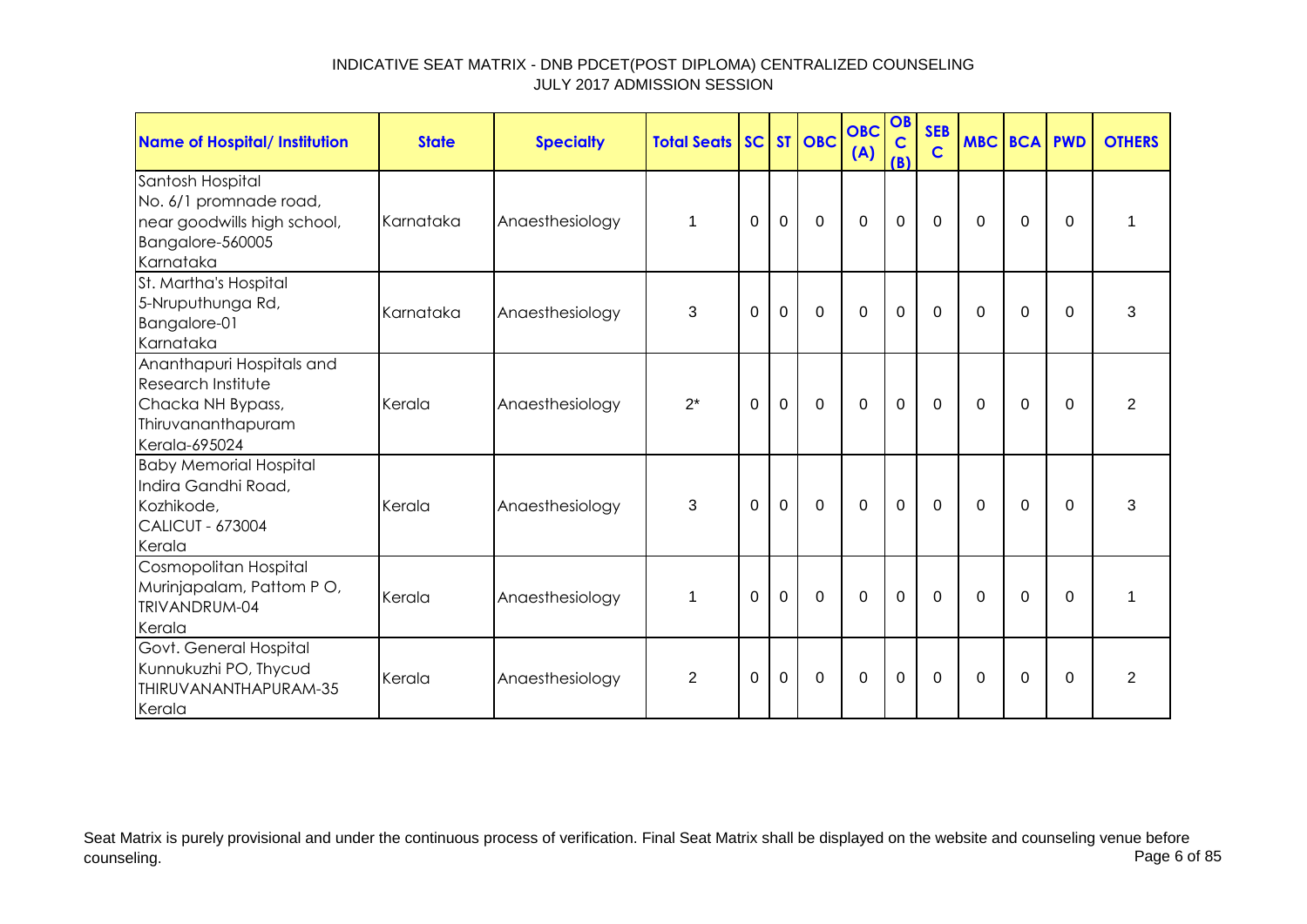| Name of Hospital/ Institution                                                                          | <b>State</b>      | <b>Specialty</b> | <b>Total Seats SC ST OBC</b> |              |             |             | <b>OBC</b><br>(A) | OB<br>$\overline{c}$<br>(B) | <b>SEB</b><br>$\mathbf C$ |              |             | <b>MBC BCA PWD</b> | <b>OTHERS</b>  |
|--------------------------------------------------------------------------------------------------------|-------------------|------------------|------------------------------|--------------|-------------|-------------|-------------------|-----------------------------|---------------------------|--------------|-------------|--------------------|----------------|
| Little Flower Hospital &<br>Research Centre,<br>Post Box No. 23,<br><b>ANGAMALY - 683572</b><br>Kerala | Kerala            | Anaesthesiology  | 1                            | $\Omega$     | $\mathbf 0$ | $\mathbf 0$ | $\overline{0}$    | $\mathbf 0$                 | $\mathbf 0$               | $\Omega$     | $\mathbf 0$ | $\Omega$           |                |
| <b>Medical Trust Hospital</b><br>M. G. Road,<br>KOCHI-16<br>Kerala                                     | Kerala            | Anaesthesiology  | 2                            | $\mathbf 0$  | $\mathbf 0$ | $\mathbf 0$ | $\mathbf 0$       | $\mathbf 0$                 | $\overline{0}$            | $\mathbf 0$  | $\mathbf 0$ | $\Omega$           | $\overline{2}$ |
| Choithram Hospital and<br><b>Research Centre</b><br>Manik Bagh Road,<br>INDORE-14<br>Madhya Pradesh    | Madhya<br>Pradesh | Anaesthesiology  | 3                            | $\mathbf 0$  | $\mathbf 0$ | $\mathbf 0$ | $\mathbf{0}$      | $\mathbf 0$                 | $\mathbf 0$               | $\mathbf{0}$ | $\mathbf 0$ | $\Omega$           | 3              |
| <b>Bhabha Atomic Research</b><br>Centre & Hospital,<br>Anushakti Nagar,<br>MUMBAI-94<br>Maharashtra    | Maharashtra       | Anaesthesiology  | $\overline{2}$               | $\mathbf{1}$ | $\mathbf 0$ | $\mathbf 0$ | $\mathbf 0$       | $\overline{0}$              | $\overline{0}$            | $\mathbf{0}$ | $\Omega$    | $\Omega$           |                |
| Dr. B. Nanavati Hospital<br>Vivekanand Rd.,<br>Vile Parle West,<br>Mumbai-56<br>Maharashtra            | Maharashtra       | Anaesthesiology  | $\mathbf{1}$                 | $\Omega$     | $\mathbf 0$ | $\mathbf 0$ | $\mathbf 0$       | $\mathbf 0$                 | $\mathbf 0$               | $\mathbf{0}$ | 0           | $\Omega$           | 1              |

Seat Matrix is purely provisional and under the continuous process of verification. Final Seat Matrix shall be displayed on the website and counseling venue before<br>Page 7 of 85 counseling. Page 7 of 85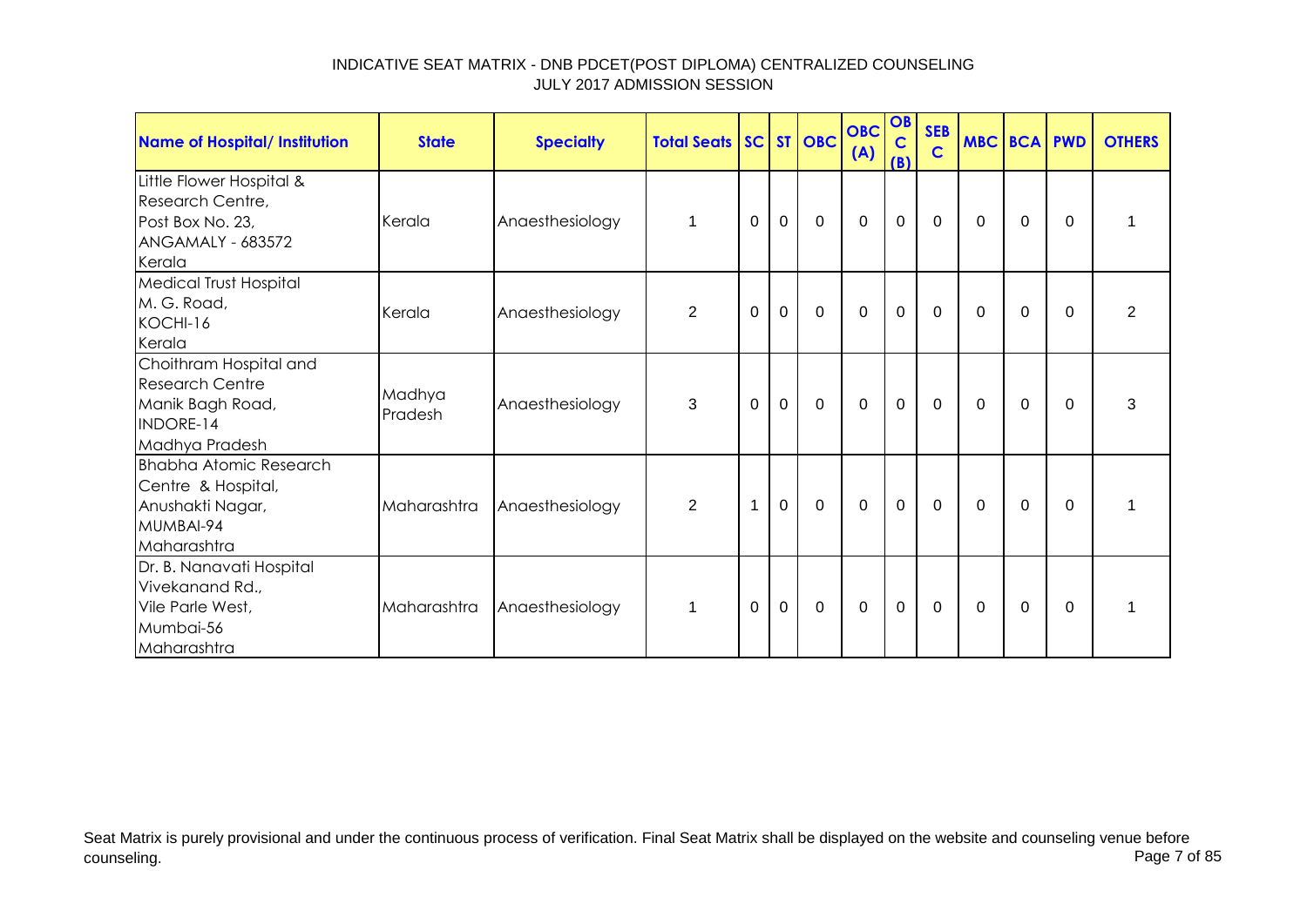| <b>Name of Hospital/ Institution</b>                                                                                                                                                                                   | <b>State</b> | <b>Specialty</b> | <b>Total Seats SC ST OBC</b> |              |                |              | <b>OBC</b><br>(A) | OB<br>$\overline{c}$<br>(B) | <b>SEB</b><br>$\mathbf C$ | MBC BCA PWD |          |          | <b>OTHERS</b>  |
|------------------------------------------------------------------------------------------------------------------------------------------------------------------------------------------------------------------------|--------------|------------------|------------------------------|--------------|----------------|--------------|-------------------|-----------------------------|---------------------------|-------------|----------|----------|----------------|
| Dr. R N Cooper Municipal<br>General Hospital<br>(Associated with H B T<br>(Hinduhridaysamrat Balasaheb<br>Thackeray) medical college)<br>North South Road No.1,<br>Vile Parle (West), Mumbai-<br>400056<br>Maharashtra | Maharashtra  | Anaesthesiology  | 1                            | $\mathbf{0}$ | $\overline{0}$ | $\mathbf 0$  | $\mathbf 0$       | $\mathbf 0$                 | $\mathbf 0$               | $\Omega$    | $\Omega$ | $\Omega$ | 1              |
| Jehangir Hospital<br>32, Sassoon Road,<br>Pune-411001<br>Maharashtra                                                                                                                                                   | Maharashtra  | Anaesthesiology  | 1                            | $\Omega$     | $\Omega$       | $\mathbf 0$  | $\Omega$          | $\mathbf 0$                 | $\Omega$                  | $\Omega$    | $\Omega$ | $\Omega$ |                |
| K.E.M. Hospital,<br>489, Rasta Peth,<br>Sardar Moodliar Road,<br>Pune-411011<br>Maharashtra                                                                                                                            | Maharashtra  | Anaesthesiology  | $\overline{2}$               | $\mathbf{0}$ | $\mathbf 0$    | $\mathbf{1}$ | $\mathbf 0$       | $\mathbf 0$                 | $\overline{0}$            | $\Omega$    | $\Omega$ | $\Omega$ |                |
| K.J. Somaiya Medical College<br>Eastern Highway, Sion,<br>Mumbai-400022<br>Maharashtra                                                                                                                                 | Maharashtra  | Anaesthesiology  | 2                            | $\mathbf{0}$ | $\mathbf{0}$   | $\mathbf{0}$ | $\Omega$          | $\mathbf 0$                 | $\Omega$                  | $\Omega$    | $\Omega$ | $\Omega$ | $\overline{2}$ |

Seat Matrix is purely provisional and under the continuous process of verification. Final Seat Matrix shall be displayed on the website and counseling venue before<br>Page 8 of 85 counseling. Page 8 of 85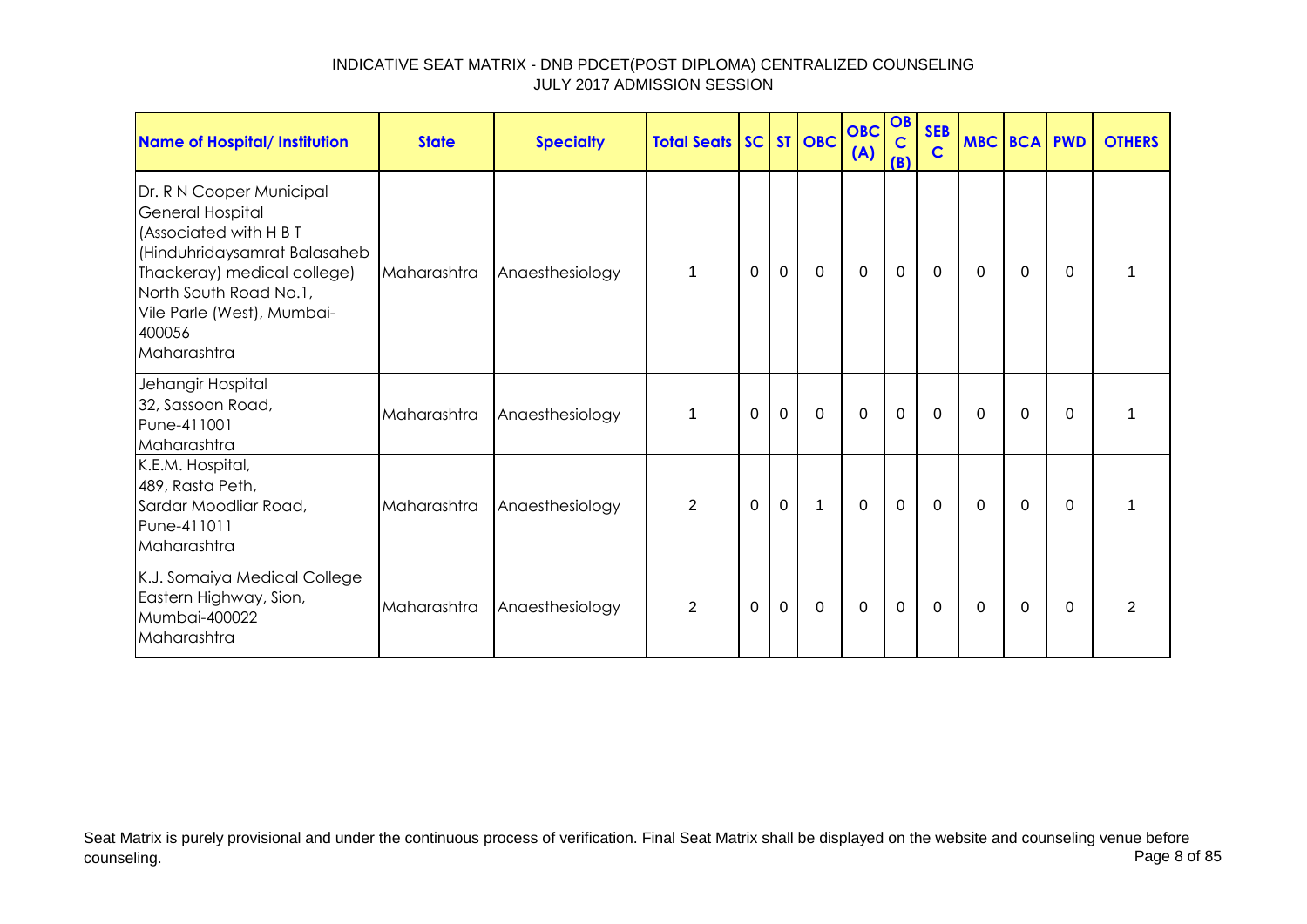| Name of Hospital/ Institution                                                                                                                                   | <b>State</b> | <b>Specialty</b> | <b>Total Seats</b> |          |                | SC ST OBC      | <b>OBC</b><br>(A) | OB<br>$\mathbf C$<br>(B) | <b>SEB</b><br>$\mathbf C$ | <b>MBC BCA PWD</b> |             |             | <b>OTHERS</b>  |
|-----------------------------------------------------------------------------------------------------------------------------------------------------------------|--------------|------------------|--------------------|----------|----------------|----------------|-------------------|--------------------------|---------------------------|--------------------|-------------|-------------|----------------|
| Kokilaben Dhirubhai Ambani<br>Hospital & Medical Research<br>Institute<br>Achyutrao Patwardhan Marg,<br>4 Bunglows,<br>Andheri (w),<br>Mumbai-51<br>Maharashtra | Maharashtra  | Anaesthesiology  | $2^*$              | $\Omega$ | $\mathbf 0$    | $\mathbf 0$    | $\mathbf 0$       | $\mathbf 0$              | $\Omega$                  | $\Omega$           | 0           | $\Omega$    | $\overline{2}$ |
| P.D. Hinduja National Hospital<br>and Medical Research Centre,<br>Veer Savarkar Marg, Mahim,<br>Mumbai-400016<br>Maharashtra                                    | Maharashtra  | Anaesthesiology  | $\overline{2}$     | $\Omega$ | $\mathbf 0$    | $\mathbf 0$    | $\mathbf 0$       | $\mathbf 0$              | $\mathbf 0$               | $\Omega$           | $\mathbf 0$ | $\mathbf 0$ | $\overline{2}$ |
| Poona Hospital & Research<br>Centre<br>27 Sadashivpeth,<br>Pune-30<br>Maharashtra                                                                               | Maharashtra  | Anaesthesiology  | $2^*$              | $\Omega$ | $\overline{0}$ | $\mathbf 0$    | $\mathbf 0$       | $\mathbf 0$              | $\mathbf 0$               | $\Omega$           | $\mathbf 0$ | $\mathbf 0$ | $\overline{2}$ |
| Sahyadri Speciality Hospital<br>30-C, Erandwane,<br>Karve Road,<br>Pune -411004<br>Maharashtra                                                                  | Maharashtra  | Anaesthesiology  | 2                  | $\Omega$ | $\overline{0}$ | $\mathbf 0$    | $\Omega$          | $\mathbf 0$              | $\Omega$                  | $\Omega$           | $\Omega$    | $\Omega$    | $\overline{2}$ |
| Shija Hospitals & Res. Instiute<br>Langol,<br>Imphal - 795004<br>Manipur                                                                                        | Manipur      | Anaesthesiology  | 3                  | $\Omega$ | 0              | $\overline{0}$ | $\Omega$          | $\mathbf 0$              | $\Omega$                  | $\Omega$           | $\Omega$    | $\Omega$    | 3              |

Seat Matrix is purely provisional and under the continuous process of verification. Final Seat Matrix shall be displayed on the website and counseling venue before<br>Page 9 of 85 counseling. Page 9 of 85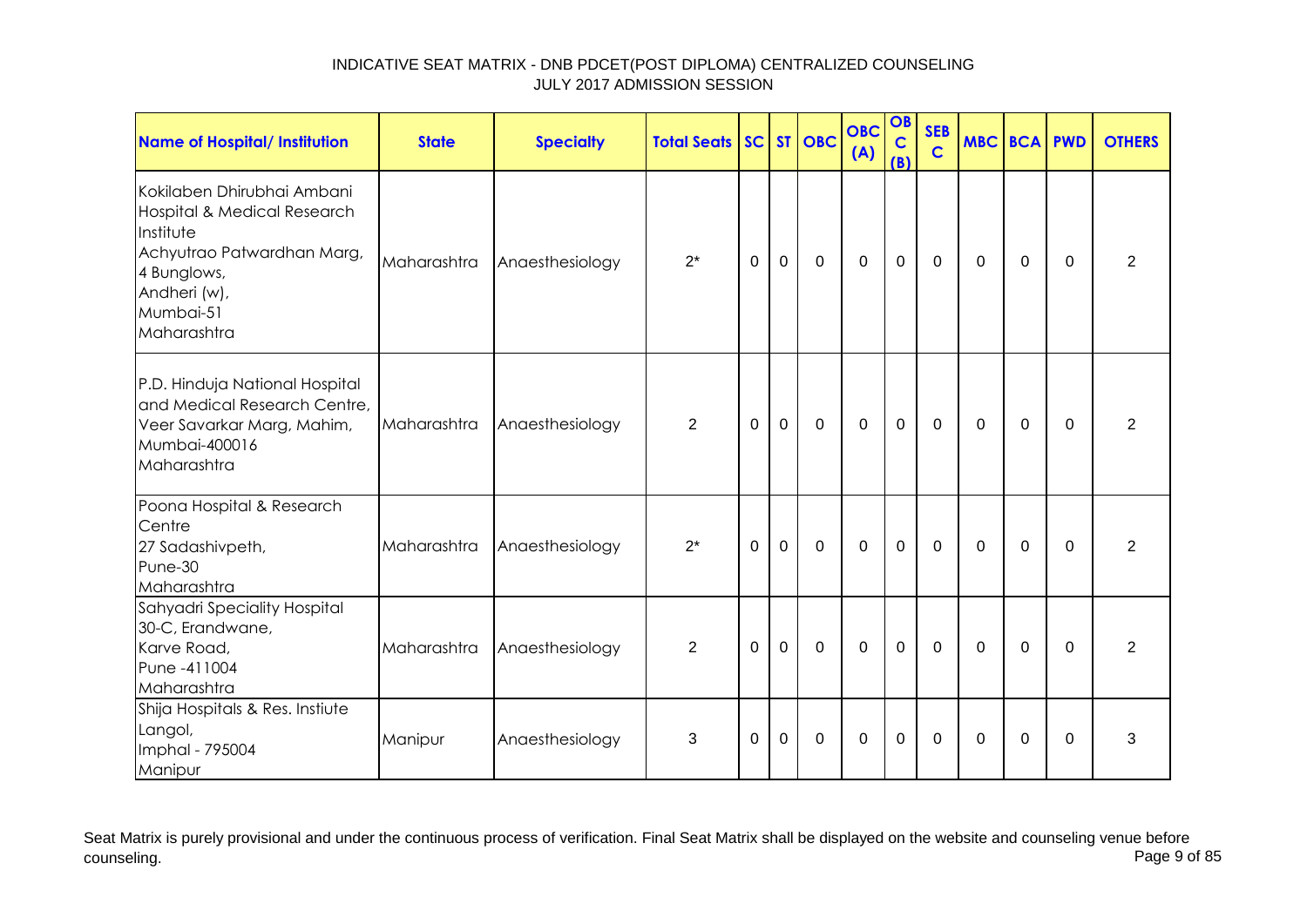| Name of Hospital/ Institution                                                                      | <b>State</b> | <b>Specialty</b> | <b>Total Seats</b> |                |                | SC ST OBC   | <b>OBC</b><br>(A) | OB<br>$\mathbf c$<br>(B) | <b>SEB</b><br>$\mathbf C$ | <b>MBC BCA PWD</b> |             |          | <b>OTHERS</b>  |
|----------------------------------------------------------------------------------------------------|--------------|------------------|--------------------|----------------|----------------|-------------|-------------------|--------------------------|---------------------------|--------------------|-------------|----------|----------------|
| Civil Hospital<br>Dawrpui, Aizawl, Mizoram                                                         | Mizoram      | Anaesthesiology  | $\mathbf 1$        | $\Omega$       | $\mathbf 0$    | $\Omega$    | $\Omega$          | $\Omega$                 | $\Omega$                  | $\Omega$           | 0           | $\Omega$ | $\mathbf{1}$   |
| Apollo Hospital<br>Plot No. 251<br>Sainik School Road<br>Unit-15, Bhubaneshwar<br>Orissa-751005    | Orissa       | Anaesthesiology  | $\overline{2}$     | 0              | $\mathbf 0$    | $\mathbf 0$ | $\mathbf 0$       | $\mathbf 0$              | $\mathbf 0$               | 0                  | 0           | $\Omega$ | $\overline{2}$ |
| Ispat General Hospital<br>Rourkela Steel Plant,<br>ROURKELA - 769005<br>Orissa                     | Orissa       | Anaesthesiology  | 3                  | $\overline{0}$ | $\mathbf{1}$   | $\mathbf 0$ | $\mathbf 0$       | $\mathbf 0$              | $\mathbf 0$               | $\Omega$           | $\Omega$    | $\Omega$ | $\overline{2}$ |
| Indira Gandhi Govt, General<br>Hospital & PG Institute<br>PONDICHERRY - 605001<br>Pondicherry      | Pondicherry  | Anaesthesiology  | $\overline{2}$     | $\Omega$       | $\mathbf 0$    | $\mathbf 0$ | $\mathbf 0$       | $\mathbf 0$              | $\mathbf 0$               | $\Omega$           | 0           | $\Omega$ | $\overline{2}$ |
| Fortis Hospital<br>Sector-62, Phase-VIII,<br>Mohali-160062<br>Punjab                               | Punjab       | Anaesthesiology  | $2^*$              | $\Omega$       | $\overline{0}$ | $\mathbf 0$ | $\mathbf 0$       | 0                        | $\mathbf 0$               | $\Omega$           | $\Omega$    | $\Omega$ | $\overline{2}$ |
| Satguru Pratap Singh Apollo<br>Hospital<br>Sherpur Chowk,<br>Ludhiana -141003<br>Punjab            | Punjab       | Anaesthesiology  | $\overline{2}$     | $\overline{0}$ | $\mathbf{0}$   | $\mathbf 0$ | $\overline{0}$    | $\mathbf 0$              | $\mathbf 0$               | $\Omega$           | $\mathbf 0$ | $\Omega$ | 2              |
| Narayana Multispeciality<br>Hospital<br>Sec-28, Rana Sanga Marg,<br>Pratap Nagar,<br>Jaipur-302033 | Rajasthan    | Anaesthesiology  | $\mathbf 1$        | 0              | $\Omega$       | $\Omega$    | $\mathbf 0$       | $\mathbf 0$              | $\Omega$                  | $\Omega$           | $\Omega$    | $\Omega$ | 1              |

Seat Matrix is purely provisional and under the continuous process of verification. Final Seat Matrix shall be displayed on the website and counseling venue before<br>Page 10 of 85 counseling. Page 10 of 85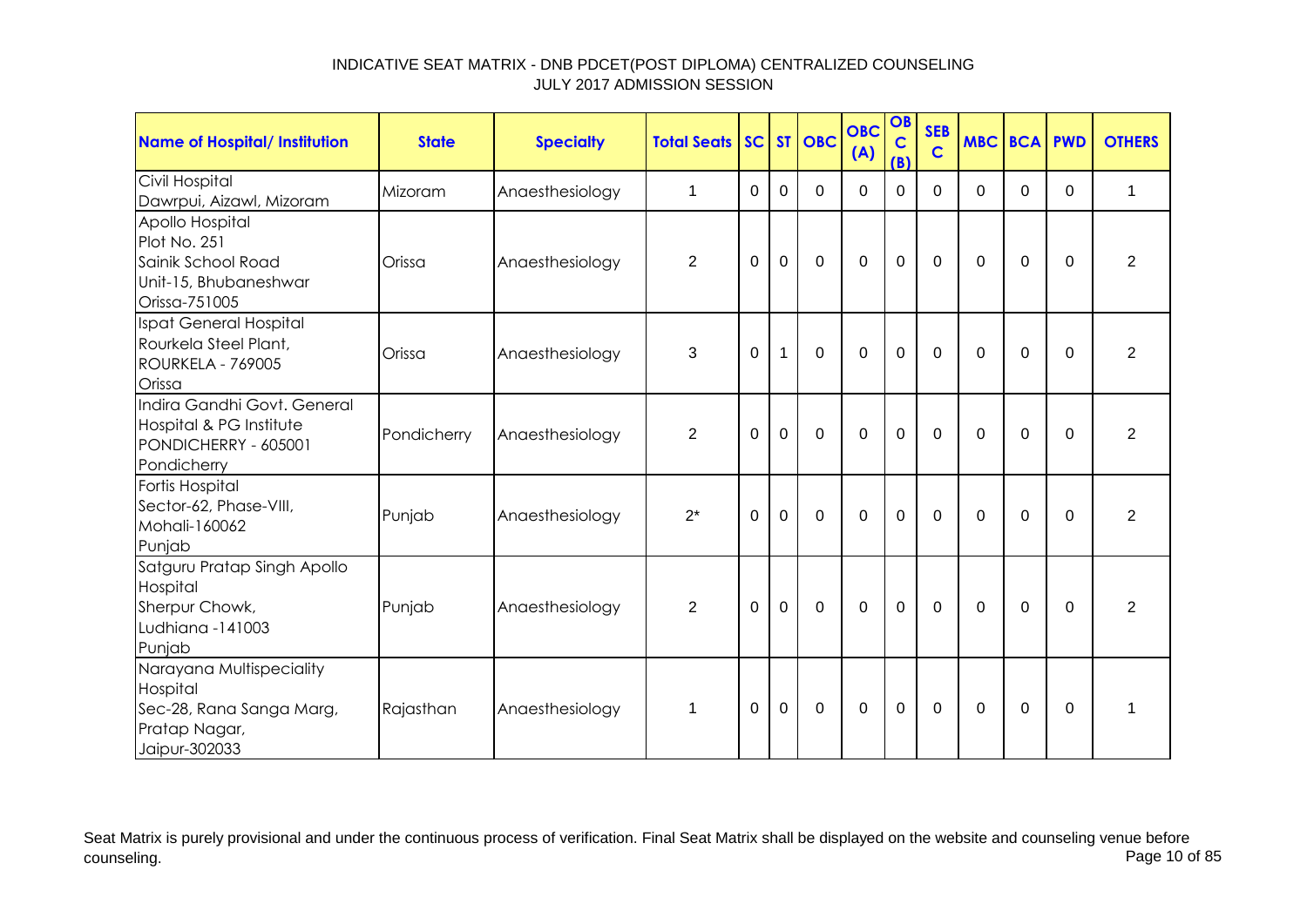| Name of Hospital/ Institution                                                                                       | <b>State</b> | <b>Specialty</b> | <b>Total Seats</b> |             |                | SC ST OBC   | <b>OBC</b><br>(A) | OB<br>$\mathbf C$<br>(B) | <b>SEB</b><br>$\mathbf C$ | <b>MBC BCA PWD</b> |                |             | <b>OTHERS</b>  |
|---------------------------------------------------------------------------------------------------------------------|--------------|------------------|--------------------|-------------|----------------|-------------|-------------------|--------------------------|---------------------------|--------------------|----------------|-------------|----------------|
| Apollo Hospital<br>21 Greams lane,<br>Off Greams Rd,<br>Chennai - 06<br>Tamil Nadu                                  | Tamil Nadu   | Anaesthesiology  | $\overline{2}$     | $\mathbf 0$ | $\mathbf 0$    | $\mathbf 0$ | $\mathbf 0$       | $\mathbf 0$              | $\mathbf 0$               | $\Omega$           | $\overline{0}$ | $\mathbf 0$ | $\overline{2}$ |
| Apollo Super Specialty Hospital<br>Lake View Road, K K Nagar,<br>MADURAI-28<br>Tamil Nadu                           | Tamil Nadu   | Anaesthesiology  | $\overline{2}$     | 0           | $\mathbf 0$    | $\mathbf 0$ | $\mathbf 0$       | $\mathbf 0$              | $\Omega$                  | $\Omega$           | 0              | $\Omega$    | $\overline{2}$ |
| K.G. Hospital & PG Medical<br>Institute<br>No.5, Arts College Rd,<br><b>COIMBATORE-18</b><br>Tamil Nadu             | Tamil Nadu   | Anaesthesiology  | 3                  | $\Omega$    | $\overline{0}$ | $\mathbf 0$ | $\overline{0}$    | $\mathbf 0$              | $\Omega$                  | $\Omega$           | $\Omega$       | $\Omega$    | 3              |
| Kauvery Hospital<br>No. 199, Luz Church Road,<br>Mylapore, Chennai- 600004<br>Tamil Nadu                            | Tamil Nadu   | Anaesthesiology  | $\mathbf 1$        | $\Omega$    | $\mathbf 0$    | $\mathbf 0$ | $\mathbf 0$       | $\overline{0}$           | $\Omega$                  | $\Omega$           | $\overline{0}$ | $\mathbf 0$ | 1              |
| Kovai Medical Centre,<br>Post Box No. 3209,<br>Avinashi Road,<br>Civil Arodrom Post,<br>COIMBATORE-14<br>Tamil Nadu | Tamil Nadu   | Anaesthesiology  | 2                  | $\Omega$    | $\Omega$       | $\mathbf 0$ | $\mathbf 0$       | $\mathbf 0$              | $\Omega$                  | $\Omega$           | $\mathbf 0$    | $\Omega$    | $\overline{2}$ |
| Meenakshi Mission Hosp. & Res.<br>Centre<br>Lake Area, Melur Road,<br><b>MADURAI-625107</b><br>Tamil Nadu           | Tamil Nadu   | Anaesthesiology  | 3                  | $\Omega$    | $\overline{0}$ | $\mathbf 0$ | $\mathbf 0$       | $\mathbf 0$              | 0                         | $\Omega$           | 0              | $\Omega$    | 3              |

Seat Matrix is purely provisional and under the continuous process of verification. Final Seat Matrix shall be displayed on the website and counseling venue before<br>Page 11 of 85 counseling. Page 11 of 85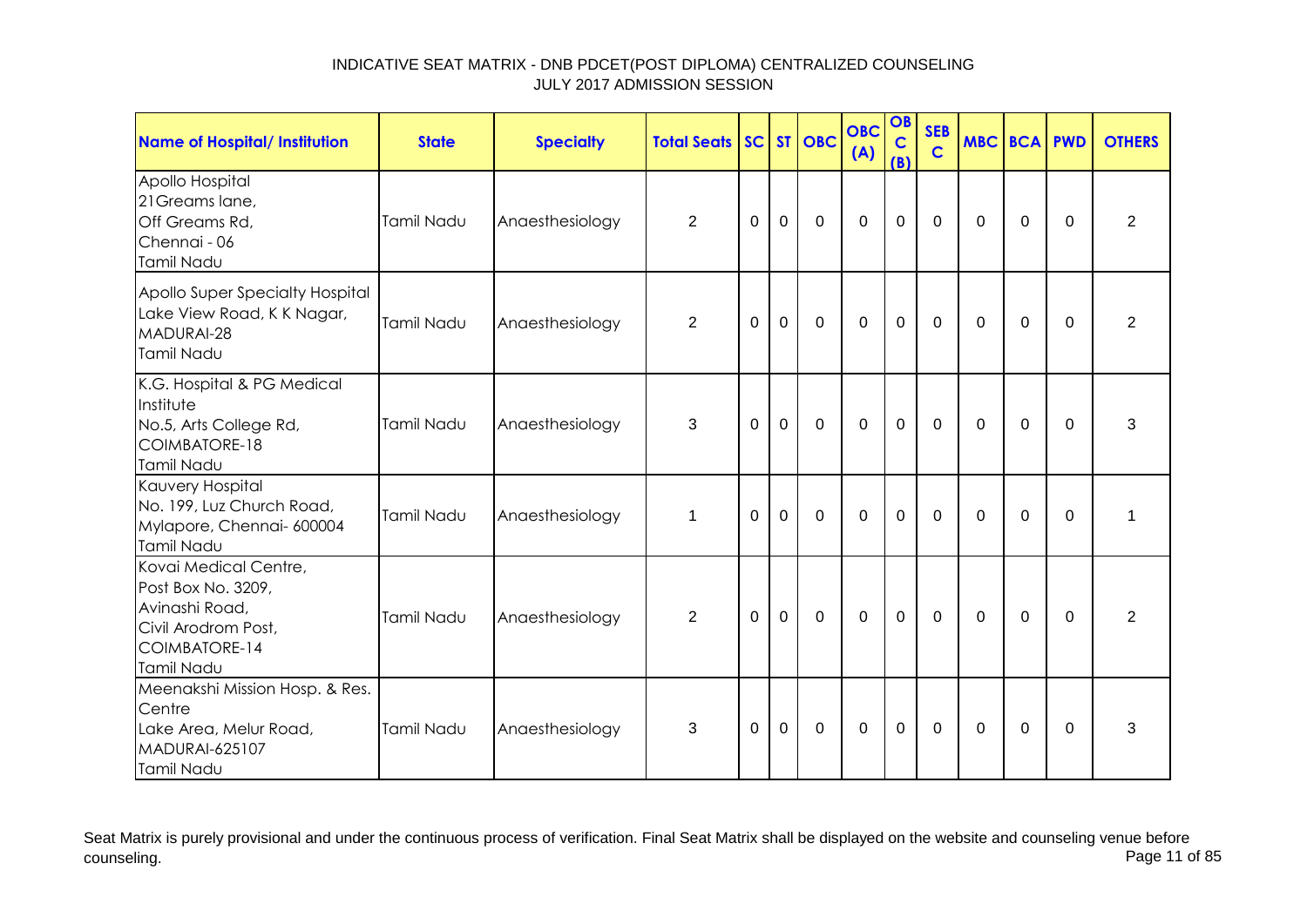| Name of Hospital/ Institution                                                                                                       | <b>State</b> | <b>Specialty</b> | <b>Total Seats SC ST OBC</b> |             |                |                | <b>OBC</b><br>(A) | OB<br>$\mathbf C$<br>(B) | <b>SEB</b><br>$\mathbf C$ | <b>MBC BCA PWD</b> |                   |             | <b>OTHERS</b>  |
|-------------------------------------------------------------------------------------------------------------------------------------|--------------|------------------|------------------------------|-------------|----------------|----------------|-------------------|--------------------------|---------------------------|--------------------|-------------------|-------------|----------------|
| S. K. S. Hospital<br>No. 23, SKS Hospital Road,<br>Alagapuram,<br>SALEM - 636004<br>Tamil Nadu                                      | Tamil Nadu   | Anaesthesiology  | $\overline{2}$               | $\mathbf 0$ | $\mathbf 0$    | $\mathbf 0$    | $\overline{0}$    | $\mathbf 0$              | $\mathbf 0$               | $\Omega$           | $\mathbf 0$       | $\Omega$    | $\overline{2}$ |
| Sri Ramakrishna Hospital<br>395 Sarojini Naidu Rd,<br>Sidhapudur,<br>COIMBATORE-641044<br>Tamil Nadu                                | Tamil Nadu   | Anaesthesiology  | 3                            | 0           | $\mathbf 0$    | $\overline{0}$ | $\overline{0}$    | $\mathbf 0$              | $\mathbf 0$               | 0                  | $\mathbf 0$       | $\mathbf 0$ | 3              |
| Apollo Hospital<br>Room No. 306, Office of the<br>Director of Medical Education<br>Jubilee Hills,<br>Hyderabad-500033,<br>Telangana | Telangana    | Anaesthesiology  | $\mathbf 1$                  | $\mathbf 0$ | $\overline{0}$ | $\mathbf 0$    | $\overline{0}$    | $\mathbf 0$              | $\mathbf 0$               | $\mathbf 0$        | $\mathbf 0$       | $\Omega$    | 1              |
| Care Hospital<br>Road No. 1, Banjara Hills,<br>Hyderabad - 34<br>Telangana                                                          | Telangana    | Anaesthesiology  | $\overline{2}$               | 0           | $\mathbf 0$    | $\mathbf 0$    | $\overline{0}$    | $\mathbf 0$              | $\mathbf 0$               | $\Omega$           | $\mathbf 0$       | $\Omega$    | $\overline{2}$ |
| Government District Hospital<br>King Koti, Hyderabad - 500001<br>Telangana                                                          | Telangana    | Anaesthesiology  | $\mathbf 1$                  | $\mathbf 0$ | $\mathbf 0$    | $\mathbf 0$    | $\overline{0}$    | $\mathbf 0$              | $\Omega$                  | $\Omega$           | $\mathbf 0$       | $\mathbf 0$ | 1              |
| Government Medical College<br>Khaleelwadi, Nizamabad,<br>Telangana                                                                  | Telangana    | Anaesthesiology  | 3                            | 1           | $\mathbf 0$    | $\mathbf 0$    | $\overline{0}$    | $\mathbf 0$              | $\Omega$                  | $\Omega$           | 1(W)<br>ome<br>n) | $\Omega$    | 1              |

Seat Matrix is purely provisional and under the continuous process of verification. Final Seat Matrix shall be displayed on the website and counseling venue before<br>Page 12 of 85 counseling. Page 12 of 85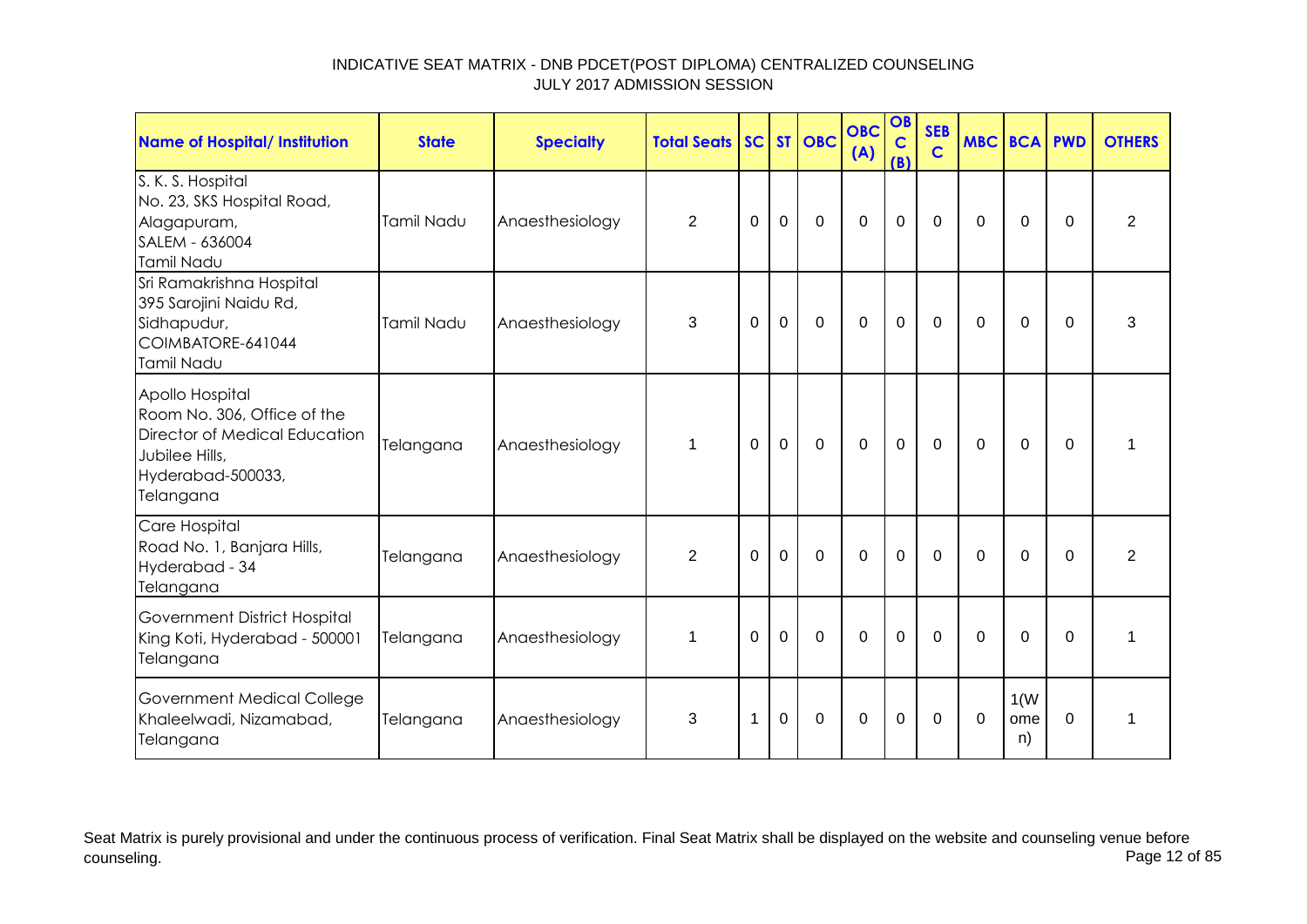| <b>Name of Hospital/ Institution</b>                                                                                                                                                                                                               | <b>State</b> | <b>Specialty</b> | <b>Total Seats SC ST OBC</b> |          |             |             | <b>OBC</b><br>(A) | OB<br>$\mathbf C$<br>(B) | <b>SEB</b><br>$\mathbf C$ | <b>MBC BCA PWD</b> |          |          | <b>OTHERS</b>  |
|----------------------------------------------------------------------------------------------------------------------------------------------------------------------------------------------------------------------------------------------------|--------------|------------------|------------------------------|----------|-------------|-------------|-------------------|--------------------------|---------------------------|--------------------|----------|----------|----------------|
| Krishna Institute of Medical<br>Sciences<br>1-8-31/1, Minister Road,<br>Secunderabad - 500003<br>Telangana                                                                                                                                         | Telangana    | Anaesthesiology  | $\mathbf 1$                  | 0        | 0           | $\mathbf 0$ | $\mathbf 0$       | $\mathbf 0$              | 0                         | 0                  | 0        | $\Omega$ |                |
| Malla Reddy Narayana<br>Multispecialty Hospital<br>(Previously know as Narayana<br>Hrudayalaya Malla Reddy<br>Hospital)<br>A unit of Narayana<br>Hrudayalaya Pvt. Ltd.<br>#1-1-216, Suraram X Road,<br>Jeedimetla<br>Hyderabad-500055<br>Telangana | Telangana    | Anaesthesiology  | $\overline{2}$               | 0        | $\mathbf 0$ | $\mathbf 0$ | $\mathbf 0$       | $\mathbf 0$              | 0                         | 0                  | $\Omega$ | $\Omega$ | $\overline{2}$ |
| <b>STAR HOSPITAL</b><br>8-2-596/5, RD. NO-10<br><b>BANJARA HILLS</b><br>HYDERABAD-500 034<br>Telangana                                                                                                                                             | Telangana    | Anaesthesiology  | 1                            | 0        | $\mathbf 0$ | 0           | $\mathbf 0$       | 0                        | 0                         | $\Omega$           | 0        | $\Omega$ |                |
| SunShine Hospitals<br>1-7-201 to 205<br>PG Road, Beside Paradise<br>Hotel,<br>Secunderabad-03<br>Telangana                                                                                                                                         | Telangana    | Anaesthesiology  | $2^*$                        | $\Omega$ | 0           | 0           | $\mathbf 0$       | $\mathbf 0$              | 0                         | 0                  | 0        | $\Omega$ | $\overline{2}$ |

Seat Matrix is purely provisional and under the continuous process of verification. Final Seat Matrix shall be displayed on the website and counseling venue before<br>Page 13 of 85 counseling. Page 13 of 85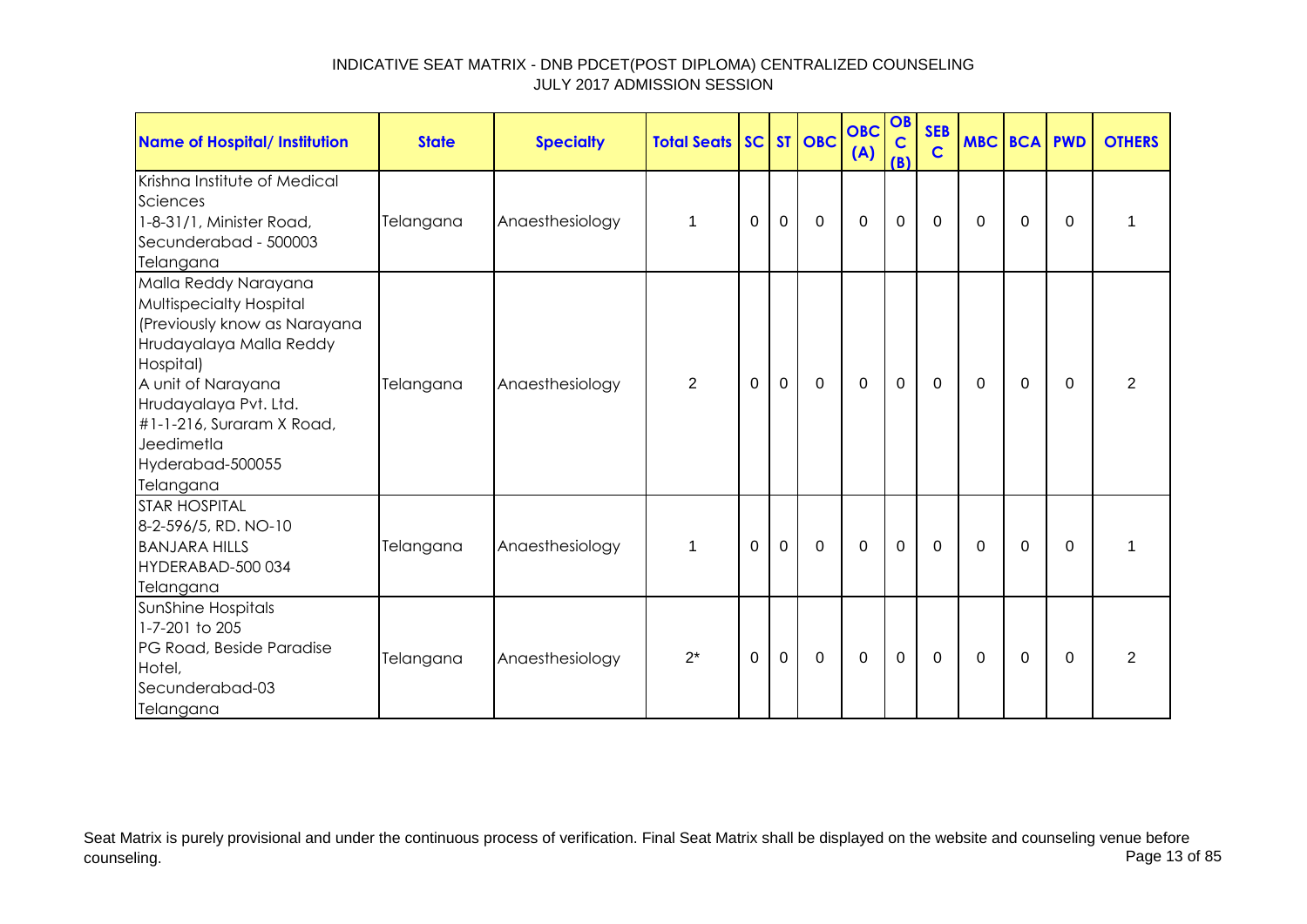| Name of Hospital/ Institution                                                                                                                     | <b>State</b> | <b>Specialty</b>              | <b>Total Seats</b> |          |                | SC ST OBC   | <b>OBC</b><br>(A) | OB<br>$\mathbf C$<br>(B) | <b>SEB</b><br>$\mathbf C$ | <b>MBC BCA PWD</b> |             |             | <b>OTHERS</b>  |
|---------------------------------------------------------------------------------------------------------------------------------------------------|--------------|-------------------------------|--------------------|----------|----------------|-------------|-------------------|--------------------------|---------------------------|--------------------|-------------|-------------|----------------|
| Yashoda Super Speciality<br>Hospital<br>Raj Bhavan Road, Somajiguda, Telangana<br>Hyderabad-82<br>Telangana                                       |              | Anaesthesiology               | $\mathbf 1$        | $\Omega$ | 0              | $\mathbf 0$ | $\mathbf 0$       | $\mathbf 0$              | 0                         | $\Omega$           | 0           | $\Omega$    | 1              |
| Dr. Ram Manohar Lohia<br><b>Combined Hospital</b><br>Vibhutikhand, Gomtinagar,<br>Lucknow<br><b>Uttar Pradesh</b>                                 |              | Uttar Pradesh Anaesthesiology | $\mathbf 1$        | $\Omega$ | $\mathbf 0$    | $\mathbf 0$ | $\mathbf 0$       | $\mathbf 0$              | $\Omega$                  | $\Omega$           | $\mathbf 0$ | $\Omega$    | $\mathbf{1}$   |
| Fortis Hospital<br>B-22, Sector-62,<br>Noida - 201301<br><b>Uttar Pradesh</b>                                                                     |              | Uttar Pradesh Anaesthesiology | 1                  | $\Omega$ | $\overline{0}$ | $\mathbf 0$ | $\overline{0}$    | $\overline{0}$           | $\Omega$                  | $\Omega$           | $\Omega$    | $\Omega$    | 1              |
| Max Super Specialty Hospital<br>(Formerly Pushpanjali Crosslay<br>Hospital),<br>W-3, Sector-1,<br>Vaishali,<br>NCR-201012<br><b>Uttar Pradesh</b> |              | Uttar Pradesh Anaesthesiology | $\overline{2}$     | $\Omega$ | $\mathbf 0$    | $\mathbf 0$ | $\mathbf 0$       | $\mathbf 0$              | $\mathbf 0$               | $\Omega$           | 0           | $\Omega$    | $\overline{2}$ |
| Apollo Gleneagles Hospitals<br>58, Canal Circular Road,<br>Kolkata-700054<br>West Bengal                                                          | West Bengal  | Anaesthesiology               | 3                  | $\Omega$ | $\mathbf 0$    | $\mathbf 0$ | $\overline{0}$    | $\overline{0}$           | $\Omega$                  | $\Omega$           | $\mathbf 0$ | $\mathbf 0$ | 3              |
| Asansol District Hospital<br>S B Gorai Road,<br>PO + PS: Asansol- 713301<br><b>West Bengal</b>                                                    | West Bengal  | Anaesthesiology               | 1                  | 0        | $\Omega$       | $\mathbf 0$ | $\Omega$          | $\mathbf 0$              | $\Omega$                  | $\Omega$           | $\Omega$    | $\Omega$    | 1              |

Seat Matrix is purely provisional and under the continuous process of verification. Final Seat Matrix shall be displayed on the website and counseling venue before<br>Page 14 of 85 counseling. Page 14 of 85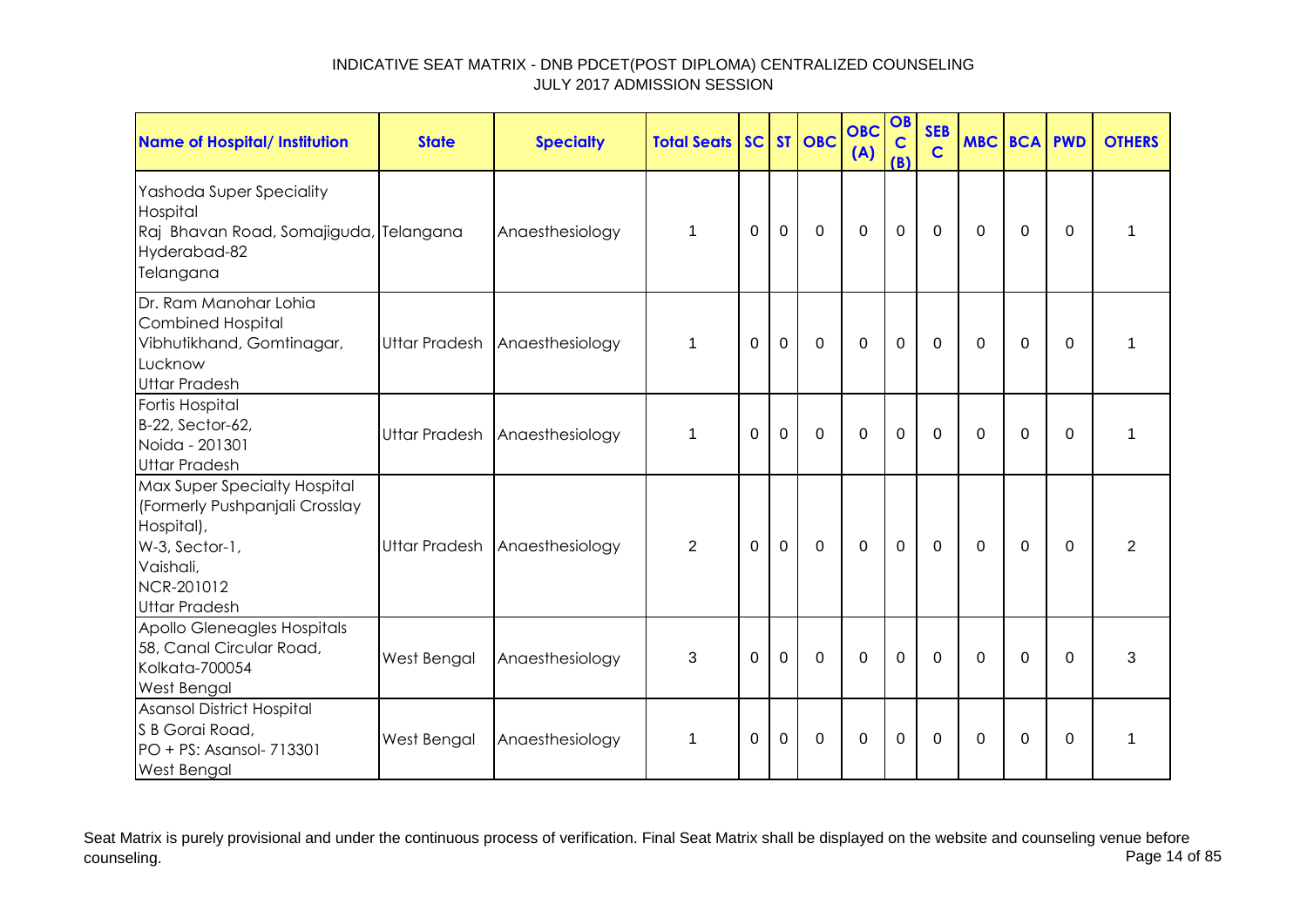| <b>Name of Hospital/ Institution</b>                                                                         | <b>State</b>       | <b>Specialty</b> | <b>Total Seats</b> |          |                | SC ST OBC      | <b>OBC</b><br>(A) | OB<br>$\mathbf c$<br>(B) | <b>SEB</b><br>$\mathbf C$ | <b>MBC BCA PWD</b> |             |             | <b>OTHERS</b>    |
|--------------------------------------------------------------------------------------------------------------|--------------------|------------------|--------------------|----------|----------------|----------------|-------------------|--------------------------|---------------------------|--------------------|-------------|-------------|------------------|
| Deben Mahato (Sadar)<br>Hospital<br>Purulia<br>West Bengal                                                   | West Bengal        | Anaesthesiology  | $\mathbf 1$        | 1        | $\overline{0}$ | $\overline{0}$ | $\overline{0}$    | $\overline{0}$           | $\Omega$                  | $\mathbf 0$        | $\mathbf 0$ | $\mathbf 0$ | 0                |
| <b>District Hospital</b><br>10, Biplabi Haren Ghosh Sarani,<br>Howrah-1<br><b>West Bengal</b>                | West Bengal        | Anaesthesiology  | $\mathbf 1$        | $\Omega$ | $\overline{0}$ | $\overline{0}$ | $\overline{0}$    | $\overline{0}$           | $\mathbf 0$               | $\mathbf 0$        | $\mathbf 0$ | $\mathbf 0$ | 1                |
| <b>District Hospital</b><br>5, D L Roy Road,<br>Krishnagar,<br>Nadia-741101<br><b>West Bengal</b>            | West Bengal        | Anaesthesiology  | 1                  | $\Omega$ | $\mathbf 0$    | $\mathbf 0$    | $\mathbf 0$       | $\mathbf{1}$             | $\mathbf 0$               | $\mathbf 0$        | 0           | $\Omega$    | $\boldsymbol{0}$ |
| Durgapur Steel Plant Hospital<br>Durgapur,<br><b>West Bengal</b>                                             | <b>West Bengal</b> | Anaesthesiology  | $\overline{2}$     | $\Omega$ | $\Omega$       | $\Omega$       | $\Omega$          | $\Omega$                 | $\Omega$                  | $\Omega$           | $\Omega$    | $\Omega$    | $\overline{2}$   |
| Fortis Hospital<br>730, Anandapur, EM Bypass<br>Road,<br>Kolkata-700107<br><b>West Bengal</b>                | <b>West Bengal</b> | Anaesthesiology  | 2                  | $\Omega$ | $\mathbf 0$    | $\mathbf 0$    | $\mathbf 0$       | $\mathbf 0$              | $\Omega$                  | $\Omega$           | 0           | $\Omega$    | $\overline{2}$   |
| Imambara District Hospital,<br>Akhan Bazar Road,<br>Hooghly- 712101<br><b>West Bengal</b>                    | West Bengal        | Anaesthesiology  | 1                  | 1        | $\mathbf 0$    | $\mathbf 0$    | $\mathbf 0$       | $\mathbf 0$              | $\Omega$                  | $\Omega$           | $\mathbf 0$ | $\Omega$    | $\mathbf 0$      |
| <b>Medica Superspecialty Hospital</b><br>127 Mukundapur, E M Bypass,<br>Kolkata-700099<br><b>West Bengal</b> | West Bengal        | Anaesthesiology  | 1                  | $\Omega$ | $\Omega$       | $\overline{0}$ | $\mathbf 0$       | $\mathbf 0$              | $\Omega$                  | $\Omega$           | $\mathbf 0$ | $\Omega$    | 1                |

Seat Matrix is purely provisional and under the continuous process of verification. Final Seat Matrix shall be displayed on the website and counseling venue before<br>Page 15 of 85 counseling. Page 15 of 85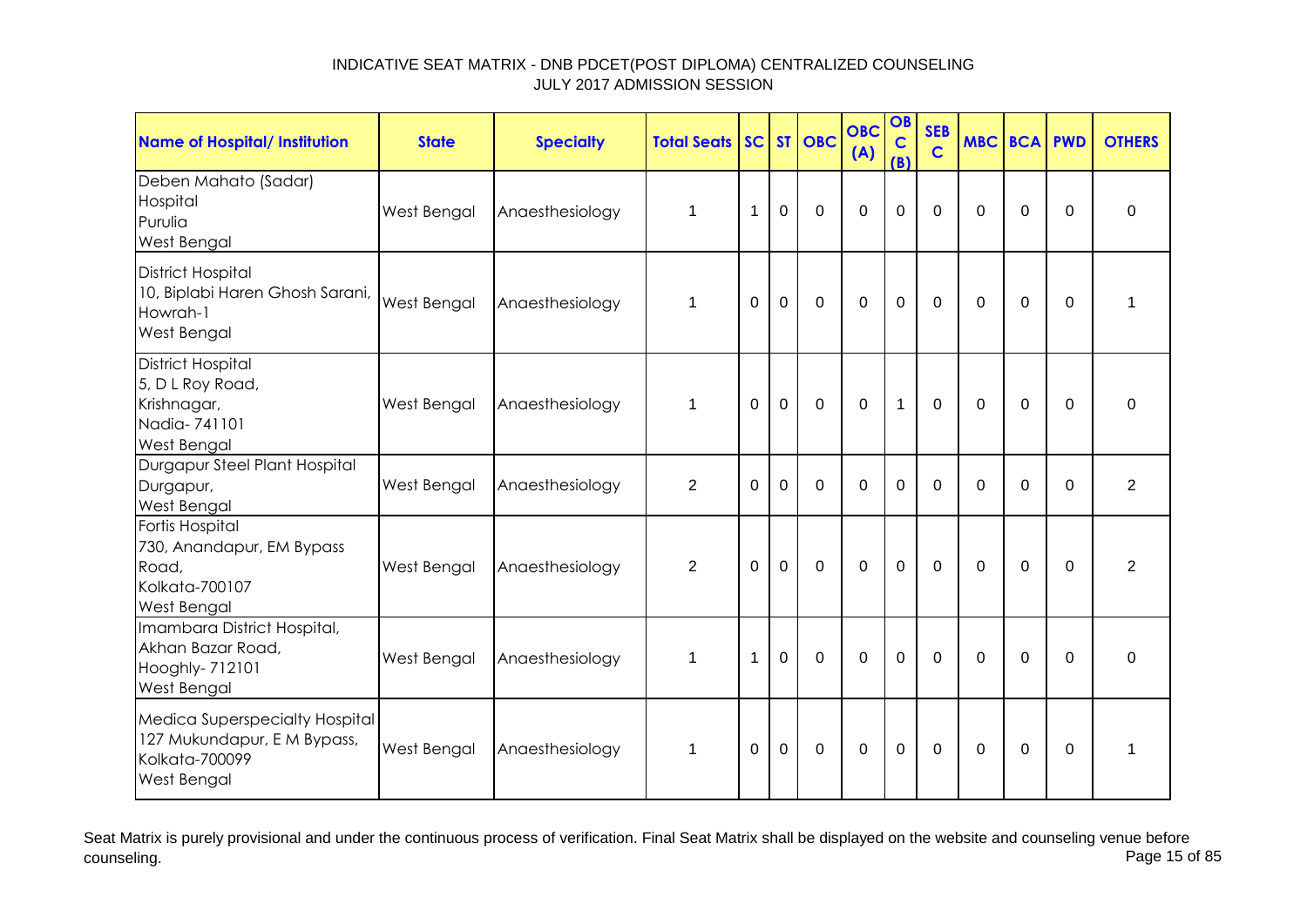| Name of Hospital/ Institution                                                                                                                                           | <b>State</b>       | <b>Specialty</b>               | <b>Total Seats</b> |             |                | SC ST OBC   | <b>OBC</b><br>(A) | OB<br>$\mathbf C$<br>(B) | <b>SEB</b><br>$\mathbf C$ |          | <b>MBC BCA PWD</b> |             | <b>OTHERS</b>  |
|-------------------------------------------------------------------------------------------------------------------------------------------------------------------------|--------------------|--------------------------------|--------------------|-------------|----------------|-------------|-------------------|--------------------------|---------------------------|----------|--------------------|-------------|----------------|
| North 24 Parganas District<br>Hospital<br>Barasat Banamalipur, Barasat,<br>Kolkata-124<br>West Bengal                                                                   | <b>West Bengal</b> | Anaesthesiology                | $\mathbf 1$        | $\Omega$    | $\mathbf 0$    | $\mathbf 0$ | $\overline{0}$    | $\mathbf 0$              | $\Omega$                  | $\Omega$ | $\Omega$           | $\Omega$    | 1              |
| Rabindranath Tagore<br>International<br>Institute of Cardiac Sciences<br>Premises No.1489, 124,<br>Mukundapur,<br>E M Bypass,<br><b>KOLKATA - 700099</b><br>West Bengal | West Bengal        | Anaesthesiology                | 4                  | 0           | $\overline{0}$ | 0           | 0                 | $\mathbf 0$              | $\Omega$                  | $\Omega$ | $\Omega$           | $\Omega$    | 4              |
| The Calcutta Medical<br>Research Institute<br>7/2-Diamond Harbour Rd,<br><b>KOLKATA -700027</b><br>West Bengal                                                          | West Bengal        | Anaesthesiology                | $\overline{2}$     | $\Omega$    | $\overline{0}$ | $\mathbf 0$ | $\mathbf 0$       | $\mathbf 0$              | $\Omega$                  | $\Omega$ | $\Omega$           | $\Omega$    | $\overline{2}$ |
| College of Medicine and JNM<br>Hospital<br>P.O.: Kalyani District,<br>Nadia-741235 West Bengal                                                                          | West Bengal        | Dermatology and<br>Venereology | $\mathbf{1}$       | $\mathbf 0$ | $\mathbf 0$    | $\mathbf 0$ | $\mathbf{1}$      | $\mathbf 0$              | $\mathbf 0$               | $\Omega$ | $\mathbf 0$        | $\Omega$    | $\mathbf 0$    |
| Government District General<br>Hospital,<br>Noonepalle, Nandyal,<br>Kurnool District- 518502<br>Andhra Pradesh                                                          | Andhra<br>Pradesh  | Emergency<br>Medicine          | 1                  | $\Omega$    | $\Omega$       | $\mathbf 0$ | $\Omega$          | $\mathbf 0$              | $\Omega$                  | $\Omega$ | $\Omega$           | $\mathbf 0$ | 1(Women        |

Seat Matrix is purely provisional and under the continuous process of verification. Final Seat Matrix shall be displayed on the website and counseling venue before<br>Page 16 of 85 counseling. Page 16 of 85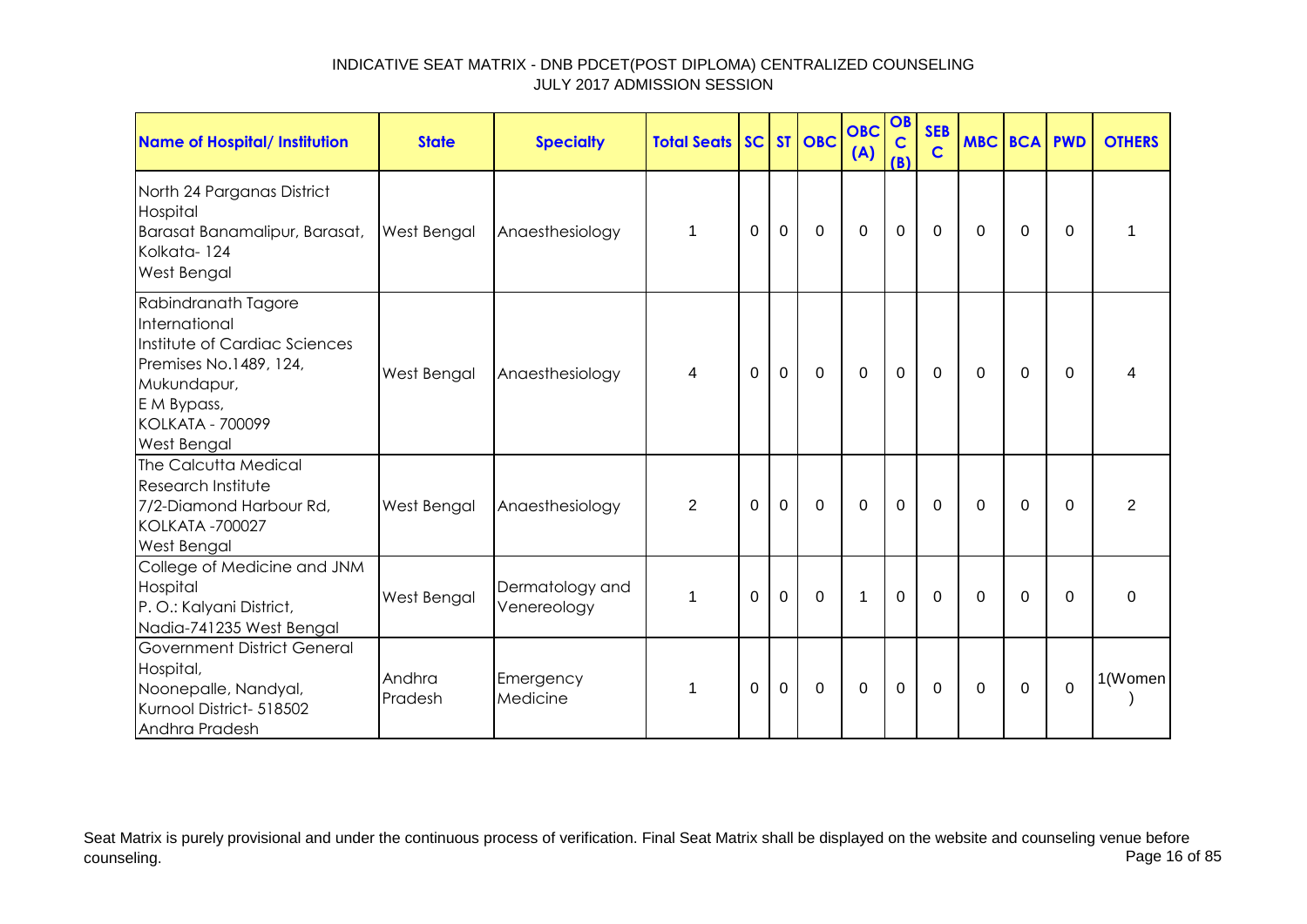| <b>Name of Hospital/ Institution</b>                                                                                                                                                | <b>State</b>      | <b>Specialty</b>      | <b>Total Seats SC ST OBC</b> |                |              |             | <b>OBC</b><br>(A) | OB<br>$\mathbf C$<br>(B) | <b>SEB</b><br>$\mathbf C$ | MBC BCA PWD |                |             | <b>OTHERS</b> |
|-------------------------------------------------------------------------------------------------------------------------------------------------------------------------------------|-------------------|-----------------------|------------------------------|----------------|--------------|-------------|-------------------|--------------------------|---------------------------|-------------|----------------|-------------|---------------|
| <b>Government District General</b><br>Hospital,<br>Ramachandraraopet,<br>Eluru, West Godavari District-<br>534006,<br>Andhra Pradesh                                                | Andhra<br>Pradesh | Emergency<br>Medicine |                              | $\Omega$       | $\mathbf 0$  | $\mathbf 0$ | $\mathbf 0$       | $\mathbf 0$              | $\mathbf{0}$              | $\Omega$    | $\Omega$       | $\Omega$    |               |
| Tirumala Hospital<br>Vizianagaram,<br>Lower Tank Bund Road,<br>Opp. R T C Complex,<br>Vizianagaram - 535003<br>Andhra Pradesh                                                       | Andhra<br>Pradesh | Emergency<br>Medicine |                              | $\overline{0}$ | $\mathbf{0}$ | $\mathbf 0$ | $\overline{0}$    | $\mathbf 0$              | $\mathbf 0$               | 0           | $\mathbf 0$    | $\Omega$    |               |
| Visakha Hospital and<br>Diagnostics (Care Hospital)<br>A.S. Raja Complex, Door No. 10-<br>$50 - 11/5$ ,<br>Ramnagar, Waltair Main Road,<br>Visakhapatnam- 530002,<br>Andhra Pradesh | Andhra<br>Pradesh | Emergency<br>Medicine | 1                            | $\overline{0}$ | $\mathbf 0$  | $\mathbf 0$ | $\overline{0}$    | $\mathbf 0$              | $\mathbf 0$               | $\mathbf 0$ | $\mathbf 0$    | $\mathbf 0$ | 1             |
| Indraprastha Apollo Hospital<br>Delhi Mathura Road,<br>Sarita Vihar,<br>New Delhi - 110076                                                                                          | Delhi             | Emergency<br>Medicine | 3                            | 0              | $\mathbf 0$  | $\mathbf 0$ | $\mathbf 0$       | $\mathbf 0$              | $\mathbf 0$               | $\Omega$    | $\overline{0}$ | $\Omega$    | 3             |
| <b>Max Super Specialty Hospital</b><br>1, Press Enclave Road,<br>Saket,<br>New Delhi-110017                                                                                         | Delhi             | Emergency<br>Medicine | 3                            | $\Omega$       | $\mathbf 0$  | $\mathbf 0$ | $\mathbf 0$       | 0                        | $\mathbf 0$               | $\Omega$    | $\Omega$       | $\Omega$    | 3             |

Seat Matrix is purely provisional and under the continuous process of verification. Final Seat Matrix shall be displayed on the website and counseling venue before<br>Page 17 of 85 counseling. Page 17 of 85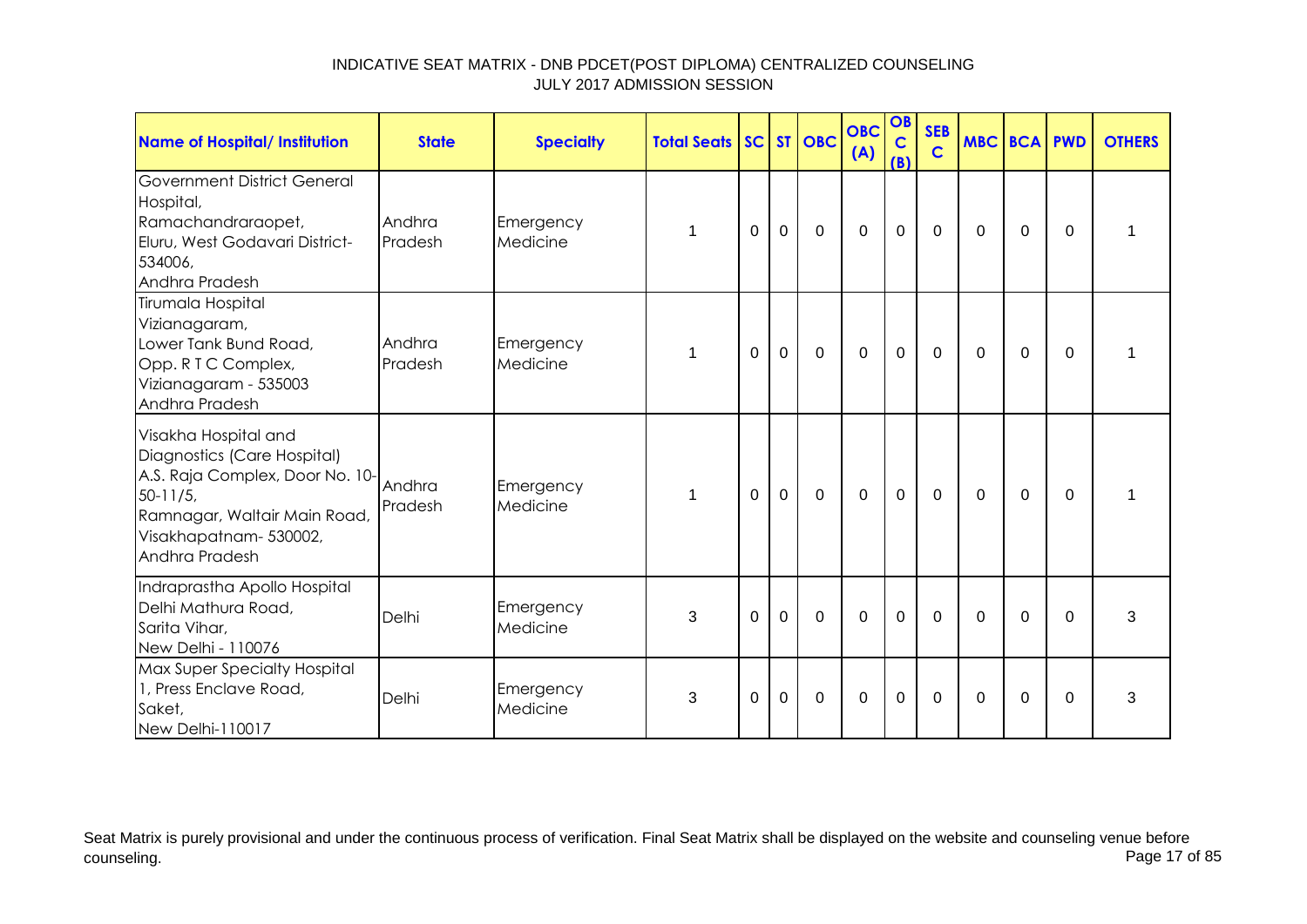| Name of Hospital/ Institution                                                                                                             | <b>State</b> | <b>Specialty</b>      | <b>Total Seats SC ST OBC</b> |             |             |             | <b>OBC</b><br>(A) | OB<br>$\mathbf C$<br>(B) | <b>SEB</b><br>$\mathbf C$ | <b>MBC BCA PWD</b> |             |          | <b>OTHERS</b>  |
|-------------------------------------------------------------------------------------------------------------------------------------------|--------------|-----------------------|------------------------------|-------------|-------------|-------------|-------------------|--------------------------|---------------------------|--------------------|-------------|----------|----------------|
| Max Super Specialty Hospital<br>FC-50, C and D Block<br>Shalimar Bagh<br>New Delhi-110088                                                 | Delhi        | Emergency<br>Medicine | $\overline{2}$               | $\mathbf 0$ | $\mathbf 0$ | $\mathbf 0$ | $\mathbf 0$       | $\mathbf 0$              | $\mathbf 0$               | 0                  | $\mathbf 0$ | $\Omega$ | $\overline{2}$ |
| Medanta-The Medicity<br>Sector-38, Gurgaon,<br>Haryana-122001                                                                             | Haryana      | Emergency<br>Medicine | 3                            | 0           | $\mathbf 0$ | $\Omega$    | $\Omega$          | 0                        | $\Omega$                  | 0                  | 0           | $\Omega$ | 3              |
| Apollo BGS Hospital<br>Adichunchanagiri Road,<br>Kuvempunagar,<br>Mysore - 570023<br>Karnataka                                            | Karnataka    | Emergency<br>Medicine | $\overline{2}$               | $\Omega$    | $\mathbf 0$ | $\mathbf 0$ | $\mathbf 0$       | $\mathbf{0}$             | $\mathbf 0$               | $\Omega$           | $\Omega$    | $\Omega$ | $\overline{2}$ |
| Apollo Hospital<br>154/11, Opp. I.I.M.,<br>Bannerghatta Road,<br>Bangalore-560076<br>Karnataka                                            | Karnataka    | Emergency<br>Medicine | $\overline{2}$               | $\Omega$    | $\mathbf 0$ | $\mathbf 0$ | $\mathbf 0$       | $\mathbf 0$              | $\mathbf{0}$              | $\Omega$           | $\Omega$    | $\Omega$ | $\overline{2}$ |
| <b>Bangalore Baptist Hospital</b><br>Bellary Road, Hebbal,<br>Bangalore-24<br>Karnataka                                                   | Karnataka    | Emergency<br>Medicine | 4                            | $\Omega$    | $\mathbf 0$ | $\Omega$    | $\Omega$          | $\Omega$                 | $\Omega$                  | $\Omega$           | $\Omega$    | $\Omega$ | 4              |
| Columbia Asia Referral Hospital<br>26/4, Brigade Gateway,<br>Beside Metro Station,<br>Malleshwaram West,<br>Bangalore-560055<br>Karnataka | Karnataka    | Emergency<br>Medicine | 1                            | $\Omega$    | $\mathbf 0$ | $\mathbf 0$ | $\mathbf 0$       | $\mathbf 0$              | $\mathbf 0$               | $\Omega$           | $\mathbf 0$ | $\Omega$ | 1              |

Seat Matrix is purely provisional and under the continuous process of verification. Final Seat Matrix shall be displayed on the website and counseling venue before<br>Page 18 of 85 counseling. Page 18 of 85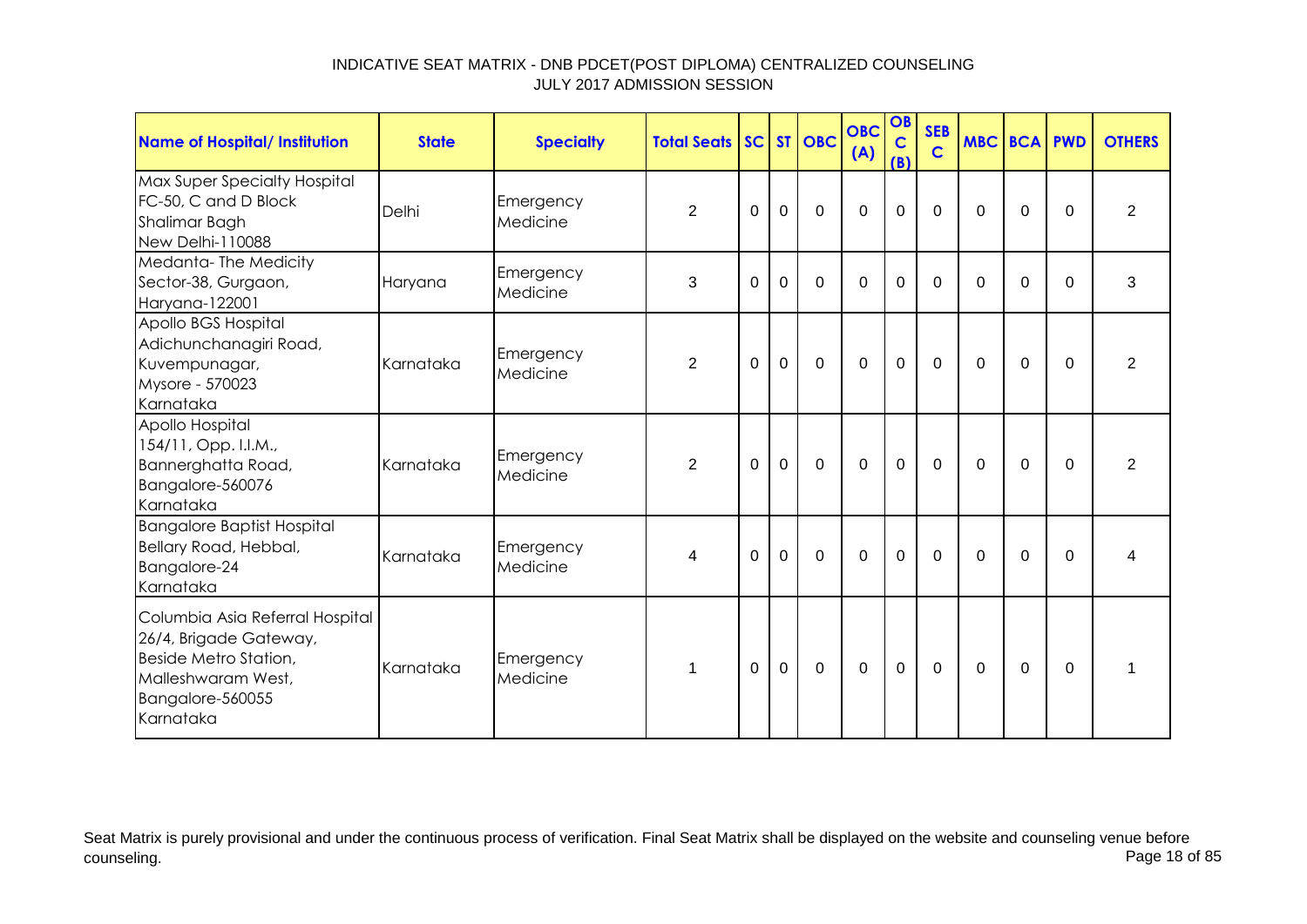| Name of Hospital/ Institution                                                                                                | <b>State</b> | <b>Specialty</b>      | <b>Total Seats SC ST OBC</b> |             |             |             | <b>OBC</b><br>(A) | OB<br>$\mathbf C$<br>(B) | <b>SEB</b><br>$\mathbf C$ | <b>MBC BCA PWD</b> |             |          | <b>OTHERS</b>  |
|------------------------------------------------------------------------------------------------------------------------------|--------------|-----------------------|------------------------------|-------------|-------------|-------------|-------------------|--------------------------|---------------------------|--------------------|-------------|----------|----------------|
| <b>Manipal Hospital</b><br>98 Rustum Bagh,<br>Airport Road,<br>Bangalore - 17<br>Karnataka                                   | Karnataka    | Emergency<br>Medicine | 3                            | $\Omega$    | $\mathbf 0$ | $\Omega$    | $\mathbf 0$       | $\mathbf 0$              | $\mathbf 0$               | $\Omega$           | 0           | $\Omega$ | 3              |
| Narayana Hrudayalaya,<br>258/A, Bommasandra Industrial<br>Area,<br>Anekal Taluk,<br>Bangalore-560099<br>Karnataka            | Karnataka    | Emergency<br>Medicine | 4                            | $\mathbf 0$ | $\mathbf 0$ | $\mathbf 0$ | $\overline{0}$    | $\mathbf 0$              | $\mathbf 0$               | $\Omega$           | $\mathbf 0$ | $\Omega$ | Δ              |
| Ananthapuri Hospitals and<br><b>Research Institute</b><br>Chacka NH Bypass,<br>Thiruvananthapuram<br>Kerala-695024           | Kerala       | Emergency<br>Medicine | 2                            | $\Omega$    | $\mathbf 0$ | $\Omega$    | $\Omega$          | $\mathbf 0$              | 0                         | $\Omega$           | $\Omega$    | $\Omega$ | $\overline{2}$ |
| Aster Medcity,<br>Kuttisahib Road, Near Kothas<br>Bridge,<br>South Chittoor P.O.,<br>Cheranalloor,<br>Kochi-682027<br>Kerala | Kerala       | Emergency<br>Medicine | $\overline{2}$               | $\Omega$    | $\mathbf 0$ | $\mathbf 0$ | $\mathbf 0$       | $\mathbf 0$              | $\Omega$                  | $\Omega$           | $\Omega$    | $\Omega$ | $\overline{2}$ |
| <b>Baby Memorial Hospital</b><br>Indira Gandhi Road,<br>Kozhikode,<br><b>CALICUT - 673004</b><br>Kerala                      | Kerala       | Emergency<br>Medicine | 3                            | $\Omega$    | $\Omega$    | $\mathbf 0$ | $\mathbf 0$       | $\mathbf 0$              | 0                         | $\Omega$           | $\Omega$    | $\Omega$ | 3              |

Seat Matrix is purely provisional and under the continuous process of verification. Final Seat Matrix shall be displayed on the website and counseling venue before<br>Page 19 of 85 counseling. Page 19 of 85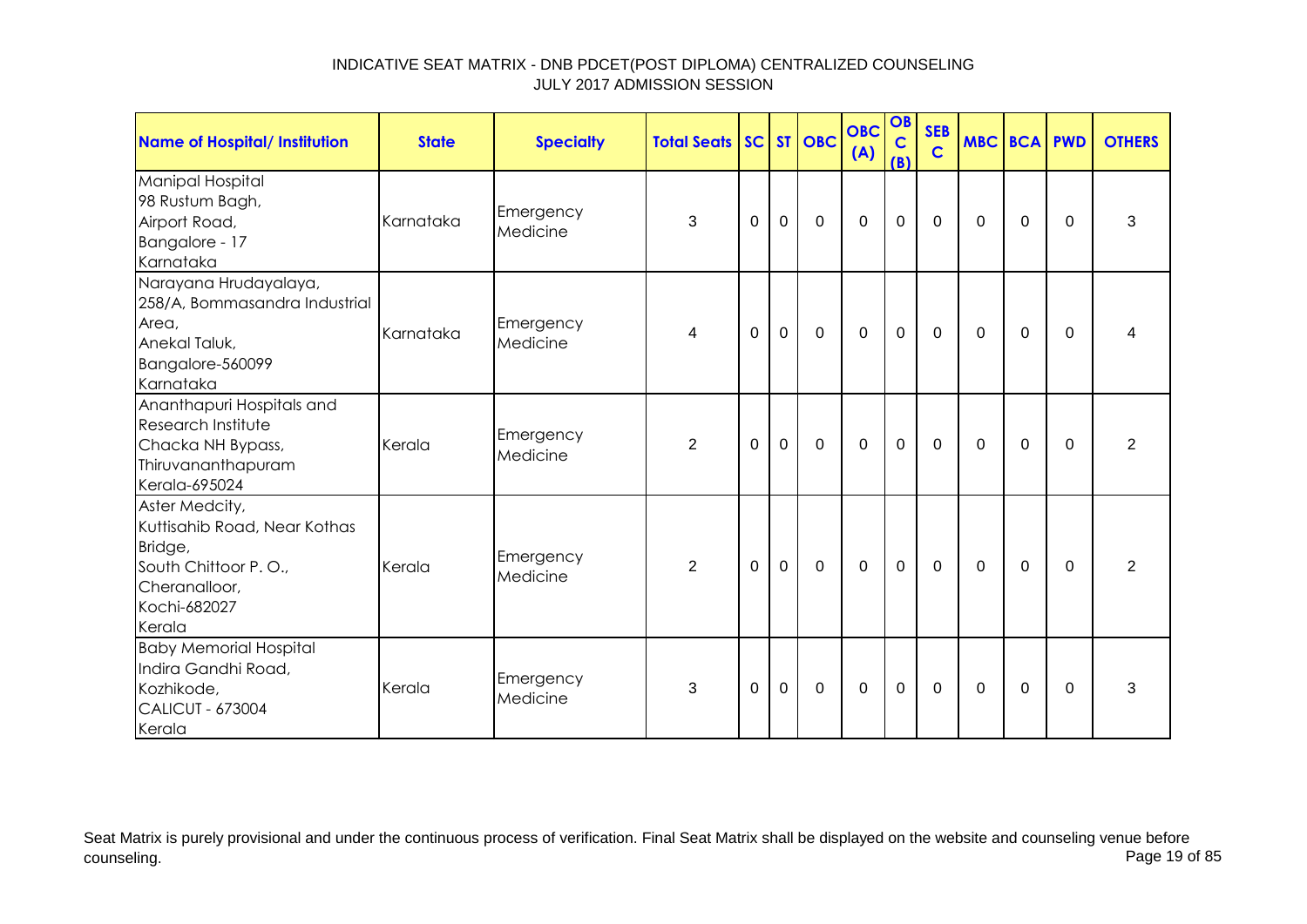| <b>Name of Hospital/ Institution</b>                                                                                                                 | <b>State</b> | <b>Specialty</b>      | <b>Total Seats</b> |          |             | SC ST OBC   | <b>OBC</b><br>(A) | OB<br>$\mathbf C$<br>(B) | <b>SEB</b><br>$\mathbf C$ | <b>MBC BCA PWD</b> |             |          | <b>OTHERS</b>  |
|------------------------------------------------------------------------------------------------------------------------------------------------------|--------------|-----------------------|--------------------|----------|-------------|-------------|-------------------|--------------------------|---------------------------|--------------------|-------------|----------|----------------|
| Kerala Institute of Medical<br>Sciences<br>P B No.1, Anayara P O,<br>Trivandrum,<br>Kerala                                                           | Kerala       | Emergency<br>Medicine | 4                  | 0        | $\mathbf 0$ | $\mathbf 0$ | $\mathbf 0$       | $\mathbf 0$              | $\overline{0}$            | $\Omega$           | $\mathbf 0$ | $\Omega$ | 4              |
| <b>MES Medical College &amp;</b><br>Hospital<br>Perinthalmanna, Palachode<br>Post,<br>Kolathur Via,<br>Malappuram Dist.<br>Kerala - 679338<br>Kerala | Kerala       | Emergency<br>Medicine | 4                  | $\Omega$ | $\mathbf 0$ | $\mathbf 0$ | $\mathbf 0$       | $\mathbf 0$              | $\mathbf 0$               | $\Omega$           | 0           | $\Omega$ | 4              |
| Pushpagiri Institute of Medical<br>Sciences & Research Centre,<br>Pushpagiri Medical College<br>Hospital,<br>Tiruvalla - 689101<br>Kerala            | Kerala       | Emergency<br>Medicine | 4                  | 0        | $\mathbf 0$ | $\mathbf 0$ | $\mathbf 0$       | $\mathbf 0$              | $\overline{0}$            | $\Omega$           | $\mathbf 0$ | 0        |                |
| Sree Uthradom Tirunal Hospital,<br>Pattom,<br>Trivandrum - 695004<br>Kerala                                                                          | Kerala       | Emergency<br>Medicine | 3                  | $\Omega$ | $\mathbf 0$ | $\mathbf 0$ | $\mathbf 0$       | $\mathbf 0$              | $\mathbf 0$               | $\mathbf{0}$       | $\mathbf 0$ | $\Omega$ | 3              |
| Fortis Hospital<br>Mulund Goregaon Link Road,<br>Mumbai-400078<br>Maharashtra                                                                        | Maharashtra  | Emergency<br>Medicine | $\overline{2}$     | 0        | 0           | 0           | $\mathbf 0$       | $\mathbf 0$              | 0                         | $\mathbf 0$        | 0           | 0        | $\overline{2}$ |

Seat Matrix is purely provisional and under the continuous process of verification. Final Seat Matrix shall be displayed on the website and counseling venue before<br>Page 20 of 85 counseling. Page 20 of 85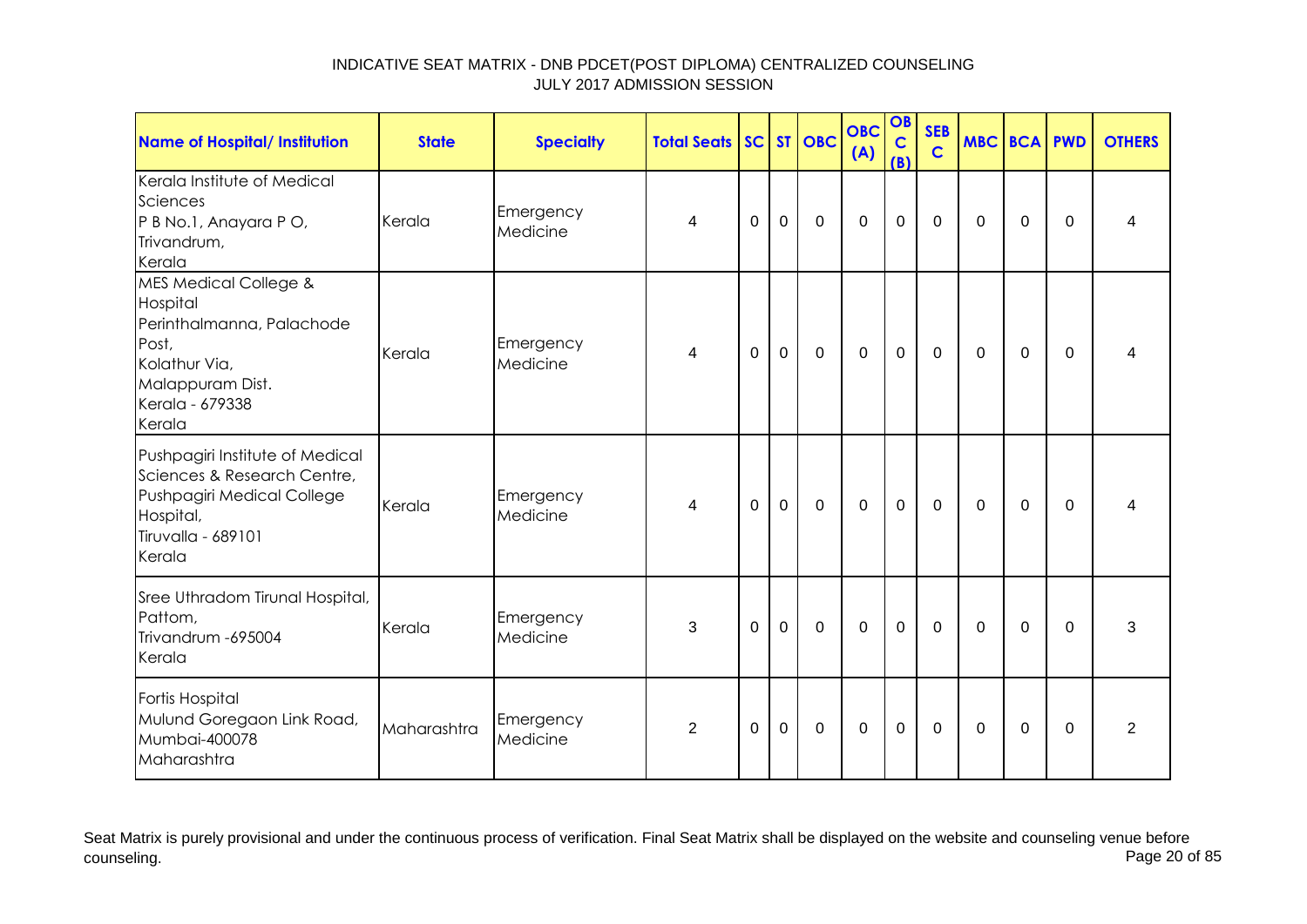| <b>Name of Hospital/ Institution</b>                                                                                 | <b>State</b> | <b>Specialty</b>      | <b>Total Seats SC ST OBC</b> |             |                |                | <b>OBC</b><br>(A) | OB<br>$\mathbf C$<br>(B) | <b>SEB</b><br>$\mathbf C$ | <b>MBC BCA PWD</b> |             |             | <b>OTHERS</b>  |
|----------------------------------------------------------------------------------------------------------------------|--------------|-----------------------|------------------------------|-------------|----------------|----------------|-------------------|--------------------------|---------------------------|--------------------|-------------|-------------|----------------|
| Jehangir Hospital<br>32, Sassoon Road,<br>Pune-411001<br>Maharashtra                                                 | Maharashtra  | Emergency<br>Medicine | 3                            | 0           | 0              | $\Omega$       | $\overline{0}$    | $\mathbf 0$              | $\Omega$                  | $\Omega$           | $\Omega$    | $\Omega$    | 3              |
| K.E.M. Hospital,<br>489, Rasta Peth,<br>Sardar Moodliar Road,<br>Pune-411011<br>Maharashtra                          | Maharashtra  | Emergency<br>Medicine | 1                            | $\mathbf 0$ | $\mathbf 0$    | $\mathbf 0$    | $\mathbf 0$       | $\pmb{0}$                | $\mathbf 0$               | 0                  | $\mathbf 0$ | $\Omega$    | 1              |
| Sir Hurkisondas Nurrotumdas<br>Hospital and Research Centre<br>Raja Rammohan Roy Road,<br>Mumbai - 04<br>Maharashtra | Maharashtra  | Emergency<br>Medicine | 2                            | $\mathbf 0$ | $\mathbf 0$    | $\mathbf 0$    | $\overline{0}$    | $\mathbf 0$              | $\mathbf 0$               | $\Omega$           | $\Omega$    | $\Omega$    | $\overline{2}$ |
| Fortis Hospital<br>Sector-62, Phase-VIII,<br>Mohali-160062<br>Punjab                                                 | Punjab       | Emergency<br>Medicine | $\overline{2}$               | 0           | $\overline{0}$ | $\mathbf 0$    | $\overline{0}$    | $\mathbf 0$              | $\mathbf 0$               | $\Omega$           | $\mathbf 0$ | $\Omega$    | $\overline{2}$ |
| Apollo Super Specialty Hospital<br>Lake View Road, K K Nagar,<br>MADURAI-28<br>Tamil Nadu                            | Tamil Nadu   | Emergency<br>Medicine | $\overline{2}$               | $\mathbf 0$ | $\mathbf 0$    | $\overline{0}$ | $\overline{0}$    | $\mathbf 0$              | $\mathbf 0$               | $\mathbf 0$        | $\mathbf 0$ | $\mathbf 0$ | $\overline{2}$ |
| Rajah Muthiah Medical<br>College<br>Annamalai University<br>Annamalainagar- 608002<br>Tamil Nadu                     | Tamil Nadu   | Emergency<br>Medicine | 3                            | $\Omega$    | $\Omega$       | $\mathbf 0$    | $\overline{0}$    | $\mathbf 0$              | $\Omega$                  | $\Omega$           | $\Omega$    | $\Omega$    | 3              |

Seat Matrix is purely provisional and under the continuous process of verification. Final Seat Matrix shall be displayed on the website and counseling venue before<br>Page 21 of 85 counseling. Page 21 of 85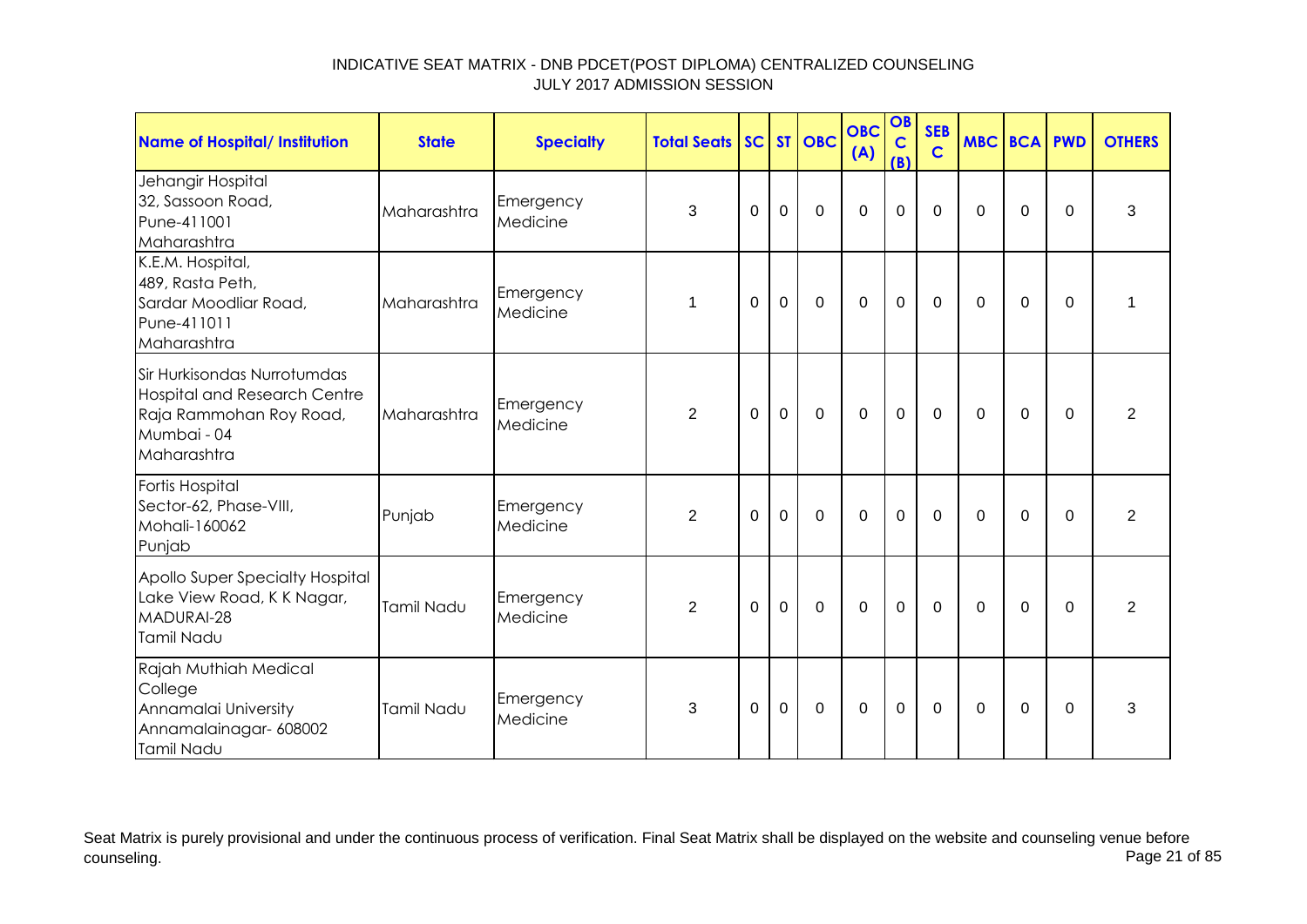| <b>Name of Hospital/ Institution</b>                                                                                                        | <b>State</b> | <b>Specialty</b>      | <b>Total Seats</b> |             |                | SC ST OBC      | <b>OBC</b><br>(A) | OB<br>$\mathbf C$<br>(B) | <b>SEB</b><br>$\mathbf C$ |             | <b>MBC BCA PWD</b> |                | <b>OTHERS</b>  |
|---------------------------------------------------------------------------------------------------------------------------------------------|--------------|-----------------------|--------------------|-------------|----------------|----------------|-------------------|--------------------------|---------------------------|-------------|--------------------|----------------|----------------|
| Sri Gokulam Hospital<br>3/60, Meyannur Road,<br>SALEM - 636004<br>Tamil Nadu                                                                | Tamil Nadu   | Emergency<br>Medicine | $\overline{2}$     | $\Omega$    | $\overline{0}$ | $\Omega$       | $\overline{0}$    | $\Omega$                 | $\Omega$                  | $\Omega$    | $\overline{0}$     | $\Omega$       | $\overline{2}$ |
| Continental Hospital<br>Plot No. 3, Road No. 2,<br>IT and Financial District,<br>Nanakramguda, Gachibowli,<br>Hyderabad-500032<br>Telangana | Telangana    | Emergency<br>Medicine | $\overline{2}$     | $\mathbf 0$ | $\overline{0}$ | $\overline{0}$ | $\overline{0}$    | $\overline{0}$           | $\overline{0}$            | $\Omega$    | $\mathbf 0$        | $\overline{0}$ | $\overline{2}$ |
| Kamineni Hospital<br>L. B. Nagar,<br>Hyderabad -500068<br>Telangana                                                                         | Telangana    | Emergency<br>Medicine | 1                  | $\Omega$    | $\overline{0}$ | $\mathbf 0$    | $\overline{0}$    | $\mathbf 0$              | $\mathbf 0$               | $\Omega$    | $\mathbf 0$        | $\mathbf 0$    | $\mathbf{1}$   |
| Yashoda Hospital<br>Behind Hari Hara Kala Bhawan,<br>S.P. Road, Secunderabad -<br>500003<br>Telangana                                       | Telangana    | Emergency<br>Medicine | 3                  | $\Omega$    | $\overline{0}$ | $\mathbf 0$    | $\overline{0}$    | $\mathbf 0$              | $\mathbf 0$               | $\Omega$    | $\mathbf 0$        | $\Omega$       | 3              |
| Yashoda Super Speciality<br>Hospital<br>Nalgonda X Road, Malakpet,<br>Hyderabad-500036<br>Telangana                                         | Telangana    | Emergency<br>Medicine | $\overline{2}$     | $\mathbf 0$ | $\overline{0}$ | $\overline{0}$ | $\mathbf 0$       | $\mathbf 0$              | $\mathbf 0$               | $\mathbf 0$ | $\mathbf 0$        | $\mathbf 0$    | $\overline{2}$ |
| Apollo Gleneagles Hospitals<br>58, Canal Circular Road,<br>Kolkata-700054<br><b>West Bengal</b>                                             | West Bengal  | Emergency<br>Medicine | $\overline{2}$     | $\mathbf 0$ | $\overline{0}$ | $\overline{0}$ | $\overline{0}$    | $\overline{0}$           | $\mathbf 0$               | $\Omega$    | 0                  | $\mathbf 0$    | $\overline{2}$ |

Seat Matrix is purely provisional and under the continuous process of verification. Final Seat Matrix shall be displayed on the website and counseling venue before<br>Page 22 of 85 counseling. Page 22 of 85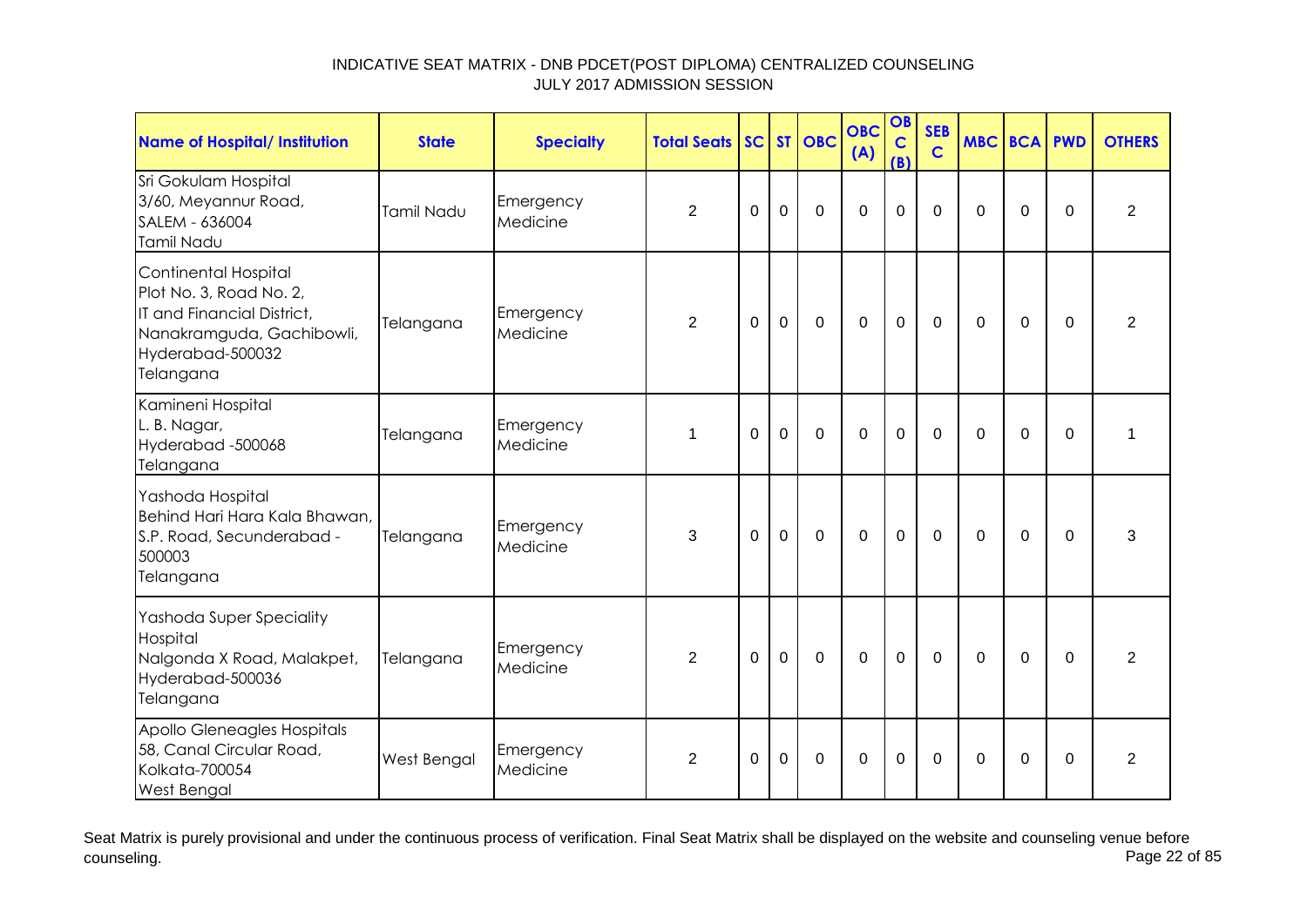| <b>Name of Hospital/ Institution</b>                                                                                                                            | <b>State</b> | <b>Specialty</b>      | <b>Total Seats</b> |             |                | SC ST OBC      | <b>OBC</b><br>(A) | OB<br>$\mathbf C$<br>(B) | <b>SEB</b><br>$\overline{c}$ | <b>MBC BCA PWD</b> |                |             | <b>OTHERS</b>  |
|-----------------------------------------------------------------------------------------------------------------------------------------------------------------|--------------|-----------------------|--------------------|-------------|----------------|----------------|-------------------|--------------------------|------------------------------|--------------------|----------------|-------------|----------------|
| Fortis Hospital<br>730, Anandapur, EM Bypass<br>Road,<br>Kolkata-700107<br><b>West Bengal</b>                                                                   | West Bengal  | Emergency<br>Medicine | 1                  | $\mathbf 0$ | $\mathbf 0$    | $\mathbf 0$    | $\mathbf 0$       | $\mathbf 0$              | $\mathbf 0$                  | $\mathbf 0$        | $\overline{0}$ | $\Omega$    | $\mathbf{1}$   |
| Medica Superspecialty Hospital<br>127 Mukundapur, E M Bypass,<br>Kolkata-700099<br>West Bengal                                                                  | West Bengal  | Emergency<br>Medicine | 1                  | $\mathbf 0$ | $\overline{0}$ | $\mathbf 0$    | $\mathbf 0$       | $\overline{0}$           | $\mathbf 0$                  | $\Omega$           | $\mathbf 0$    | $\mathbf 0$ | $\mathbf{1}$   |
| Peerless Hospital and B K Roy<br><b>Research Centre</b><br>360, Panchasayar,<br><b>KOLKATA - 700094</b><br><b>West Bengal</b>                                   | West Bengal  | Emergency<br>Medicine | $\overline{2}$     | $\Omega$    | $\mathbf 0$    | $\mathbf 0$    | $\mathbf 0$       | $\mathbf 0$              | $\mathbf{0}$                 | $\Omega$           | 0              | $\Omega$    | $\overline{2}$ |
| Rabindranath Tagore<br>International<br>Instt.of Cardiac Sciences<br>Premises No.1489, 124,<br>Mukundapur,<br>E M Bypass,<br>KOLKATA - 99<br><b>West Bengal</b> | West Bengal  | Emergency<br>Medicine | $\overline{2}$     | $\Omega$    | $\mathbf 0$    | $\mathbf 0$    | $\overline{0}$    | $\mathbf 0$              | $\mathbf{0}$                 | $\Omega$           | $\mathbf 0$    | $\mathbf 0$ | $\overline{2}$ |
| Down Town Hospital<br>G S Road, Dispur,<br>GUWAHATI-781006<br>Assam                                                                                             | Assam        | ENT                   | $\mathbf{1}$       | $\Omega$    | $\mathbf 0$    | $\overline{0}$ | $\overline{0}$    | $\mathbf 0$              | $\mathbf 0$                  | $\Omega$           | $\mathbf 0$    | $\Omega$    | $\mathbf{1}$   |
| Deen Dayal Upadhyay Hospital<br>Hari Nagar,<br>New Delhi-64                                                                                                     | Delhi        | <b>ENT</b>            | $\mathbf 1$        | $\Omega$    | $\Omega$       | $\overline{0}$ | $\Omega$          | $\mathbf 0$              | $\Omega$                     | $\Omega$           | $\Omega$       | $\Omega$    | 1              |

Seat Matrix is purely provisional and under the continuous process of verification. Final Seat Matrix shall be displayed on the website and counseling venue before<br>Page 23 of 85 counseling. Page 23 of 85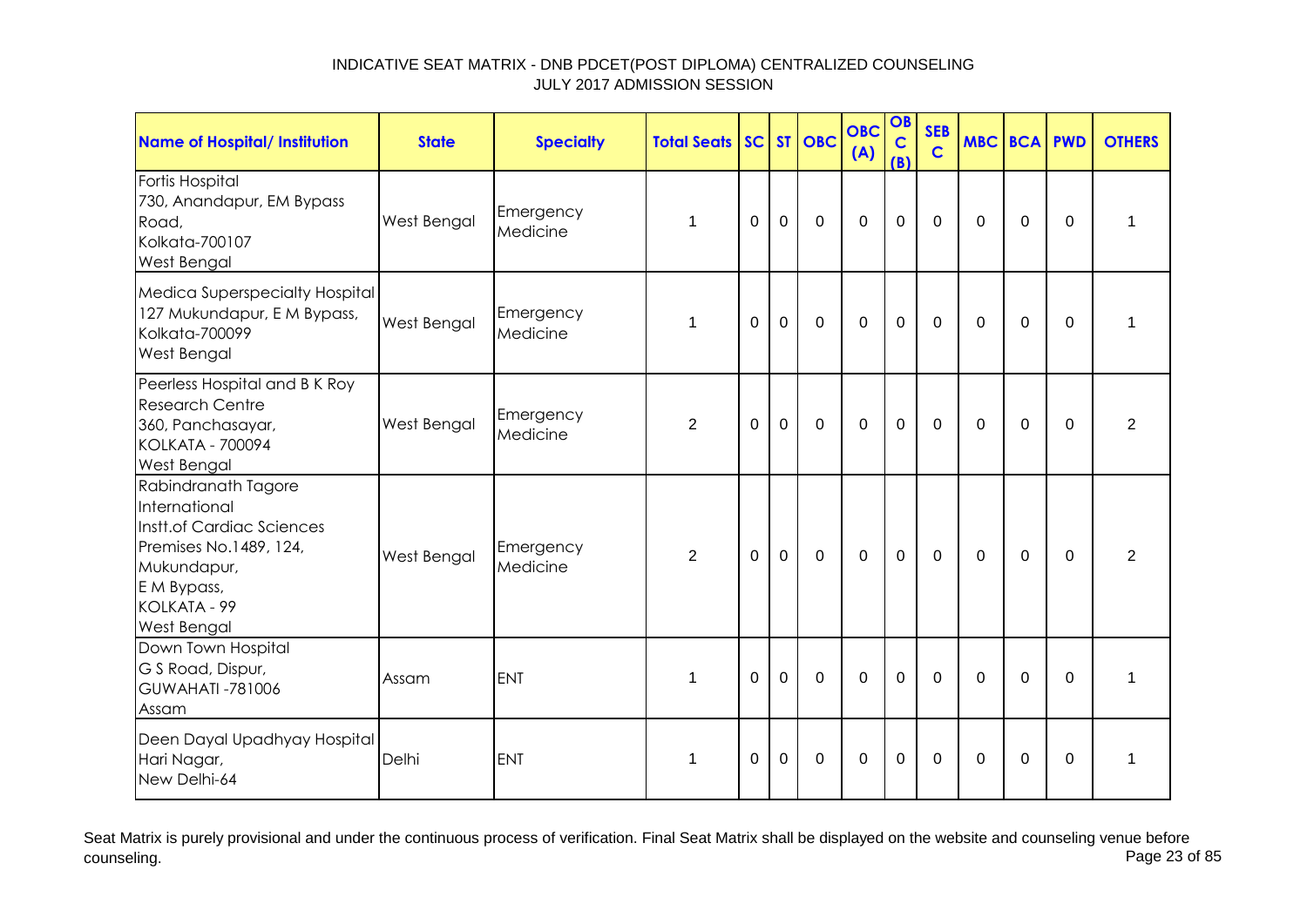| Name of Hospital/ Institution                                                                                              | <b>State</b> | <b>Specialty</b> | <b>Total Seats SC ST OBC</b> |             |              |                | <b>OBC</b><br>(A) | OB<br>$\mathbf C$<br>(B) | <b>SEB</b><br>$\mathbf C$ | <b>MBC BCA PWD</b> |              |             | <b>OTHERS</b>  |
|----------------------------------------------------------------------------------------------------------------------------|--------------|------------------|------------------------------|-------------|--------------|----------------|-------------------|--------------------------|---------------------------|--------------------|--------------|-------------|----------------|
| Jaipur Golden Hospital<br>2, Institutional Area, Sector 3,<br>Rohini,<br>New Delhi-85                                      | Delhi        | <b>ENT</b>       | $\mathbf 1$                  | $\mathbf 0$ | $\mathbf 0$  | $\mathbf 0$    | $\overline{0}$    | $\mathbf 0$              | $\mathbf 0$               | $\Omega$           | $\mathbf 0$  | $\Omega$    | 1              |
| <b>GMERS Medical College,</b><br>Nr. Pathikasharam,<br>Civil Hospital Campus,<br>Sector-12, Gandhinagar,<br>Gujarat-382012 | Gujarat      | <b>ENT</b>       | $\mathbf 1$                  | $\mathbf 0$ | $\mathbf 0$  | $\overline{0}$ | $\overline{0}$    | $\mathbf 0$              | $\mathbf{1}$              | $\mathbf 0$        | $\mathbf 0$  | $\mathbf 0$ | $\mathbf 0$    |
| Apollo Hospital<br>154/11, Opp. I.I.M.,<br>Bannerghatta Road,<br>Bangalore-560076<br>Karnataka                             | Karnataka    | ENT              | $\overline{2}$               | $\mathbf 0$ | $\mathbf 0$  | $\overline{0}$ | $\overline{0}$    | $\mathbf 0$              | $\mathbf 0$               | $\mathbf 0$        | $\mathbf 0$  | $\mathbf 0$ | $\overline{2}$ |
| <b>Bangalore Baptist Hospital</b><br>Bellary Road, Hebbal,<br>Bangalore-24<br>Karnataka                                    | Karnataka    | <b>ENT</b>       | 1                            | $\mathbf 0$ | $\mathbf 0$  | $\mathbf 0$    | $\mathbf 0$       | $\mathbf 0$              | $\mathbf 0$               | 0                  | 0            | 0           | 1              |
| KIMS AI Shifa Healthcare Pvt.<br>Ltd.,<br>PO Box No. 26, Ootty Road,<br>Perintalmanna,<br>MALAPURAM- 679322<br>Kerala      | Kerala       | <b>ENT</b>       | 1                            | $\mathbf 0$ | $\mathbf{0}$ | $\mathbf 0$    | $\mathbf 0$       | $\mathbf 0$              | $\overline{0}$            | $\mathbf 0$        | $\mathbf{0}$ | $\mathbf 0$ | 1              |
| Lourdes Hospital<br>Pachalam,<br>Ernakulam,<br>KOCHI-12 kerala                                                             | Kerala       | <b>ENT</b>       | $\mathbf 1$                  | $\mathbf 0$ | $\mathbf 0$  | $\mathbf 0$    | $\mathbf 0$       | $\mathbf 0$              | $\mathbf 0$               | $\Omega$           | $\mathbf 0$  | $\Omega$    | 1              |

Seat Matrix is purely provisional and under the continuous process of verification. Final Seat Matrix shall be displayed on the website and counseling venue before<br>Page 24 of 85 counseling. Page 24 of 85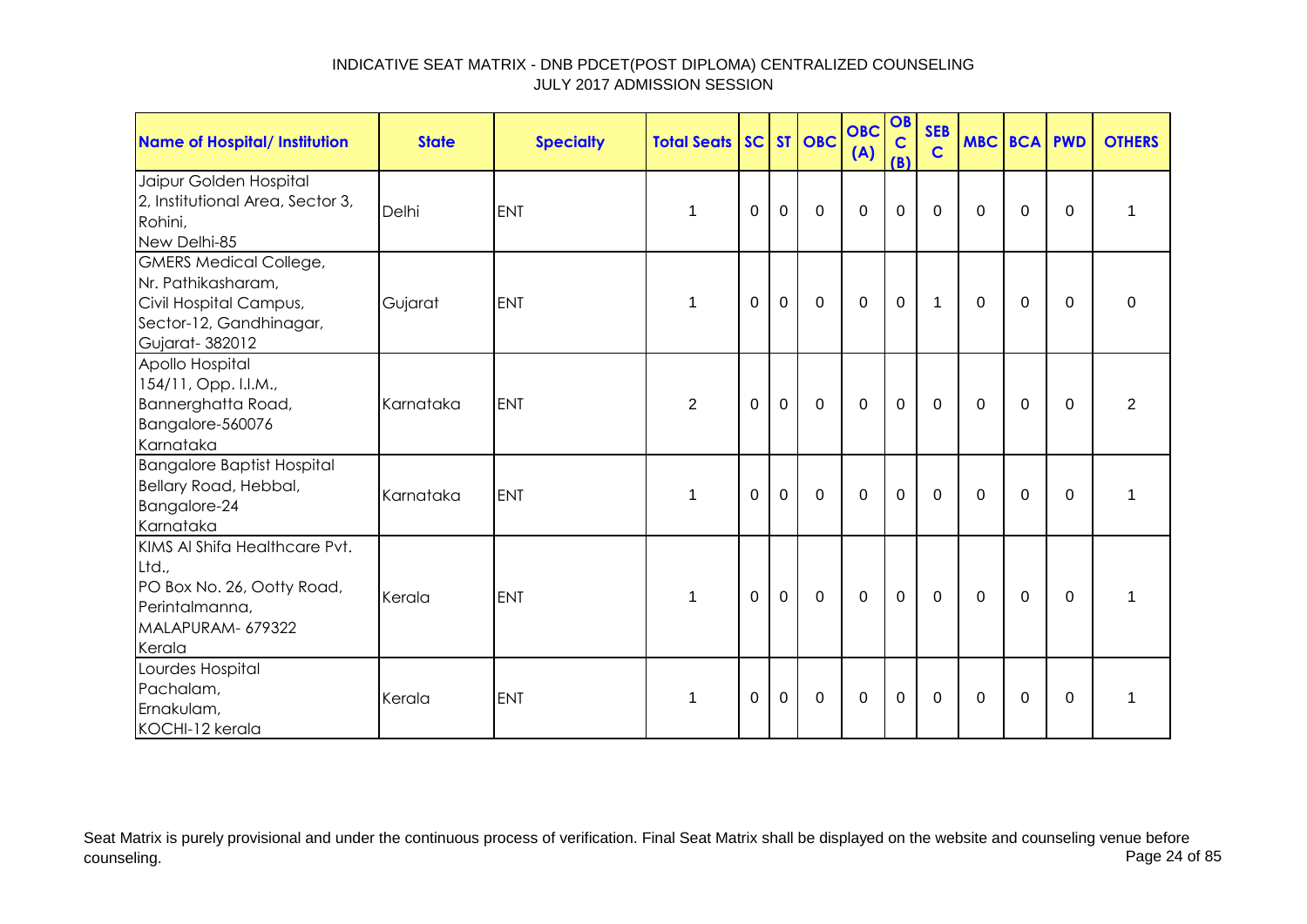| <b>Name of Hospital/ Institution</b>                                                                                                                 | <b>State</b> | <b>Specialty</b> | <b>Total Seats SC ST OBC</b> |             |             |              | <b>OBC</b><br>(A) | OB<br>$\mathbf C$<br>(B) | <b>SEB</b><br>$\mathbf C$ |              | MBC BCA PWD |             | <b>OTHERS</b> |
|------------------------------------------------------------------------------------------------------------------------------------------------------|--------------|------------------|------------------------------|-------------|-------------|--------------|-------------------|--------------------------|---------------------------|--------------|-------------|-------------|---------------|
| Malabar Institute of Medical<br>Sciences<br>Mini Bye Pass, Govindapuram<br>P.o,<br>KOZHIKODE-673016<br>Kerala                                        | Kerala       | <b>ENT</b>       |                              | 0           | $\mathbf 0$ | $\mathbf 0$  | $\mathbf 0$       | $\mathbf 0$              | $\mathbf{0}$              | $\mathbf{0}$ | 0           | $\Omega$    | 1             |
| <b>Bhabha Atomic Research</b><br>Centre & Hospital,<br>Anushakti Nagar,<br>MUMBAI-94<br>Maharashtra                                                  | Maharashtra  | <b>IENT</b>      | 1                            | 0           | $\mathbf 0$ | $\mathbf{1}$ | $\mathbf 0$       | $\mathbf 0$              | $\mathbf 0$               | 0            | 0           | 0           | 0             |
| Apollo Hospital<br>21 Greams lane,<br>Off Greams Rd,<br>Chennai - 06<br>Tamil Nadu                                                                   | Tamil Nadu   | <b>ENT</b>       | 1                            | 0           | $\mathbf 0$ | $\mathbf 0$  | $\mathbf 0$       | $\mathbf 0$              | 0                         | $\Omega$     | 0           | 0           | 1             |
| Dr. Rangarajan Memorial<br>hospital<br>(Sundaram Medical<br>Foundation)<br>4th Avenue, Santhi Colony,<br>Anna Nagar,<br>CHENNAI-600040<br>Tamil Nadu | Tamil Nadu   | <b>ENT</b>       | 1                            | $\mathbf 0$ | $\mathbf 0$ | $\mathbf 0$  | $\overline{0}$    | $\mathbf 0$              | $\overline{0}$            | $\mathbf{0}$ | $\mathbf 0$ | $\mathbf 0$ | 1             |
| Care Hospital<br>Road No. 1, Banjara Hills,<br>Hyderabad - 34<br>Telangana                                                                           | Telangana    | <b>ENT</b>       | 1                            | 0           | $\mathbf 0$ | $\mathbf 0$  | $\mathbf 0$       | $\mathbf 0$              | $\mathbf 0$               | $\mathbf{0}$ | $\mathbf 0$ | $\Omega$    | 1             |

Seat Matrix is purely provisional and under the continuous process of verification. Final Seat Matrix shall be displayed on the website and counseling venue before<br>Page 25 of 85 counseling. Page 25 of 85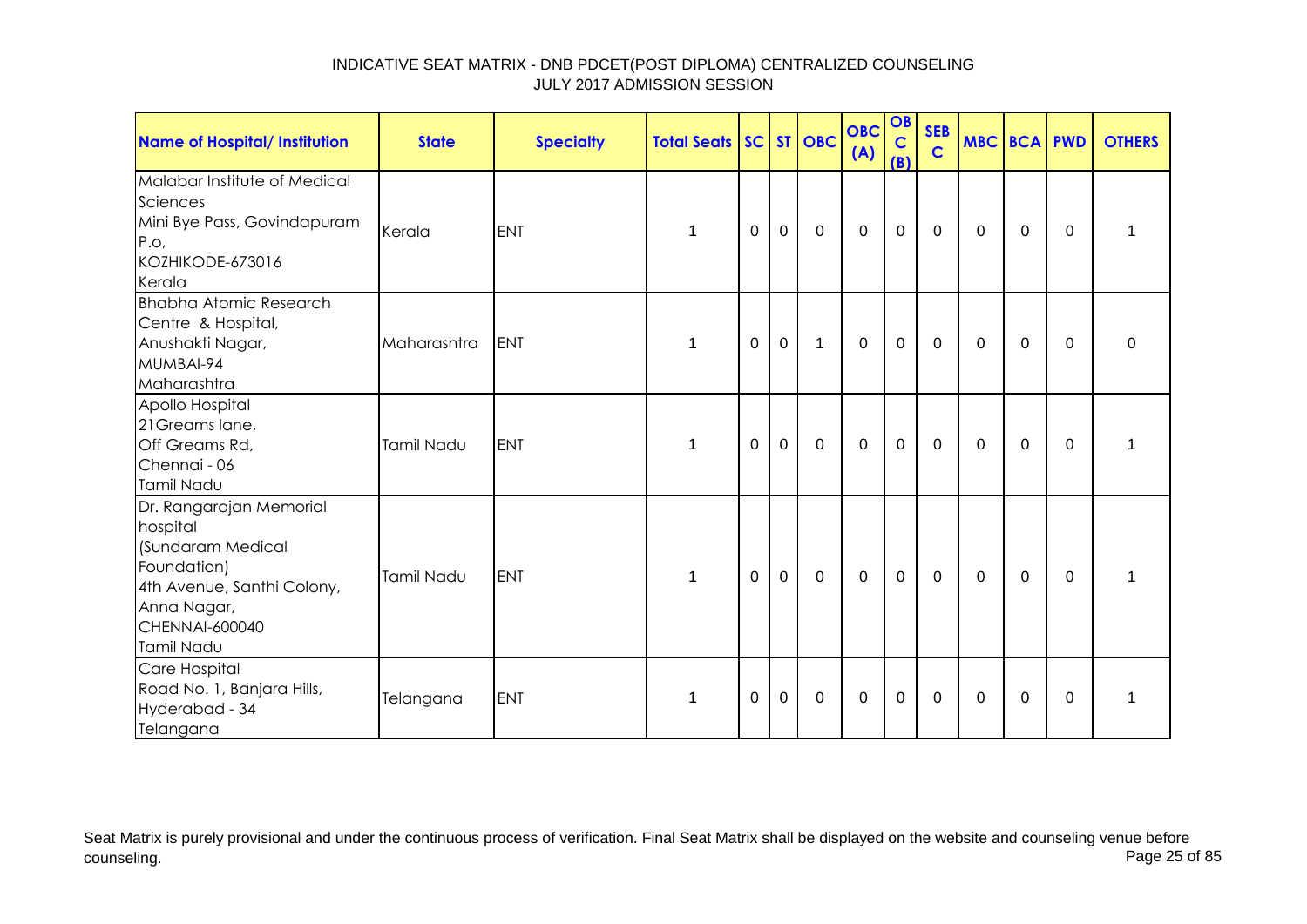| <b>Name of Hospital/ Institution</b>                                                                                  | <b>State</b>      | <b>Specialty</b>       | <b>Total Seats</b> | SC                   |                | ST OBC         | <b>OBC</b><br>(A) | OB<br>$\mathbf C$<br>(B) | <b>SEB</b><br>$\mathbf C$ |             | <b>MBC BCA PWD</b> |             | <b>OTHERS</b>  |
|-----------------------------------------------------------------------------------------------------------------------|-------------------|------------------------|--------------------|----------------------|----------------|----------------|-------------------|--------------------------|---------------------------|-------------|--------------------|-------------|----------------|
| Yashoda Hospital<br>Behind Hari Hara Kala Bhawan,<br>S.P. Road, Secunderabad -<br>500003<br>Telangana                 | Telangana         | <b>ENT</b>             | $1*$               | $\Omega$             | $\overline{0}$ | $\overline{0}$ | $\overline{0}$    | $\mathbf{0}$             | $\mathbf 0$               | $\Omega$    | $\mathbf 0$        | $\mathbf 0$ | 1              |
| Apollo Gleneagles Hospitals<br>58, Canal Circular Road,<br>Kolkata-700054<br>West Bengal                              | West Bengal       | <b>ENT</b>             | $\overline{2}$     | $\Omega$             | $\mathbf 0$    | $\mathbf 0$    | $\mathbf 0$       | $\mathbf 0$              | $\mathbf 0$               | $\Omega$    | $\mathbf 0$        | 0           | $\overline{2}$ |
| <b>Government District General</b><br>Hospital,<br>Noonepalle, Nandyal,<br>Kurnool District- 518502<br>Andhra Pradesh | Andhra<br>Pradesh | <b>Family Medicine</b> | $\overline{2}$     | 1(<br>Wo<br>me<br>n) | $\overline{0}$ | $\mathbf 0$    | $\mathbf 0$       | $\mathbf 0$              | $\Omega$                  | $\Omega$    | $\mathbf 0$        | $\mathbf 0$ | 1(Women        |
| Down Town Hospital<br>G S Road, Dispur,<br><b>GUWAHATI-781006</b><br>Assam                                            | Assam             | <b>Family Medicine</b> | $\overline{2}$     | $\Omega$             | $\mathbf 0$    | $\overline{0}$ | $\mathbf 0$       | $\mathbf 0$              | $\mathbf 0$               | $\Omega$    | $\mathbf 0$        | $\Omega$    | $\overline{2}$ |
| Jan Swasthya Sahyog<br>Vill. & PO Ganiyari<br>District Bilaspur,<br>Chhattisgarh-495112                               | Chhattisgarh      | <b>Family Medicine</b> | $\overline{2}$     | $\Omega$             | $\mathbf 0$    | $\overline{0}$ | $\Omega$          | $\mathbf 0$              | $\mathbf 0$               | $\Omega$    | $\mathbf 0$        | $\mathbf 0$ | $\overline{2}$ |
| Maharaja Agarsen Hospital<br>Rohtak Road, West Punjabi<br><b>Bagh</b><br>New Delhi-110026                             | Delhi             | <b>Family Medicine</b> | 4                  | $\Omega$             | $\mathbf 0$    | $\overline{0}$ | $\mathbf 0$       | $\mathbf 0$              | $\mathbf 0$               | $\mathbf 0$ | $\mathbf 0$        | $\Omega$    | 4              |
| Max Super Specialty Hospital<br>1, Press Enclave Road,<br>Saket,<br>New Delhi-110017                                  | Delhi             | <b>Family Medicine</b> | $\mathbf 1$        | 0                    | $\Omega$       | $\mathbf 0$    | $\Omega$          | $\Omega$                 | $\Omega$                  | $\Omega$    | $\Omega$           | $\Omega$    | 1              |

Seat Matrix is purely provisional and under the continuous process of verification. Final Seat Matrix shall be displayed on the website and counseling venue before<br>Page 26 of 85 counseling. Page 26 of 85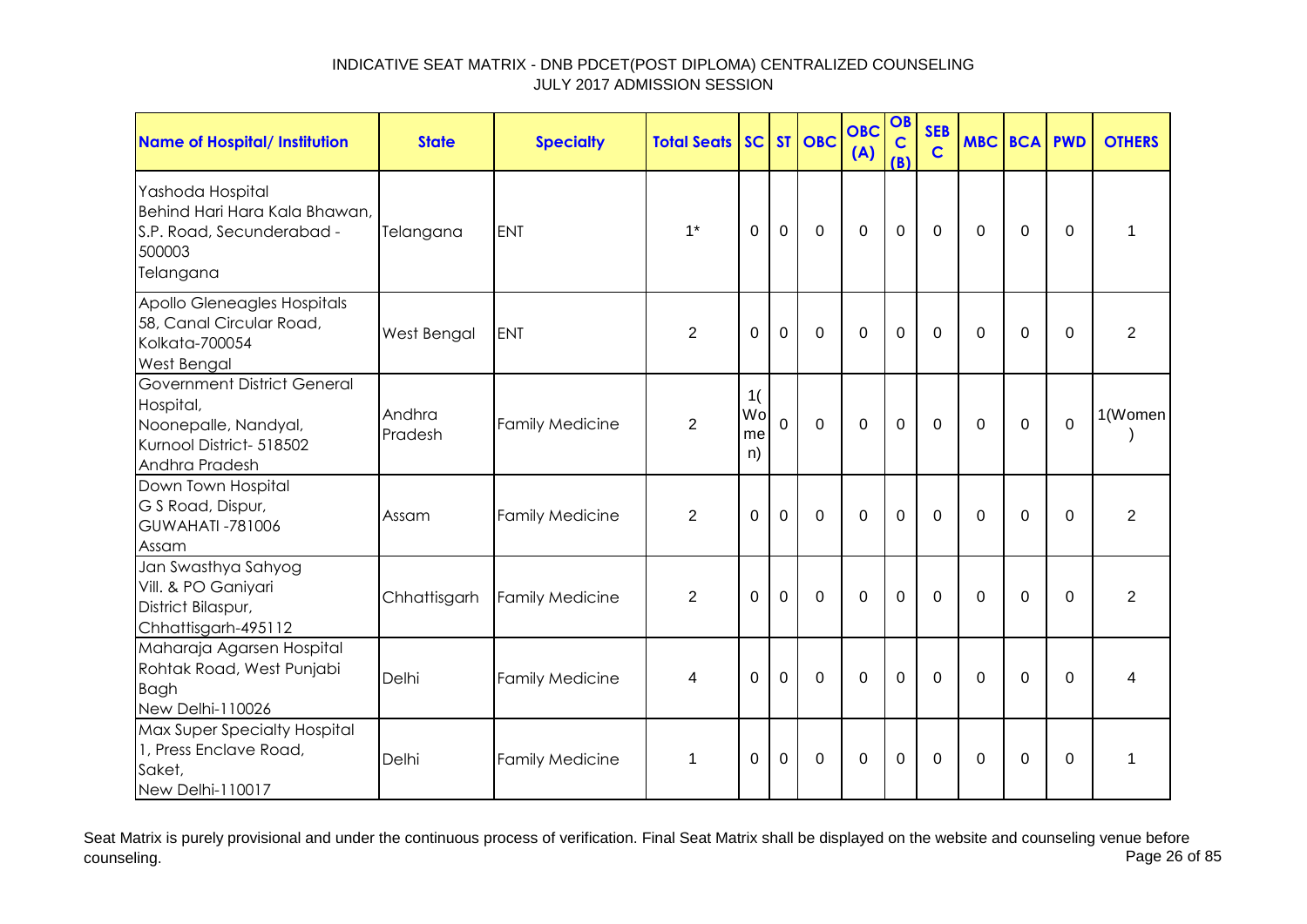| <b>Name of Hospital/ Institution</b>                                                                                       | <b>State</b> | <b>Specialty</b>       | <b>Total Seats</b> |             |                | SC ST OBC   | <b>OBC</b><br>(A) | OB<br>$\mathbf C$<br>(B) | <b>SEB</b><br>$\mathbf C$ | <b>MBC BCA PWD</b> |                |             | <b>OTHERS</b>  |
|----------------------------------------------------------------------------------------------------------------------------|--------------|------------------------|--------------------|-------------|----------------|-------------|-------------------|--------------------------|---------------------------|--------------------|----------------|-------------|----------------|
| Artemis Health Institute<br>Sector 51,<br>Gurgaon-122001<br>Haryana                                                        | Haryana      | <b>Family Medicine</b> | $\overline{2}$     | $\mathbf 0$ | $\mathbf 0$    | $\mathbf 0$ | $\mathbf 0$       | 0                        | $\overline{0}$            | $\Omega$           | $\mathbf 0$    | $\mathbf 0$ | $\overline{2}$ |
| <b>Bangalore Baptist Hospital</b><br>Bellary Road, Hebbal,<br>Bangalore-24<br>Karnataka                                    | Karnataka    | <b>Family Medicine</b> | $\mathbf 1$        | 0           | $\mathbf 0$    | $\mathbf 0$ | $\mathbf 0$       | $\overline{0}$           | $\overline{0}$            | $\Omega$           | $\overline{0}$ | $\mathbf 0$ | 1              |
| Rangadore Memorial Hospital<br>1st Cross, Shankarapuram,<br>basavanagudi,<br>Bangalore-560004,<br>Karnataka                | Karnataka    | <b>Family Medicine</b> | $\overline{2}$     | 0           | $\mathbf 0$    | $\mathbf 0$ | $\mathbf 0$       | $\mathbf 0$              | $\mathbf 0$               | 0                  | 0              | $\Omega$    | $\overline{2}$ |
| Sagar Hospitals-DSI<br>Shavige Malleshwara Hills,<br>Kumaraswamy Layout,<br>Banashankari,<br>Bangalore-560078<br>Karnataka | Karnataka    | <b>Family Medicine</b> | $\overline{2}$     | 0           | $\mathbf 0$    | $\mathbf 0$ | $\mathbf 0$       | $\mathbf 0$              | $\mathbf 0$               | $\mathbf{0}$       | 0              | 0           | $\overline{2}$ |
| St. Philomena Hospital<br>No. 4, Campbell Road,<br>Viveknagar PO,<br>Bangalore-560047<br>Karnataka                         | Karnataka    | <b>Family Medicine</b> | 4                  | $\mathbf 0$ | $\overline{0}$ | $\mathbf 0$ | $\mathbf 0$       | $\mathbf 0$              | $\mathbf 0$               | $\mathbf{0}$       | $\overline{0}$ | $\Omega$    | 4              |
| Aditya Birla Memorial Hospital<br>P.O. Chinchwad,<br>Pune-411033<br>Maharashtra                                            | Maharashtra  | <b>Family Medicine</b> | 4                  | 0           | $\mathbf 0$    | $\mathbf 0$ | $\mathbf 0$       | $\mathbf 0$              | 0                         | $\mathbf{0}$       | 0              | 0           | 4              |

Seat Matrix is purely provisional and under the continuous process of verification. Final Seat Matrix shall be displayed on the website and counseling venue before<br>Page 27 of 85 counseling. Page 27 of 85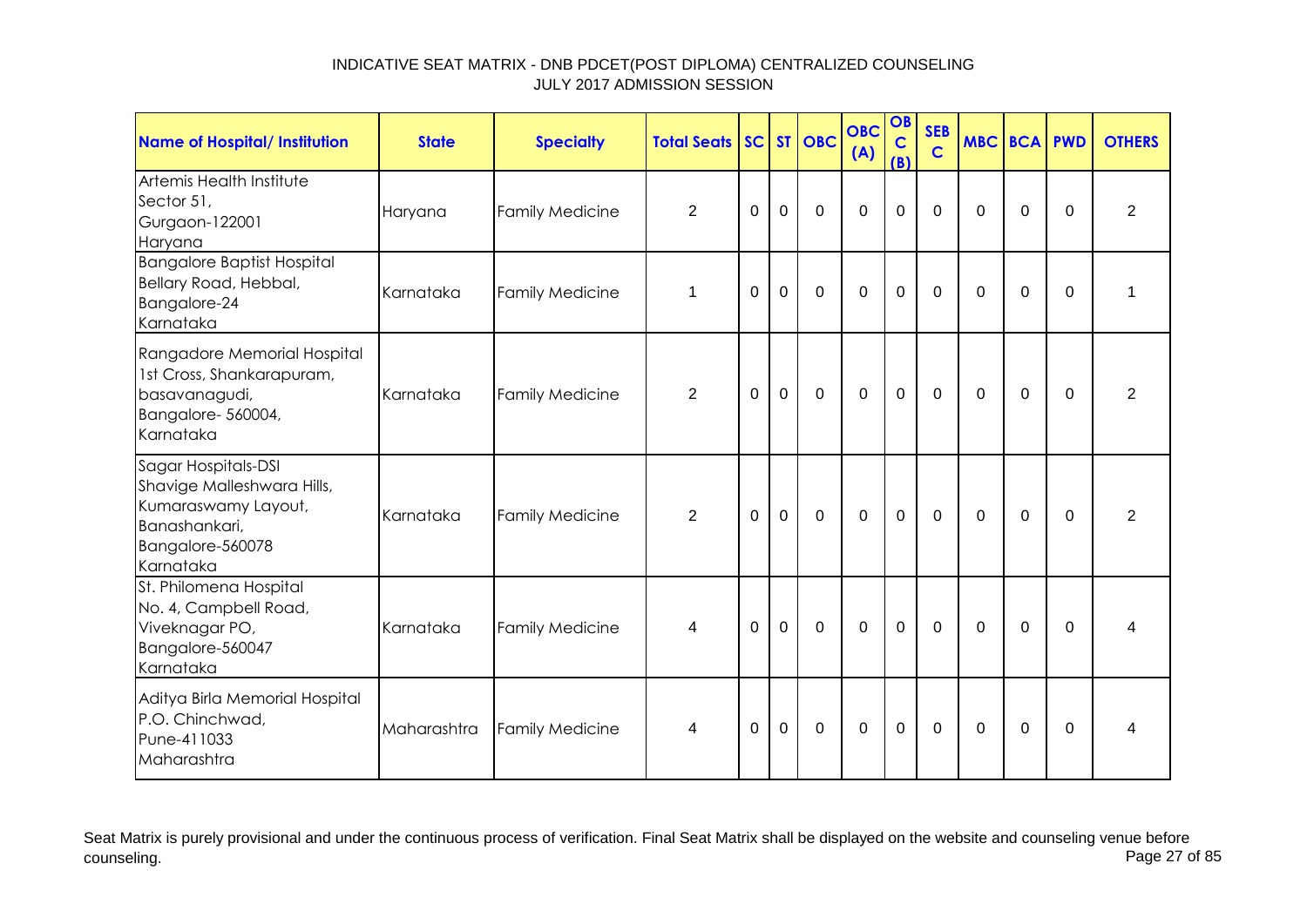| Name of Hospital/ Institution                                                                                                                             | <b>State</b> | <b>Specialty</b>       | <b>Total Seats</b> |             |             | SC ST OBC   | <b>OBC</b><br>(A) | OB<br>$\mathbf C$<br>(B) | <b>SEB</b><br>$\mathbf C$ | <b>MBC BCA PWD</b> |                |             | <b>OTHERS</b>        |
|-----------------------------------------------------------------------------------------------------------------------------------------------------------|--------------|------------------------|--------------------|-------------|-------------|-------------|-------------------|--------------------------|---------------------------|--------------------|----------------|-------------|----------------------|
| Jehangir Hospital<br>32, Sassoon Road,<br>Pune-411001<br>Maharashtra                                                                                      | Maharashtra  | <b>Family Medicine</b> | 4                  | $\mathbf 0$ | $\mathbf 0$ | $\mathbf 0$ | $\Omega$          | $\mathbf 0$              | $\mathbf 0$               | $\Omega$           | $\mathbf 0$    | $\Omega$    | 4                    |
| Sir Harkishen Das Nurottam<br>Hospital & Res. Centre<br>Raja Rammohan Roy Road,<br>Mumbai - 04<br>Maharashtra                                             | Maharashtra  | <b>Family Medicine</b> | 4                  | $\mathbf 0$ | $\mathbf 0$ | $\mathbf 0$ | $\overline{0}$    | $\mathbf 0$              | $\mathbf 0$               | $\Omega$           | 0              | $\Omega$    | 4                    |
| Indira Gandhi Govt. General<br>Hospital & PG Institute<br>PONDICHERRY - 605001<br>Pondicherry                                                             | Pondicherry  | <b>Family Medicine</b> | 4                  | $\mathbf 0$ | $\mathbf 0$ | $\mathbf 0$ | $\overline{0}$    | $\mathbf 0$              | $\Omega$                  | $\mathbf 0$        | $\overline{0}$ | $\Omega$    | 4                    |
| Govt. R. D. B. P. Jaipuria<br><b>Hospital (Attached with RUHS</b><br>College of Medical Sciences),<br>Milap Nagar, Tonk Road,<br>Jaipur, Rajasthan-302018 | Rajasthan    | <b>Family Medicine</b> | 2                  | $\Omega$    | $\mathbf 0$ | $\Omega$    | $\Omega$          | $\mathbf 0$              | $\Omega$                  | $\Omega$           | 0              | $\mathbf 0$ | $1(UR)+1($<br>Women) |
| J Watumull Global Hospital &<br>Research Centre,<br>Mount Abu,<br>Dist. Sirohi,<br>Rajasthan                                                              | Rajasthan    | <b>Family Medicine</b> | 2                  | $\mathbf 0$ | $\mathbf 0$ | $\mathbf 0$ | $\overline{0}$    | $\mathbf 0$              | $\Omega$                  | $\Omega$           | 0              | $\Omega$    | $\overline{2}$       |
| C.S.I. Kalyani General Hospital<br>15, Radhakrishnan Road,<br>Mylapore,<br>Chennai - 600004<br>Tamil Nadu                                                 | Tamil Nadu   | <b>Family Medicine</b> | 4                  | $\Omega$    | $\mathbf 0$ | $\Omega$    | $\Omega$          | $\mathbf 0$              | $\Omega$                  | $\Omega$           | $\Omega$       | $\Omega$    | 4                    |

Seat Matrix is purely provisional and under the continuous process of verification. Final Seat Matrix shall be displayed on the website and counseling venue before<br>Page 28 of 85 counseling. Page 28 of 85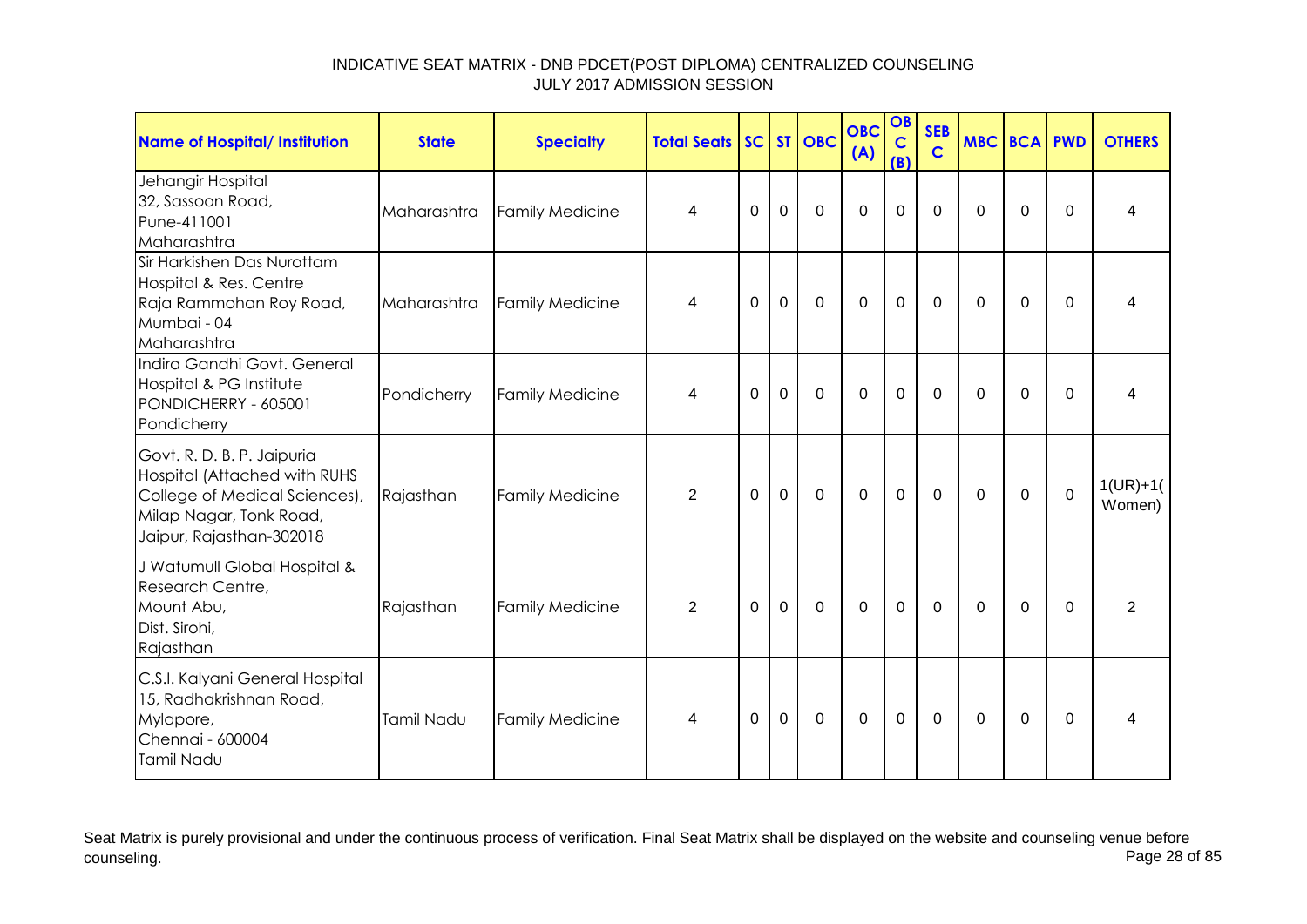| Name of Hospital/ Institution                                                                                         | <b>State</b>       | <b>Specialty</b>                                                 | <b>Total Seats SC ST OBC</b> |                      |             |             | <b>OBC</b><br>(A) | OB<br>$\mathbf C$<br>(B) | <b>SEB</b><br>$\mathbf C$ | <b>MBC BCA PWD</b> |             |          | <b>OTHERS</b> |
|-----------------------------------------------------------------------------------------------------------------------|--------------------|------------------------------------------------------------------|------------------------------|----------------------|-------------|-------------|-------------------|--------------------------|---------------------------|--------------------|-------------|----------|---------------|
| Christian Fellowship Hospital<br>Oddanchatram<br>DINDIGUL DIST - 624619<br>Tamil Nadu                                 | Tamil Nadu         | <b>Family Medicine</b>                                           | 4                            | 0                    | $\mathbf 0$ | $\mathbf 0$ | $\mathbf 0$       | $\mathbf 0$              | $\mathbf 0$               | 0                  | $\mathbf 0$ | $\Omega$ | 4             |
| K.G. Hospital & PG Medical<br>Institute<br>No.5, Arts College Rd,<br>COIMBATORE-18<br>Tamil Nadu                      | Tamil Nadu         | <b>Family Medicine</b>                                           | 4                            | 0                    | $\mathbf 0$ | $\mathbf 0$ | $\overline{0}$    | $\mathbf 0$              | 0                         | 0                  | 0           | $\Omega$ | 4             |
| Kamineni Hospital<br>L. B. Nagar,<br>Hyderabad-500068<br>Telangana                                                    | Telangana          | <b>Family Medicine</b>                                           | $4^*$                        | $\Omega$             | $\mathbf 0$ | $\mathbf 0$ | $\Omega$          | $\mathbf 0$              | $\Omega$                  | $\Omega$           | $\Omega$    | $\Omega$ | 4             |
| The Calcutta Medical<br>Research Institute<br>7/2-Diamond Harbour Rd,<br>KOLKATA-27<br>West Bengal                    | <b>West Bengal</b> | <b>Family Medicine</b>                                           | 4                            | 0                    | $\mathbf 0$ | $\mathbf 0$ | $\overline{0}$    | $\mathbf 0$              | $\Omega$                  | 0                  | 0           | $\Omega$ | 4             |
| Medica Superspecialty Hospital<br>127 Mukundapur, E M Bypass,<br>Kolkata-700099<br><b>West Bengal</b>                 | West Bengal        | Health<br>Administration<br>Including Hospital<br>Administration | 1                            | 0                    | $\mathbf 0$ | $\mathbf 0$ | $\overline{0}$    | $\mathbf 0$              | $\Omega$                  | $\Omega$           | $\Omega$    | $\Omega$ | 1             |
| <b>Government District General</b><br>Hospital,<br>Noonepalle, Nandyal,<br>Kurnool District- 518502<br>Andhra Pradesh | Andhra<br>Pradesh  | Obstetrics and<br>Gynaecology                                    | 1                            | 1(<br>Wo<br>me<br>n) | $\Omega$    | $\mathbf 0$ | $\overline{0}$    | $\mathbf 0$              | $\Omega$                  | $\Omega$           | $\Omega$    | $\Omega$ | $\Omega$      |

Seat Matrix is purely provisional and under the continuous process of verification. Final Seat Matrix shall be displayed on the website and counseling venue before<br>Page 29 of 85 counseling. Page 29 of 85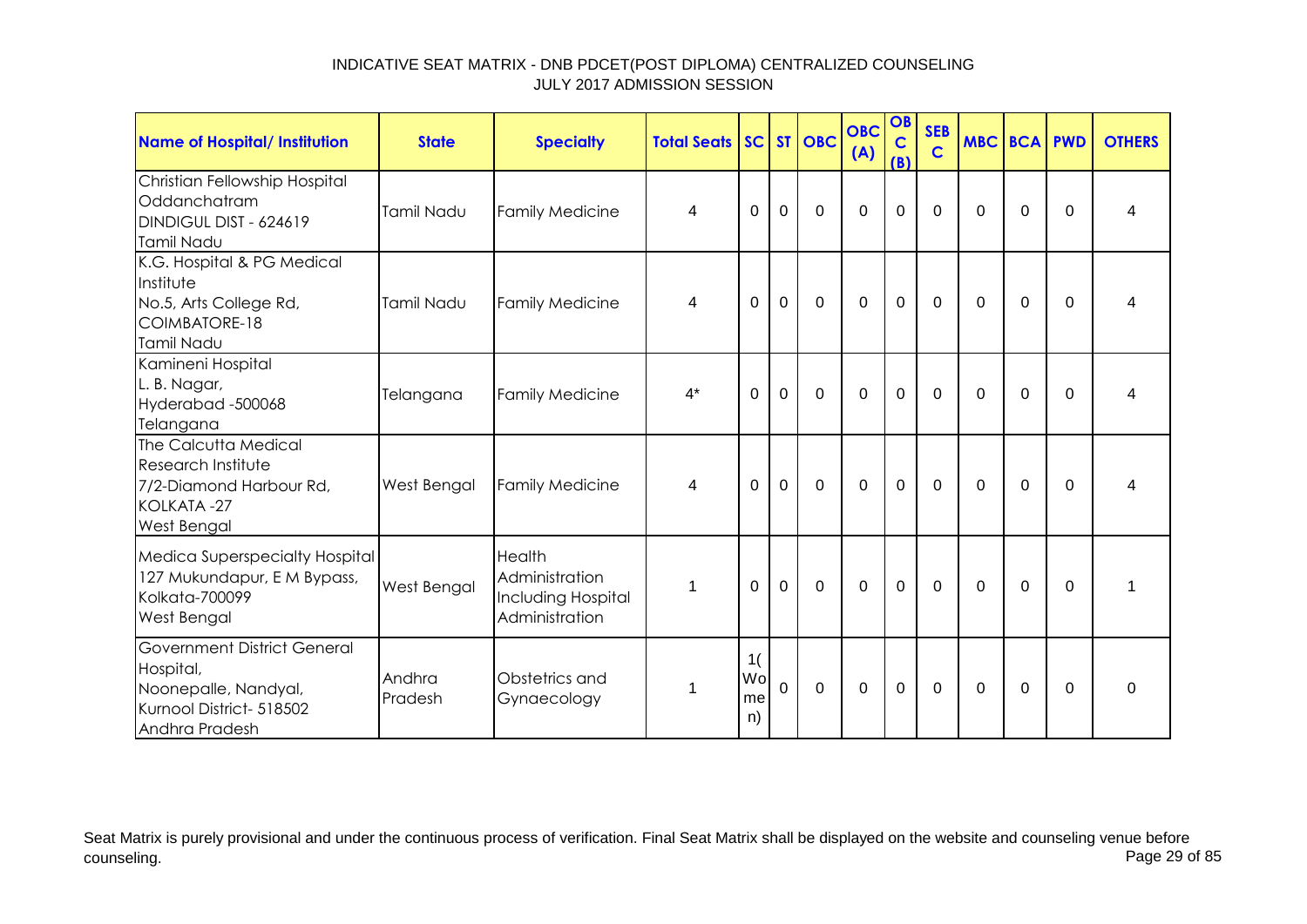| <b>Name of Hospital/ Institution</b>                                                                                          | <b>State</b>      | <b>Specialty</b>              | <b>Total Seats   SC   ST   OBC</b> |          |             |                | <b>OBC</b><br>(A) | OB<br>$\mathbf C$<br>(B) | <b>SEB</b><br>$\mathbf C$ | <b>MBC BCA</b> |                   | <b>PWD</b>  | <b>OTHERS</b>           |
|-------------------------------------------------------------------------------------------------------------------------------|-------------------|-------------------------------|------------------------------------|----------|-------------|----------------|-------------------|--------------------------|---------------------------|----------------|-------------------|-------------|-------------------------|
| Government District General<br>Hospital,<br>Ramachandraraopet,<br>Eluru, West Godavari District-<br>534006,<br>Andhra Pradesh | Andhra<br>Pradesh | Obstetrics and<br>Gynaecology | $\overline{2}$                     | $\Omega$ | $\mathbf 0$ | $\mathbf 0$    | $\overline{0}$    | $\mathbf 0$              | 0                         | $\mathbf 0$    | 1(W)<br>ome<br>n) | $\Omega$    | 1                       |
| Kurji Holy Family Hospital<br>PO Sadaquat Ashram,<br>PATNA-10<br><b>Bihar</b>                                                 | Bihar             | Obstetrics and<br>Gynaecology | $\overline{2}$                     | $\Omega$ | $\mathbf 0$ | $\overline{0}$ | 0                 | $\mathbf 0$              | $\Omega$                  | $\Omega$       | 0                 | 0           | $\overline{2}$          |
| Govt. Medical College<br>(Maharani Hospital)<br>Jagadalpur<br>Chattishgarh                                                    | Chhattisgarh      | Obstetrics and<br>Gynaecology | 1                                  | $\Omega$ | $\mathbf 0$ | $\Omega$       | $\Omega$          | $\mathbf 0$              | $\Omega$                  | $\Omega$       | $\Omega$          | $\Omega$    | 1                       |
| J.L.N. Main Hosp. & Res. Centre<br>Bhilai Steel Plant,<br>BHILAI-01<br>Chhatisgarh                                            | Chhattisgarh      | Obstetrics and<br>Gynaecology | 4                                  | $\Omega$ | $\mathbf 0$ | $\overline{0}$ | $\overline{0}$    | $\mathbf 0$              | $\mathbf 0$               | $\Omega$       | $\overline{0}$    | $\mathbf 0$ | $\overline{\mathbf{4}}$ |
| Shri Balaji Institute of Medical<br>Sceince<br>Ekta Chowk, Dubey Colony,<br>Mowa,<br><b>Raipur-492001</b><br>Chhattisgarh     | Chhattisgarh      | Obstetrics and<br>Gynaecology | 1                                  | $\Omega$ | $\mathbf 0$ | $\overline{0}$ | $\Omega$          | $\mathbf 0$              | $\Omega$                  | $\Omega$       | $\mathbf 0$       | $\Omega$    | 1                       |
| Fortis Hospital<br>A- Block, Shalimar Bagh,<br>Delhi- 110088                                                                  | Delhi             | Obstetrics and<br>Gynaecology | 1                                  | $\Omega$ | $\Omega$    | $\Omega$       | $\Omega$          | 0                        | 0                         | $\Omega$       | $\Omega$          | $\Omega$    | 1                       |

Seat Matrix is purely provisional and under the continuous process of verification. Final Seat Matrix shall be displayed on the website and counseling venue before<br>Page 30 of 85 counseling. Page 30 of 85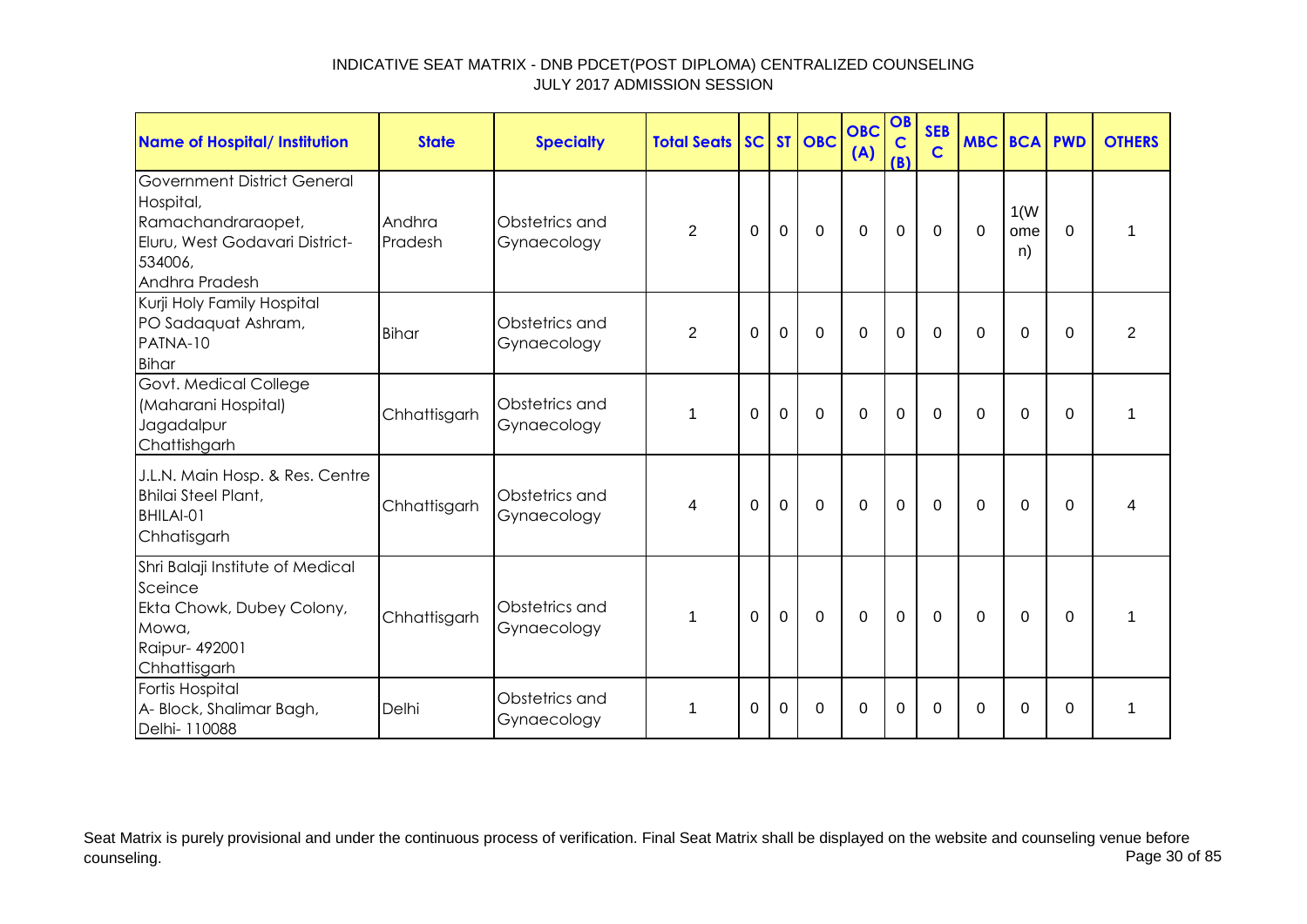| <b>Name of Hospital/ Institution</b>                                                                                                                                                                                                             | <b>State</b> | <b>Specialty</b>              | <b>Total Seats   SC   ST   OBC</b> |          |             |             | <b>OBC</b><br>(A) | OB<br>$\mathbf C$<br>(B) | <b>SEB</b><br>$\mathbf C$ | <b>MBC BCA</b> |          | <b>PWD</b> | <b>OTHERS</b>  |
|--------------------------------------------------------------------------------------------------------------------------------------------------------------------------------------------------------------------------------------------------|--------------|-------------------------------|------------------------------------|----------|-------------|-------------|-------------------|--------------------------|---------------------------|----------------|----------|------------|----------------|
| Maharaja Agarsen Hospital<br>Rohtak Road, West Punjabi<br><b>Bagh</b><br>New Delhi-110026                                                                                                                                                        | Delhi        | Obstetrics and<br>Gynaecology | $\overline{2}$                     | 0        | $\mathbf 0$ | $\mathbf 0$ | $\mathbf 0$       | $\mathbf 0$              | $\Omega$                  | $\Omega$       | 0        | $\Omega$   | $\overline{2}$ |
| Mata Chanan Devi Hospital<br>C-1 Janakpuri,<br>New Delhi - 58                                                                                                                                                                                    | Delhi        | Obstetrics and<br>Gynaecology | 1                                  | 0        | $\Omega$    | $\Omega$    | $\Omega$          | $\Omega$                 | $\Omega$                  | $\Omega$       | $\Omega$ | $\Omega$   | 1              |
| <b>Max Smart Super Specialty</b><br>Hospital<br>(Formerly-Saket City Hospital)<br>(A unit of Gujarmal Modi<br>Hospital & Research Centre for Delhi<br><b>Medical Sciences)</b><br>Mandir Marg, Press Enclave<br>Marg,<br>Saket, New Delhi-110017 |              | Obstetrics and<br>Gynaecology | 1                                  | $\Omega$ | $\mathbf 0$ | $\mathbf 0$ | $\mathbf 0$       | $\mathbf{0}$             | $\Omega$                  | $\Omega$       | $\Omega$ | $\Omega$   | 1              |
| Sir Ganga Ram Hospital<br>Rajinder Nagar,<br>New Delhi-60                                                                                                                                                                                        | Delhi        | Obstetrics and<br>Gynaecology | 3                                  | $\Omega$ | $\Omega$    | $\mathbf 0$ | $\mathbf 0$       | $\mathbf 0$              | $\Omega$                  | $\Omega$       | $\Omega$ | $\Omega$   | 3              |
| Swami Dayanand Hospital<br>Dilshad Garden, Shahdara<br>New Delhi- 110095                                                                                                                                                                         | Delhi        | Obstetrics and<br>Gynaecology | 3                                  | $\Omega$ | $\Omega$    | 1           | $\Omega$          | $\Omega$                 | $\Omega$                  | $\Omega$       | $\Omega$ | $\Omega$   | $\overline{2}$ |
| <b>Bhagat Phool Singh Govt.</b><br>Medical College for Women<br>Khanpur Kalan (Sonepat)-<br>131305<br>Haryana                                                                                                                                    | Haryana      | Obstetrics and<br>Gynaecology | $\overline{2}$                     | 0        | $\Omega$    | $\mathbf 0$ | 0                 | $\mathbf 0$              | $\Omega$                  | $\Omega$       | 0        | $\Omega$   | 2              |

Seat Matrix is purely provisional and under the continuous process of verification. Final Seat Matrix shall be displayed on the website and counseling venue before<br>Page 31 of 85 counseling. Page 31 of 85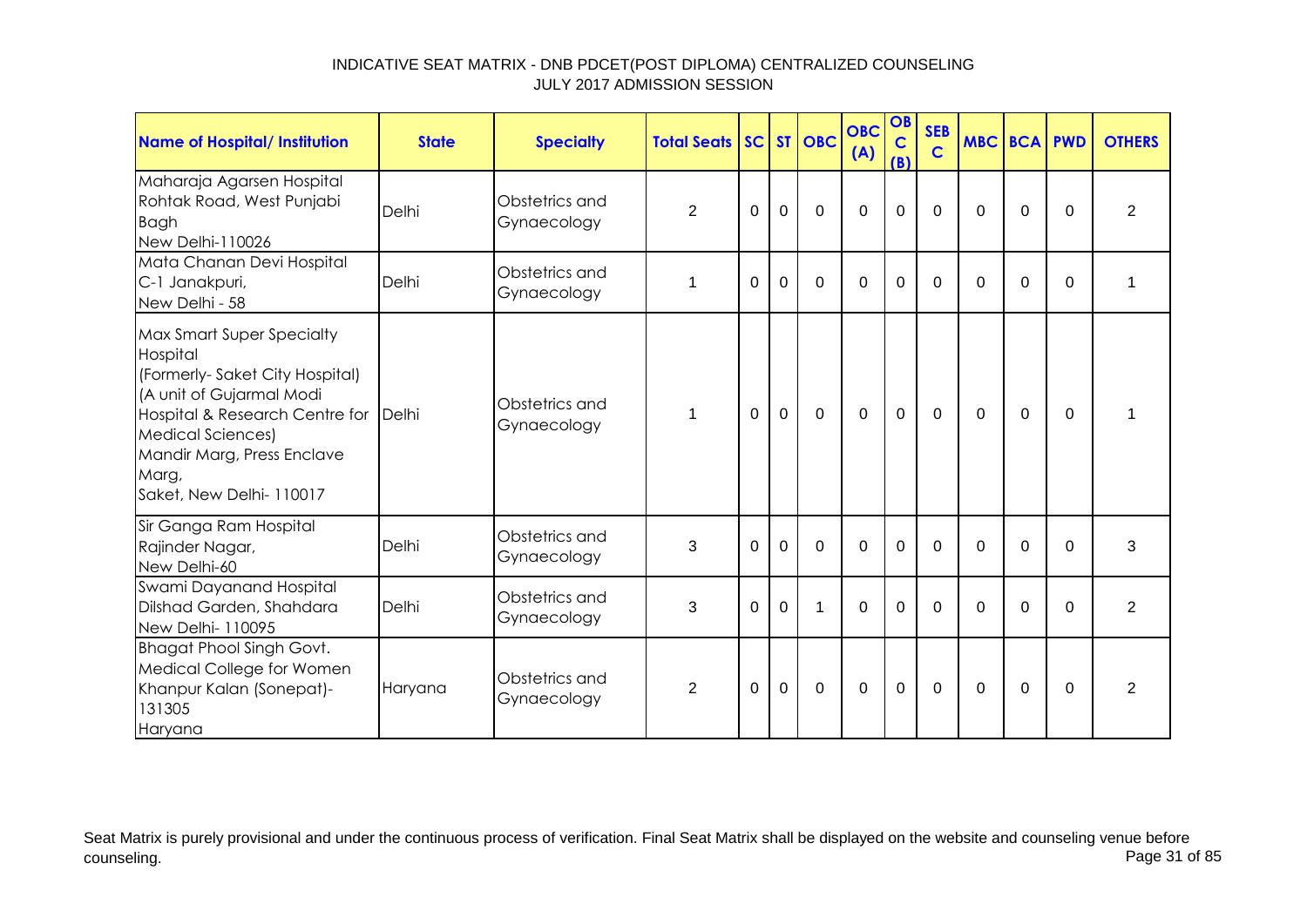| Name of Hospital/ Institution                                                                                     | <b>State</b> | <b>Specialty</b>              | <b>Total Seats SC ST OBC</b> |             |             |             | <b>OBC</b><br>(A) | OB<br>$\mathbf C$<br>(B) | <b>SEB</b><br>$\mathbf C$ | <b>MBC BCA PWD</b> |             |             | <b>OTHERS</b>  |
|-------------------------------------------------------------------------------------------------------------------|--------------|-------------------------------|------------------------------|-------------|-------------|-------------|-------------------|--------------------------|---------------------------|--------------------|-------------|-------------|----------------|
| <b>Bokaro General Hospital</b><br><b>Bokaro Steel City,</b><br><b>BOKARO-01</b><br>Jharkhand                      | Jharkhand    | Obstetrics and<br>Gynaecology | $\overline{2}$               | 0           | $\mathbf 0$ | 1           | $\Omega$          | $\mathbf 0$              | $\mathbf 0$               | $\mathbf 0$        | $\mathbf 0$ | $\mathbf 0$ | 1              |
| <b>Tata Main Hospital</b><br>JAMSHEDPUR-01<br>Jharkand                                                            | Jharkhand    | Obstetrics and<br>Gynaecology | 4                            | $\Omega$    | $\Omega$    | $\Omega$    | $\Omega$          | $\mathbf 0$              | $\Omega$                  | $\Omega$           | $\Omega$    | $\Omega$    | 4              |
| C.S.I. Holdsworth Memorial<br>Hospital<br>Post Box-38<br>Mysore-21<br>Karnataka                                   | Karnataka    | Obstetrics and<br>Gynaecology | $1^*$                        | 0           | $\mathbf 0$ | $\mathbf 0$ | $\overline{0}$    | $\mathbf 0$              | $\mathbf 0$               | $\Omega$           | 0           | $\Omega$    | 1              |
| Chinmaya Mission Hospital<br>Indira Nagar,<br>Bangalore-560038<br>Karnataka                                       | Karnataka    | Obstetrics and<br>Gynaecology | 1                            | 0           | $\Omega$    | $\Omega$    | $\Omega$          | $\mathbf 0$              | $\Omega$                  | $\Omega$           | 0           | $\Omega$    | 1              |
| Dr. TMA Pai Hospital<br>Udupi-576101,<br>Karnataka                                                                | Karnataka    | Obstetrics and<br>Gynaecology | $1*$                         | $\Omega$    | $\Omega$    | $\Omega$    | $\Omega$          | $\mathbf 0$              | $\Omega$                  | 0                  | $\Omega$    | $\Omega$    | 1              |
| <b>Manipal Hospital</b><br>98 Rustum Bagh,<br>Airport Road,<br>Bangalore - 17<br>Karnataka                        | Karnataka    | Obstetrics and<br>Gynaecology | $\overline{2}$               | $\mathbf 0$ | $\mathbf 0$ | $\mathbf 0$ | $\overline{0}$    | $\mathbf 0$              | $\Omega$                  | 0                  | $\Omega$    | $\Omega$    | $\overline{2}$ |
| Narayana Hrudayalaya,<br>258/A, Bommasandra Industrial<br>Area,<br>Anekal Taluk,<br>Bangalore-560099<br>Karnataka | Karnataka    | Obstetrics and<br>Gynaecology | 3                            | $\Omega$    | $\mathbf 0$ | $\Omega$    | $\Omega$          | $\mathbf 0$              | $\Omega$                  | $\Omega$           | $\Omega$    | $\Omega$    | 3              |

Seat Matrix is purely provisional and under the continuous process of verification. Final Seat Matrix shall be displayed on the website and counseling venue before<br>Page 32 of 85 counseling. Page 32 of 85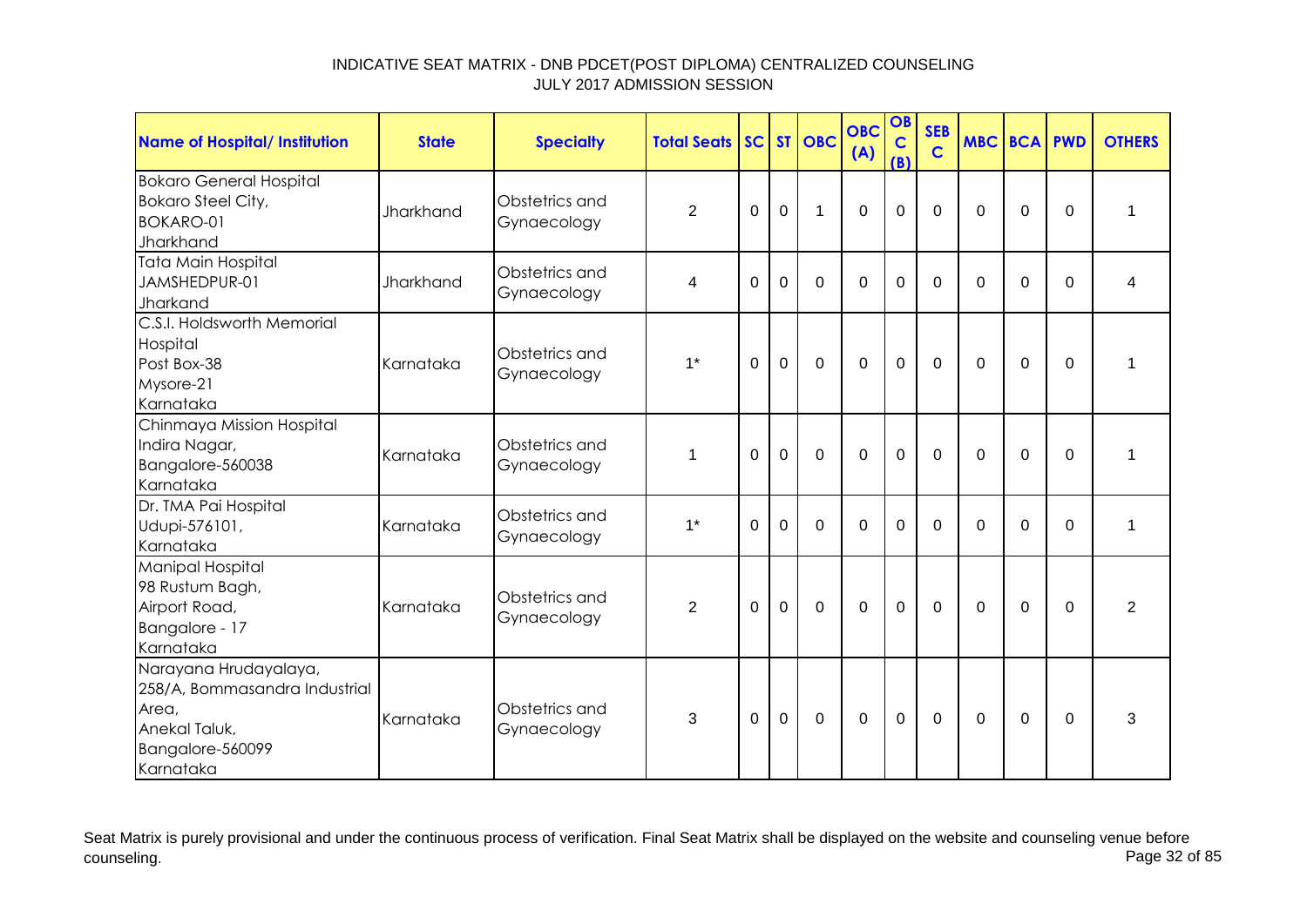| <b>Name of Hospital/ Institution</b>                                                                                | <b>State</b> | <b>Specialty</b>              | <b>Total Seats</b> |             |                | SC ST OBC   | <b>OBC</b><br>(A) | OB<br>$\mathbf C$<br>(B) | <b>SEB</b><br>$\mathsf{C}$ | <b>MBC BCA PWD</b> |                |             | <b>OTHERS</b>  |
|---------------------------------------------------------------------------------------------------------------------|--------------|-------------------------------|--------------------|-------------|----------------|-------------|-------------------|--------------------------|----------------------------|--------------------|----------------|-------------|----------------|
| Shifaa Hospital,<br>332, Dar-us-Salam,<br>Queen's Road,<br>Bangalore-52<br>Karnataka                                | Karnataka    | Obstetrics and<br>Gynaecology | 1                  | $\mathbf 0$ | $\mathbf 0$    | $\mathbf 0$ | $\mathbf 0$       | $\mathbf 0$              | $\mathbf 0$                | $\Omega$           | $\mathbf 0$    | $\mathbf 0$ | 1(Women        |
| St. Philomena Hospital<br>No. 4, Campbell Road,<br>Viveknagar PO,<br>Bangalore-560047<br>Karnataka                  | Karnataka    | Obstetrics and<br>Gynaecology | $\overline{2}$     | $\Omega$    | $\mathbf 0$    | $\mathbf 0$ | $\mathbf 0$       | $\mathbf 0$              | $\mathbf 0$                | $\Omega$           | $\mathbf 0$    | $\mathbf 0$ | $\overline{2}$ |
| IQRAA International Hospital &<br>Research Centre,<br>Malaparamba,<br>Calicut- 673009<br>Kerala                     | Kerala       | Obstetrics and<br>Gynaecology | 3                  | 0           | $\mathbf 0$    | 0           | $\mathbf 0$       | $\mathbf 0$              | 0                          | 0                  | 0              | 0           | 3              |
| Life line Super Specialty<br>Hospital<br>14th Mile, Melood,<br>PO- Adoor, Pathananmthitta<br>Dist.<br>Kerala-691523 | Kerala       | Obstetrics and<br>Gynaecology | 1                  | $\Omega$    | $\overline{0}$ | $\mathbf 0$ | $\overline{0}$    | $\mathbf 0$              | $\mathbf 0$                | $\Omega$           | $\overline{0}$ | $\Omega$    | $\mathbf{1}$   |
| Lourdes Hospital<br>Pachalam,<br>Ernakulam,<br>KOCHI-12 kerala                                                      | Kerala       | Obstetrics and<br>Gynaecology | $1^*$              | $\Omega$    | $\overline{0}$ | $\mathbf 0$ | $\overline{0}$    | $\mathbf 0$              | $\Omega$                   | $\Omega$           | $\overline{0}$ | $\mathbf 0$ | $\mathbf{1}$   |
| Malabar Institute of Medical<br>Sciences<br>Mini Bye Pass, Govindapuram<br>P.O.<br>KOZHIKODE-673016<br>Kerala       | Kerala       | Obstetrics and<br>Gynaecology | 1                  | $\Omega$    | $\mathbf 0$    | $\mathbf 0$ | $\mathbf 0$       | $\mathbf 0$              | $\overline{0}$             | $\Omega$           | $\mathbf 0$    | 0           | 1              |

Seat Matrix is purely provisional and under the continuous process of verification. Final Seat Matrix shall be displayed on the website and counseling venue before<br>Page 33 of 85 counseling. Page 33 of 85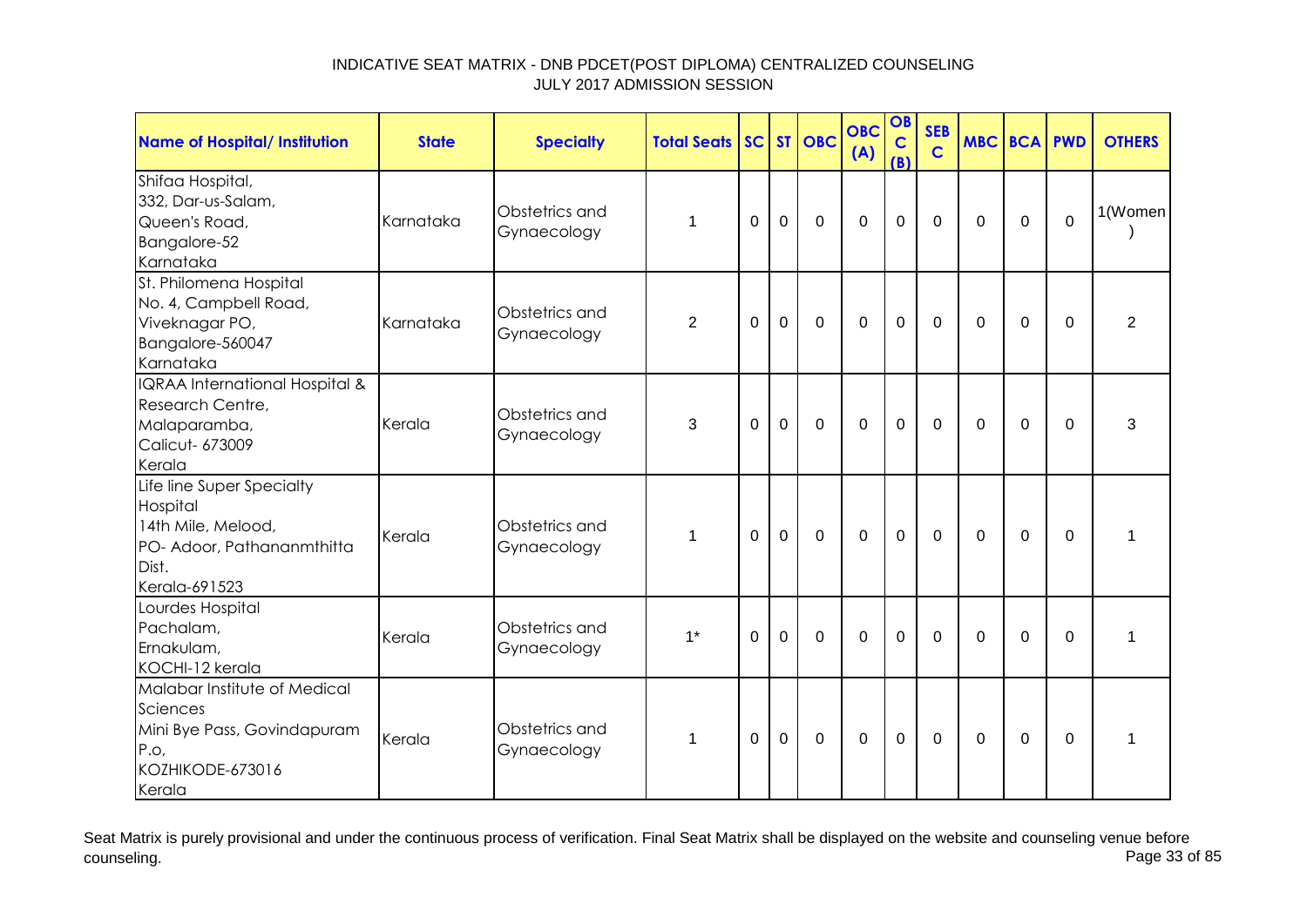| <b>Name of Hospital/ Institution</b>                                                                      | <b>State</b>      | <b>Specialty</b>              | <b>Total Seats SC ST OBC</b> |             |             |              | <b>OBC</b><br>(A) | OB<br>$\mathbf C$<br>(B) | <b>SEB</b><br>$\mathbf C$ | <b>MBC BCA PWD</b> |             |             | <b>OTHERS</b>  |
|-----------------------------------------------------------------------------------------------------------|-------------------|-------------------------------|------------------------------|-------------|-------------|--------------|-------------------|--------------------------|---------------------------|--------------------|-------------|-------------|----------------|
| <b>Medical Trust Hospital</b><br>M. G. Road,<br>KOCHI-16<br>Kerala                                        | Kerala            | Obstetrics and<br>Gynaecology | 1                            | $\Omega$    | $\Omega$    | $\Omega$     | $\overline{0}$    | $\mathbf 0$              | $\Omega$                  | $\Omega$           | $\mathbf 0$ | $\Omega$    | 1              |
| Choithram Hospital and<br><b>Research Centre</b><br>Manik Bagh Road,<br>INDORE-14<br>Madhya Pradesh       | Madhya<br>Pradesh | Obstetrics and<br>Gynaecology | $\overline{2}$               | $\mathbf 0$ | $\mathbf 0$ | $\mathbf 0$  | $\mathbf 0$       | $\mathbf 0$              | $\mathbf 0$               | 0                  | $\mathbf 0$ | $\Omega$    | $\overline{2}$ |
| <b>Bhabha Atomic Research</b><br>Centre & Hospital,<br>Anushakti Nagar,<br>MUMBAI-94<br>Maharashtra       | Maharashtra       | Obstetrics and<br>Gynaecology | $\mathbf 1$                  | $\Omega$    | $\mathbf 0$ | $\mathbf 0$  | $\overline{0}$    | $\mathbf 0$              | 0                         | 0                  | 0           | $\Omega$    | 1              |
| Jehangir Hospital<br>32, Sassoon Road,<br>Pune-411001<br>Maharashtra                                      | Maharashtra       | Obstetrics and<br>Gynaecology | $\overline{2}$               | $\mathbf 0$ | $\mathbf 0$ | $\mathbf 0$  | $\mathbf 0$       | $\mathbf 0$              | $\mathbf 0$               | 0                  | $\mathbf 0$ | $\Omega$    | $\overline{2}$ |
| Rajarshee Chhatrapati Shahu<br>Maharaj<br>Govt. Med. College,<br>Dasara Chowk,<br>Kolhapur<br>Maharashtra | Maharashtra       | Obstetrics and<br>Gynaecology | $\overline{2}$               | $\mathbf 0$ | $\mathbf 0$ | $\mathbf{1}$ | $\Omega$          | $\mathbf 0$              | $\mathbf 0$               | $\mathbf 0$        | $\mathbf 0$ | $\mathbf 0$ | $\mathbf 1$    |
| Nazareth Hospital<br>Laitumkhrah,<br>Shillong-793003<br>Meghalaya                                         | Meghalaya         | Obstetrics and<br>Gynaecology | 1                            | 0           | 0           | 0            | 0                 | $\mathbf 0$              | 0                         | $\Omega$           | 0           | $\Omega$    | 1              |

Seat Matrix is purely provisional and under the continuous process of verification. Final Seat Matrix shall be displayed on the website and counseling venue before<br>Page 34 of 85 counseling. Page 34 of 85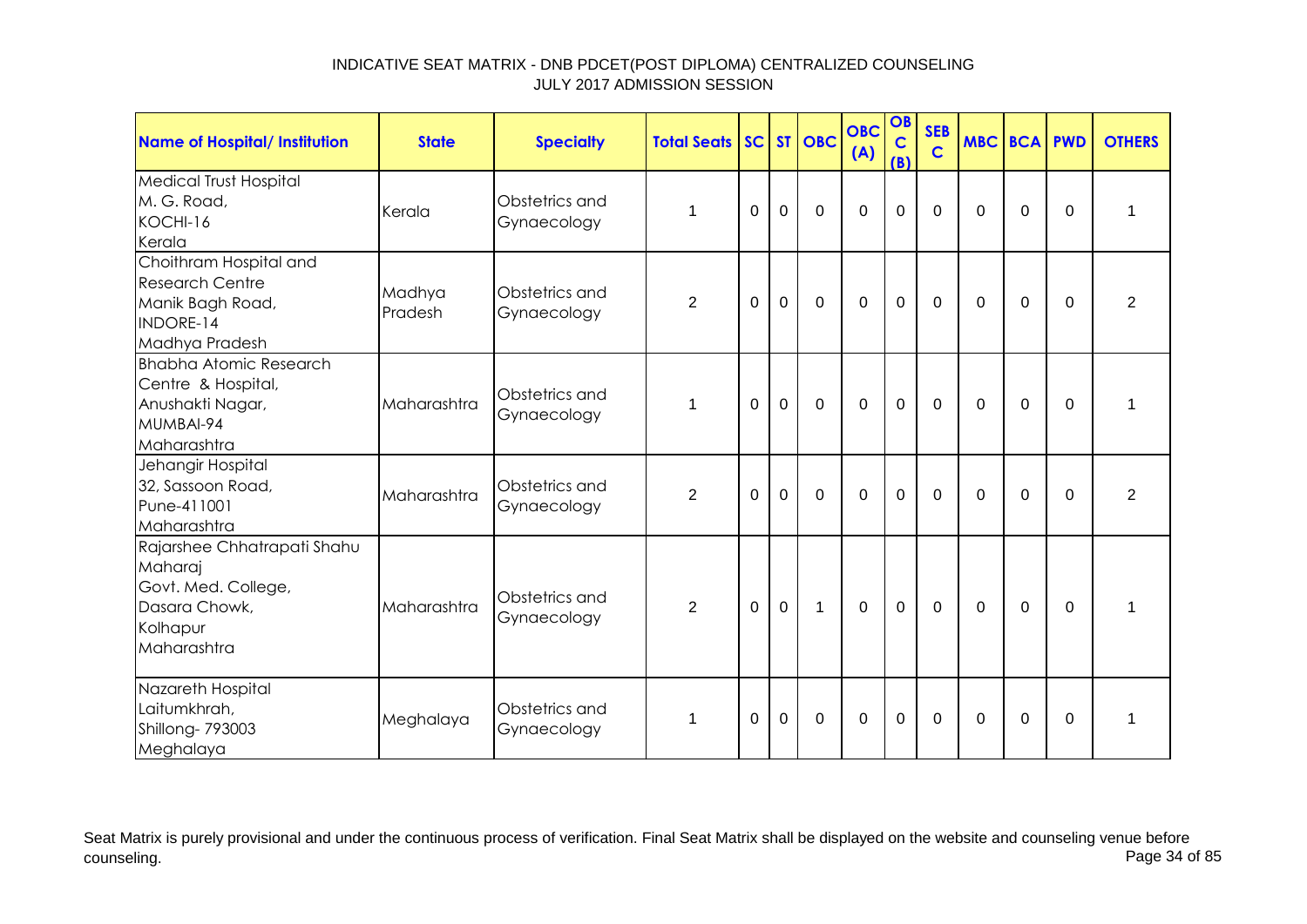| Name of Hospital/ Institution                                                                                                                       | <b>State</b> | <b>Specialty</b>              | <b>Total Seats</b> |          |                | SC ST OBC      | <b>OBC</b><br>(A) | OB<br>$\mathbf C$<br>(B) | <b>SEB</b><br>$\mathbf C$ | <b>MBC BCA PWD</b> |          |             | <b>OTHERS</b>        |
|-----------------------------------------------------------------------------------------------------------------------------------------------------|--------------|-------------------------------|--------------------|----------|----------------|----------------|-------------------|--------------------------|---------------------------|--------------------|----------|-------------|----------------------|
| Ispat General Hospital<br>Rourkela Steel Plant,<br><b>ROURKELA - 769005</b><br>Orissa                                                               | Orissa       | Obstetrics and<br>Gynaecology | $\overline{2}$     | 0        | $\mathbf 0$    | $\mathbf 1$    | $\overline{0}$    | $\mathbf 0$              | $\Omega$                  | $\Omega$           | 0        | $\mathbf 0$ | 1                    |
| Rajiv Gandhi Government<br>Women and Children Hospital,<br>(Formerly Indira Gandhi.<br>General Hospital)<br>Ellapillaichavady,<br>Puducherry-605011 | Pondicherry  | Obstetrics and<br>Gynaecology | 5                  | $\Omega$ | $\overline{0}$ | $\mathbf 0$    | $\overline{0}$    | $\mathbf 0$              | $\mathbf 0$               | $\Omega$           | 0        | $\mathbf 0$ | 5                    |
| Lord Mahavir Civil Hospital<br>Old Jail Road, Ludhiana<br>Punjab                                                                                    | Punjab       | Obstetrics and<br>Gynaecology | 2#                 | 0        | 0              | $\mathbf 0$    | $\mathbf 0$       | $\mathbf 0$              | $\Omega$                  | $\Omega$           | 0        | $\Omega$    | $\overline{2}$       |
| Govt. R. D. B. P. Jaipuria<br>Hospital (Attached with RUHS<br>College of Medical Sciences),<br>Milap Nagar, Tonk Road,<br>Jaipur, Rajasthan-302018  | Rajasthan    | Obstetrics and<br>Gynaecology | $\overline{2}$     | $\Omega$ | $\mathbf 0$    | $\overline{0}$ | $\mathbf 0$       | $\mathbf 0$              | 0                         | $\Omega$           | 0        | $\mathbf 0$ | $1(UR)+1($<br>Women) |
| C.S.I. Kalyani General Hospital<br>15, Radhakrishnan Road,<br>Mylapore,<br>Chennai - 600004<br><b>Tamil Nadu</b>                                    | Tamil Nadu   | Obstetrics and<br>Gynaecology | $\overline{2}$     | $\Omega$ | $\Omega$       | $\Omega$       | $\mathbf 0$       | $\mathbf 0$              | $\Omega$                  | $\Omega$           | $\Omega$ | $\Omega$    | $\overline{2}$       |
| K.G. Hospital & PG Medical<br>Institute<br>No.5, Arts College Rd,<br>COIMBATORE-18<br>Tamil Nadu                                                    | Tamil Nadu   | Obstetrics and<br>Gynaecology | 1                  | $\Omega$ | 0              | $\mathbf 0$    | $\mathbf 0$       | $\mathbf 0$              | 0                         | $\Omega$           | 0        | 0           | 1                    |

Seat Matrix is purely provisional and under the continuous process of verification. Final Seat Matrix shall be displayed on the website and counseling venue before<br>Page 35 of 85 counseling. Page 35 of 85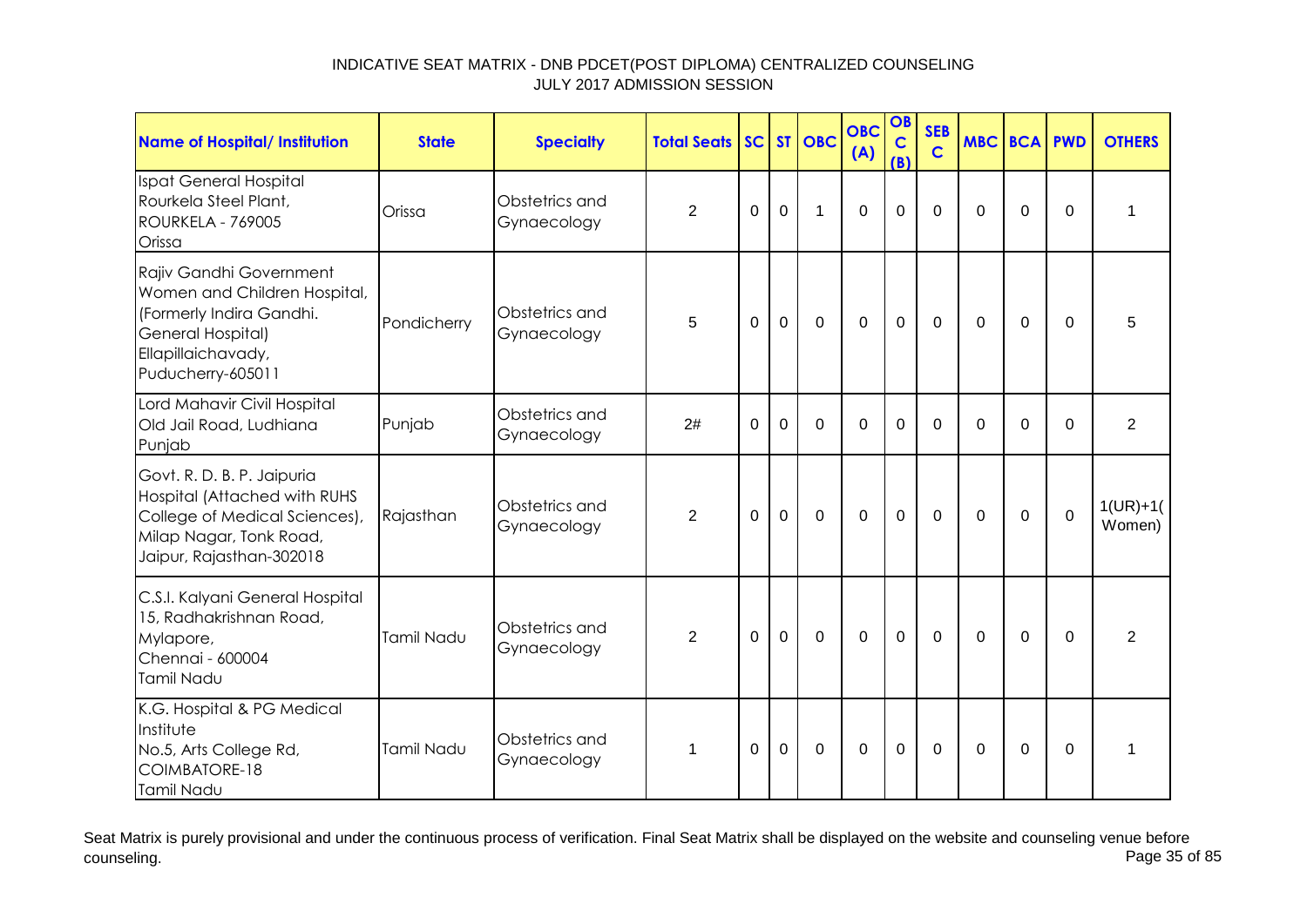| Name of Hospital/ Institution                                                                             | <b>State</b>      | <b>Specialty</b>              | <b>Total Seats</b> |                       |                | SC ST OBC      | <b>OBC</b><br>(A) | OB<br>$\overline{C}$<br>(B) | <b>SEB</b><br>$\mathbf C$ |          | <b>MBC BCA PWD</b> |          | <b>OTHERS</b>           |
|-----------------------------------------------------------------------------------------------------------|-------------------|-------------------------------|--------------------|-----------------------|----------------|----------------|-------------------|-----------------------------|---------------------------|----------|--------------------|----------|-------------------------|
| Meenakshi Mission Hosp. & Res.<br>Centre<br>Lake Area, Melur Road,<br><b>MADURAI-625107</b><br>Tamil Nadu | <b>Tamil Nadu</b> | Obstetrics and<br>Gynaecology | $\overline{2}$     | $\Omega$              | $\mathbf 0$    | $\mathbf 0$    | $\overline{0}$    | $\mathbf 0$                 | $\Omega$                  | $\Omega$ | $\overline{0}$     | $\Omega$ | $\overline{2}$          |
| St. Isabel's Hospital<br>49, Oliver Road, Mylapore,<br>Chennai-600004<br>Tamil Nadu                       | Tamil Nadu        | Obstetrics and<br>Gynaecology | 1                  | $\Omega$              | $\overline{0}$ | $\mathbf 0$    | 0                 | $\overline{0}$              | $\Omega$                  | $\Omega$ | $\Omega$           | $\Omega$ | 1                       |
| Care Hospital<br>Road No. 1, Banjara Hills,<br>Hyderabad - 34<br>Telangana                                | Telangana         | Obstetrics and<br>Gynaecology | $\overline{2}$     | $\Omega$              | $\mathbf 0$    | $\mathbf 0$    | $\overline{0}$    | $\mathbf 0$                 | $\Omega$                  | $\Omega$ | $\Omega$           | $\Omega$ | $\overline{2}$          |
| Fehmicare Hospital<br>8-3-229/37 A, Tahirvilla,<br>Yousufguda Checkpost,<br>Hyderabad-500045<br>Telangana | Telangana         | Obstetrics and<br>Gynaecology | 1                  | $\Omega$              | $\overline{0}$ | $\mathbf 0$    | $\overline{0}$    | $\mathbf 0$                 | $\Omega$                  | $\Omega$ | $\mathbf 0$        | $\Omega$ | $\mathbf{1}$            |
| Fernandez Hospital<br>4-1-1230, Bogulkunta,<br>Hyderabad - 01<br>Telangana                                | Telangana         | Obstetrics and<br>Gynaecology | $4^*$              | $\Omega$              | $\Omega$       | $\Omega$       | $\Omega$          | $\Omega$                    | $\Omega$                  | $\Omega$ | $\Omega$           | $\Omega$ | $\overline{\mathbf{4}}$ |
| <b>Government Medical College</b><br>Khaleelwadi, Nizamabad,<br>Telangana                                 | Telangana         | Obstetrics and<br>Gynaecology | 3                  | 1(<br>Wol<br>me<br>n) | $\Omega$       | $\overline{0}$ | $\overline{0}$    | $\overline{0}$              | $\Omega$                  | $\Omega$ | 1(W)<br>ome<br>n)  | $\Omega$ | 1                       |
| Asansol District Hospital<br>S B Gorai Road,<br>PO + PS: Asansol- 713301<br><b>West Bengal</b>            | West Bengal       | Obstetrics and<br>Gynaecology | 1                  | $\Omega$              | $\overline{0}$ | $\mathbf 0$    | $\Omega$          | $\overline{0}$              | $\Omega$                  | $\Omega$ | $\overline{0}$     | $\Omega$ | 1                       |

Seat Matrix is purely provisional and under the continuous process of verification. Final Seat Matrix shall be displayed on the website and counseling venue before<br>Page 36 of 85 counseling. Page 36 of 85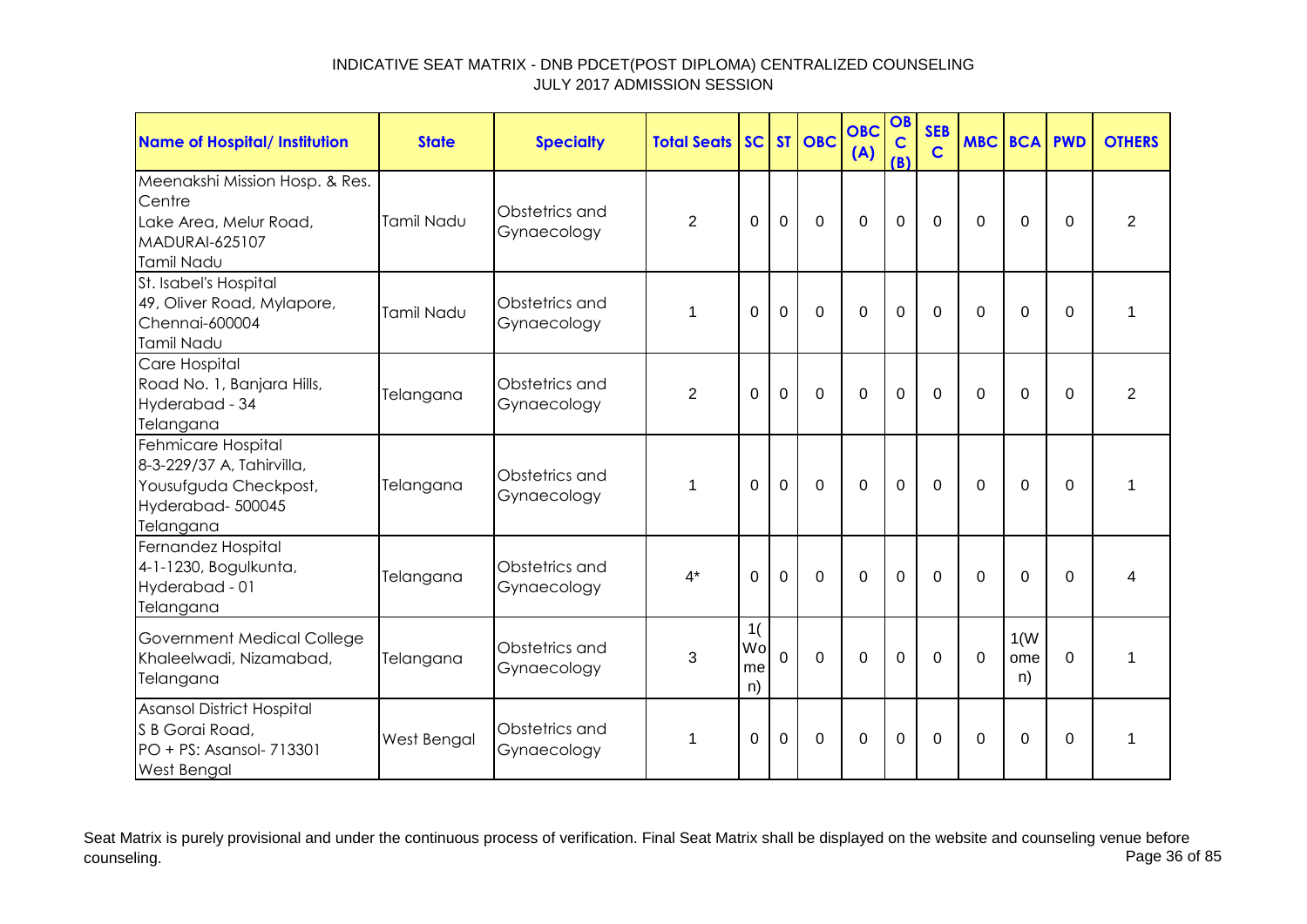| <b>Name of Hospital/ Institution</b>                                                           | <b>State</b>       | <b>Specialty</b>              | <b>Total Seats</b> |             |              | SC ST OBC   | <b>OBC</b><br>(A) | OB<br>$\mathbf C$<br>(B) | <b>SEB</b><br>$\mathbf C$ | <b>MBC BCA</b> |                | <b>PWD</b> | <b>OTHERS</b> |
|------------------------------------------------------------------------------------------------|--------------------|-------------------------------|--------------------|-------------|--------------|-------------|-------------------|--------------------------|---------------------------|----------------|----------------|------------|---------------|
| College of Medicine and JNM<br>Hospital<br>P.O.: Kalyani District,<br>Nadia-741235 West Bengal | <b>West Bengal</b> | Obstetrics and<br>Gynaecology | 1                  | 0           | $\mathbf{1}$ | $\mathbf 0$ | $\mathbf 0$       | $\mathbf 0$              | $\mathbf 0$               | 0              | 0              | $\Omega$   | $\mathbf 0$   |
| Deben Mahato (Sadar)<br>Hospital<br>Purulia<br>West Bengal                                     | West Bengal        | Obstetrics and<br>Gynaecology | 1                  | $\Omega$    | 1            | $\mathbf 0$ | $\mathbf 0$       | $\mathbf 0$              | $\mathbf{0}$              | $\Omega$       | $\Omega$       | $\Omega$   | $\pmb{0}$     |
| <b>District Hospital</b><br>10, Biplabi Haren Ghosh Sarani,<br>Howrah-1<br>West Bengal         | <b>West Bengal</b> | Obstetrics and<br>Gynaecology |                    | $\Omega$    | $\mathbf 0$  | $\mathbf 0$ | $\mathbf 0$       | $\mathbf 0$              | $\mathbf 0$               | $\Omega$       | $\overline{0}$ | $\Omega$   | 1             |
| <b>District Hospital</b><br>5, D L Roy Road,<br>Krishnagar,<br>Nadia-741101<br>West Bengal     | West Bengal        | Obstetrics and<br>Gynaecology |                    | $\Omega$    | $\Omega$     | $\mathbf 0$ | $\mathbf 0$       | $\mathbf 0$              | $\Omega$                  | $\Omega$       | $\Omega$       | $\Omega$   | 1             |
| District Hospital,<br>Jalpaiguri-735101,<br>West Bengal                                        | West Bengal        | Obstetrics and<br>Gynaecology | 2                  | $\mathbf 1$ | $\mathbf 0$  | $\Omega$    | $\Omega$          | 1                        | $\Omega$                  | $\Omega$       | $\Omega$       | $\Omega$   | $\Omega$      |
| Durgapur Steel Plant Hospital<br>Durgapur,<br>West Bengal                                      | <b>West Bengal</b> | Obstetrics and<br>Gynaecology | 1                  | $\Omega$    | $\Omega$     | $\mathbf 0$ | $\mathbf 0$       | $\mathbf 0$              | $\mathbf{0}$              | $\Omega$       | $\mathbf 0$    | $\Omega$   | 1             |
| Imambara District Hospital,<br>Akhan Bazar Road,<br>Hooghly- 712101<br>West Bengal             | West Bengal        | Obstetrics and<br>Gynaecology | 1                  | 1           | $\mathbf 0$  | $\mathbf 0$ | $\mathbf 0$       | $\mathbf 0$              | $\mathbf 0$               | $\Omega$       | 0              | $\Omega$   | $\mathbf 0$   |

Seat Matrix is purely provisional and under the continuous process of verification. Final Seat Matrix shall be displayed on the website and counseling venue before<br>Page 37 of 85 counseling. Page 37 of 85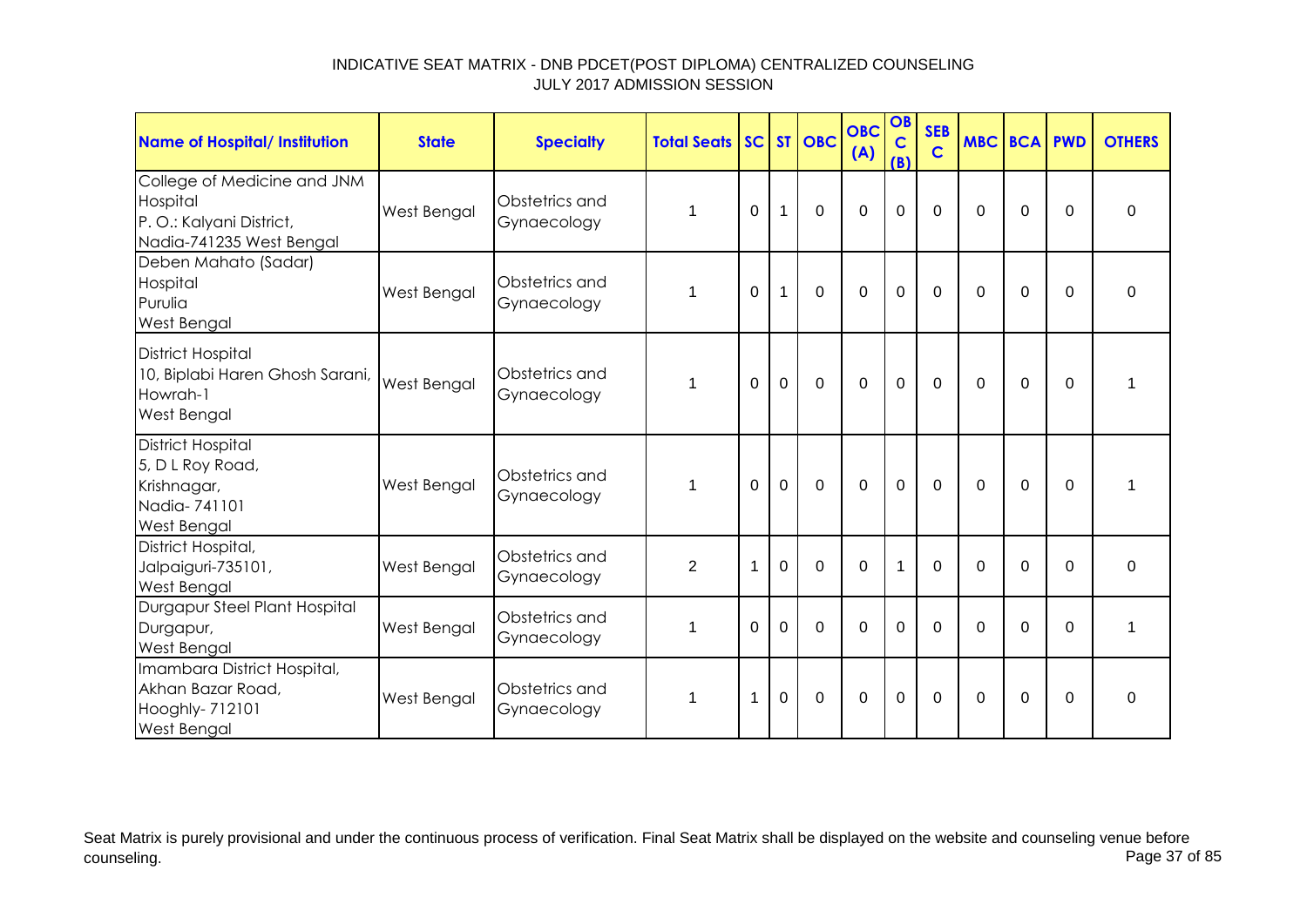| <b>Name of Hospital/ Institution</b>                                                                         | <b>State</b>       | <b>Specialty</b>              | <b>Total Seats</b> |          |                | SC ST OBC      | <b>OBC</b><br>(A) | OB<br>$\mathbf C$<br>(B) | <b>SEB</b><br>$\mathbf C$ | <b>MBC BCA PWD</b> |          |          | <b>OTHERS</b>  |
|--------------------------------------------------------------------------------------------------------------|--------------------|-------------------------------|--------------------|----------|----------------|----------------|-------------------|--------------------------|---------------------------|--------------------|----------|----------|----------------|
| M R Bangur Hospital,<br>Tollygunge,<br>Kolkata - 700033<br><b>West Bengal</b>                                | West Bengal        | Obstetrics and<br>Gynaecology | 1                  | 0        | $\overline{0}$ | $\mathbf 0$    | $\mathbf 0$       | $\mathbf 0$              | $\overline{0}$            | 0                  | 0        | $\Omega$ | 1              |
| North 24 Parganas District<br>Hospital<br>Barasat Banamalipur, Barasat,<br>Kolkata-124<br><b>West Bengal</b> | <b>West Bengal</b> | Obstetrics and<br>Gynaecology | 1                  | $\Omega$ | $\mathbf 0$    | $\mathbf 0$    | $\mathbf 0$       | $\mathbf 0$              | $\mathbf 0$               | $\mathbf{0}$       | 0        | $\Omega$ | 1              |
| Purba Medinipur District<br>Hospital,<br>Tamluk-721636<br><b>West Bengal</b>                                 | West Bengal        | Obstetrics and<br>Gynaecology | $\overline{2}$     | 1        | $\overline{0}$ | $\Omega$       | $\Omega$          | $\Omega$                 | $\Omega$                  | $\Omega$           | $\Omega$ | $\Omega$ | 1              |
| Siliguri District Hospital<br>Kachhari Road, Siliguri,<br>Darjeeling-734001                                  | West Bengal        | Obstetrics and<br>Gynaecology | $\overline{2}$     | $\Omega$ | $\overline{0}$ | $\overline{0}$ | $\mathbf 0$       | $\overline{0}$           | $\overline{0}$            | $\Omega$           | $\Omega$ | $\Omega$ | $\overline{2}$ |
| Suri Sadar Hospital<br>Laldighipara,<br>P.O. - Suri,<br>Dist-Birbhum-731101,<br><b>West Bengal</b>           | West Bengal        | Obstetrics and<br>Gynaecology | 3                  | 1        | $\mathbf 0$    | $\mathbf 0$    | $\mathbf{1}$      | $\mathbf 0$              | $\mathbf 0$               | $\mathbf{0}$       | $\Omega$ | $\Omega$ | 1              |
| Sankara Eye Hospital<br>Pedakakani<br>Guntur - 35,<br>Andhra pradesh                                         | Andhra<br>Pradesh  | Ophthalmology                 | 4                  | 0        | 0              | $\Omega$       | 0                 | $\mathbf 0$              | $\Omega$                  | $\mathbf{0}$       | 0        | $\Omega$ | 4              |

Seat Matrix is purely provisional and under the continuous process of verification. Final Seat Matrix shall be displayed on the website and counseling venue before<br>Page 38 of 85 counseling. Page 38 of 85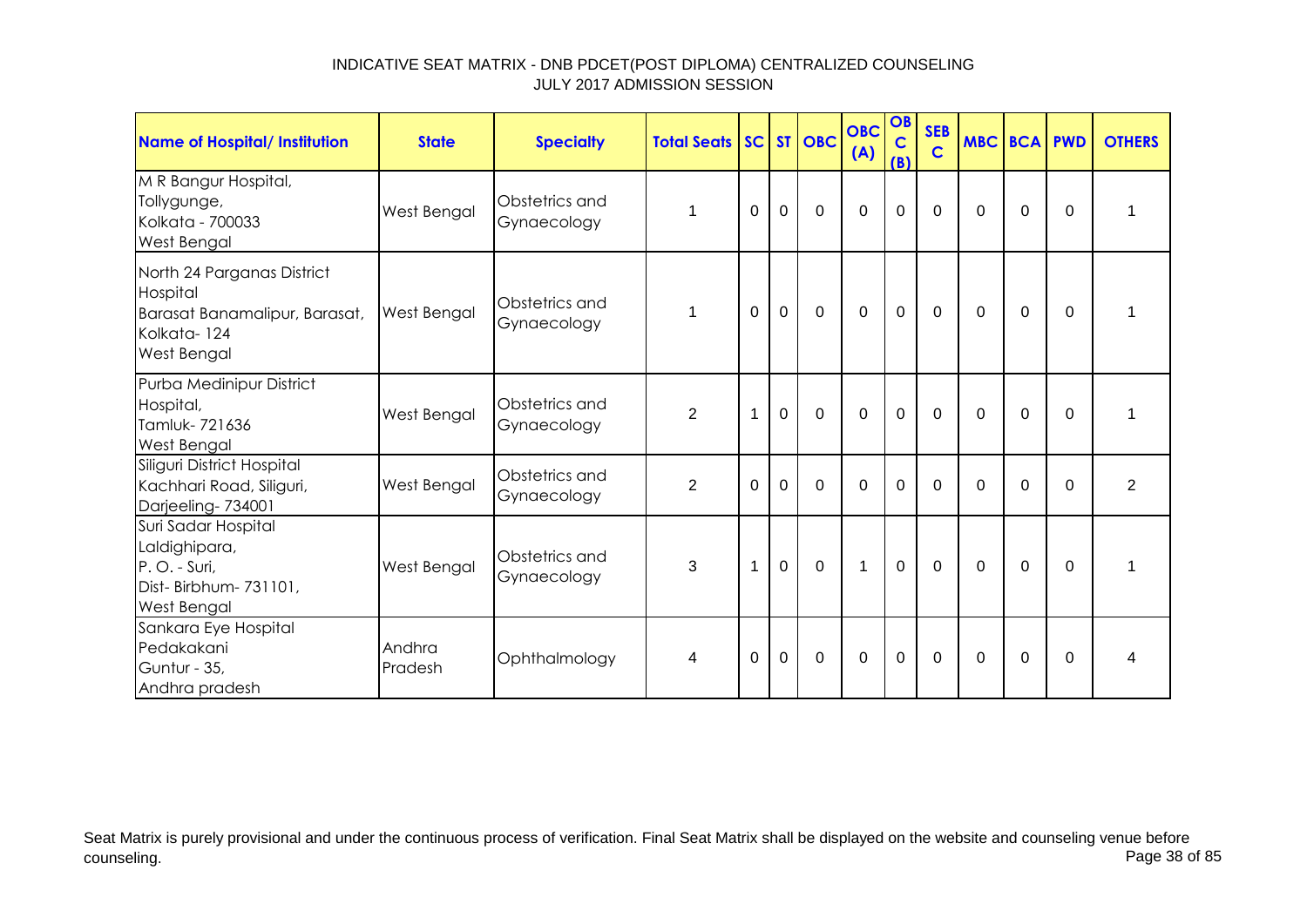| <b>Name of Hospital/ Institution</b>                                                                                 | <b>State</b>      | <b>Specialty</b> | <b>Total Seats</b> |          |                | SC ST OBC    | <b>OBC</b><br>(A) | OB<br>$\mathbf C$<br>(B) | <b>SEB</b><br>$\mathbf C$ | <b>MBC BCA PWD</b> |             |             | <b>OTHERS</b>  |
|----------------------------------------------------------------------------------------------------------------------|-------------------|------------------|--------------------|----------|----------------|--------------|-------------------|--------------------------|---------------------------|--------------------|-------------|-------------|----------------|
| Sri kiran Institute of<br>Ophthalmology,<br>Penumarthy Road,<br>APSP Camp Post,<br>Kakinada-533005<br>Andhra Pradesh | Andhra<br>Pradesh | Ophthalmology    | $\mathbf{1}$       | 0        | $\mathbf 0$    | $\mathbf 0$  | $\mathbf 0$       | $\mathbf 0$              | $\mathbf 0$               | 0                  | $\mathbf 0$ | $\mathbf 0$ | $\mathbf{1}$   |
| Sri Sathya Sai Instt. of Higher<br>Medical Scs.<br>Prasantha Gram,<br>ANANTHPUR-515134<br>Andhra Pradesh             | Andhra<br>Pradesh | Ophthalmology    | $\overline{1}$     | $\Omega$ | $\mathbf 0$    | $\mathbf 0$  | $\mathbf 0$       | $\mathbf 0$              | $\Omega$                  | $\Omega$           | 0           | $\Omega$    | 1              |
| Sri Sankaradeva Nethralaya<br>Beltola,<br>GUWAHATI-28<br>Assam                                                       | Assam             | Ophthalmology    | 1                  | $\Omega$ | $\overline{0}$ | $\mathbf 0$  | $\mathbf 0$       | $\mathbf 0$              | $\mathbf 0$               | $\Omega$           | $\mathbf 0$ | $\mathbf 0$ | $\mathbf{1}$   |
| Indira Gandhi Institute of<br><b>Medical Sciences</b><br>Sheikhpura,<br>PATNA-14<br><b>Bihar</b>                     | <b>Bihar</b>      | Ophthalmology    | 2                  | 1        | $\mathbf 0$    | $\mathbf 0$  | 0                 | $\mathbf 0$              | 0                         | $\Omega$           | 0           | 0           | 1              |
| J.L.N. Main Hosp. & Res. Centre<br><b>Bhilai Steel Plant,</b><br>BHILAI-01<br>Chhatisgarh                            | Chhattisgarh      | Ophthalmology    | $\overline{2}$     | $\Omega$ | $\overline{0}$ | $\mathbf{0}$ | $\Omega$          | $\mathbf 0$              | $\mathbf{0}$              | $\Omega$           | $\Omega$    | $\Omega$    | $\overline{2}$ |
| Deen Dayal Upadhyay Hospital<br>Hari Nagar,<br>New Delhi-64                                                          | Delhi             | Ophthalmology    | $\overline{2}$     | 0        | 0              | 1            | 0                 | $\mathbf 0$              | 0                         | $\Omega$           | 0           | 0           | 1              |

Seat Matrix is purely provisional and under the continuous process of verification. Final Seat Matrix shall be displayed on the website and counseling venue before<br>Page 39 of 85 counseling. Page 39 of 85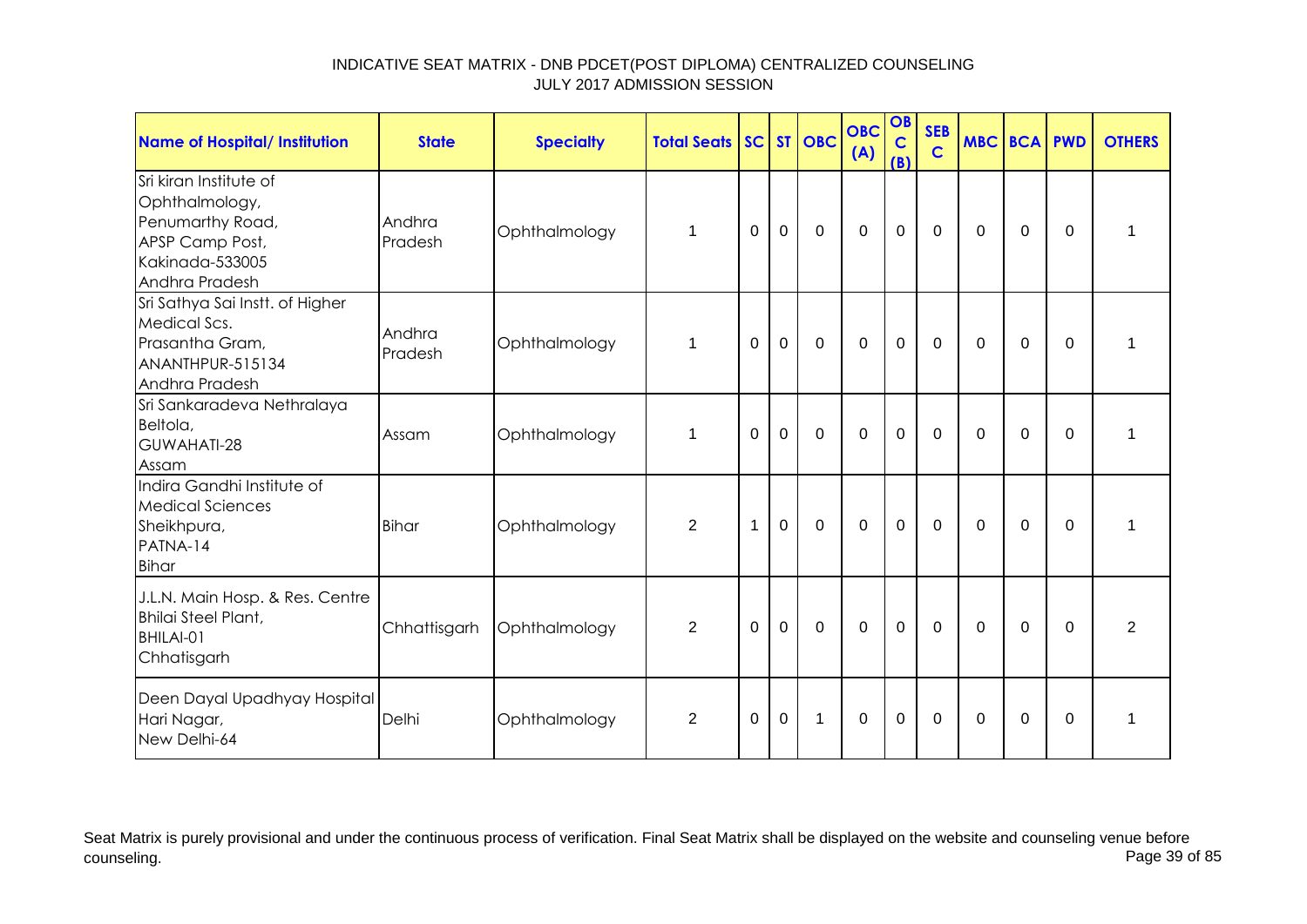| <b>Name of Hospital/ Institution</b>                                                                                       | <b>State</b> | <b>Specialty</b> | <b>Total Seats</b> |          |                | SC ST OBC   | <b>OBC</b><br>(A) | OB<br>$\mathbf C$<br>(B) | <b>SEB</b><br>$\mathbf C$ | <b>MBC BCA PWD</b> |             |             | <b>OTHERS</b>  |
|----------------------------------------------------------------------------------------------------------------------------|--------------|------------------|--------------------|----------|----------------|-------------|-------------------|--------------------------|---------------------------|--------------------|-------------|-------------|----------------|
| Dr. Baba Saheb Ambedkar<br>Hospital<br>Sector-06<br>Rohini,<br>New Delhi                                                   | Delhi        | Ophthalmology    | $\overline{2}$     | $\Omega$ | $\mathbf 0$    | $\mathbf 1$ | $\mathbf 0$       | $\mathbf 0$              | $\mathbf 0$               | $\Omega$           | $\mathbf 0$ | $\Omega$    | 1              |
| Sir Ganga Ram Hospital<br>Rajinder Nagar,<br>New Delhi-60                                                                  | Delhi        | Ophthalmology    | $\mathbf 1$        | $\Omega$ | $\mathbf 0$    | $\Omega$    | $\mathbf 0$       | 0                        | $\mathbf{0}$              | $\Omega$           | $\Omega$    | $\Omega$    | 1              |
| Venu Eye Institute<br>1/31, Institutional Area Phase-II,<br>Sheikh Sarai,<br>New Delhi-110017                              | Delhi        | Ophthalmology    | $3^*$              | $\Omega$ | $\mathbf 0$    | $\mathbf 0$ | $\mathbf 0$       | $\mathbf 0$              | $\mathbf 0$               | 0                  | 0           | $\Omega$    | 3              |
| Vision Eye Centre<br>19, Siri Fort Road,<br>New Delhi - 110049                                                             | Delhi        | Ophthalmology    | 1                  | $\Omega$ | $\Omega$       | $\Omega$    | $\Omega$          | $\Omega$                 | $\Omega$                  | $\Omega$           | $\Omega$    | $\Omega$    | 1              |
| <b>GMERS Medical College,</b><br>Nr. Pathikasharam,<br>Civil Hospital Campus,<br>Sector-12, Gandhinagar,<br>Gujarat-382012 | Gujarat      | Ophthalmology    | $\overline{2}$     | 1        | $\overline{0}$ | $\mathbf 0$ | $\overline{0}$    | $\mathbf 0$              | $\mathbf 0$               | 0                  | $\mathbf 0$ | $\mathbf 0$ | 1              |
| Rotary Eye Institute<br>Dudhia Talav,<br>NAVASARI-396445<br>Gujarat                                                        | Gujarat      | Ophthalmology    | $\overline{2}$     | $\Omega$ | $\mathbf 0$    | $\Omega$    | $\mathbf 0$       | $\overline{0}$           | $\mathbf 0$               | 0                  | 0           | $\mathbf 0$ | $\overline{2}$ |
| <b>Bokaro General Hospital</b><br><b>Bokaro Steel City,</b><br><b>BOKARO-01</b><br>Jharkhand                               | Jharkhand    | Ophthalmology    | 2                  | $\Omega$ | $\mathbf 0$    | $\Omega$    | $\mathbf 0$       | 0                        | $\Omega$                  | $\Omega$           | $\Omega$    | $\Omega$    | $\overline{2}$ |

Seat Matrix is purely provisional and under the continuous process of verification. Final Seat Matrix shall be displayed on the website and counseling venue before<br>Page 40 of 85 counseling. Page 40 of 85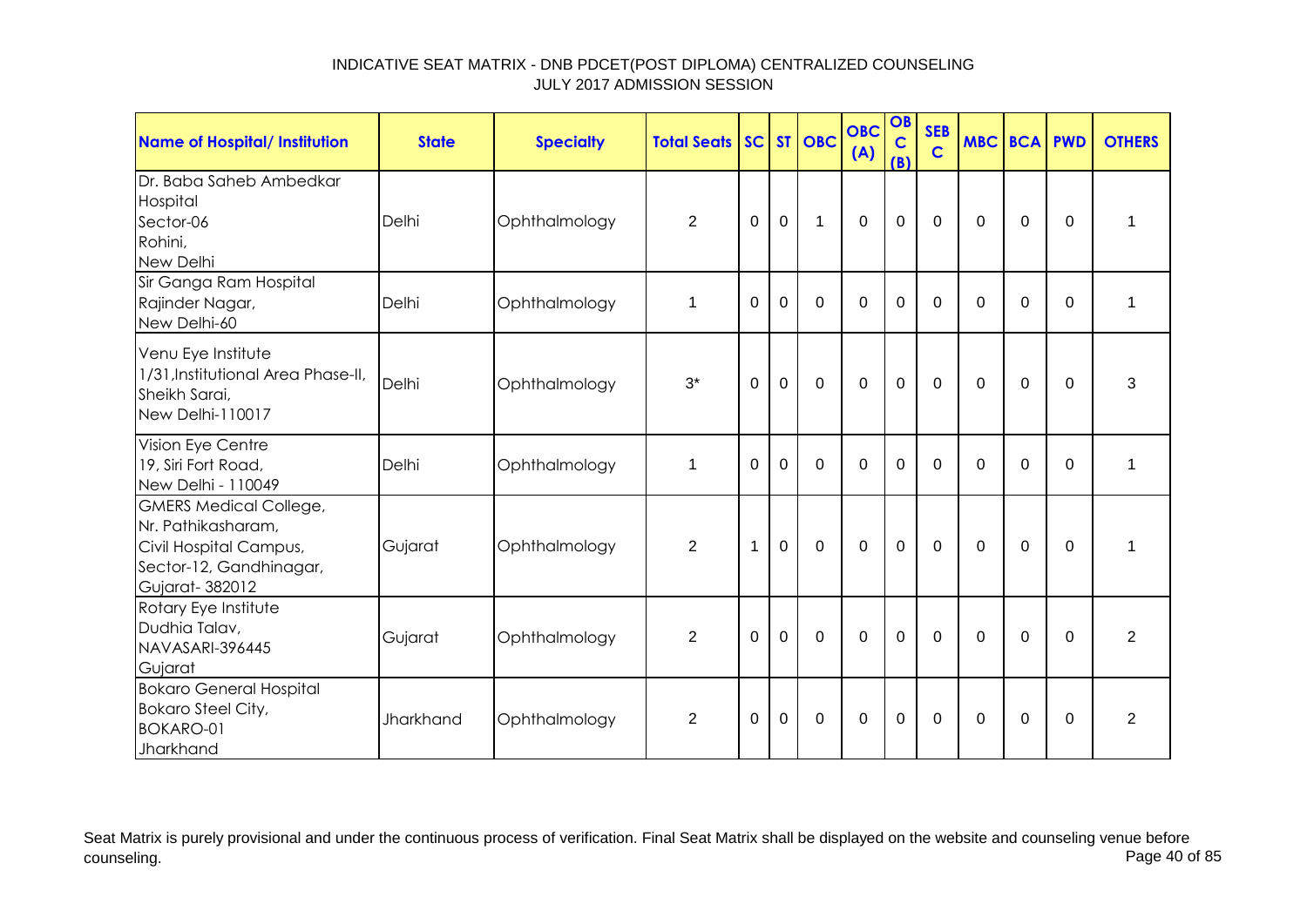| <b>Name of Hospital/ Institution</b>                                                                                                              | <b>State</b> | <b>Specialty</b> | <b>Total Seats SC ST OBC</b> |          |             |             | <b>OBC</b><br>(A) | OB<br>$\mathbf C$<br>(B) | <b>SEB</b><br>$\mathbf C$ | <b>MBC BCA PWD</b> |          |          | <b>OTHERS</b> |
|---------------------------------------------------------------------------------------------------------------------------------------------------|--------------|------------------|------------------------------|----------|-------------|-------------|-------------------|--------------------------|---------------------------|--------------------|----------|----------|---------------|
| Dr. Solanki Eye Hospital<br>(Formerly Mahaveer<br>EyeHospital)<br>191/1, Link Road, 2nd Cross,<br>Malleshwaram, Bangalore-<br>560003<br>Karnataka | Karnataka    | Ophthalmology    | $\mathbf{1}$                 | 0        | $\mathbf 0$ | $\mathbf 0$ | $\overline{0}$    | $\mathbf 0$              | 0                         | 0                  | 0        | 0        | 1             |
| Manipal Hospital<br>98 Rustum Bagh,<br>Old Airport Road,<br>Bangalore - 560017<br>Karnataka                                                       | Karnataka    | Ophthalmology    | $\mathbf 1$                  | 0        | $\mathbf 0$ | $\mathbf 0$ | $\mathbf 0$       | $\mathbf 0$              | $\mathbf 0$               | 0                  | 0        | 0        | 1             |
| Mysore Race Club Eye Hospital<br>H-1, Vinayamarga,<br>Siddarthanagar,<br>Mysore - 11<br>Karnataka                                                 | Karnataka    | Ophthalmology    | $\mathbf 1$                  | $\Omega$ | $\mathbf 0$ | $\Omega$    | $\mathbf 0$       | $\mathbf 0$              | 0                         | $\Omega$           | $\Omega$ | $\Omega$ |               |
| Nethradhama Super Specialty<br>Eye Hospital<br>256/14 Kanakapura Main Rd,<br>7th Block, Jaya Nagar,<br>Bangalore - 82<br>Karnataka                | Karnataka    | Ophthalmology    | $2^*$                        | $\Omega$ | $\mathbf 0$ | $\mathbf 0$ | $\mathbf 0$       | $\mathbf 0$              | $\Omega$                  | $\Omega$           | $\Omega$ | $\Omega$ | 2             |
| Ahalia Foundation Eye Hospital<br>Palakkad,<br>Kerala                                                                                             | Kerala       | Ophthalmology    | $\mathbf 1$                  | $\Omega$ | $\mathbf 0$ | $\mathbf 0$ | $\overline{0}$    | $\mathbf 0$              | $\mathbf 0$               | $\Omega$           | $\Omega$ | $\Omega$ | 1             |

Seat Matrix is purely provisional and under the continuous process of verification. Final Seat Matrix shall be displayed on the website and counseling venue before<br>Page 41 of 85 counseling. Page 41 of 85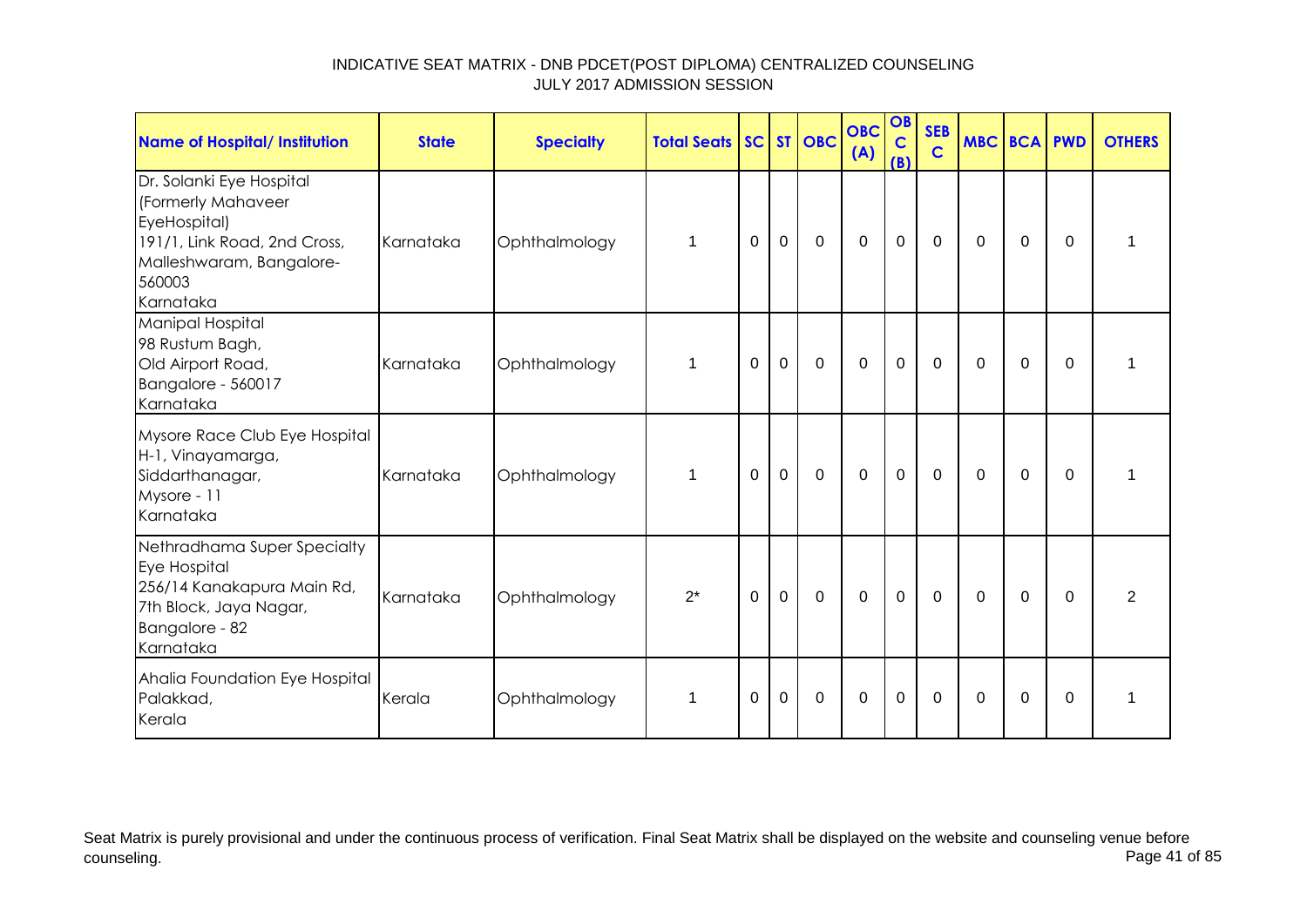| Name of Hospital/ Institution                                                                                                         | <b>State</b> | <b>Specialty</b> | <b>Total Seats SC</b> |          |             | $ST$ OBC    | <b>OBC</b><br>(A) | OB<br>$\mathbf C$<br>(B) | <b>SEB</b><br>$\overline{c}$ |          | <b>MBC BCA PWD</b> |             | <b>OTHERS</b> |
|---------------------------------------------------------------------------------------------------------------------------------------|--------------|------------------|-----------------------|----------|-------------|-------------|-------------------|--------------------------|------------------------------|----------|--------------------|-------------|---------------|
| Chaitanya Eye Hospital,<br>Kesavadasapuram,<br>TRIVANDRUM-04<br>Kerala                                                                | Kerala       | Ophthalmology    | 1                     | $\Omega$ | $\mathbf 0$ | $\mathbf 0$ | $\mathbf 0$       | $\mathbf 0$              | $\Omega$                     | $\Omega$ | 0                  | $\Omega$    |               |
| Comtrust Eye Hospital<br>Mini Bye Pass Road,<br>Puthiyara, Calicut-673004<br>Kerala                                                   | Kerala       | Ophthalmology    | 1                     | $\Omega$ | $\mathbf 0$ | $\mathbf 0$ | $\mathbf 0$       | $\mathbf 0$              | $\mathbf 0$                  | 0        | 0                  | 0           |               |
| Dr. Tony's Superspeciality Eye<br>Institute<br>Near Govt. Higher Secondary<br>School,<br>High Road, Aluva, Ernakulam<br>Kerala-683101 | Kerala       | Ophthalmology    | 1                     | 0        | $\mathbf 0$ | $\mathbf 0$ | $\mathbf 0$       | $\mathbf 0$              | 0                            | 0        | 0                  | $\Omega$    |               |
| Giridhar Eye Institute<br>28/2576 A<br>Ponneth Temple Road,<br>Kadavanthra,<br>Kochi - 682020<br>Kerala                               | Kerala       | Ophthalmology    | $\overline{2}$        | $\Omega$ | $\mathbf 0$ | $\mathbf 0$ | $\mathbf{0}$      | $\mathbf 0$              | $\mathbf 0$                  | $\Omega$ | 0                  | $\Omega$    | 2             |
| Little Flower Hospital,<br>Post Box No. 23,<br>ANGAMALLY - 683572<br>Kerala                                                           | Kerala       | Ophthalmology    | 1                     | 0        | $\mathbf 0$ | $\mathbf 0$ | $\mathbf 0$       | $\pmb{0}$                | 0                            | $\Omega$ | $\mathbf 0$        | $\mathbf 0$ |               |

Seat Matrix is purely provisional and under the continuous process of verification. Final Seat Matrix shall be displayed on the website and counseling venue before<br>Page 42 of 85 counseling. Page 42 of 85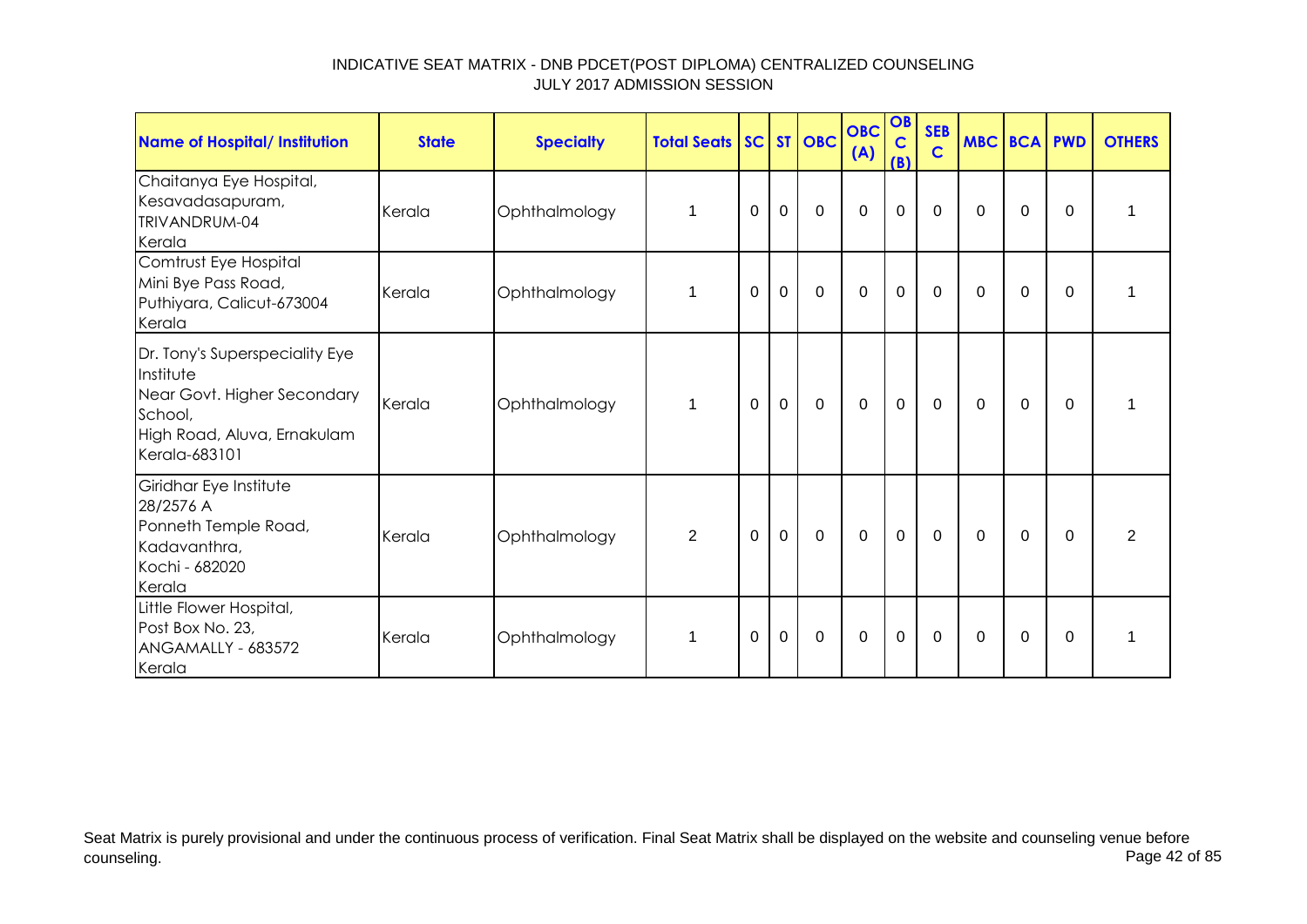| <b>Name of Hospital/ Institution</b>                                                                                                                              | <b>State</b>      | <b>Specialty</b> | <b>Total Seats</b> |          |             | SC ST OBC   | <b>OBC</b><br>(A) | OB<br>$\mathbf C$<br>(B) | <b>SEB</b><br>$\mathbf C$ | <b>MBC BCA PWD</b> |             |          | <b>OTHERS</b> |
|-------------------------------------------------------------------------------------------------------------------------------------------------------------------|-------------------|------------------|--------------------|----------|-------------|-------------|-------------------|--------------------------|---------------------------|--------------------|-------------|----------|---------------|
| Ratan Jyoti Netralaya<br>Opthalmic Institute and<br><b>Research Centre</b><br>18 Vikas Nagar,<br>Near Sai Baba Mandir,<br><b>Gwalior-474002</b><br>Madhya Pradesh | Madhya<br>Pradesh | Ophthalmology    | 1                  | 0        | $\mathbf 0$ | $\mathbf 0$ | $\mathbf 0$       | $\mathbf 0$              | $\mathbf 0$               | $\mathbf{0}$       | $\mathbf 0$ | 0        | 1             |
| <b>Bhabha Atomic Research</b><br>Centre & Hospital,<br>Anushakti Nagar,<br>MUMBAI-94<br>Maharashtra                                                               | Maharashtra       | Ophthalmology    | 1                  | $\Omega$ | $\mathbf 0$ | 1           | $\mathbf 0$       | $\mathbf 0$              | $\mathbf 0$               | $\mathbf{0}$       | 0           | $\Omega$ | $\mathbf 0$   |
| Deenanath Mangeshkar<br><b>Hospital and Research Centre</b><br>Erandwane,<br>Pune - 411004<br>Maharashtra                                                         | Maharashtra       | Ophthalmology    | $\mathbf 1$        | $\Omega$ | $\mathbf 0$ | $\mathbf 0$ | $\mathbf 0$       | $\mathbf 0$              | $\mathbf 0$               | $\mathbf{0}$       | 0           | $\Omega$ | 1             |
| Dr. Babasaheb Ambedkar<br>Central Railway Hospital<br>Byculla,<br>Mumbai-27<br>Maharashtra                                                                        | Maharashtra       | Ophthalmology    | 1                  | 0        | $\Omega$    | $\mathbf 0$ | $\mathbf 0$       | $\mathbf 0$              | $\Omega$                  | $\Omega$           | $\Omega$    | $\Omega$ | 1             |
| H. V. Desai Eye Hospital<br>93, Taravade Vasti,<br>Mohammadwadi,<br>Hadapur,<br>Pune-411028<br>Maharashtra                                                        | Maharashtra       | Ophthalmology    | 4                  | $\Omega$ | $\mathbf 0$ | $\mathbf 0$ | $\mathbf 0$       | $\mathbf 0$              | $\mathbf 0$               | $\mathbf{0}$       | $\mathbf 0$ | $\Omega$ | 4             |

Seat Matrix is purely provisional and under the continuous process of verification. Final Seat Matrix shall be displayed on the website and counseling venue before<br>Page 43 of 85 counseling. Page 43 of 85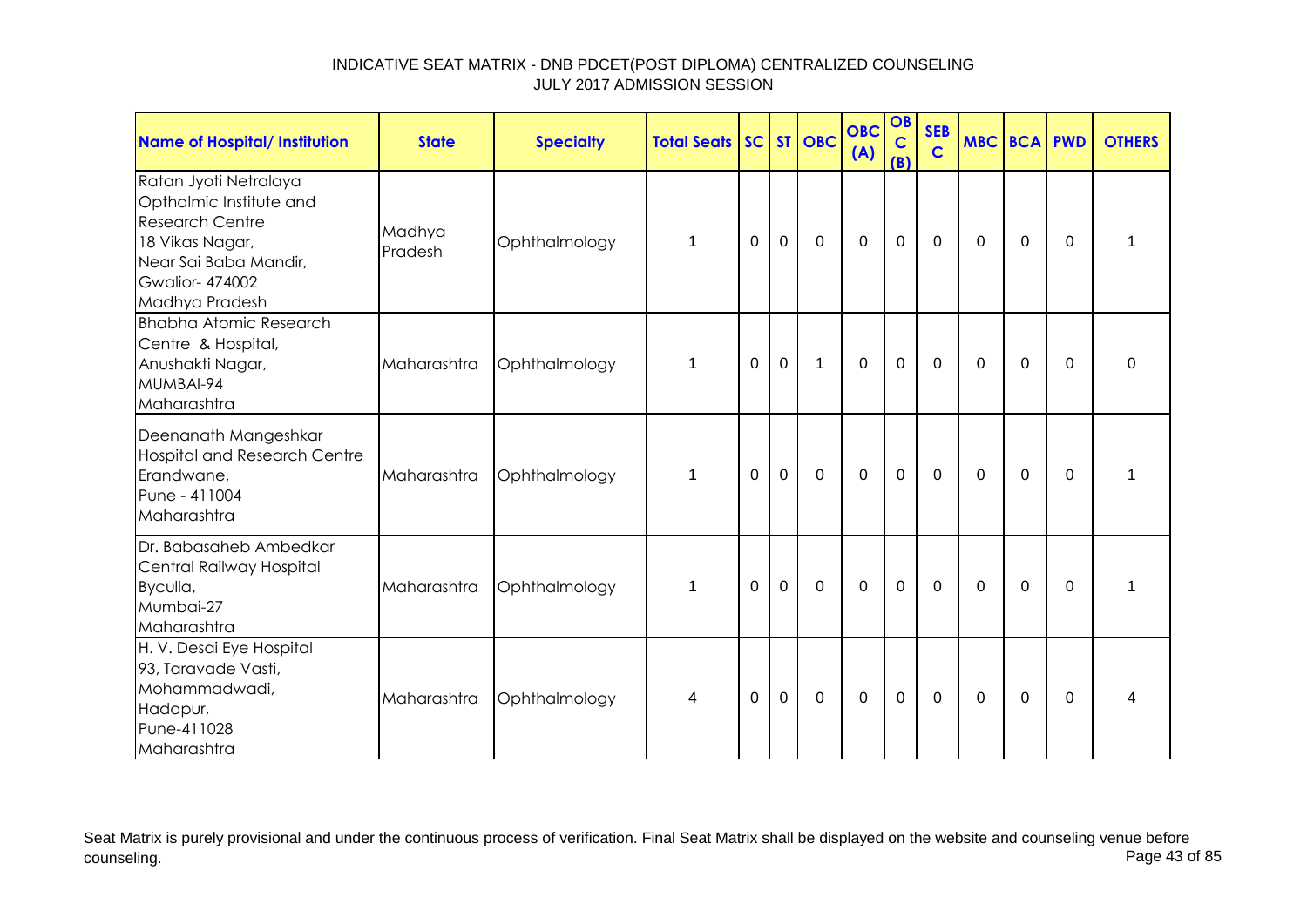| <b>Name of Hospital/ Institution</b>                                                                                            | <b>State</b> | <b>Specialty</b> | <b>Total Seats</b> |          |              | SC ST OBC   | <b>OBC</b><br>(A) | OB<br>$\mathbf C$<br>(B) | <b>SEB</b><br>$\mathbf C$ | <b>MBC BCA PWD</b> |             |             | <b>OTHERS</b> |
|---------------------------------------------------------------------------------------------------------------------------------|--------------|------------------|--------------------|----------|--------------|-------------|-------------------|--------------------------|---------------------------|--------------------|-------------|-------------|---------------|
| Laxmi Charitable Trust<br>Uran Road,<br>Panvel - 410206<br>Maharashtra                                                          | Maharashtra  | Ophthalmology    | $\mathbf{1}$       | 0        | $\mathbf 0$  | $\mathbf 0$ | $\mathbf 0$       | $\mathbf 0$              | $\mathbf 0$               | $\mathbf{0}$       | $\mathbf 0$ | 0           | 1             |
| Mahatme Eye Bank & Eye<br>Hospital<br>2163 C, Chintaman Nagar,<br>Near Rajiv Nagar,<br>Wardha Road,<br>Nagpur-25<br>Maharashtra | Maharashtra  | Ophthalmology    | 3                  | $\Omega$ | $\mathbf 0$  | $\mathbf 0$ | $\mathbf 0$       | $\mathbf 0$              | $\mathbf 0$               | $\Omega$           | 0           | $\Omega$    | 3             |
| National Institute Of<br>Ophthalmology,<br>1187/30 Off Ghole Road,<br>Shivaji Nagar,<br>PUNE-05<br>Maharashtra                  | Maharashtra  | Ophthalmology    | $\overline{2}$     | $\Omega$ | $\mathbf 0$  | $\mathbf 0$ | $\mathbf 0$       | $\mathbf{0}$             | $\mathbf 0$               | $\Omega$           | $\Omega$    | $\Omega$    | 2             |
| P.D. Hinduja National Hospital<br>and Medical Research Centre,<br>Veer Savarkar Marg, Mahim,<br>Mumbai-400016<br>Maharashtra    | Maharashtra  | Ophthalmology    | $\mathbf 1$        | 0        | $\mathbf{0}$ | $\mathbf 0$ | $\overline{0}$    | $\mathbf 0$              | $\mathbf 0$               | $\Omega$           | 0           | $\mathbf 0$ | 1             |
| Suraj Eye Institute<br>559, New Colony,<br>Nagpur-440001<br>Maharashtra                                                         | Maharashtra  | Ophthalmology    | $\mathbf{1}$       | 0        | $\mathbf 0$  | $\mathbf 0$ | $\mathbf 0$       | $\mathbf 0$              | $\mathbf 0$               | $\mathbf{0}$       | $\mathbf 0$ | $\Omega$    | 1             |

Seat Matrix is purely provisional and under the continuous process of verification. Final Seat Matrix shall be displayed on the website and counseling venue before<br>Page 44 of 85 counseling. Page 44 of 85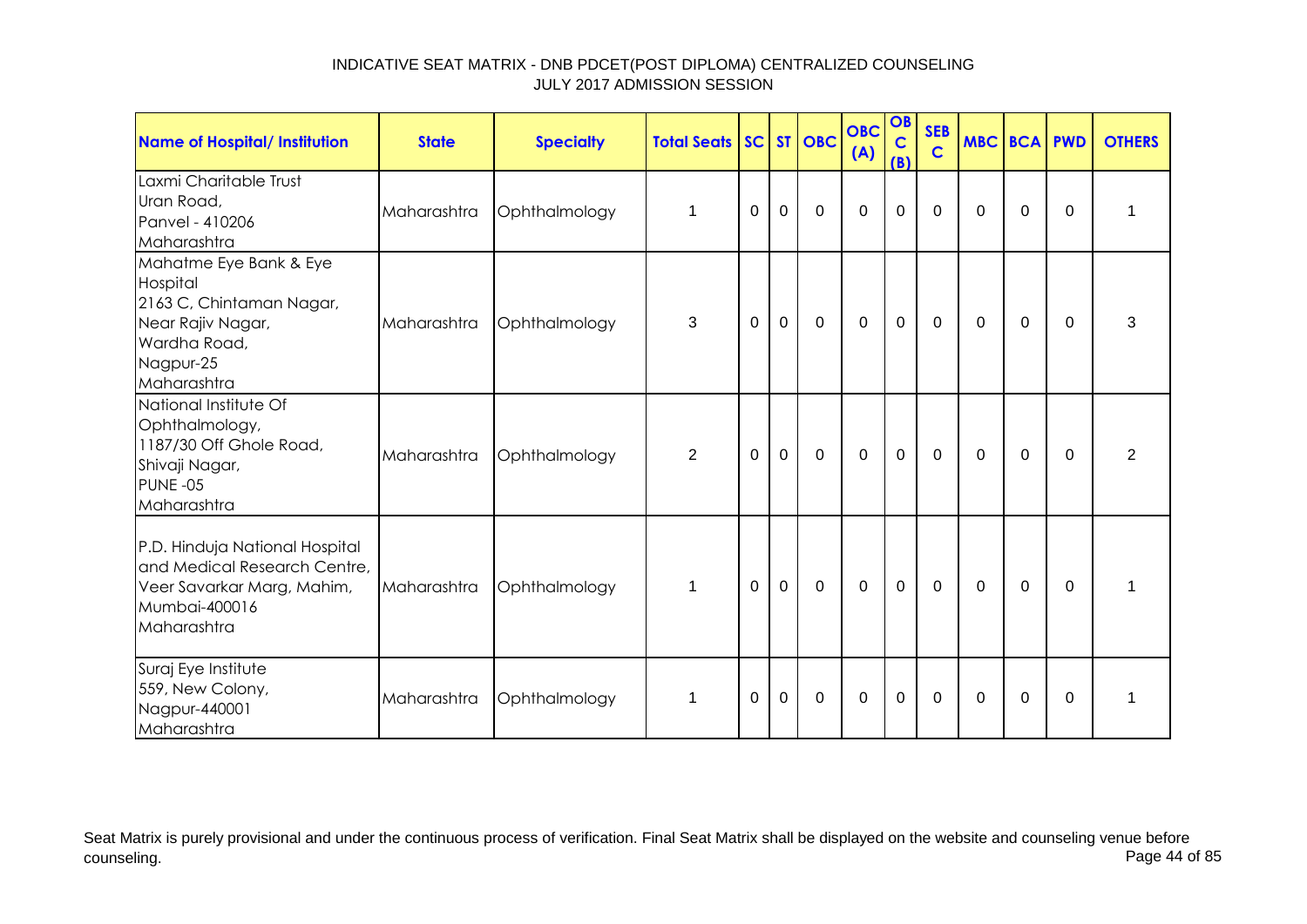| <b>Name of Hospital/ Institution</b>                                                                                                                 | <b>State</b> | <b>Specialty</b> | <b>Total Seats</b> |          |             | SC ST OBC   | <b>OBC</b><br>(A) | OB<br>$\mathbf C$<br>(B) | <b>SEB</b><br>$\mathbf C$ | <b>MBC BCA PWD</b> |             |          | <b>OTHERS</b>  |
|------------------------------------------------------------------------------------------------------------------------------------------------------|--------------|------------------|--------------------|----------|-------------|-------------|-------------------|--------------------------|---------------------------|--------------------|-------------|----------|----------------|
| Dr. Agarwal's Eye Hospital<br><b>BBC Tower, Link Road Square,</b><br>Madhupatna, (Opp. To<br>Madhupatna Police Station),<br>Cuttack-753010<br>Orissa | Orissa       | Ophthalmology    | $\overline{2}$     | $\Omega$ | $\mathbf 0$ | $\mathbf 0$ | $\mathbf 0$       | $\mathbf 0$              | $\mathbf 0$               | $\Omega$           | $\mathbf 0$ | $\Omega$ | $\overline{2}$ |
| Ispat General Hospital<br>Rourkela Steel Plant,<br><b>ROURKELA - 769005</b><br>Orissa                                                                | Orissa       | Ophthalmology    | $\overline{2}$     | 1        | $\mathbf 0$ | $\mathbf 0$ | 0                 | $\overline{0}$           | $\Omega$                  | $\Omega$           | $\Omega$    | $\Omega$ | 1              |
| J.P.M. Rotary Eye Hospital &<br>Research Institute<br>C.D.A. Sector-VI,<br>Bidanasi, Market Nagar,<br>Cuttack-753014<br>Orissa                       | Orissa       | Ophthalmology    | $\overline{2}$     | $\Omega$ | $\Omega$    | $\mathbf 0$ | $\mathbf 0$       | $\mathbf 0$              | $\Omega$                  | $\Omega$           | $\Omega$    | $\Omega$ | $\overline{2}$ |
| Aravind Eye Hospitals<br>Abishekapakkam Road,<br>Pondicherry-605007<br>Pondicherry                                                                   | Pondicherry  | Ophthalmology    | 2                  | $\Omega$ | $\Omega$    | $\Omega$    | $\Omega$          | $\mathbf 0$              | $\Omega$                  | $\Omega$           | $\Omega$    | $\Omega$ | $\overline{2}$ |
| Anand Hospital & Eye Centre<br>21, Bharat Mata Lane<br>Jamnalal Bajaj Marg<br>C-Scheme, Jaipur-302 001<br>Rajasthan                                  | Rajasthan    | Ophthalmology    | $\overline{2}$     | 0        | $\mathbf 0$ | $\Omega$    | $\mathbf 0$       | $\mathbf 0$              | $\Omega$                  | $\Omega$           | $\Omega$    | $\Omega$ | $\overline{2}$ |
| Sahai Hospital & Res. Centre<br>SP 15 Bhabha Marg,<br>Moti Dungri<br>JAIPUR-04<br>Rajasthan                                                          | Rajasthan    | Ophthalmology    | 2                  | 0        | $\Omega$    | $\Omega$    | $\Omega$          | $\mathbf 0$              | 0                         | $\Omega$           | 0           | $\Omega$ | $\overline{2}$ |

Seat Matrix is purely provisional and under the continuous process of verification. Final Seat Matrix shall be displayed on the website and counseling venue before<br>Page 45 of 85 counseling. Page 45 of 85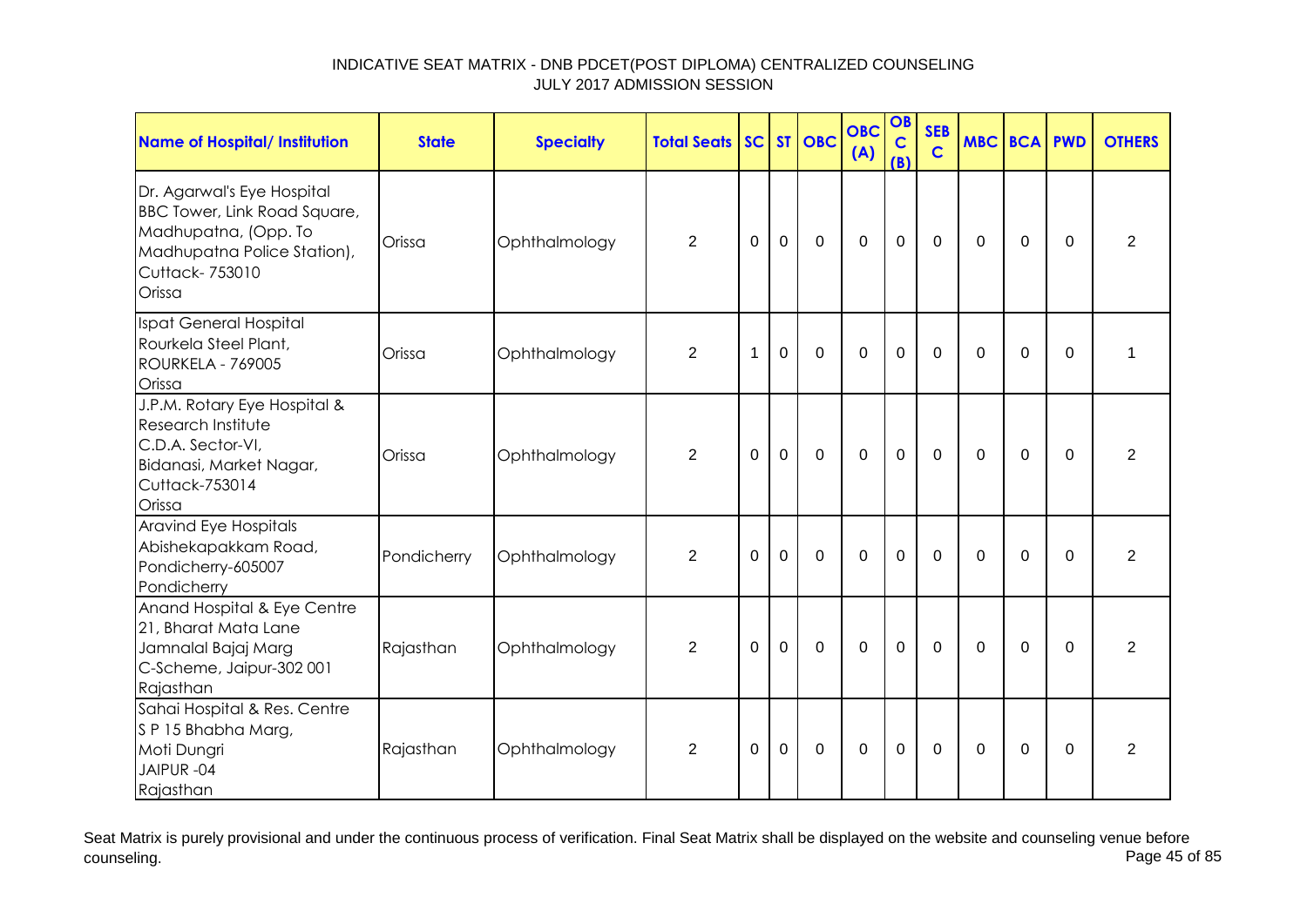| Name of Hospital/ Institution                                                                                                | <b>State</b> | <b>Specialty</b> | <b>Total Seats SC ST OBC</b> |          |              |                | <b>OBC</b><br>(A) | OB<br>$\mathbf C$<br>(B) | <b>SEB</b><br>$\mathbf C$ | <b>MBC BCA PWD</b> |          |          | <b>OTHERS</b>  |
|------------------------------------------------------------------------------------------------------------------------------|--------------|------------------|------------------------------|----------|--------------|----------------|-------------------|--------------------------|---------------------------|--------------------|----------|----------|----------------|
| Aravind Eye Hospital & PG<br>Instt.of Ophthalmology<br>Peryakulam Road,<br><b>THENI</b><br>Tamil Nadu                        | Tamil Nadu   | Ophthalmology    | $2^*$                        | 0        | $\mathbf 0$  | $\mathbf 0$    | $\mathbf 0$       | $\mathbf 0$              | $\mathbf 0$               | 0                  | 0        | $\Omega$ | $\overline{2}$ |
| Aravind Eye Hospital & PG<br>Instt.of Ophthalmology<br>S N High Road,<br>TIRUNELVELI - 627001<br>Tamil Nadu                  | Tamil Nadu   | Ophthalmology    | 6                            | $\Omega$ | $\mathbf 0$  | $\mathbf 0$    | $\overline{0}$    | $\mathbf 0$              | $\mathbf 0$               | $\Omega$           | $\Omega$ | $\Omega$ | 6              |
| Aravind Eye Hospital<br>64, Sankari Main Road, Opp. To<br>Kaliamman Temple,<br>Nethimedu,<br>Salem-636002<br>Tamil Nadu      | Tamil Nadu   | Ophthalmology    | $\overline{2}$               | $\Omega$ | $\mathbf{0}$ | $\overline{0}$ | $\mathbf 0$       | $\mathbf 0$              | $\mathbf 0$               | $\Omega$           | $\Omega$ | $\Omega$ | $\overline{2}$ |
| Dr. Agarwal's Eye Hospital &<br>Eye Research Centre<br>19 Cathedral Road<br>CHENNAI - 86<br>Tamil Nadu                       | Tamil Nadu   | Ophthalmology    | 3                            | $\Omega$ | $\mathbf 0$  | $\mathbf 0$    | $\mathbf 0$       | $\mathbf 0$              | $\mathbf 0$               | $\Omega$           | $\Omega$ | $\Omega$ | 3              |
| Dr. Agarwal's Eye Hospital<br>No. 10, South By Pass road,<br>Opp. To BSNL, Vannarpettai,<br>Tirunelveli-627003<br>Tamil Nadu | Tamil Nadu   | Ophthalmology    | 1                            | 0        | $\mathbf 0$  | $\mathbf 0$    | $\mathbf 0$       | $\mathbf 0$              | $\mathbf 0$               | $\Omega$           | 0        | $\Omega$ | 1              |

Seat Matrix is purely provisional and under the continuous process of verification. Final Seat Matrix shall be displayed on the website and counseling venue before<br>Page 46 of 85 counseling. Page 46 of 85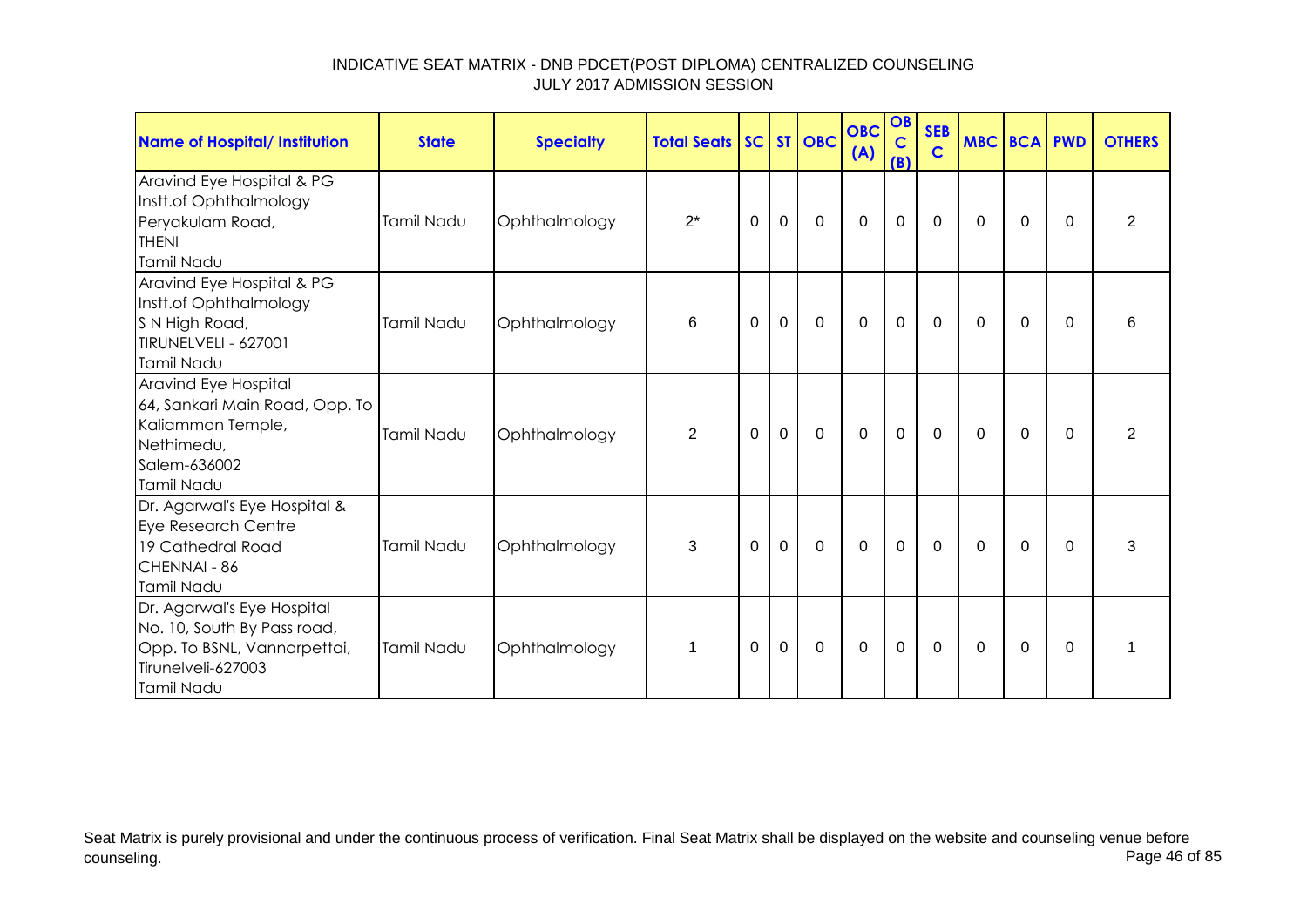| <b>Name of Hospital/ Institution</b>                                                                                                                | <b>State</b> | <b>Specialty</b> | <b>Total Seats</b> |          |                | SC ST OBC   | <b>OBC</b><br>(A) | OB<br>$\mathbf C$<br>(B) | <b>SEB</b><br>$\mathbf C$ | <b>MBC BCA PWD</b> |             |             | <b>OTHERS</b>  |
|-----------------------------------------------------------------------------------------------------------------------------------------------------|--------------|------------------|--------------------|----------|----------------|-------------|-------------------|--------------------------|---------------------------|--------------------|-------------|-------------|----------------|
| Lotus Eye Hospital<br>SF No. 770/12,<br>Avanashi Road,<br>Civil Aerodrome Post,<br>Peelamedu,<br>Combatore-641014<br>Tamil Nadu                     | Tamil Nadu   | Ophthalmology    | $\overline{2}$     | $\Omega$ | $\mathbf 0$    | $\mathbf 0$ | $\mathbf 0$       | $\mathbf 0$              | $\mathbf 0$               | $\Omega$           | $\Omega$    | $\Omega$    | $\overline{2}$ |
| Rajan Eye Care Hospital<br>No.5 Vidyodaya East,<br>2nd Street, T. Nagar,<br>CHENNAI-17<br>Tamil Nadu                                                | Tamil Nadu   | Ophthalmology    | $\overline{2}$     | 0        | $\overline{0}$ | $\mathbf 0$ | $\mathbf 0$       | $\mathbf 0$              | $\mathbf 0$               | $\Omega$           | $\mathbf 0$ | $\Omega$    | $\overline{2}$ |
| Shri Kanchi Kamakoti Medical<br><b>Trust Hospital</b><br>Shivanandapuram, Sathy<br>Road,<br>COIMBATORE-35<br>Tamil Nadu                             | Tamil Nadu   | Ophthalmology    | 4                  | 0        | $\mathbf 0$    | $\mathbf 0$ | $\mathbf 0$       | $\mathbf 0$              | $\mathbf{0}$              | $\Omega$           | 0           | $\Omega$    | 4              |
| The Eye Foundation<br>582-A, D.B.Road,<br>R.S. Puram,<br><b>COIMBATORE - 2</b><br>Tamil Nadu                                                        | Tamil Nadu   | Ophthalmology    | $\mathbf 1$        | $\Omega$ | $\mathbf 0$    | $\mathbf 0$ | $\mathbf 0$       | $\mathbf 0$              | $\mathbf 0$               | $\Omega$           | $\mathbf 0$ | $\Omega$    | 1              |
| Anand Eye Institute<br>#7-147/1, Nagendra Nagar<br>Colony,<br>Opp: Indian Oil Petrol Pump,<br>Habsiguda Main Road,<br>Hyderabad-500007<br>Telangana | Telangana    | Ophthalmology    | $\mathbf 1$        | $\Omega$ | $\mathbf 0$    | $\mathbf 0$ | $\mathbf 0$       | $\mathbf 0$              | $\mathbf 0$               | $\overline{0}$     | $\mathbf 0$ | $\mathbf 0$ | $\mathbf{1}$   |

Seat Matrix is purely provisional and under the continuous process of verification. Final Seat Matrix shall be displayed on the website and counseling venue before<br>Page 47 of 85 counseling. Page 47 of 85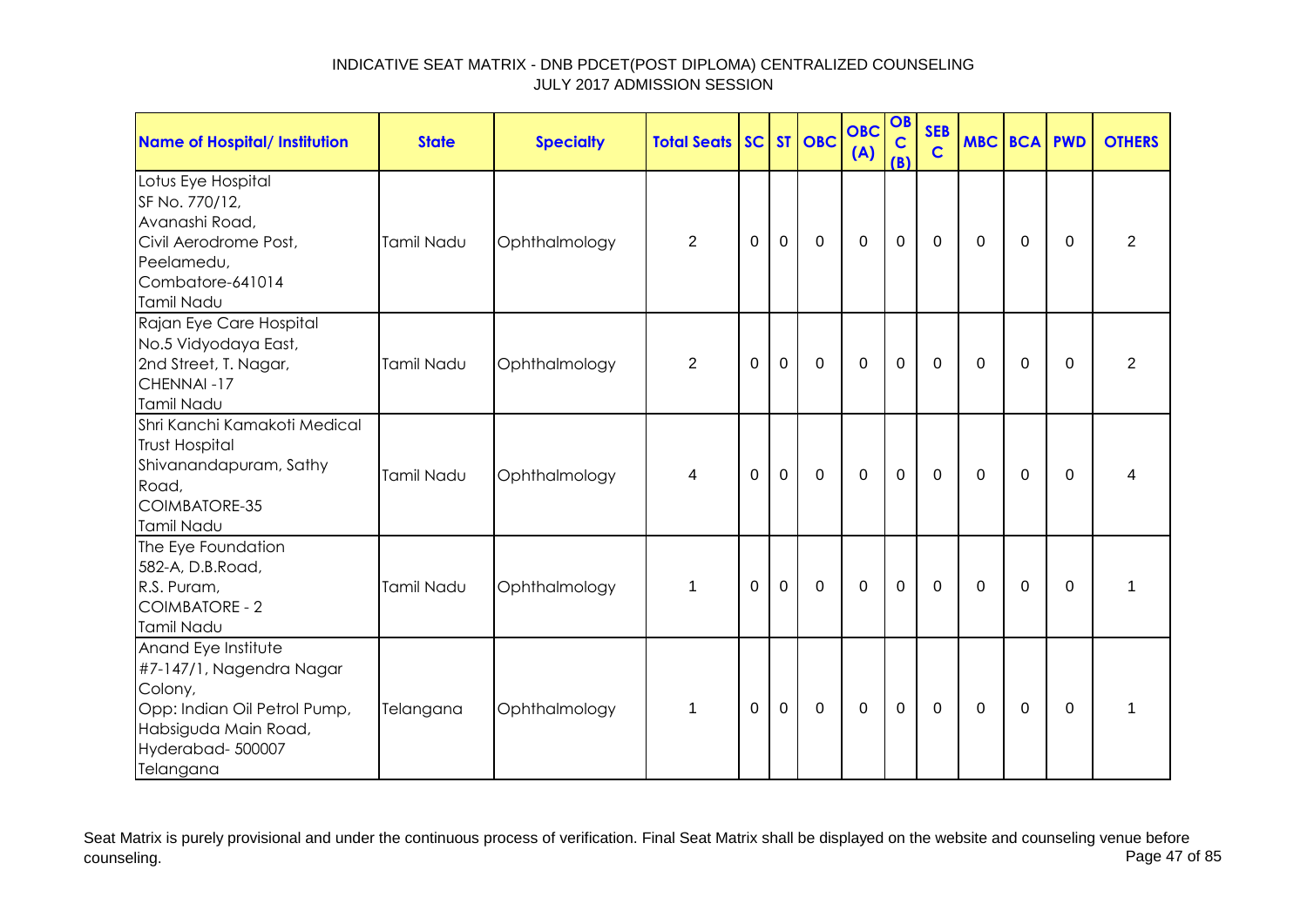| <b>Name of Hospital/ Institution</b>                                                                                                                   | <b>State</b>         | <b>Specialty</b>      | <b>Total Seats</b> |             |             | SC ST OBC   | <b>OBC</b><br>(A) | OB<br>$\mathbf C$<br>(B) | <b>SEB</b><br>$\mathbf C$ | <b>MBC BCA PWD</b> |             |          | <b>OTHERS</b>  |
|--------------------------------------------------------------------------------------------------------------------------------------------------------|----------------------|-----------------------|--------------------|-------------|-------------|-------------|-------------------|--------------------------|---------------------------|--------------------|-------------|----------|----------------|
| MediVision Eye & Health Care<br>Centre,<br>10-3-304/1 to 4, Indira Sadan,<br>Humayun Nagar, Near NMDC,<br>Hyderabad-500028<br>Telangana                | Telangana            | Ophthalmology         | $\overline{2}$     | $\mathbf 0$ | $\mathbf 0$ | $\mathbf 0$ | $\mathbf 0$       | $\mathbf 0$              | $\Omega$                  | $\Omega$           | $\mathbf 0$ | $\Omega$ | $\overline{2}$ |
| ICare Eye Hospital & Post<br>Graduate Institute<br>E3A Sector 26<br>NOIDA-201301<br><b>Uttar Pradesh</b>                                               | <b>Uttar Pradesh</b> | Ophthalmology         | $\overline{2}$     | 0           | $\Omega$    | $\Omega$    | $\mathbf 0$       | $\mathbf 0$              | $\Omega$                  | $\Omega$           | $\Omega$    | $\Omega$ | $\overline{2}$ |
| Sambhu Nath Pandit Hospital<br>11, Lala Lajpat Rai Sarani,<br>Kolkata-20<br>West Bengal                                                                | West Bengal          | Ophthalmology         | 1                  | 0           | $\mathbf 0$ | $\mathbf 0$ | $\mathbf 0$       | $\mathbf 0$              | $\Omega$                  | $\Omega$           | 0           | 0        | 1              |
| Sankara Nethralaya<br>(A Unit of Medical Research<br>Foundation)<br>No. 147 Mukundapur, E M<br>Bypass,<br>Near Purva Jadupar Thanam,<br>Kolkata-700099 | West Bengal          | Ophthalmology         | $\mathbf 1$        | $\Omega$    | $\mathbf 0$ | $\mathbf 0$ | $\mathbf 0$       | $\mathbf 0$              | $\mathbf 0$               | $\Omega$           | 0           | $\Omega$ | 1              |
| Tirumala Hospital<br>Vizianagaram,<br>Lower Tank Bund Road,<br>Opp. R T C Complex,<br>Vizianagaram - 535003<br>Andhra Pradesh                          | Andhra<br>Pradesh    | Orthopedic<br>Surgery | -1                 | 0           | $\mathbf 0$ | $\Omega$    | $\Omega$          | $\mathbf 0$              | $\Omega$                  | $\Omega$           | $\Omega$    | $\Omega$ | 1              |

Seat Matrix is purely provisional and under the continuous process of verification. Final Seat Matrix shall be displayed on the website and counseling venue before<br>Page 48 of 85 counseling. Page 48 of 85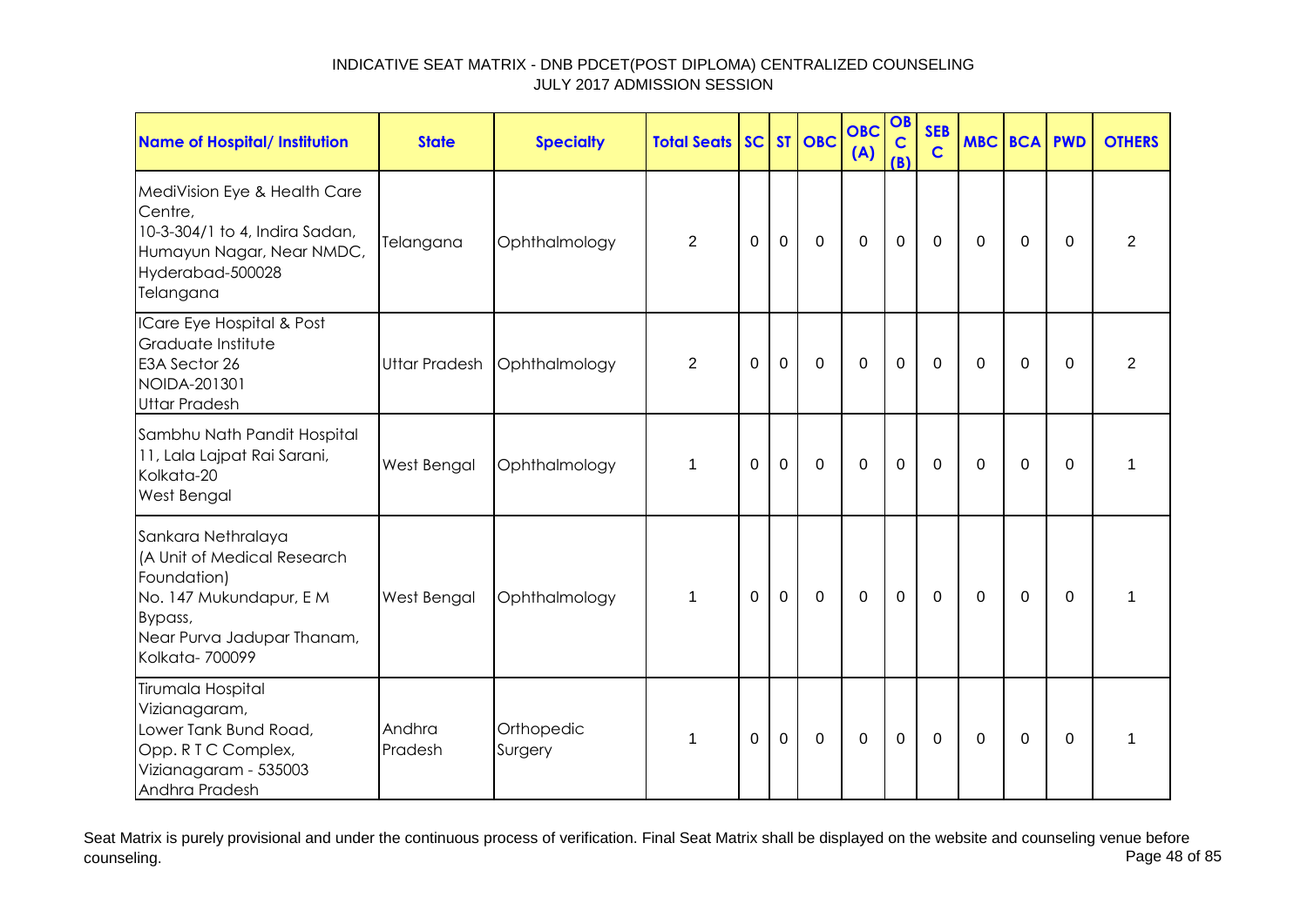| Name of Hospital/ Institution                                                                                                  | <b>State</b> | <b>Specialty</b>      | <b>Total Seats SC ST OBC</b> |             |              |                | <b>OBC</b><br>(A) | OB<br>$\mathbf C$<br>(B) | <b>SEB</b><br>$\mathbf C$ | <b>MBC BCA PWD</b> |             |             | <b>OTHERS</b>  |
|--------------------------------------------------------------------------------------------------------------------------------|--------------|-----------------------|------------------------------|-------------|--------------|----------------|-------------------|--------------------------|---------------------------|--------------------|-------------|-------------|----------------|
| Paras HMRI Hospital<br>NH 30, Raja Bazar, Bailey Road,<br>Patna-800014<br><b>Bihar</b>                                         | <b>Bihar</b> | Orthopedic<br>Surgery | 1                            | 0           | $\mathbf 0$  | $\mathbf 0$    | $\overline{0}$    | $\mathbf 0$              | $\mathbf 0$               | $\Omega$           | $\mathbf 0$ | $\Omega$    | 1              |
| Government Multi Specialty<br>Hospital<br>Sector - 16,<br><b>CHANDIGARH</b>                                                    | Chandigarh   | Orthopedic<br>Surgery | $\overline{2}$               | 1           | $\mathbf 0$  | 1              | $\overline{0}$    | $\mathbf 0$              | $\Omega$                  | $\Omega$           | $\mathbf 0$ | $\Omega$    | $\Omega$       |
| Ramkrishna Care Hospital<br>Aurobindo Enclave, Pachpedhi<br>Naka,<br>Dhamtari Road, N. H. 43,<br>Raipur-492001<br>Chhattisgarh | Chhattisgarh | Orthopedic<br>Surgery | 1                            | $\mathbf 0$ | $\mathbf 0$  | $\overline{0}$ | $\overline{0}$    | $\mathbf 0$              | $\mathbf 0$               | $\mathbf 0$        | $\mathbf 0$ | $\mathbf 0$ | 1              |
| Deen Dayal Upadhyay Hospital<br>Hari Nagar,<br>New Delhi-64                                                                    | Delhi        | Orthopedic<br>Surgery | $\overline{2}$               | $\mathbf 0$ | $\mathbf{1}$ | 1              | $\overline{0}$    | $\mathbf 0$              | $\mathbf 0$               | $\mathbf 0$        | $\mathbf 0$ | $\Omega$    | $\mathbf 0$    |
| Fortis Hospital<br>A- Block, Shalimar Bagh,<br>Delhi- 110088                                                                   | Delhi        | Orthopedic<br>Surgery | 1                            | $\Omega$    | $\Omega$     | $\Omega$       | $\Omega$          | $\mathbf 0$              | $\Omega$                  | $\Omega$           | $\Omega$    | $\Omega$    | 1              |
| Indian Spinal Injuries Centre<br>Sector C, Vasant Kunj,<br>New Delhi - 110070                                                  | Delhi        | Orthopedic<br>Surgery | $2^*$                        | $\Omega$    | $\mathbf 0$  | $\mathbf 0$    | $\overline{0}$    | $\mathbf 0$              | $\Omega$                  | $\Omega$           | $\mathbf 0$ | $\Omega$    | $\overline{2}$ |
| Max Super Specialty Hospital<br>1, Press Enclave Road,<br>Saket,<br>New Delhi-110017                                           | Delhi        | Orthopedic<br>Surgery | $\overline{1}$               | $\Omega$    | $\mathbf 0$  | $\Omega$       | $\overline{0}$    | $\mathbf 0$              | $\mathbf{0}$              | $\Omega$           | $\Omega$    | $\Omega$    | 1              |

Seat Matrix is purely provisional and under the continuous process of verification. Final Seat Matrix shall be displayed on the website and counseling venue before<br>Page 49 of 85 counseling. Page 49 of 85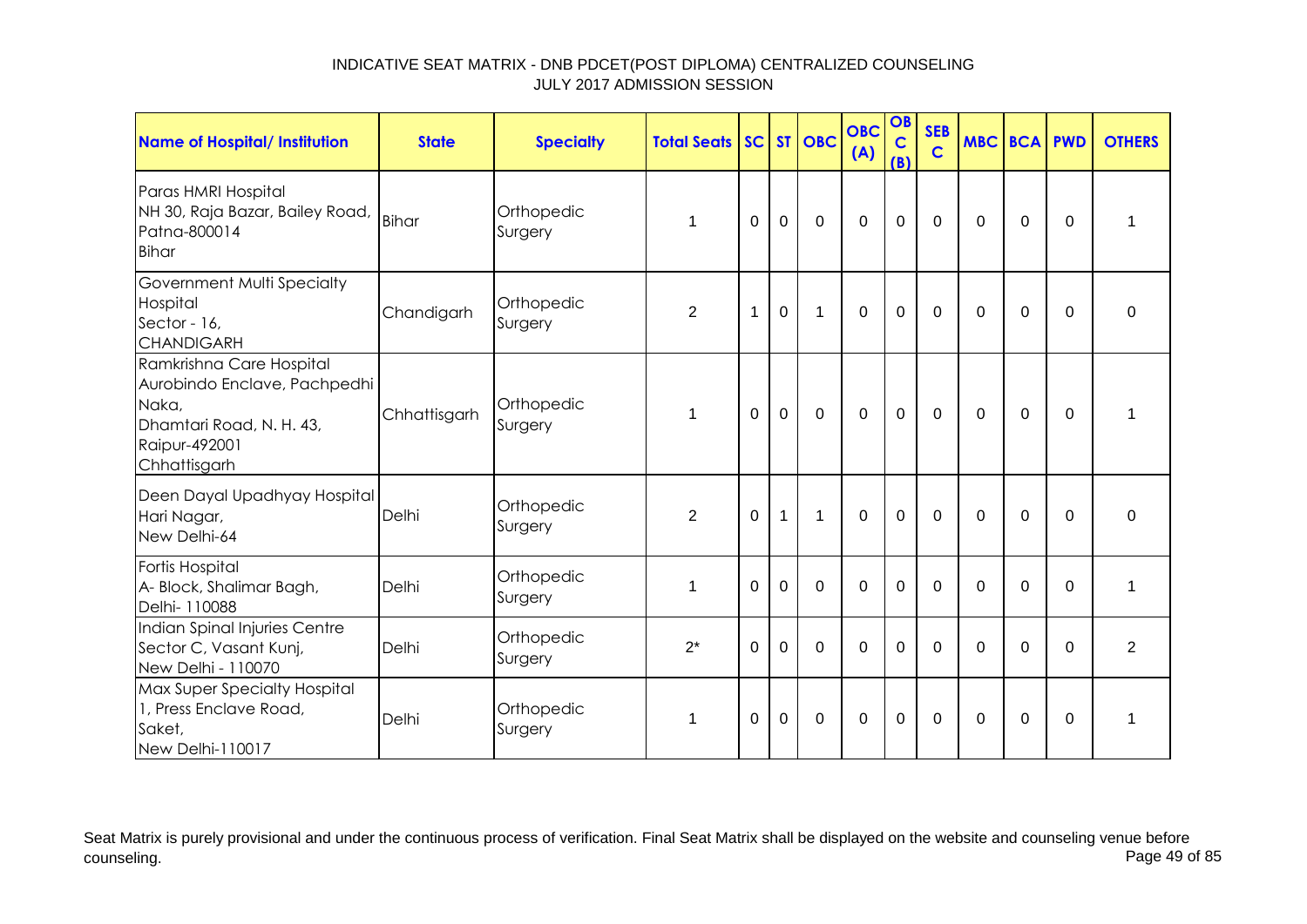| <b>Name of Hospital/ Institution</b>                                                                                                       | <b>State</b> | <b>Specialty</b>      | <b>Total Seats</b> |                |                | SC ST OBC   | <b>OBC</b><br>(A) | OB<br>$\mathbf C$<br>(B) | <b>SEB</b><br>$\mathbf C$ | <b>MBC BCA PWD</b> |             |                | <b>OTHERS</b> |
|--------------------------------------------------------------------------------------------------------------------------------------------|--------------|-----------------------|--------------------|----------------|----------------|-------------|-------------------|--------------------------|---------------------------|--------------------|-------------|----------------|---------------|
| Northern Railway Central<br>Hospital<br>Near Connaught Place,<br>New Delhi-1                                                               | Delhi        | Orthopedic<br>Surgery | 1                  | 0              | 1              | $\mathbf 0$ | $\mathbf 0$       | 0                        | $\overline{0}$            | $\Omega$           | $\mathbf 0$ | $\overline{0}$ | $\mathbf 0$   |
| Sant Parmanand Hospital<br>18 Shamnath Marg,<br>Civil Lines,<br>New Delhi-54                                                               | Delhi        | Orthopedic<br>Surgery | $1*$               | $\overline{0}$ | $\overline{0}$ | $\Omega$    | $\Omega$          | $\overline{0}$           | $\Omega$                  | $\Omega$           | $\mathbf 0$ | $\overline{0}$ | 1             |
| St. Stephen's Hospital,<br>Tees Hazari,<br>New Delhi-7                                                                                     | Delhi        | Orthopedic<br>Surgery | $\overline{2}$     | $\Omega$       | $\overline{0}$ | $\mathbf 0$ | $\mathbf 0$       | 0                        | $\Omega$                  | $\Omega$           | $\mathbf 0$ | $\Omega$       | 2             |
| <b>Shalby Hospital</b><br>S.G. Highway,<br>Ahmedabad-54<br>Gujarat                                                                         | Gujarat      | Orthopedic<br>Surgery | 1                  | 0              | $\mathbf 0$    | $\mathbf 0$ | $\mathbf 0$       | 0                        | $\overline{0}$            | $\Omega$           | $\mathbf 0$ | $\Omega$       | 1             |
| <b>Bhagat Phool Singh Govt.</b><br>Medical College for Women<br>Khanpur Kalan (Sonepat)-<br>131305<br>Haryana                              | Haryana      | Orthopedic<br>Surgery | 2                  | 0              | $\mathbf 0$    | $\mathbf 0$ | $\mathbf 0$       | $\mathbf 0$              | $\mathbf 0$               | $\Omega$           | 0           | $\Omega$       | 2             |
| Dr. S S Yadav Ram Bhagwan<br>Charitable<br>Instt. Of Cancer Management<br>& Research<br>Village - Mirpur, District -<br>Rewari,<br>Haryana | Haryana      | Orthopedic<br>Surgery | $\mathbf 1$        | $\Omega$       | $\mathbf 0$    | $\Omega$    | $\mathbf 0$       | $\mathbf 0$              | $\Omega$                  | $\Omega$           | $\Omega$    | $\Omega$       | 1             |
| <b>Tata Main Hospital</b><br>JAMSHEDPUR-01<br>Jharkand                                                                                     | Jharkhand    | Orthopedic<br>Surgery | 3                  | 0              | $\Omega$       | $\mathbf 0$ | $\mathbf 0$       | $\Omega$                 | $\Omega$                  | $\Omega$           | $\Omega$    | 0              | 3             |

Seat Matrix is purely provisional and under the continuous process of verification. Final Seat Matrix shall be displayed on the website and counseling venue before<br>Page 50 of 85 counseling. Page 50 of 85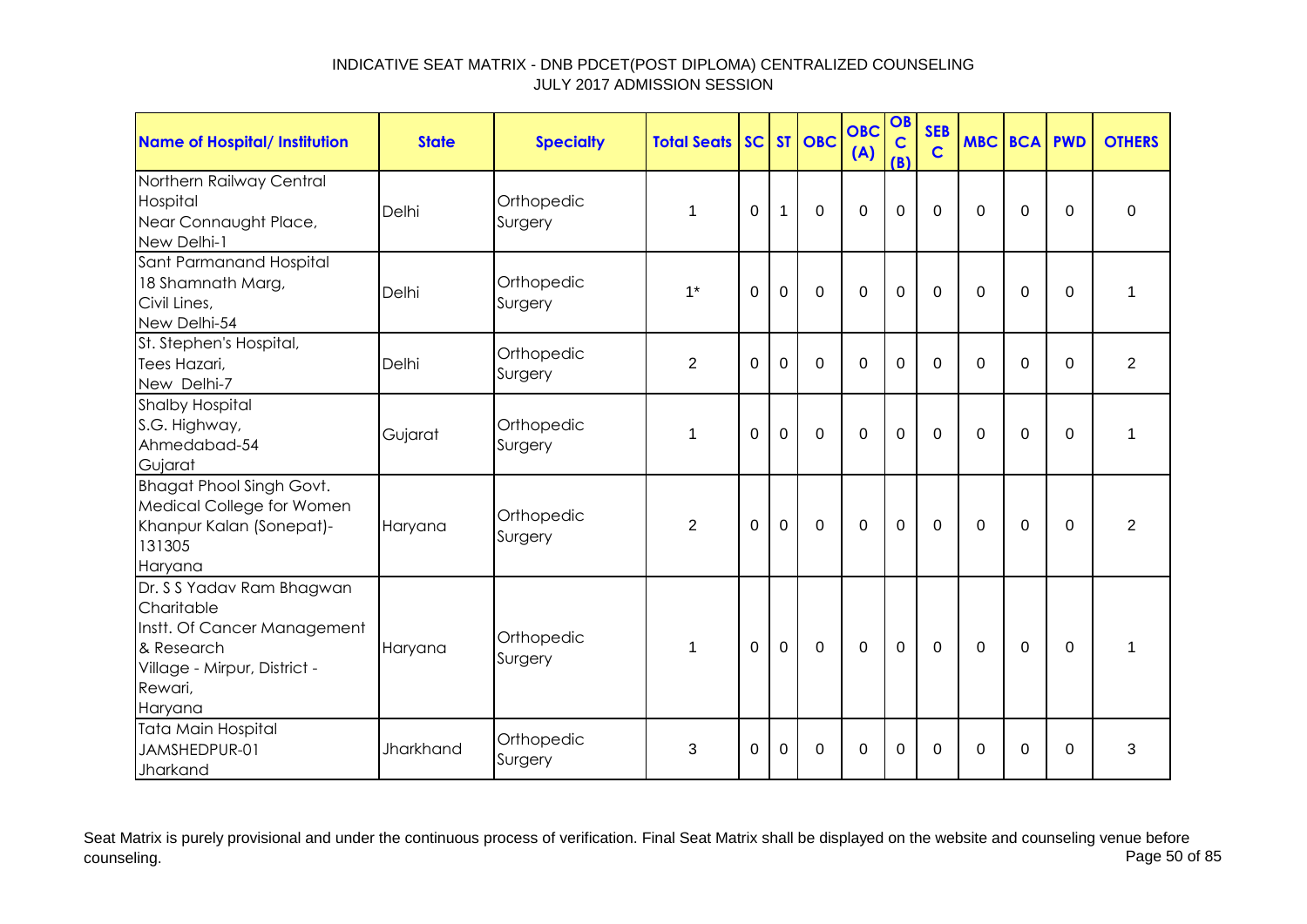| <b>Name of Hospital/ Institution</b>                                                                                                                           | <b>State</b> | <b>Specialty</b>      | <b>Total Seats SC ST OBC</b> |             |             |              | <b>OBC</b><br>(A) | OB<br>$\mathbf C$<br>(B) | <b>SEB</b><br>$\mathbf C$ | <b>MBC BCA</b> |             | <b>PWD</b>     | <b>OTHERS</b>  |
|----------------------------------------------------------------------------------------------------------------------------------------------------------------|--------------|-----------------------|------------------------------|-------------|-------------|--------------|-------------------|--------------------------|---------------------------|----------------|-------------|----------------|----------------|
| <b>HOSMAT Hospital</b><br>45 Magrath Road,<br>Off Richmond Rd,<br>Bangalore - 25<br>Karnataka                                                                  | Karnataka    | Orthopedic<br>Surgery | 4                            | $\mathbf 0$ | $\mathbf 0$ | $\mathbf 0$  | $\mathbf 0$       | 0                        | $\mathbf 0$               | $\mathbf 0$    | $\mathbf 0$ | $\mathbf 0$    | 4              |
| Mallya Hospital<br>No.2 Vittal Mallya Road,<br>Bangalore 01,<br>Karnataka                                                                                      | Karnataka    | Orthopedic<br>Surgery | 1                            | 0           | $\mathbf 0$ | $\mathbf 0$  | $\mathbf 0$       | 0                        | 0                         | $\Omega$       | 0           | 0              | 1              |
| Sparsh Hospital<br>29/P2, The Narayana Health<br>City,<br>Bommasandra, Hosur Road,<br>Kittignahalli Village, Attibele,<br>Hobli, Bangalore-560099<br>Karnataka | Karnataka    | Orthopedic<br>Surgery | 2                            | $\Omega$    | $\mathbf 0$ | $\mathbf 0$  | $\mathbf 0$       | $\mathbf 0$              | $\mathbf 0$               | $\Omega$       | $\Omega$    | $\Omega$       | 2              |
| St. Martha's Hospital<br>5-Nruputhunga Rd,<br>Bangalore-01<br>Karnataka                                                                                        | Karnataka    | Orthopedic<br>Surgery | $\mathbf 1$                  | $\mathbf 0$ | $\mathbf 0$ | $\mathbf 0$  | $\mathbf 0$       | $\mathbf 0$              | $\mathbf 0$               | $\Omega$       | $\mathbf 0$ | $\overline{0}$ | 1              |
| Tejasvini Hospital and SSIOT<br>Kadri Temple Road,<br>Mangalore-575002<br>Karnataka                                                                            | Karnataka    | Orthopedic<br>Surgery | 3                            | $\Omega$    | $\Omega$    | $\Omega$     | $\Omega$          | 0                        | $\Omega$                  | $\Omega$       | $\mathbf 0$ | $\Omega$       | 3              |
| KIMS AI Shifa Healthcare Pvt.<br>Ltd.,<br>PO Box No. 26, Ootty Road,<br>Perintalmanna,<br>MALAPURAM- 679322<br>Kerala                                          | Kerala       | Orthopedic<br>Surgery | 2                            | $\Omega$    | $\mathbf 0$ | $\mathbf{0}$ | $\mathbf 0$       | $\mathbf 0$              | $\mathbf{0}$              | $\Omega$       | 0           | $\Omega$       | $\overline{2}$ |

Seat Matrix is purely provisional and under the continuous process of verification. Final Seat Matrix shall be displayed on the website and counseling venue before<br>Page 51 of 85 counseling. Page 51 of 85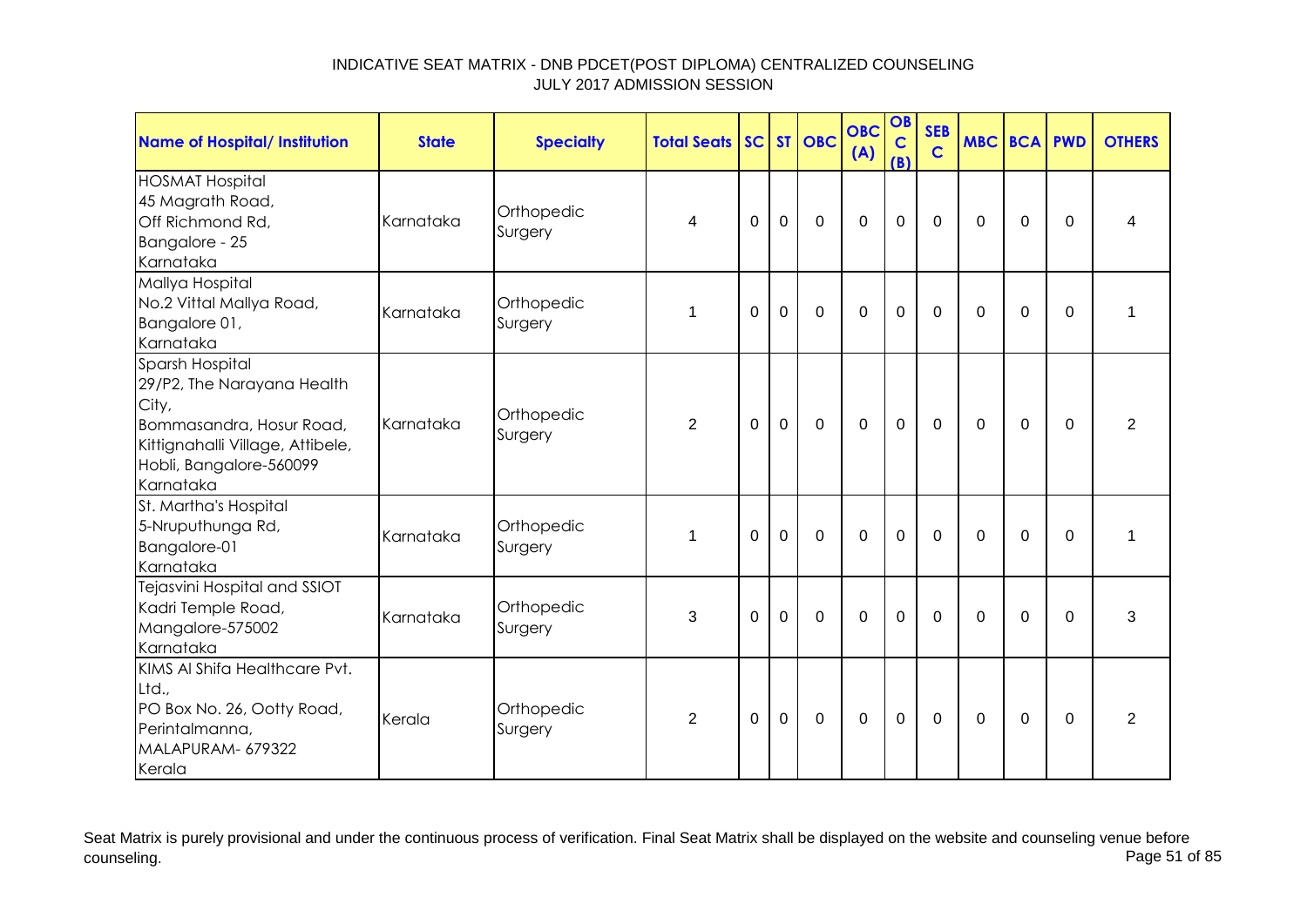| Name of Hospital/ Institution                                                                                        | <b>State</b>      | <b>Specialty</b>      | <b>Total Seats SC ST OBC</b> |             |              |                | <b>OBC</b><br>(A) | OB<br>$\mathbf C$<br>(B) | <b>SEB</b><br>$\mathbf C$ | <b>MBC BCA PWD</b> |             |          | <b>OTHERS</b>  |
|----------------------------------------------------------------------------------------------------------------------|-------------------|-----------------------|------------------------------|-------------|--------------|----------------|-------------------|--------------------------|---------------------------|--------------------|-------------|----------|----------------|
| Little Flower Hospital,<br>Post Box No. 23,<br>ANGAMALLY - 683572<br>Kerala                                          | Kerala            | Orthopedic<br>Surgery | $\overline{2}$               | 0           | $\Omega$     | $\Omega$       | $\Omega$          | $\mathbf 0$              | $\Omega$                  | $\Omega$           | $\mathbf 0$ | $\Omega$ | 2              |
| <b>Medical Trust Hospital</b><br>M. G. Road,<br>KOCHI-16<br>Kerala                                                   | Kerala            | Orthopedic<br>Surgery | 2                            | 0           | $\mathbf 0$  | $\mathbf 0$    | $\overline{0}$    | $\mathbf 0$              | $\mathbf 0$               | $\Omega$           | $\mathbf 0$ | $\Omega$ | $\overline{2}$ |
| Choithram Hospital and<br><b>Research Centre</b><br>Manik Bagh Road,<br><b>INDORE-14</b><br>Madhya Pradesh           | Madhya<br>Pradesh | Orthopedic<br>Surgery | 1                            | $\Omega$    | $\mathbf 0$  | $\mathbf 0$    | $\overline{0}$    | $\mathbf 0$              | 0                         | $\Omega$           | 0           | $\Omega$ | 1              |
| Unique Super Specialty Centre<br>715-716, Vijay Syndicate,<br>Annapurna Road,<br><b>INDORE - 9</b><br>Madhya Pradesh | Madhya<br>Pradesh | Orthopedic<br>Surgery | $\mathbf{1}$                 | $\Omega$    | $\mathbf 0$  | $\overline{0}$ | $\overline{0}$    | $\mathbf 0$              | $\mathbf 0$               | $\mathbf 0$        | $\Omega$    | $\Omega$ | 1              |
| <b>Bhabha Atomic Research</b><br>Centre & Hospital,<br>Anushakti Nagar,<br>MUMBAI-94<br>Maharashtra                  | Maharashtra       | Orthopedic<br>Surgery | $\mathbf 1$                  | $\mathbf 0$ | $\mathbf{1}$ | $\mathbf 0$    | $\overline{0}$    | $\mathbf 0$              | $\mathbf 0$               | $\Omega$           | $\mathbf 0$ | $\Omega$ | 0              |
| Deenanath Mangeshkar<br><b>Hospital and Research Centre</b><br>Erandwane,<br>Pune - 411004<br>Maharashtra            | Maharashtra       | Orthopedic<br>Surgery | 2                            | $\Omega$    | $\mathbf 0$  | $\mathbf 0$    | $\overline{0}$    | $\mathbf 0$              | $\Omega$                  | $\Omega$           | $\Omega$    | $\Omega$ | 2              |

Seat Matrix is purely provisional and under the continuous process of verification. Final Seat Matrix shall be displayed on the website and counseling venue before<br>Page 52 of 85 counseling. Page 52 of 85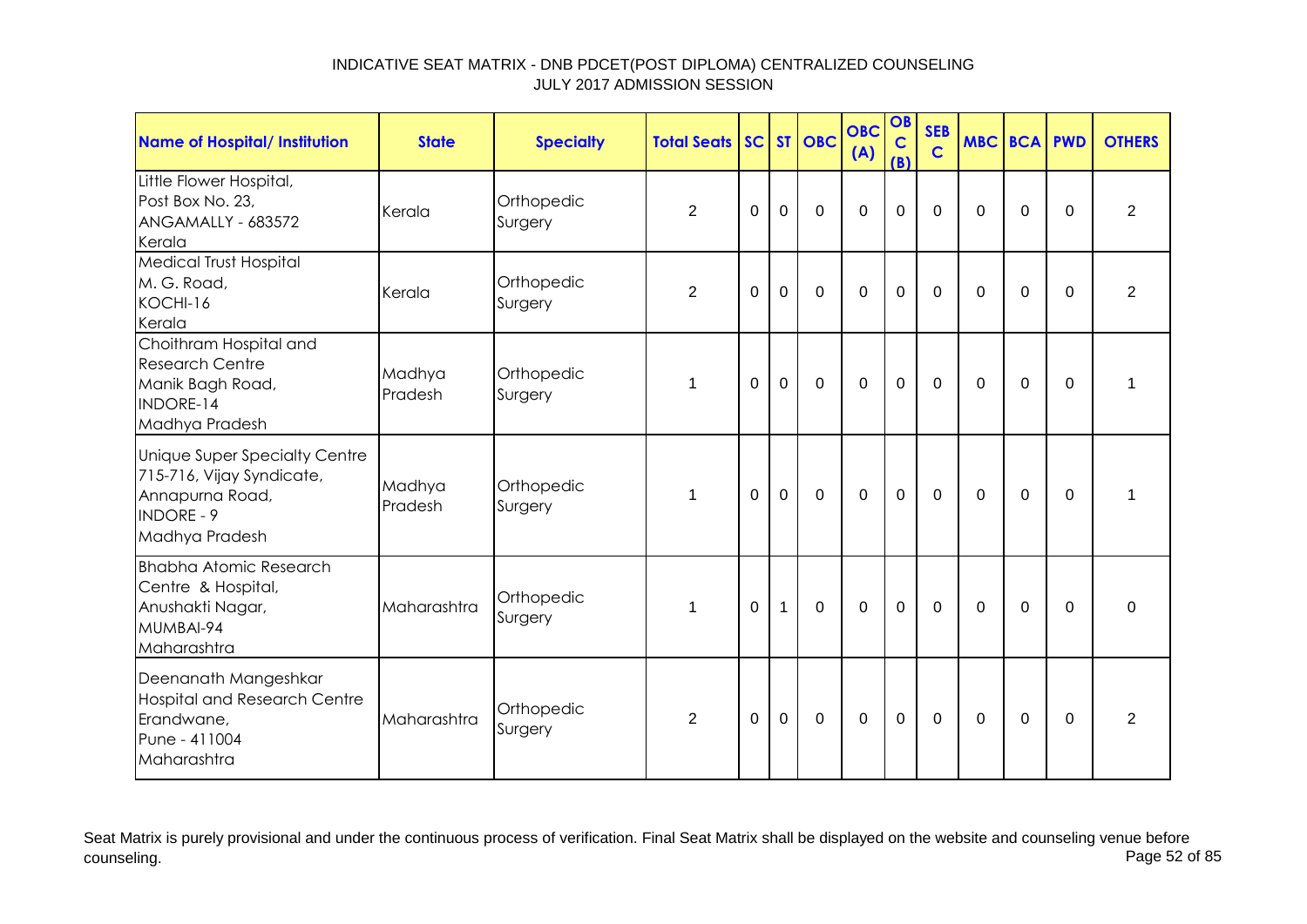| <b>Name of Hospital/ Institution</b>                                                                                         | <b>State</b> | <b>Specialty</b>      | <b>Total Seats</b> |             |                | SC ST OBC      | <b>OBC</b><br>(A) | OB<br>$\mathbf c$<br>(B) | <b>SEB</b><br>$\mathsf{C}$ | <b>MBC BCA PWD</b> |             |             | <b>OTHERS</b>  |
|------------------------------------------------------------------------------------------------------------------------------|--------------|-----------------------|--------------------|-------------|----------------|----------------|-------------------|--------------------------|----------------------------|--------------------|-------------|-------------|----------------|
| Fortis Hospital<br>Mulund Goregaon Link Road,<br>Mumbai-400078<br>Maharashtra                                                | Maharashtra  | Orthopedic<br>Surgery | 1                  | $\Omega$    | $\mathbf 0$    | $\mathbf 0$    | $\mathbf 0$       | $\mathbf 0$              | $\mathbf 0$                | $\Omega$           | 0           | $\Omega$    | 1              |
| P.D. Hinduja National Hospital<br>and Medical Research Centre,<br>Veer Savarkar Marg, Mahim,<br>Mumbai-400016<br>Maharashtra | Maharashtra  | Orthopedic<br>Surgery | $\overline{2}$     | $\mathbf 0$ | $\mathbf 0$    | $\mathbf 0$    | $\mathbf 0$       | $\overline{0}$           | $\mathbf 0$                | $\Omega$           | $\mathbf 0$ | $\mathbf 0$ | $\overline{2}$ |
| Apollo Hospital<br>Plot No. 251<br>Sainik School Road<br>Unit-15, Bhubaneshwar<br>Orissa-751005                              | Orissa       | Orthopedic<br>Surgery | $\overline{2}$     | $\Omega$    | $\overline{0}$ | $\mathbf 0$    | $\overline{0}$    | $\mathbf 0$              | $\Omega$                   | $\Omega$           | $\Omega$    | $\Omega$    | $\overline{2}$ |
| Amandeep Hospital<br>G.T.Road, Model Town,<br>Amritsar<br>Punjab                                                             | Punjab       | Orthopedic<br>Surgery | 1                  | $\mathbf 0$ | $\mathbf 0$    | $\overline{0}$ | $\mathbf 0$       | $\mathbf 0$              | $\mathbf 0$                | $\Omega$           | $\mathbf 0$ | $\mathbf 0$ | $\mathbf{1}$   |
| Dr. Hardas Singh Orthopaedics<br><b>Hospital &amp; Super Specialty</b><br><b>Research Centre</b><br>Amritsar<br>Punjab       | Punjab       | Orthopedic<br>Surgery | $\overline{2}$     | $\Omega$    | $\mathbf 0$    | $\Omega$       | $\mathbf 0$       | $\mathbf 0$              | $\mathbf 0$                | $\Omega$           | $\mathbf 0$ | $\Omega$    | $\overline{2}$ |
| Fortis Hospital<br>Sector-62, Phase-VIII,<br>Mohali-160062<br>Punjab                                                         | Punjab       | Orthopedic<br>Surgery | 1                  | 0           | $\mathbf 0$    | $\mathbf 0$    | $\mathbf 0$       | $\mathbf 0$              | $\Omega$                   | 0                  | 0           | 0           | 1              |

Seat Matrix is purely provisional and under the continuous process of verification. Final Seat Matrix shall be displayed on the website and counseling venue before<br>Page 53 of 85 counseling. Page 53 of 85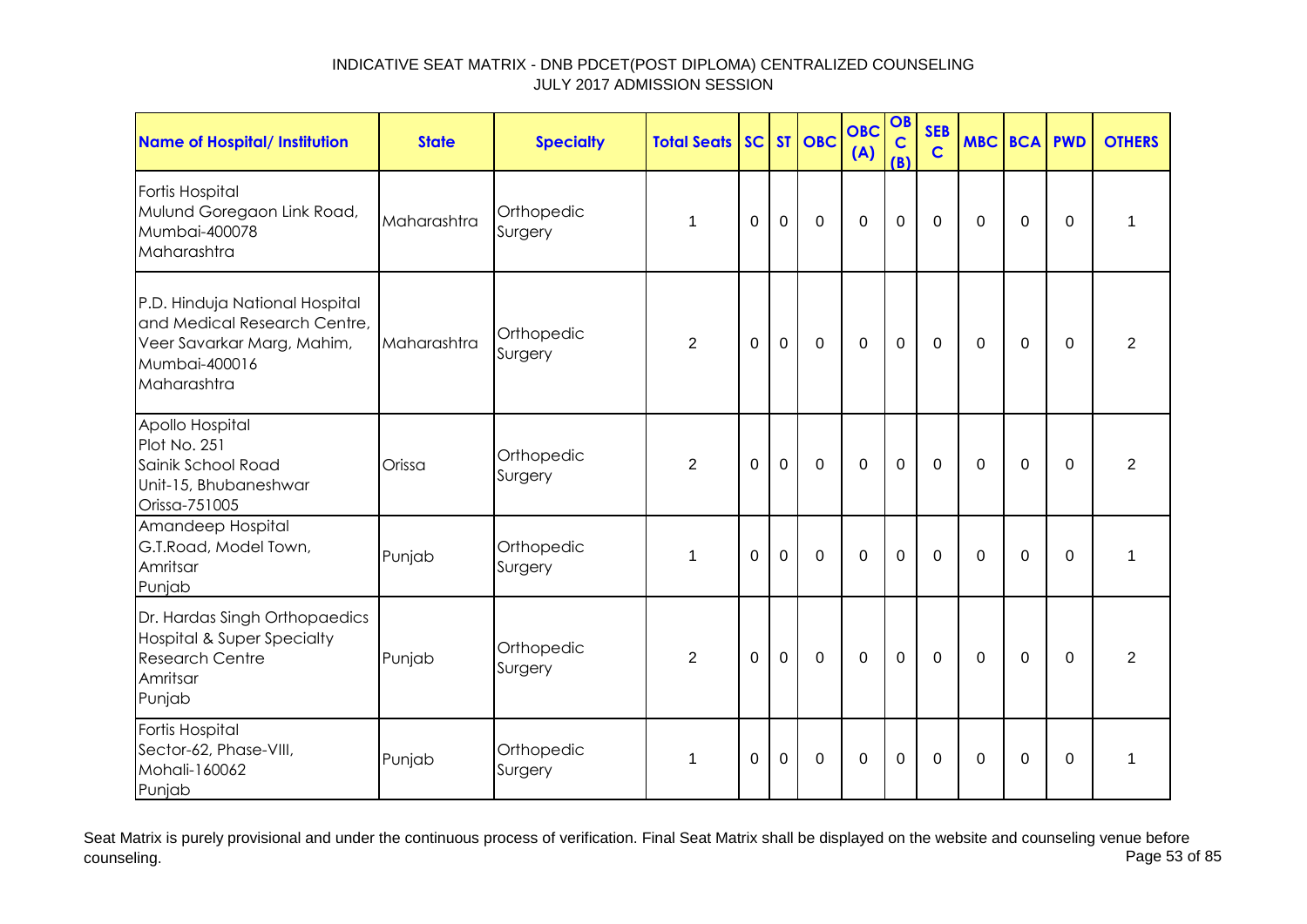| <b>Name of Hospital/ Institution</b>                                                                                                               | <b>State</b> | <b>Specialty</b>      | <b>Total Seats SC ST OBC</b> |             |                |             | <b>OBC</b><br>(A) | OB<br>$\mathbf C$<br>(B) | <b>SEB</b><br>$\mathbf C$ | <b>MBC BCA PWD</b> |             |             | <b>OTHERS</b>        |
|----------------------------------------------------------------------------------------------------------------------------------------------------|--------------|-----------------------|------------------------------|-------------|----------------|-------------|-------------------|--------------------------|---------------------------|--------------------|-------------|-------------|----------------------|
| Satguru Pratap Singh Apollo<br>Hospital<br>Sherpur Chowk,<br>Ludhiana -141003<br>Punjab                                                            | Punjab       | Orthopedic<br>Surgery | 1                            | 0           | 0              | $\mathbf 0$ | $\mathbf 0$       | $\mathbf 0$              | 0                         | 0                  | 0           | $\Omega$    | 1                    |
| Govt. R. D. B. P. Jaipuria<br>Hospital (Attached with RUHS<br>College of Medical Sciences),<br>Milap Nagar, Tonk Road,<br>Jaipur, Rajasthan-302018 | Rajasthan    | Orthopedic<br>Surgery | $\overline{2}$               | 0           | $\mathbf 0$    | $\mathbf 0$ | $\mathbf 0$       | $\mathbf 0$              | $\mathbf 0$               | $\mathbf 0$        | $\mathbf 0$ | $\mathbf 0$ | $1(UR)+1($<br>Women) |
| Santokba Durlabhji Memorial<br>Hospital<br>Bhawani Singh Marg,<br>JAIPUR - 302015<br>Rajasthan                                                     | Rajasthan    | Orthopedic<br>Surgery | $2^*$                        | $\Omega$    | $\overline{0}$ | $\mathbf 0$ | $\mathbf 0$       | $\mathbf 0$              | $\mathbf 0$               | $\Omega$           | $\mathbf 0$ | $\Omega$    | $\overline{2}$       |
| Apollo Hospital<br>21 Greams lane,<br>Off Greams Rd,<br>Chennai - 06<br>Tamil Nadu                                                                 | Tamil Nadu   | Orthopedic<br>Surgery | $\overline{2}$               | $\mathbf 0$ | $\mathbf 0$    | $\mathbf 0$ | $\mathbf 0$       | $\mathbf 0$              | $\mathbf 0$               | $\Omega$           | $\mathbf 0$ | $\Omega$    | $\overline{2}$       |
| Krishnakumar Orthopedic<br>Hospital,<br>K.K.Nagar,<br>Chunkankadai Post,<br>NAGERCOIL<br>Tamil Nadu                                                | Tamil Nadu   | Orthopedic<br>Surgery | 1                            | $\Omega$    | $\mathbf 0$    | $\Omega$    | $\mathbf 0$       | $\mathbf 0$              | $\Omega$                  | $\Omega$           | $\Omega$    | $\Omega$    | 1                    |

Seat Matrix is purely provisional and under the continuous process of verification. Final Seat Matrix shall be displayed on the website and counseling venue before<br>Page 54 of 85 counseling. Page 54 of 85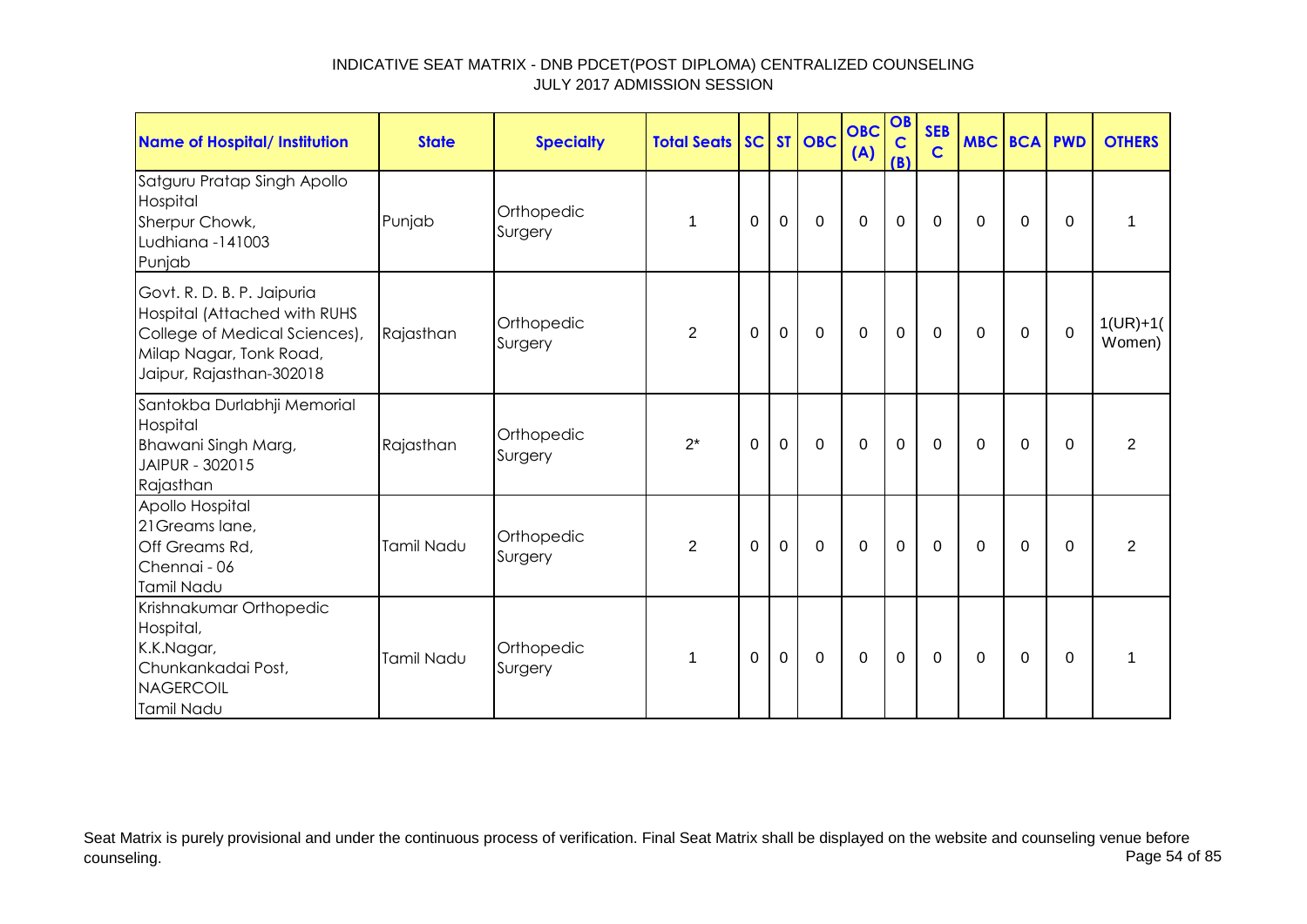| Name of Hospital/ Institution                                                                                                       | <b>State</b> | <b>Specialty</b>      | <b>Total Seats</b> |          |              | SC ST OBC   | <b>OBC</b><br>(A) | OB<br>$\mathbf C$<br>(B) | <b>SEB</b><br>$\mathbf C$ | <b>MBC BCA PWD</b> |          |          | <b>OTHERS</b>  |
|-------------------------------------------------------------------------------------------------------------------------------------|--------------|-----------------------|--------------------|----------|--------------|-------------|-------------------|--------------------------|---------------------------|--------------------|----------|----------|----------------|
| Meenakshi Mission Hosp. & Res.<br>Centre<br>Lake Area, Melur Road,<br>MADURAI-625107<br>Tamil Nadu                                  | Tamil Nadu   | Orthopedic<br>Surgery | $\overline{2}$     | $\Omega$ | $\mathbf 0$  | $\mathbf 0$ | $\mathbf 0$       | $\mathbf 0$              | $\mathbf 0$               | 0                  | 0        | $\Omega$ | $\overline{2}$ |
| Southern Railway HQ Hospital<br>Aynavaram, Perumbur,<br>CHENNAI-23<br>Tamil Nadu                                                    | Tamil Nadu   | Orthopedic<br>Surgery | $\overline{2}$     | $\Omega$ | $\mathbf 0$  | 1           | $\mathbf 0$       | $\mathbf 0$              | $\mathbf 0$               | $\Omega$           | $\Omega$ | $\Omega$ |                |
| Apollo Hospital<br>Room No. 306, Office of the<br>Director of Medical Education<br>Jubilee Hills,<br>Hyderabad-500033,<br>Telangana | Telangana    | Orthopedic<br>Surgery | $\overline{2}$     | $\Omega$ | $\mathbf 0$  | $\mathbf 0$ | $\mathbf 0$       | $\mathbf 0$              | 0                         | 0                  | 0        | $\Omega$ | $\overline{2}$ |
| Krishna Institute of Medical<br>Sciences<br>1-8-31/1, Minister Road,<br>Secunderabad - 500003<br>Telangana                          | Telangana    | Orthopedic<br>Surgery | $\overline{2}$     | $\Omega$ | $\mathbf{0}$ | $\mathbf 0$ | $\mathbf 0$       | $\mathbf 0$              | $\mathbf 0$               | $\Omega$           | $\Omega$ | $\Omega$ | $\overline{2}$ |
| SunShine Hospitals<br>1-7-201 to 205<br>PG Road, Beside Paradise<br>Hotel,<br>Secunderabad-03<br>Telangana                          | Telangana    | Orthopedic<br>Surgery | $2^*$              | 0        | $\mathbf 0$  | $\mathbf 0$ | $\mathbf 0$       | $\mathbf 0$              | $\mathbf 0$               | 0                  | 0        | $\Omega$ | $\overline{2}$ |

Seat Matrix is purely provisional and under the continuous process of verification. Final Seat Matrix shall be displayed on the website and counseling venue before<br>Page 55 of 85 counseling. Page 55 of 85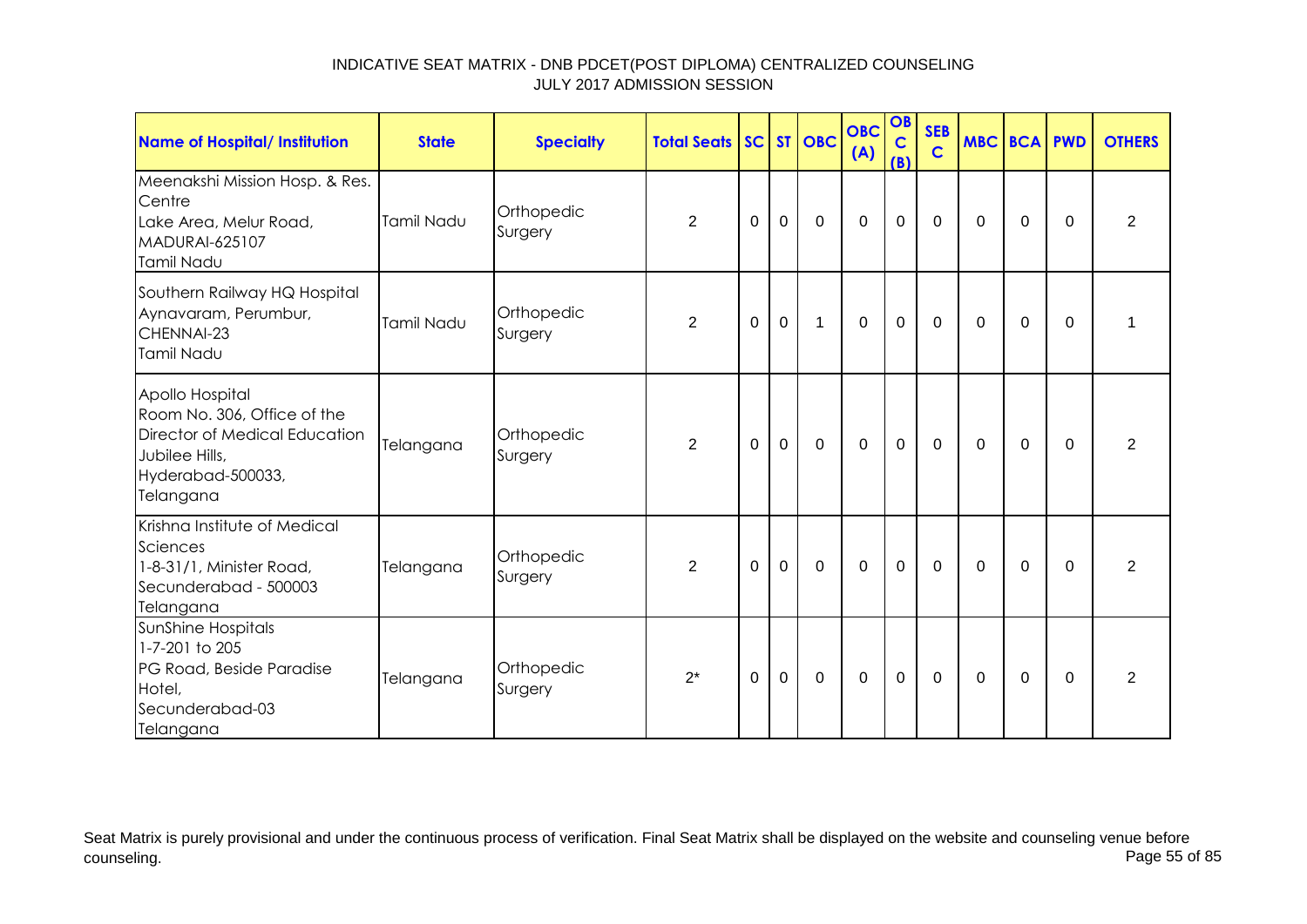| <b>Name of Hospital/ Institution</b>                                                                                                                                                   | <b>State</b>         | <b>Specialty</b>      | <b>Total Seats</b> |          |                | SC ST OBC   | <b>OBC</b><br>(A) | OB<br>$\mathbf C$<br>(B) | <b>SEB</b><br>$\mathbf C$ |             | <b>MBC BCA PWD</b> |                             | <b>OTHERS</b>  |
|----------------------------------------------------------------------------------------------------------------------------------------------------------------------------------------|----------------------|-----------------------|--------------------|----------|----------------|-------------|-------------------|--------------------------|---------------------------|-------------|--------------------|-----------------------------|----------------|
| Vivekananda Polyclinic<br>Vivekananda puram,<br>Lucknow - 7<br><b>Uttar Pradesh</b>                                                                                                    | <b>Uttar Pradesh</b> | Orthopedic<br>Surgery | $1^*$              | 0        | $\mathbf 0$    | $\mathbf 0$ | $\mathbf 0$       | $\mathbf 0$              | $\Omega$                  | $\Omega$    | 0                  | $\mathbf 0$                 | 1              |
| The Calcutta Medical<br>Research Institute<br>7/2-Diamond Harbour Rd,<br><b>KOLKATA -700027</b><br>West Bengal                                                                         | West Bengal          | Orthopedic<br>Surgery | 1                  | $\Omega$ | $\mathbf 0$    | $\mathbf 0$ | $\overline{0}$    | $\mathbf 0$              | $\mathbf 0$               | $\Omega$    | $\overline{0}$     | $\mathbf 0$                 | $\mathbf{1}$   |
| Amrutha Childrens Hospital<br>5-10-15, Kishanpura,<br>Hanamkonda, Warangal-<br>506001<br>Andhra Pradesh                                                                                | Andhra<br>Pradesh    | Paediatrics           | $\mathbf 1$        | $\Omega$ | $\mathbf 0$    | $\mathbf 0$ | $\mathbf 0$       | $\mathbf 0$              | $\Omega$                  | $\Omega$    | $\Omega$           | $\Omega$                    | 1              |
| <b>Government District General</b><br>Hospital,<br>Cantonment, Vizianagaram-<br>535003,<br>Andhra Pradesh                                                                              | Andhra<br>Pradesh    | Paediatrics           | 3                  | $\Omega$ | $\overline{0}$ | $\mathbf 0$ | $\mathbf 0$       | $\mathbf 0$              | $\mathbf 0$               | $\mathbf 0$ | ome<br>n)          | $1(W   1(PH-$<br>Wom<br>en) | 1              |
| <b>GVR Children's Hospitals</b><br>43/48, 2nd Lane,<br>NR Pet,<br>Kurnool - 518004<br>Andhra Pradesh                                                                                   | Andhra<br>Pradesh    | Paediatrics           | 1                  | 0        | $\mathbf 0$    | $\mathbf 0$ | $\mathbf 0$       | $\mathbf 0$              | $\Omega$                  | 0           | 0                  | 0                           | 1              |
| Rainbow Institute of Medical<br>Sciences Pvt. Ltd.,<br>48-10-12/2A, Opp. NTR<br>University Health Sciences.<br>Vijayawada Currency Nagar,<br>Krishna District-520008<br>Andhra Pradesh | Andhra<br>Pradesh    | Paediatrics           | $\overline{2}$     | $\Omega$ | $\mathbf 0$    | $\mathbf 0$ | $\mathbf 0$       | $\mathbf 0$              | 0                         | $\Omega$    | 0                  | $\Omega$                    | $\overline{2}$ |

Seat Matrix is purely provisional and under the continuous process of verification. Final Seat Matrix shall be displayed on the website and counseling venue before<br>Page 56 of 85 counseling. Page 56 of 85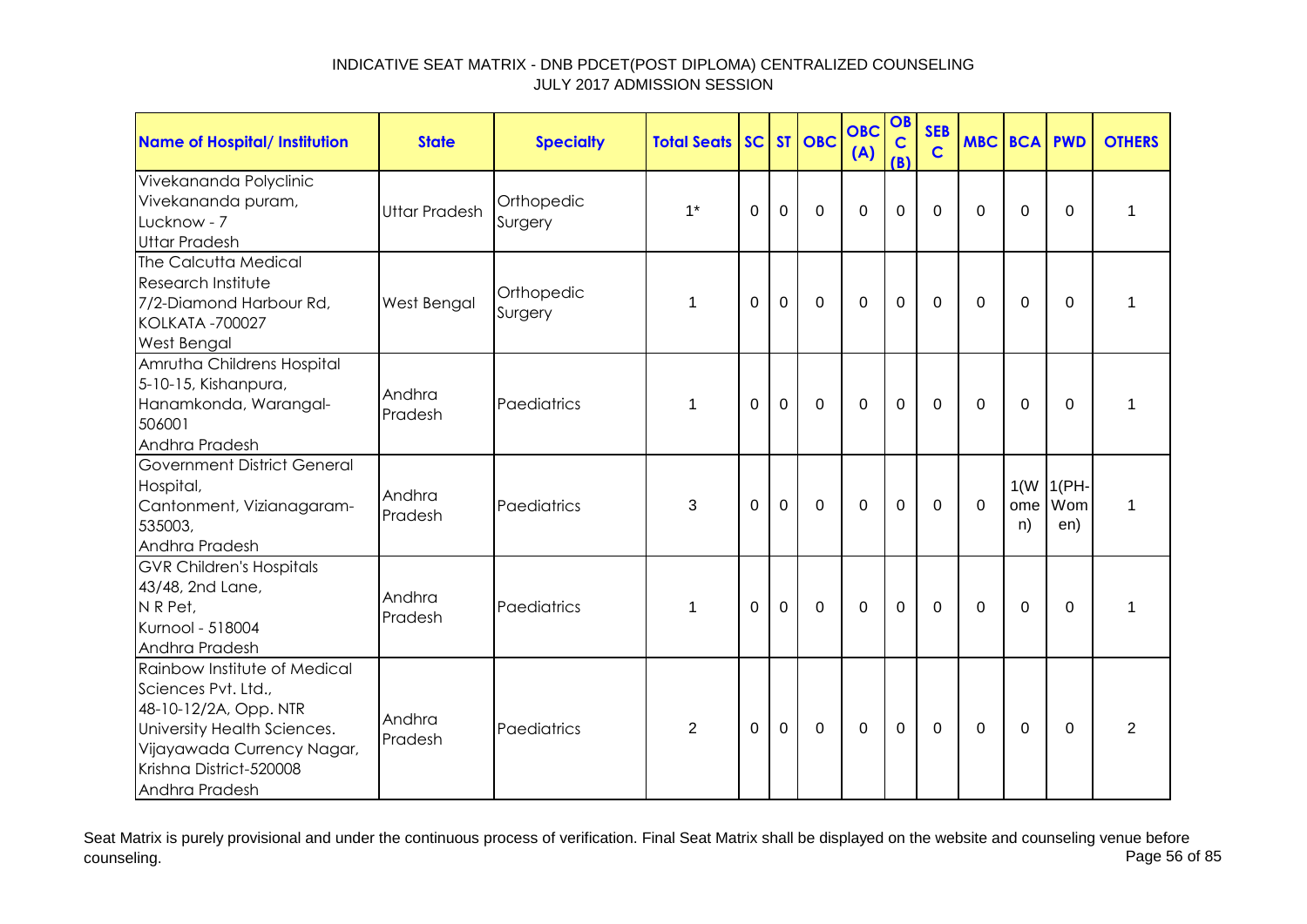| <b>Name of Hospital/ Institution</b>                                                                                                   | <b>State</b>      | <b>Specialty</b> | <b>Total Seats SC ST OBC</b> |          |             |             | <b>OBC</b><br>(A) | OB<br>$\mathbf C$<br>(B) | <b>SEB</b><br>$\mathbf C$ | <b>MBC BCA PWD</b> |          |          | <b>OTHERS</b>  |
|----------------------------------------------------------------------------------------------------------------------------------------|-------------------|------------------|------------------------------|----------|-------------|-------------|-------------------|--------------------------|---------------------------|--------------------|----------|----------|----------------|
| <b>Rich Hospital</b><br>$16 - 11 - 131$<br>Kasthuri Devi Nagar,<br>Poga Thota,<br>Nellore-524001<br>Andhra Pradesh                     | Andhra<br>Pradesh | Paediatrics      |                              | 0        | $\mathbf 0$ | $\mathbf 0$ | $\mathbf 0$       | $\mathbf 0$              | 0                         | 0                  | 0        | $\Omega$ |                |
| <b>Rural Development Trust</b><br>Hospital<br>Kadiri Road, Bathalapalli,<br>ANANTAPUR - 515661                                         | Andhra<br>Pradesh | Paediatrics      | $\overline{2}$               | $\Omega$ | $\mathbf 0$ | $\Omega$    | $\Omega$          | $\mathbf 0$              | $\Omega$                  | $\Omega$           | $\Omega$ | $\Omega$ | $\overline{2}$ |
| Sri Ramachandra Children's &<br>Dental Hospital,<br>D. No.: 13-7-1, 6th Lane,<br>Gunturuvari Thota,<br>Guntur-522001<br>Andhra Praedsh | Andhra<br>Pradesh | Paediatrics      |                              | $\Omega$ | $\mathbf 0$ | $\mathbf 0$ | $\mathbf 0$       | $\mathbf 0$              | $\mathbf 0$               | $\Omega$           | $\Omega$ | $\Omega$ | 1              |
| Venkatapadma Hospital<br>D No. 15-1-45, 3 Lamps<br>Junction,<br>Vizianagram-535002<br>Andhra Pradesh                                   | Andhra<br>Pradesh | Paediatrics      |                              | 0        | $\mathbf 0$ | $\Omega$    | $\mathbf 0$       | $\mathbf 0$              | $\mathbf{0}$              | $\Omega$           | $\Omega$ | $\Omega$ |                |
| Kurji Holy Family Hospital<br>PO Sadaquat Ashram,<br>PATNA-10<br><b>Bihar</b>                                                          | <b>Bihar</b>      | Paediatrics      |                              | 0        | $\mathbf 0$ | 0           | $\mathbf 0$       | $\mathbf 0$              | 0                         | $\Omega$           | 0        | $\Omega$ |                |

Seat Matrix is purely provisional and under the continuous process of verification. Final Seat Matrix shall be displayed on the website and counseling venue before<br>Page 57 of 85 counseling. Page 57 of 85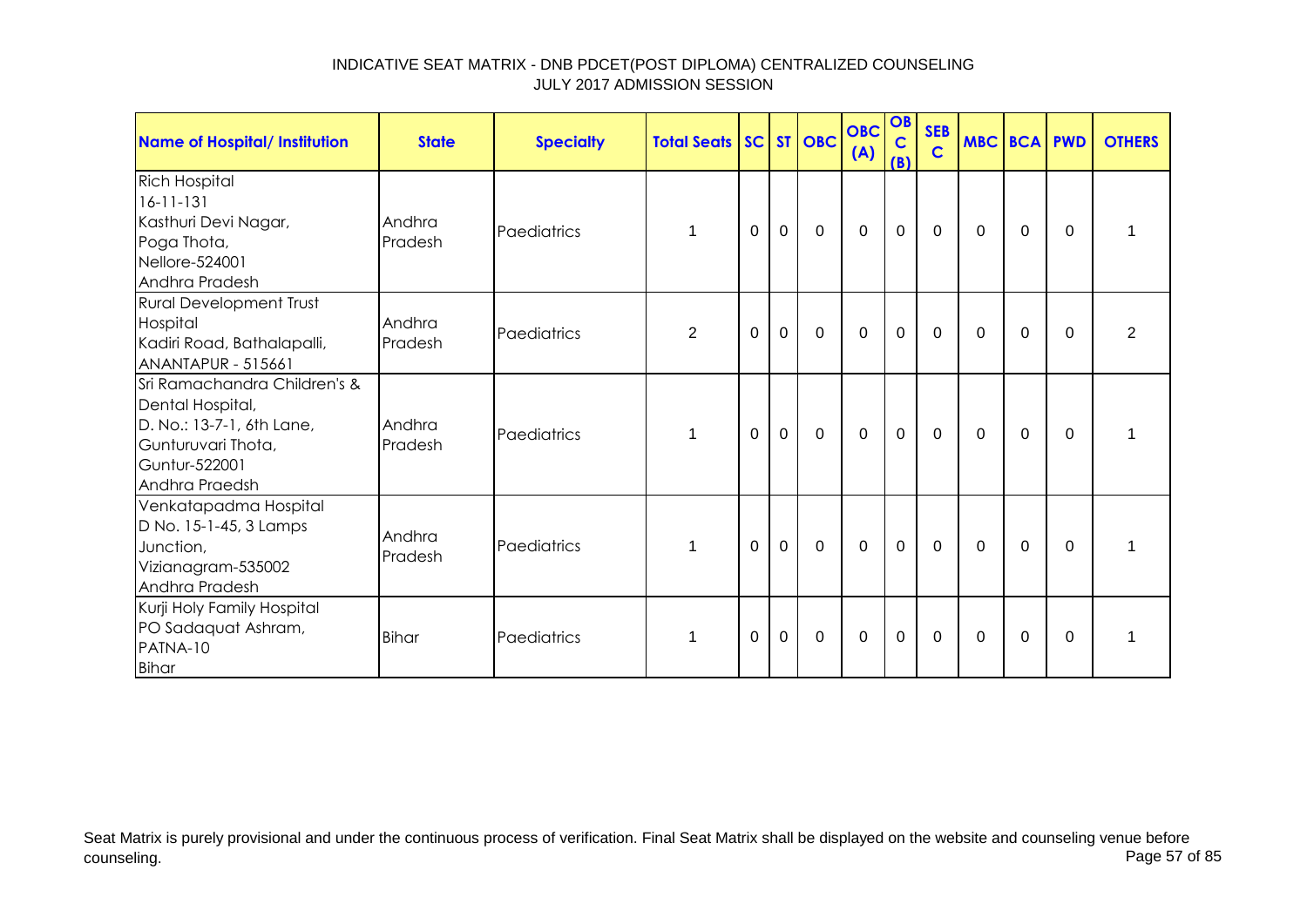| <b>Name of Hospital/ Institution</b>                                                                                                                                    | <b>State</b> | <b>Specialty</b> | <b>Total Seats</b> |          |             | SC ST OBC    | <b>OBC</b><br>(A) | OB<br>$\mathbf C$<br>(B) | <b>SEB</b><br>$\mathbf C$ | <b>MBC BCA PWD</b> |                |             | <b>OTHERS</b>  |
|-------------------------------------------------------------------------------------------------------------------------------------------------------------------------|--------------|------------------|--------------------|----------|-------------|--------------|-------------------|--------------------------|---------------------------|--------------------|----------------|-------------|----------------|
| <b>Bhattar Hospitals</b><br>(Balgopal Children Hospital &<br>Research Institute)<br><b>Byron Bazaar, Opposite</b><br>Aashirwad Bhavan,<br>Raipur-492001<br>Chhattisgarh | Chhattisgarh | Paediatrics      | 1                  | $\Omega$ | $\mathbf 0$ | $\mathbf 0$  | $\overline{0}$    | $\mathbf 0$              | $\mathbf 0$               | $\Omega$           | $\Omega$       | $\mathbf 0$ | $\mathbf{1}$   |
| Ekta Institute of Child Health,<br>Shanti Nagar,<br>CG. 492001<br>Raipur - 1<br>Chhattisgarh                                                                            | Chhattisgarh | Paediatrics      | $2^*$              | $\Omega$ | $\mathbf 0$ | $\mathbf 0$  | $\overline{0}$    | $\mathbf 0$              | $\Omega$                  | $\Omega$           | $\overline{0}$ | $\mathbf 0$ | $\overline{2}$ |
| J.L.N. Main Hosp. & Res. Centre<br>Bhilai Steel Plant,<br>BHILAI-01<br>Chhatisgarh                                                                                      | Chhattisgarh | Paediatrics      | 4                  | $\Omega$ | $\mathbf 0$ | $\mathbf 0$  | $\mathbf 0$       | $\mathbf 0$              | $\mathbf 0$               | 0                  | $\mathbf 0$    | $\mathbf 0$ | 4              |
| Chacha Nehru Bal Chiktsalaya<br>Geeta Colony,<br>New Delhi-31                                                                                                           | Delhi        | Paediatrics      | $4^*$              | $\Omega$ | $\mathbf 0$ | $\mathbf{1}$ | $\mathbf 0$       | $\mathbf 0$              | $\mathbf{0}$              | $\Omega$           | $\Omega$       | $\Omega$    | 3              |
| Dr. Baba Saheb Ambedkar<br>Hospital<br>Sector-06<br>Rohini,<br>New Delhi                                                                                                | Delhi        | Paediatrics      | 1                  | $\Omega$ | $\mathbf 0$ | $\mathbf 0$  | $\overline{0}$    | $\mathbf 0$              | $\mathbf{0}$              | $\Omega$           | $\Omega$       | $\Omega$    | 1              |
| Indraprastha Apollo Hospital<br>Delhi Mathura Road,<br>Sarita Vihar,<br>New Delhi - 110076                                                                              | Delhi        | Paediatrics      | $1^*$              | $\Omega$ | $\mathbf 0$ | $\mathbf 0$  | $\Omega$          | $\mathbf 0$              | $\Omega$                  | $\Omega$           | $\mathbf 0$    | $\Omega$    | 1              |

Seat Matrix is purely provisional and under the continuous process of verification. Final Seat Matrix shall be displayed on the website and counseling venue before<br>Page 58 of 85 counseling. Page 58 of 85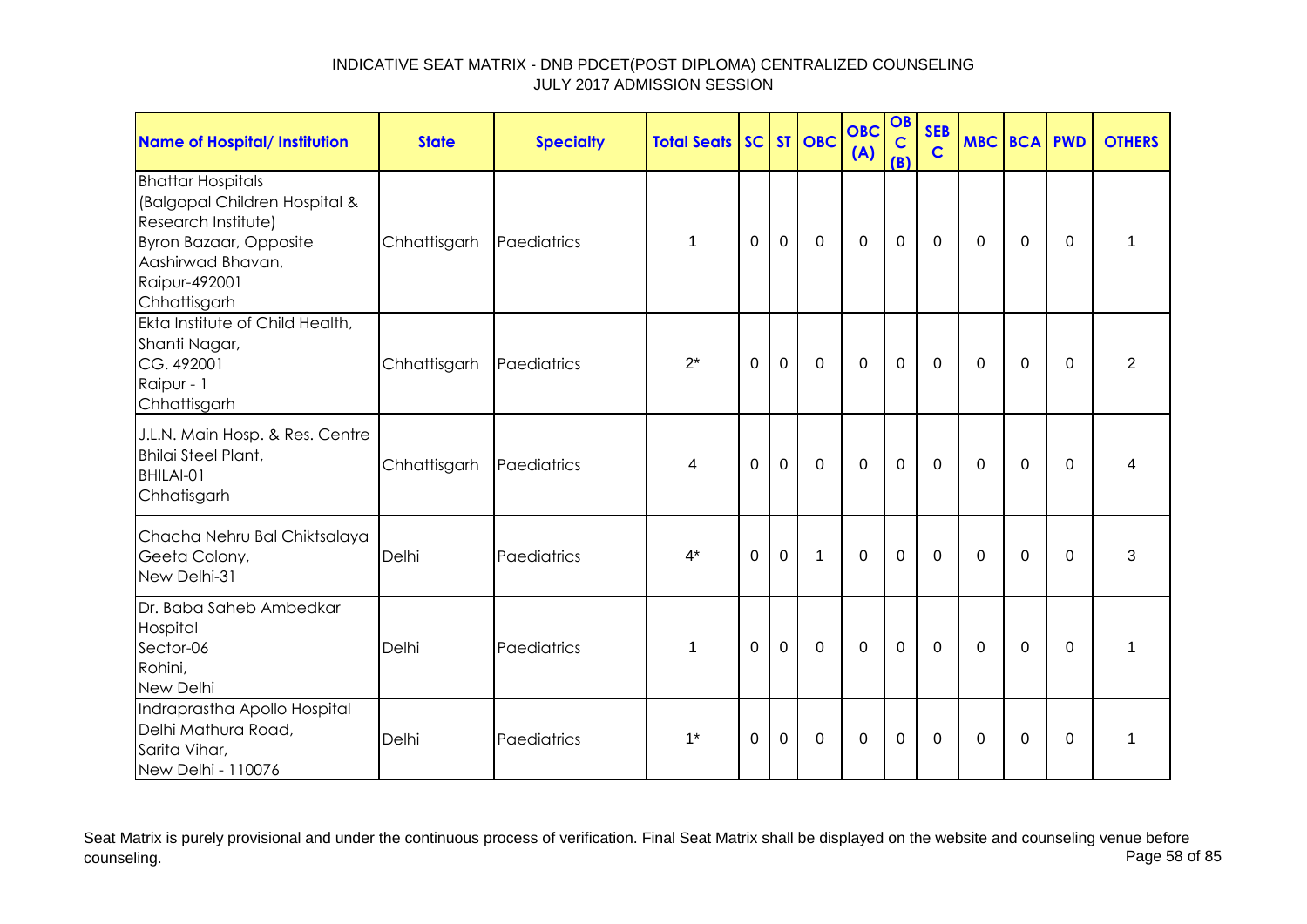| <b>Name of Hospital/ Institution</b>                                                                                      | <b>State</b> | <b>Specialty</b> | <b>Total Seats</b> |             |                | SC ST OBC   | <b>OBC</b><br>(A) | OB<br>$\mathbf C$<br>(B) | <b>SEB</b><br>$\mathbf C$ |          | <b>MBC BCA PWD</b> |             | <b>OTHERS</b>  |
|---------------------------------------------------------------------------------------------------------------------------|--------------|------------------|--------------------|-------------|----------------|-------------|-------------------|--------------------------|---------------------------|----------|--------------------|-------------|----------------|
| Jaipur Golden Hospital<br>2, Institutional Area, Sector 3,<br>Rohini,<br>New Delhi-85                                     | Delhi        | Paediatrics      | $\overline{2}$     | $\mathbf 0$ | $\overline{0}$ | $\mathbf 0$ | $\mathbf 0$       | 0                        | $\overline{0}$            | $\Omega$ | $\mathbf 0$        | $\mathbf 0$ | $\overline{2}$ |
| Maharaja Agarsen Hospital<br>Rohtak Road, West Punjabi<br>Bagh<br>New Delhi-110026                                        | Delhi        | Paediatrics      | 3                  | 0           | $\overline{0}$ | $\Omega$    | $\Omega$          | $\overline{0}$           | $\Omega$                  | $\Omega$ | $\mathbf 0$        | $\Omega$    | 3              |
| Mata Chanan Devi Hospital<br>C-1 Janakpuri,<br>New Delhi - 58                                                             | Delhi        | Paediatrics      | $\overline{2}$     | 0           | $\Omega$       | $\mathbf 0$ | $\mathbf 0$       | 0                        | $\Omega$                  | $\Omega$ | $\mathbf 0$        | $\mathbf 0$ | $\overline{2}$ |
| Max Super Specialty Hospital<br>1, Press Enclave Road,<br>Saket,<br>New Delhi-110017                                      | Delhi        | Paediatrics      | 1                  | $\Omega$    | $\overline{0}$ | $\mathbf 0$ | $\mathbf 0$       | 0                        | $\Omega$                  | $\Omega$ | $\mathbf 0$        | $\mathbf 0$ | 1              |
| Sir Ganga Ram Hospital<br>Rajinder Nagar,<br>New Delhi-60                                                                 | Delhi        | Paediatrics      | $\mathbf 1$        | 0           | $\mathbf 0$    | $\mathbf 0$ | $\mathbf 0$       | 0                        | $\Omega$                  | $\Omega$ | $\mathbf 0$        | $\mathbf 0$ | $\mathbf 1$    |
| Swami Dayanand Hospital<br>Dilshad Garden, Shahdara<br>New Delhi- 110095                                                  | Delhi        | Paediatrics      | 3                  | $\Omega$    | $\Omega$       | 1           | $\Omega$          | $\Omega$                 | $\Omega$                  | $\Omega$ | $\Omega$           | $\Omega$    | $\overline{2}$ |
| K.G. Patel Children Hospital &<br>Jayodia Research Institute<br>Jalaram Marg, Kareli Baug,<br><b>BARODA-18</b><br>Gujarat | Gujarat      | Paediatrics      | 1                  | $\Omega$    | $\overline{0}$ | $\mathbf 0$ | $\mathbf 0$       | $\mathbf 0$              | $\Omega$                  | $\Omega$ | $\Omega$           | $\Omega$    | 1              |
| Nirmal Hospital Pvt. Ltd.<br>Ring Road,<br>Surat - 395002<br>Gujarat                                                      | Gujarat      | Paediatrics      | 1                  | $\Omega$    | $\mathbf 0$    | $\mathbf 0$ | $\mathbf 0$       | $\mathbf 0$              | $\Omega$                  | $\Omega$ | $\mathbf 0$        | $\Omega$    | 1              |

Seat Matrix is purely provisional and under the continuous process of verification. Final Seat Matrix shall be displayed on the website and counseling venue before<br>Page 59 of 85 counseling. Page 59 of 85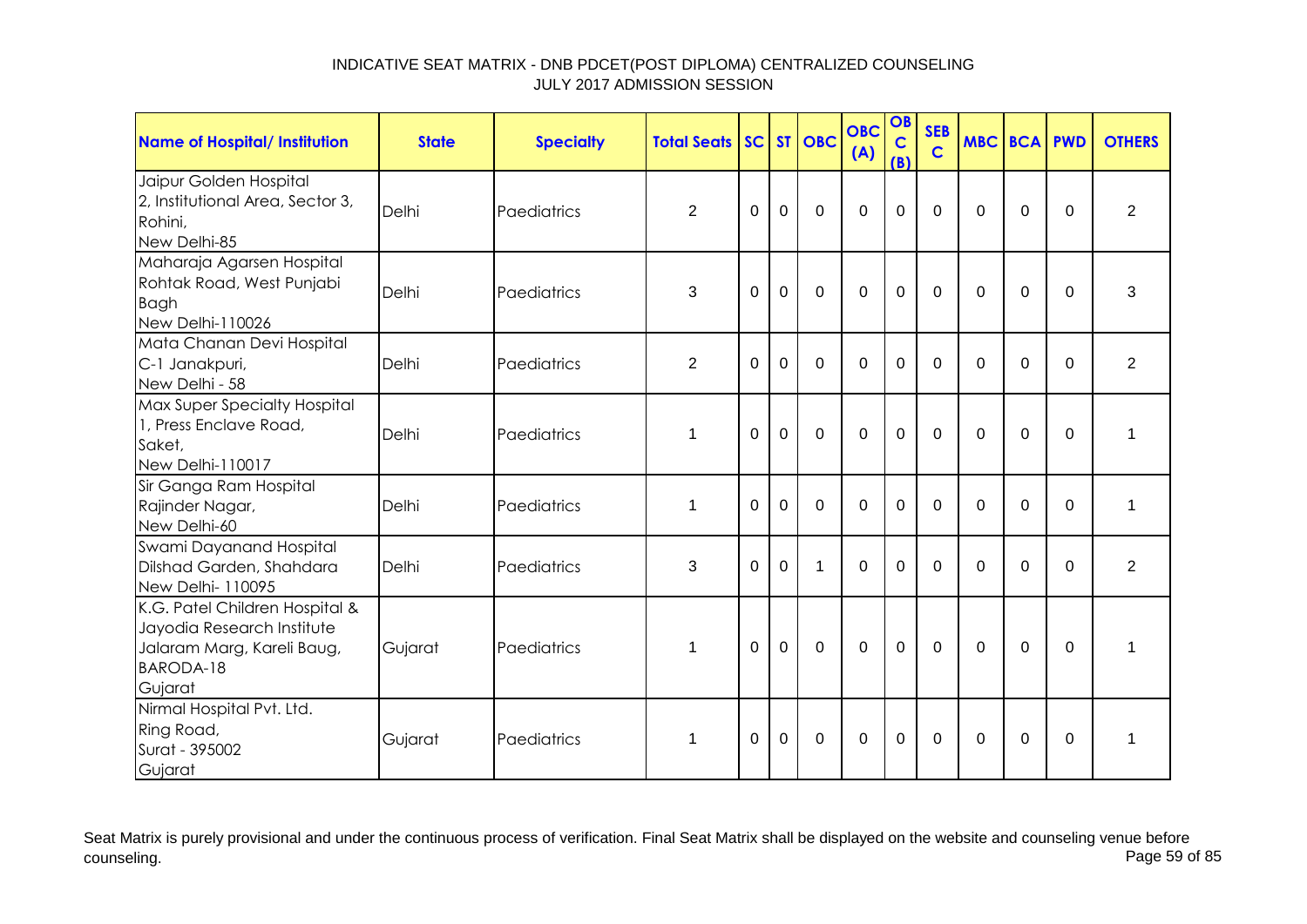| <b>Name of Hospital/ Institution</b>                                                             | <b>State</b> | <b>Specialty</b> | <b>Total Seats</b> | SC       |             | ST OBC         | <b>OBC</b><br>(A) | OB<br>$\mathbf C$<br>(B) | <b>SEB</b><br>$\mathbf C$ |          | <b>MBC BCA PWD</b> |             | <b>OTHERS</b>  |
|--------------------------------------------------------------------------------------------------|--------------|------------------|--------------------|----------|-------------|----------------|-------------------|--------------------------|---------------------------|----------|--------------------|-------------|----------------|
| Metro Heart Institute with<br>Multispecialty<br>Sector-16 A, Faridabad,<br>Haryana-121002        | Haryana      | Paediatrics      | $\mathbf 1$        | $\Omega$ | $\mathbf 0$ | $\overline{0}$ | $\overline{0}$    | $\mathbf 0$              | $\Omega$                  | $\Omega$ | $\Omega$           | $\mathbf 0$ | 1              |
| <b>Bokaro General Hospital</b><br><b>Bokaro Steel City,</b><br><b>BOKARO-01</b><br>Jharkhand     | Jharkhand    | Paediatrics      | 1                  | $\Omega$ | $\mathbf 0$ | $\mathbf 0$    | $\overline{0}$    | $\mathbf 0$              | $\Omega$                  | $\Omega$ | 0                  | $\Omega$    | $\mathbf{1}$   |
| Tata Main Hospital<br>JAMSHEDPUR-01<br>Jharkand                                                  | Jharkhand    | Paediatrics      | 4                  | 0        | 0           | 0              | $\Omega$          | 0                        | $\Omega$                  | $\Omega$ | 0                  | 0           | 4              |
| Apollo BGS Hospital<br>Adichunchanagiri Road,<br>Kuvempunagar,<br>Mysore - 23<br>Karnataka       | Karnataka    | Paediatrics      | $\overline{2}$     | $\Omega$ | $\mathbf 0$ | $\mathbf 0$    | $\overline{0}$    | $\mathbf 0$              | $\mathbf 0$               | $\Omega$ | $\mathbf 0$        | $\Omega$    | $\overline{2}$ |
| Church of South India Hospital<br>4, Hazarath Kambal Post Road,<br>Bangalore-560051<br>Karnataka | Karnataka    | Paediatrics      | $1^*$              | $\Omega$ | $\mathbf 0$ | $\mathbf 0$    | $\overline{0}$    | $\mathbf 0$              | $\mathbf 0$               | $\Omega$ | $\mathbf 0$        | $\mathbf 0$ | 1              |
| Dr. Bidari's Ashwani Hospital<br><b>B.L.D.E Road</b><br>Bijapur - 586103<br>Karnataka            | Karnataka    | Paediatrics      | $\mathbf 1$        | $\Omega$ | $\mathbf 0$ | $\mathbf 0$    | $\overline{0}$    | $\mathbf 0$              | $\Omega$                  | $\Omega$ | $\mathbf 0$        | $\mathbf 0$ | 1              |
| Shanti Hospital<br>166/1A<br>Near Old IB, Extension Area,<br>Baglkot-587101<br>Karnataka         | Karnataka    | Paediatrics      | $\overline{2}$     | $\Omega$ | $\mathbf 0$ | 0              | $\Omega$          | 0                        | $\Omega$                  | $\Omega$ | 0                  | 0           | $\overline{2}$ |

Seat Matrix is purely provisional and under the continuous process of verification. Final Seat Matrix shall be displayed on the website and counseling venue before<br>Page 60 of 85 counseling. Page 60 of 85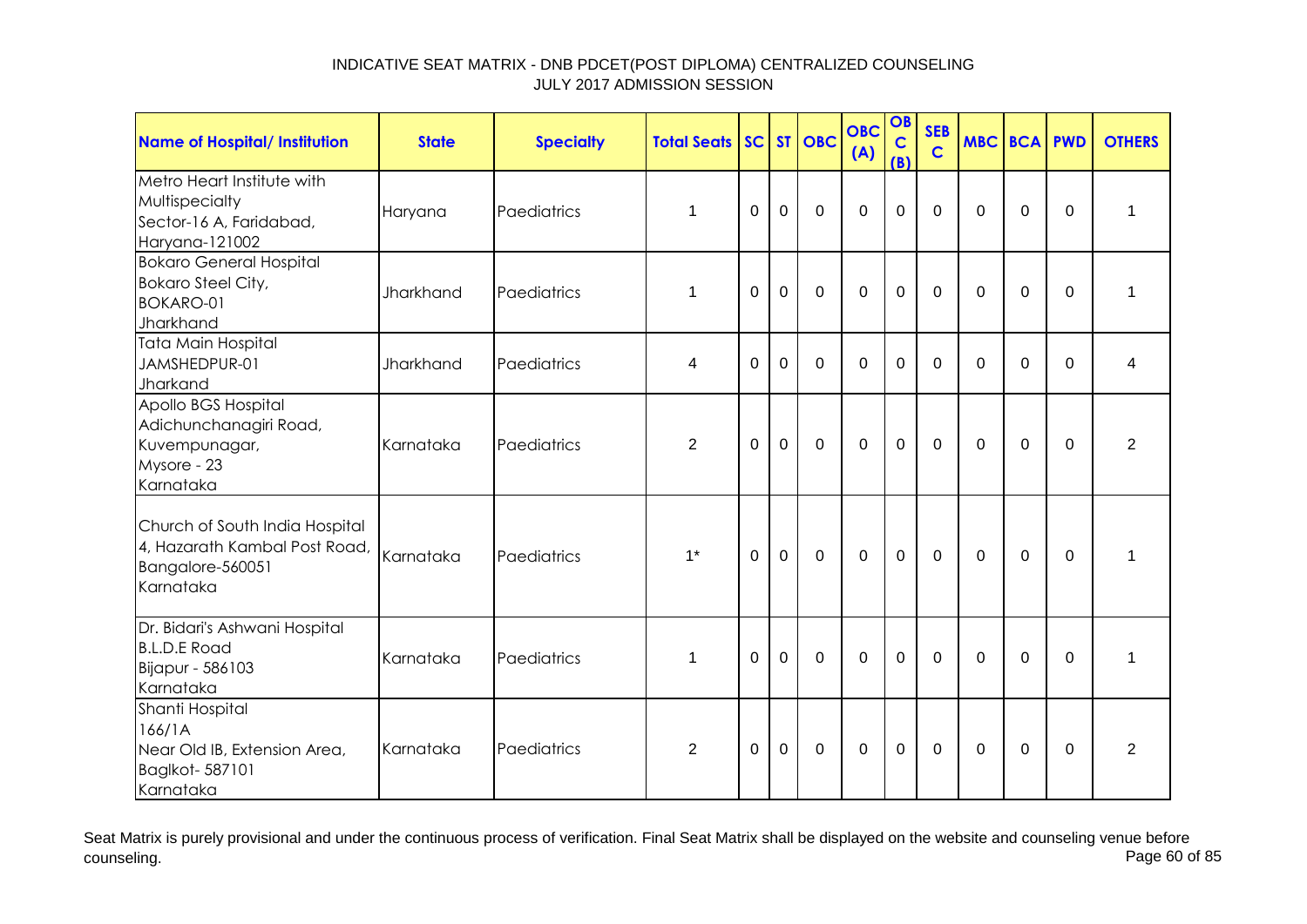| <b>Name of Hospital/ Institution</b>                                                                                                                                           | <b>State</b> | <b>Specialty</b> | <b>Total Seats</b> |          |                | SC ST OBC   | <b>OBC</b><br>(A) | OB<br>$\mathbf C$<br>(B) | <b>SEB</b><br>$\mathbf C$ | <b>MBC BCA PWD</b> |             |             | <b>OTHERS</b>  |
|--------------------------------------------------------------------------------------------------------------------------------------------------------------------------------|--------------|------------------|--------------------|----------|----------------|-------------|-------------------|--------------------------|---------------------------|--------------------|-------------|-------------|----------------|
| St. Martha's Hospital<br>5-Nruputhunga Rd,<br>Bangalore-01<br>Karnataka                                                                                                        | Karnataka    | Paediatrics      | $\mathbf 1$        | 0        | $\mathbf 0$    | $\mathbf 0$ | $\mathbf 0$       | $\mathbf 0$              | $\overline{0}$            | $\Omega$           | $\mathbf 0$ | $\mathbf 0$ | 1              |
| Little Flower Hospital,<br>Post Box No. 23,<br>ANGAMALLY - 683572<br>Kerala                                                                                                    | Kerala       | Paediatrics      | 1                  | $\Omega$ | $\overline{0}$ | $\mathbf 0$ | $\mathbf 0$       | $\mathbf 0$              | $\Omega$                  | $\Omega$           | $\mathbf 0$ | $\Omega$    | 1              |
| Lourdes Hospital<br>Pachalam,<br>Ernakulam,<br>KOCHI-12 kerala                                                                                                                 | Kerala       | Paediatrics      | $\mathbf 1$        | $\Omega$ | $\mathbf 0$    | $\mathbf 0$ | $\mathbf 0$       | $\mathbf 0$              | $\Omega$                  | $\Omega$           | $\mathbf 0$ | $\mathbf 0$ | 1              |
| Aditya Birla Memorial Hospital<br>P.O. Chinchwad,<br>Pune-411033<br>Maharashtra                                                                                                | Maharashtra  | Paediatrics      | $2^*$              | 0        | $\mathbf 0$    | $\mathbf 0$ | $\mathbf 0$       | $\mathbf 0$              | $\mathbf 0$               | 0                  | 0           | 0           | $\overline{2}$ |
| Apple Saraswati Multispecialty<br>Hospital<br>(Apple Hospitals and Research<br>Institute Ltd.)<br>804/2, 805/2, E Ward,<br>Bhosalewadi,<br>Kadamwadi Road, Kolhapur-<br>416003 | Maharashtra  | Paediatrics      | 1                  | 0        | 0              | $\mathbf 0$ | $\mathbf 0$       | $\mathbf 0$              | 0                         | $\Omega$           | 0           | 0           | 1              |
| <b>Bhabha Atomic Research</b><br>Centre & Hospital,<br>Anushakti Nagar,<br>MUMBAI-94<br>Maharashtra                                                                            | Maharashtra  | Paediatrics      | 1                  | 0        | $\mathbf 0$    | 0           | 0                 | $\mathbf 0$              | 0                         | 0                  | 0           | 0           | 1              |

Seat Matrix is purely provisional and under the continuous process of verification. Final Seat Matrix shall be displayed on the website and counseling venue before<br>Page 61 of 85 counseling. Page 61 of 85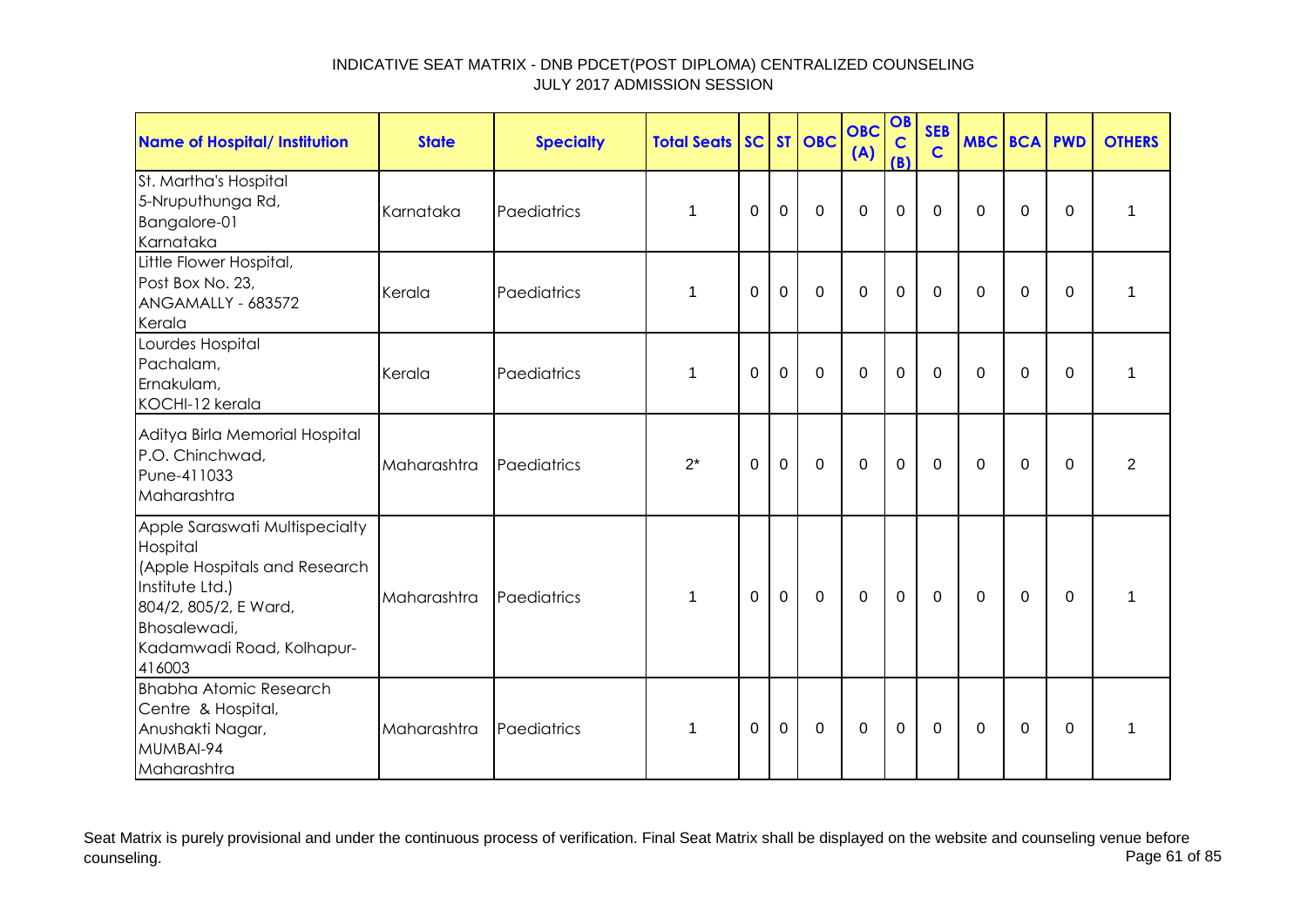| <b>Name of Hospital/ Institution</b>                                                                                | <b>State</b> | <b>Specialty</b> | <b>Total Seats SC ST OBC</b> |          |                |             | <b>OBC</b><br>(A) | OB<br>$\mathbf C$<br>(B) | <b>SEB</b><br>$\mathbf C$ | MBC BCA PWD |             |          | <b>OTHERS</b>  |
|---------------------------------------------------------------------------------------------------------------------|--------------|------------------|------------------------------|----------|----------------|-------------|-------------------|--------------------------|---------------------------|-------------|-------------|----------|----------------|
| Dr. L H Hiranandani Hospital<br>Hillside Avenue,<br>Hiranandani Gardens,<br>Powai,<br>Mumbai-400076,<br>Maharashtra | Maharashtra  | Paediatrics      | 1                            | 0        | $\overline{0}$ | $\Omega$    | $\mathbf 0$       | $\mathbf 0$              | $\mathbf{0}$              | $\Omega$    | $\Omega$    | $\Omega$ |                |
| <b>Holy Family Hospital</b><br>St. Andrew's Road,<br>Bandra West,<br>Mumbai-400050<br>Maharashtra                   | Maharashtra  | Paediatrics      | 1                            | 0        | $\mathbf 0$    | $\mathbf 0$ | $\mathbf 0$       | $\mathbf 0$              | $\mathbf 0$               | $\mathbf 0$ | 0           | 0        |                |
| Jehangir Hospital<br>32, Sassoon Road,<br>Pune-411001<br>Maharashtra                                                | Maharashtra  | Paediatrics      | $\overline{2}$               | $\Omega$ | $\overline{0}$ | $\mathbf 0$ | $\mathbf 0$       | $\mathbf 0$              | $\mathbf 0$               | $\Omega$    | $\Omega$    | $\Omega$ | $\overline{2}$ |
| K.E.M. Hospital,<br>489, Rasta Peth,<br>Sardar Moodliar Road,<br>Pune-411011<br>Maharashtra                         | Maharashtra  | Paediatrics      | $\overline{2}$               | 0        | $\mathbf{1}$   | $\mathbf 0$ | $\Omega$          | $\mathbf 0$              | $\mathbf 0$               | $\Omega$    | $\Omega$    | $\Omega$ | 1              |
| Lilavati Hospital & Res. Centre<br>A-791, Bandra Reclaimation,<br>Bandra West,<br>Mumbai - 50<br>Maharashtra        | Maharashtra  | Paediatrics      | 3                            | 0        | $\mathbf 0$    | $\mathbf 0$ | $\mathbf 0$       | $\mathbf 0$              | $\mathbf 0$               | $\Omega$    | $\mathbf 0$ | 0        | 3              |

Seat Matrix is purely provisional and under the continuous process of verification. Final Seat Matrix shall be displayed on the website and counseling venue before<br>Page 62 of 85 counseling. Page 62 of 85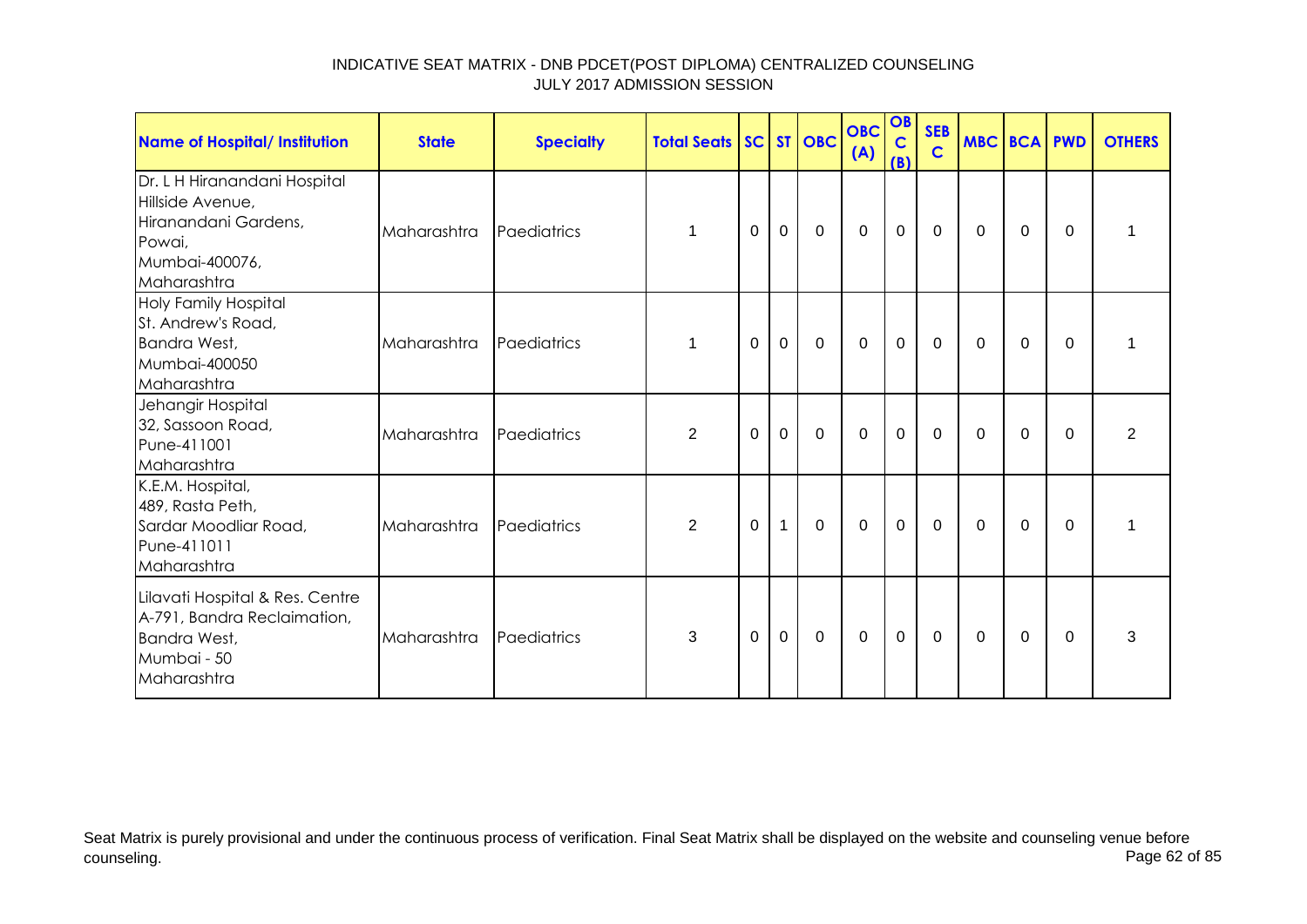| <b>Name of Hospital/ Institution</b>                                                                                                                                    | <b>State</b> | <b>Specialty</b> | <b>Total Seats SC ST OBC</b> |              |             |              | <b>OBC</b><br>(A) | OB<br>$\mathbf C$<br>(B) | <b>SEB</b><br>$\mathbf C$ | <b>MBC BCA PWD</b> |             |          | <b>OTHERS</b>    |
|-------------------------------------------------------------------------------------------------------------------------------------------------------------------------|--------------|------------------|------------------------------|--------------|-------------|--------------|-------------------|--------------------------|---------------------------|--------------------|-------------|----------|------------------|
| Rajarshee Chhatrapati Shahu<br>Maharaj<br>Govt. Med. College,<br>Dasara Chowk,<br>Kolhapur<br>Maharashtra                                                               | Maharashtra  | Paediatrics      | $\mathbf{1}$                 | 0            | $\mathbf 0$ | $\mathbf{1}$ | $\mathbf 0$       | $\mathbf 0$              | 0                         | 0                  | 0           | $\Omega$ | $\boldsymbol{0}$ |
| Surya Children's Medicare<br>(Formerly Surya Children's<br>Hospital)<br>Junction of S V Road &<br>Dattatray Road,<br>Santacruz (West),<br>Mumbai- 400054<br>Maharashtra | Maharashtra  | Paediatrics      | $\overline{2}$               | 0            | $\mathbf 0$ | $\mathbf 0$  | 0                 | $\pmb{0}$                | 0                         | 0                  | 0           | 0        | 2                |
| Nazareth Hospital<br>Laitumkhrah,<br>Shillong- 793003<br>Meghalaya                                                                                                      | Meghalaya    | Paediatrics      | $\overline{2}$               | $\Omega$     | $\mathbf 0$ | $\mathbf 0$  | $\overline{0}$    | $\mathbf 0$              | $\Omega$                  | $\Omega$           | $\Omega$    | $\Omega$ | 2                |
| Ispat General Hospital<br>Rourkela Steel Plant,<br><b>ROURKELA - 769005</b><br>Orissa                                                                                   | Orissa       | Paediatrics      | $\overline{2}$               | $\mathbf{1}$ | $\mathbf 0$ | $\mathbf 0$  | $\mathbf 0$       | $\mathbf 0$              | $\mathbf 0$               | $\mathbf 0$        | $\mathbf 0$ | $\Omega$ | $\mathbf 1$      |
| Santokbha Durlabji Memorial<br>Hospital<br>Bhawani Singh Marg,<br>JAIPUR - 15<br>Rajasthan                                                                              | Rajasthan    | Paediatrics      | $\mathbf 1$                  | 0            | $\mathbf 0$ | 0            | $\mathbf 0$       | $\pmb{0}$                | 0                         | 0                  | 0           | $\Omega$ | 1                |

Seat Matrix is purely provisional and under the continuous process of verification. Final Seat Matrix shall be displayed on the website and counseling venue before<br>Page 63 of 85 counseling. Page 63 of 85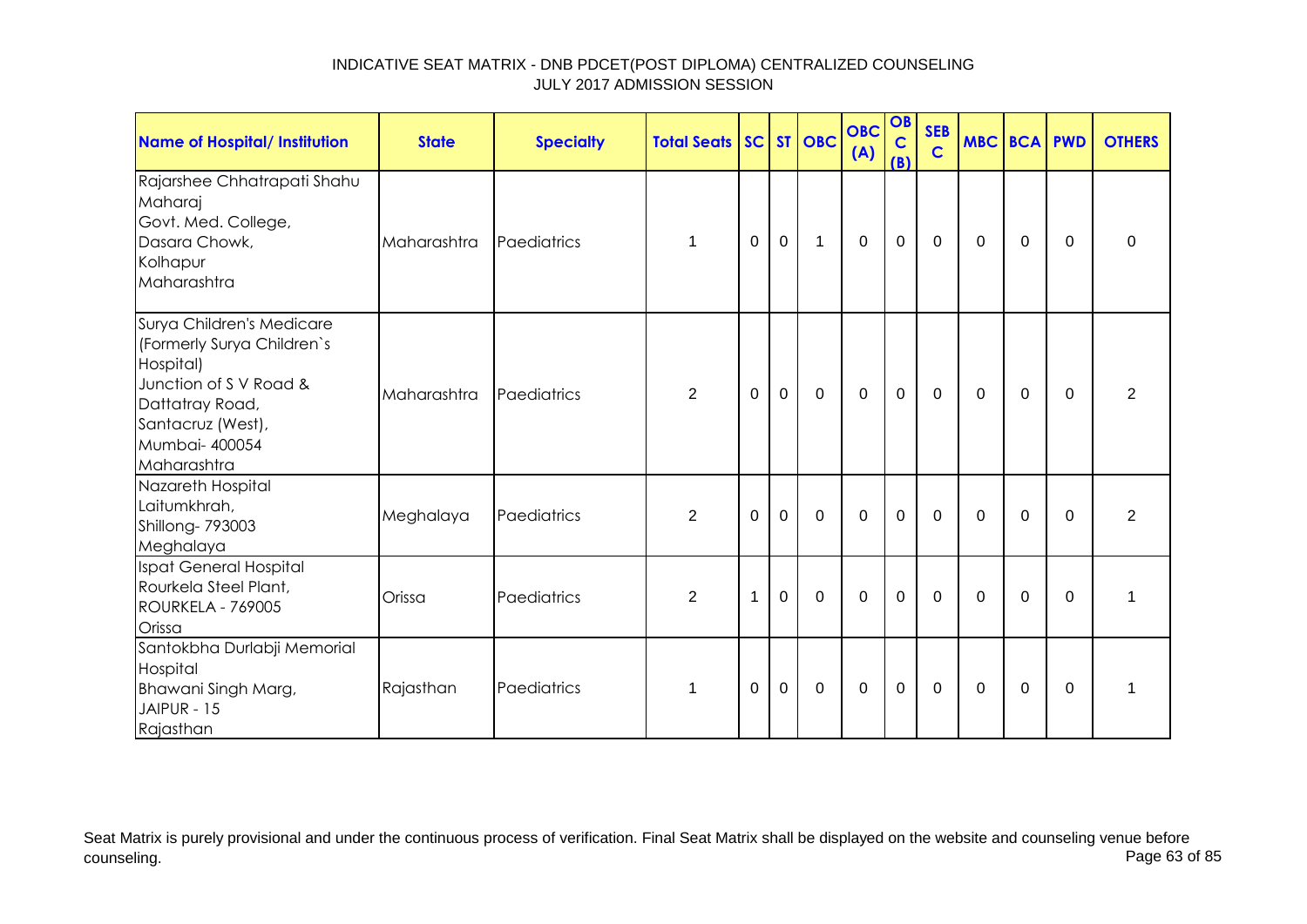| <b>Name of Hospital/ Institution</b>                                                                            | <b>State</b> | <b>Specialty</b> | <b>Total Seats SC ST OBC</b> |              |             |             | <b>OBC</b><br>(A) | OB<br>$\mathbf C$<br>(B) | <b>SEB</b><br>$\mathbf C$ | MBC BCA PWD |             |             | <b>OTHERS</b>  |
|-----------------------------------------------------------------------------------------------------------------|--------------|------------------|------------------------------|--------------|-------------|-------------|-------------------|--------------------------|---------------------------|-------------|-------------|-------------|----------------|
| C.S.I. Kalyani General Hospital<br>15, Radhakrishnan Road,<br>Mylapore,<br>Chennai - 600004<br>Tamil Nadu       | Tamil Nadu   | Paediatrics      | 1                            | 0            | $\mathbf 0$ | $\mathbf 0$ | $\mathbf 0$       | $\mathbf 0$              | $\mathbf 0$               | $\mathbf 0$ | 0           | $\mathbf 0$ | 1              |
| Kanchi Kamakoti Childs Trust<br>Hospital<br>12A, Nageswara Road,<br>Nungambakkam,<br>CHENNAI - 34<br>Tamil Nadu | Tamil Nadu   | Paediatrics      | $\overline{7}$               | $\mathbf 0$  | $\mathbf 0$ | $\mathbf 0$ | $\mathbf 0$       | $\mathbf 0$              | $\mathbf 0$               | $\mathbf 0$ | $\mathbf 0$ | $\mathbf 0$ | $\overline{7}$ |
| <b>KMC Specialty Hospital,</b><br>No. 6, Royal Road,<br>Cantonment,<br>Trichy-620001<br>Tamil Nadu              | Tamil Nadu   | Paediatrics      | 1                            | $\mathbf{0}$ | $\mathbf 0$ | $\mathbf 0$ | $\mathbf 0$       | $\mathbf 0$              | $\mathbf 0$               | $\mathbf 0$ | 0           | $\mathbf 0$ | 1              |
| Masonic Medical Centre for<br>Children<br>232, Race Course,<br>Coimbatore-6410018<br>Tamil Nadu                 | Tamil Nadu   | Paediatrics      | $\overline{2}$               | $\mathbf 0$  | 0           | $\mathbf 0$ | $\mathbf 0$       | $\overline{0}$           | $\mathbf 0$               | $\mathbf 0$ | 0           | $\Omega$    | $\overline{2}$ |
| St. Isabel's Hospital<br>49, Oliver Road, Mylapore,<br>Chennai-600004<br>Tamil Nadu                             | Tamil Nadu   | Paediatrics      | 1                            | $\mathbf{0}$ | $\Omega$    | $\mathbf 0$ | $\mathbf 0$       | $\overline{0}$           | $\mathbf{0}$              | $\Omega$    | $\Omega$    | $\Omega$    | 1              |
| Vijaya Hospital<br>180 NSK Road,<br>Vadapalani,<br>CHENNAI-26<br>Tamil Nadu                                     | Tamil Nadu   | Paediatrics      | 1                            | $\mathbf{0}$ | $\Omega$    | $\mathbf 0$ | $\mathbf 0$       | $\Omega$                 | 0                         | $\Omega$    | 0           | 0           | 1              |

Seat Matrix is purely provisional and under the continuous process of verification. Final Seat Matrix shall be displayed on the website and counseling venue before<br>Page 64 of 85 counseling. Page 64 of 85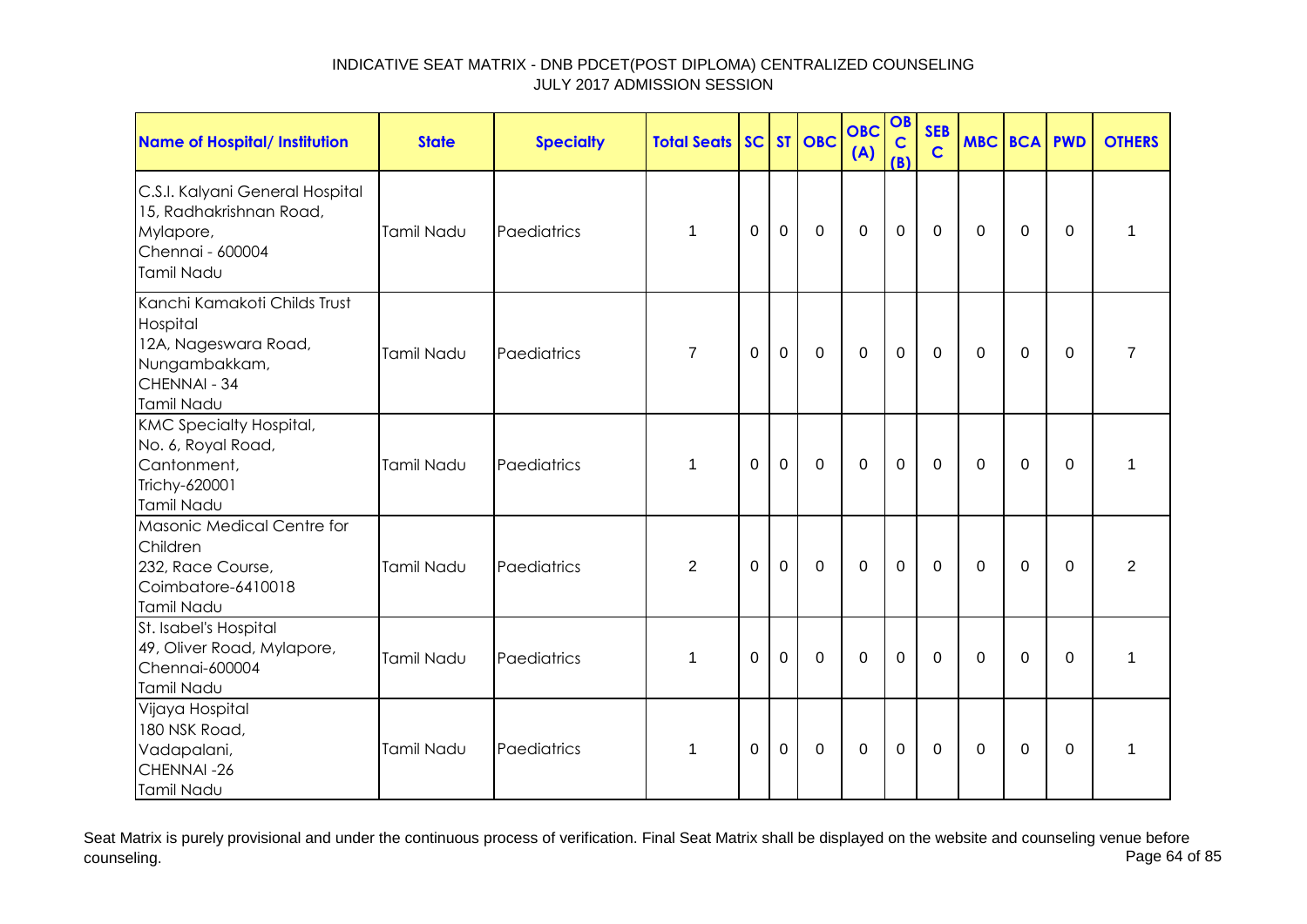| <b>Name of Hospital/ Institution</b>                                                                                      | <b>State</b> | <b>Specialty</b> | <b>Total Seats</b> |          |                | SC ST OBC   | <b>OBC</b><br>(A) | OB<br>$\mathbf C$<br>(B) | <b>SEB</b><br>$\mathbf C$ | <b>MBC BCA PWD</b> |                |             | <b>OTHERS</b>  |
|---------------------------------------------------------------------------------------------------------------------------|--------------|------------------|--------------------|----------|----------------|-------------|-------------------|--------------------------|---------------------------|--------------------|----------------|-------------|----------------|
| Durgabai Deshmukh Hospital<br>Mahila Sabha Bldg.,<br>Univ. Road,<br>Hyderabad-44<br>Telangana                             | Telangana    | Paediatrics      | 1                  | $\Omega$ | $\mathbf 0$    | $\mathbf 0$ | $\overline{0}$    | $\mathbf 0$              | $\Omega$                  | $\Omega$           | $\mathbf 0$    | $\Omega$    | 1              |
| Government Medical College<br>Khaleelwadi, Nizamabad,<br>Telangana                                                        | Telangana    | Paediatrics      | 1                  | $\Omega$ | $\overline{0}$ | $\mathbf 0$ | $\overline{0}$    | $\mathbf 0$              | $\Omega$                  | $\Omega$           | $\Omega$       | $\Omega$    | 1              |
| Krishna Institute of Medical<br>Sciences<br>1-8-31/1, Minister Road,<br>Secunderabad - 500003<br>Telangana                | Telangana    | Paediatrics      | 1                  | $\Omega$ | $\overline{0}$ | $\mathbf 0$ | $\overline{0}$    | $\overline{0}$           | $\mathbf 0$               | $\Omega$           | $\mathbf 0$    | $\mathbf 0$ | 1              |
| Lotus Children's Hospital,<br>6-2-29, Lakdi Ka Pul,<br>Hyderabad -500004<br>Telangana                                     | Telangana    | Paediatrics      | 2                  | $\Omega$ | $\overline{0}$ | $\Omega$    | $\Omega$          | $\mathbf 0$              | $\Omega$                  | $\Omega$           | $\Omega$       | $\Omega$    | $\overline{2}$ |
| NICE Hospital for Newborns &<br>Children<br>10-2-247 & 248, Shanti Nagar,<br>Masab Tank,<br>Hyderabad-500057<br>Telangana | Telangana    | Paediatrics      | 1                  | $\Omega$ | $\mathbf 0$    | $\mathbf 0$ | $\mathbf 0$       | $\mathbf 0$              | $\mathbf 0$               | $\Omega$           | $\overline{0}$ | $\Omega$    | 1              |
| Princess Durru Shevar Children's<br>and General Hospital<br>Purana Haveli,<br>Hyderabad - 2<br>Telangana                  | Telangana    | Paediatrics      | $2^*$              | $\Omega$ | $\overline{0}$ | $\Omega$    | $\Omega$          | $\mathbf 0$              | $\Omega$                  | $\Omega$           | $\Omega$       | $\Omega$    | $\overline{2}$ |

Seat Matrix is purely provisional and under the continuous process of verification. Final Seat Matrix shall be displayed on the website and counseling venue before<br>Page 65 of 85 counseling. Page 65 of 85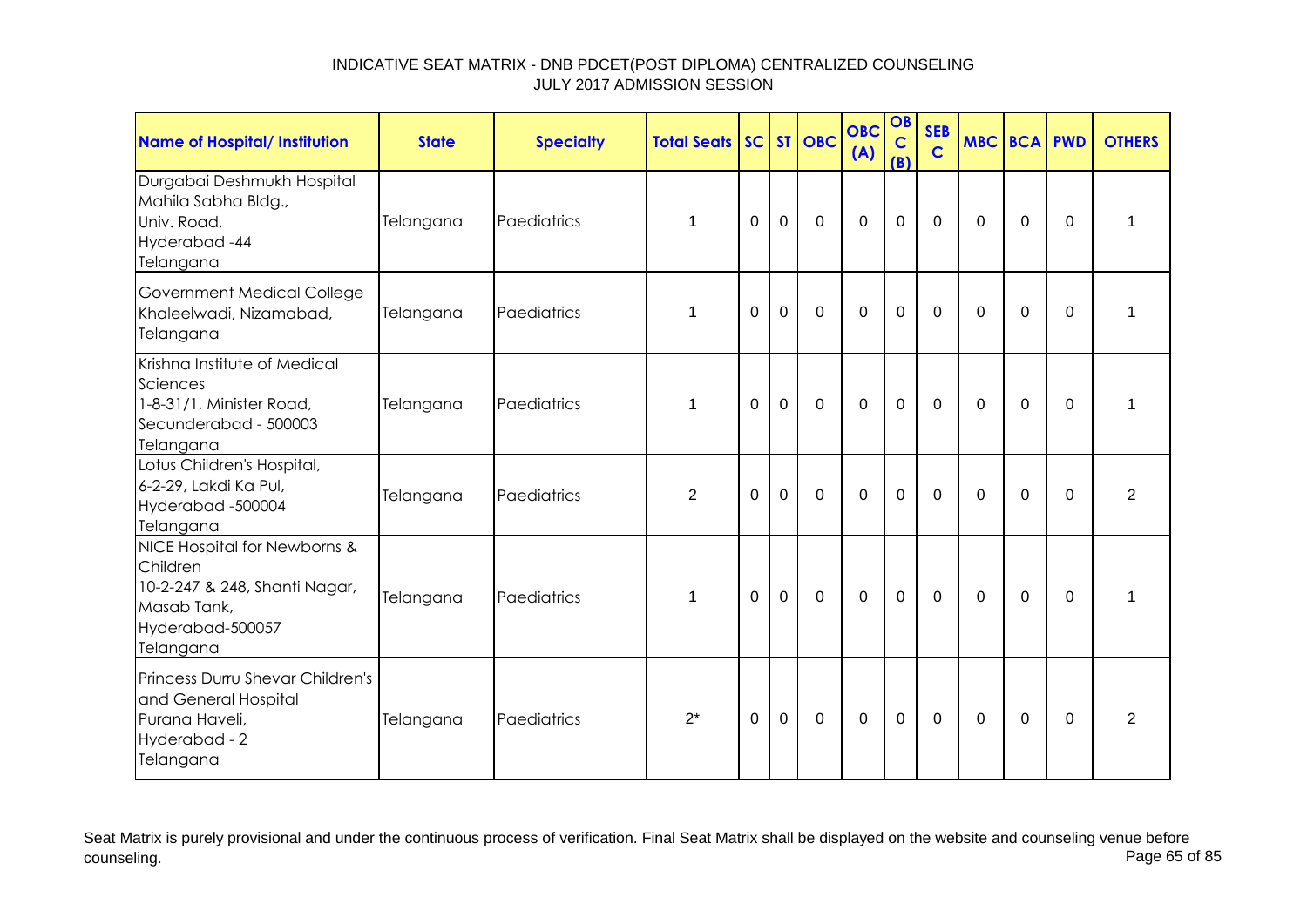| <b>Name of Hospital/ Institution</b>                                                                                                              | <b>State</b>              | <b>Specialty</b> | <b>Total Seats SC ST OBC</b> |             |                |                | <b>OBC</b><br>(A) | OB<br>$\mathbf C$<br>(B) | <b>SEB</b><br>$\mathbf C$ | <b>MBC BCA PWD</b> |             |                | <b>OTHERS</b>  |
|---------------------------------------------------------------------------------------------------------------------------------------------------|---------------------------|------------------|------------------------------|-------------|----------------|----------------|-------------------|--------------------------|---------------------------|--------------------|-------------|----------------|----------------|
| Max Super Specialty Hospital<br>(Formerly Pushpanjali Crosslay<br>Hospital),<br>W-3, Sector-1,<br>Vaishali,<br>NCR-201012<br><b>Uttar Pradesh</b> | Uttar Pradesh Paediatrics |                  | $\overline{2}$               | 0           | $\mathbf 0$    | $\mathbf 0$    | $\mathbf 0$       | $\mathbf 0$              | $\mathbf 0$               | 0                  | $\mathbf 0$ | $\overline{0}$ | $\overline{2}$ |
| Apollo Gleneagles Hospitals<br>58, Canal Circular Road,<br>Kolkata-700054<br>West Bengal                                                          | West Bengal               | Paediatrics      | 3                            | $\mathbf 0$ | $\mathbf 0$    | $\mathbf 0$    | $\overline{0}$    | $\mathbf 0$              | $\mathbf 0$               | $\Omega$           | $\mathbf 0$ | $\Omega$       | 3              |
| <b>Asansol District Hospital</b><br>S B Gorai Road,<br>PO + PS: Asansol- 713301<br><b>West Bengal</b>                                             | West Bengal               | Paediatrics      | $\mathbf 1$                  | $\Omega$    | $\mathbf 0$    | $\mathbf 0$    | $\overline{0}$    | $\mathbf 0$              | $\mathbf 0$               | 0                  | $\mathbf 0$ | $\Omega$       | 1              |
| Deben Mahato (Sadar)<br>Hospital<br>Purulia<br>West Bengal                                                                                        | West Bengal               | Paediatrics      | $\mathbf 1$                  | 0           | $\overline{0}$ | $\mathbf 0$    | $\overline{0}$    | $\mathbf 0$              | $\mathbf 0$               | $\Omega$           | $\mathbf 0$ | $\Omega$       | 1              |
| <b>District Hospital</b><br>10, Biplabi Haren Ghosh Sarani,<br>Howrah-1<br>West Bengal                                                            | <b>West Bengal</b>        | Paediatrics      | $\mathbf 1$                  | $\mathbf 0$ | $\mathbf 0$    | $\overline{0}$ | $\mathbf{1}$      | $\mathbf 0$              | $\mathbf 0$               | $\mathbf 0$        | $\mathbf 0$ | $\mathbf 0$    | $\mathbf 0$    |
| <b>District Hospital</b><br>5, D L Roy Road,<br>Krishnagar,<br>Nadia-741101<br><b>West Bengal</b>                                                 | West Bengal               | Paediatrics      | 1                            | $\Omega$    | $\Omega$       | $\mathbf 0$    | $\overline{0}$    | $\mathbf 0$              | $\Omega$                  | $\Omega$           | $\Omega$    | $\Omega$       | 1              |

Seat Matrix is purely provisional and under the continuous process of verification. Final Seat Matrix shall be displayed on the website and counseling venue before<br>Page 66 of 85 counseling. Page 66 of 85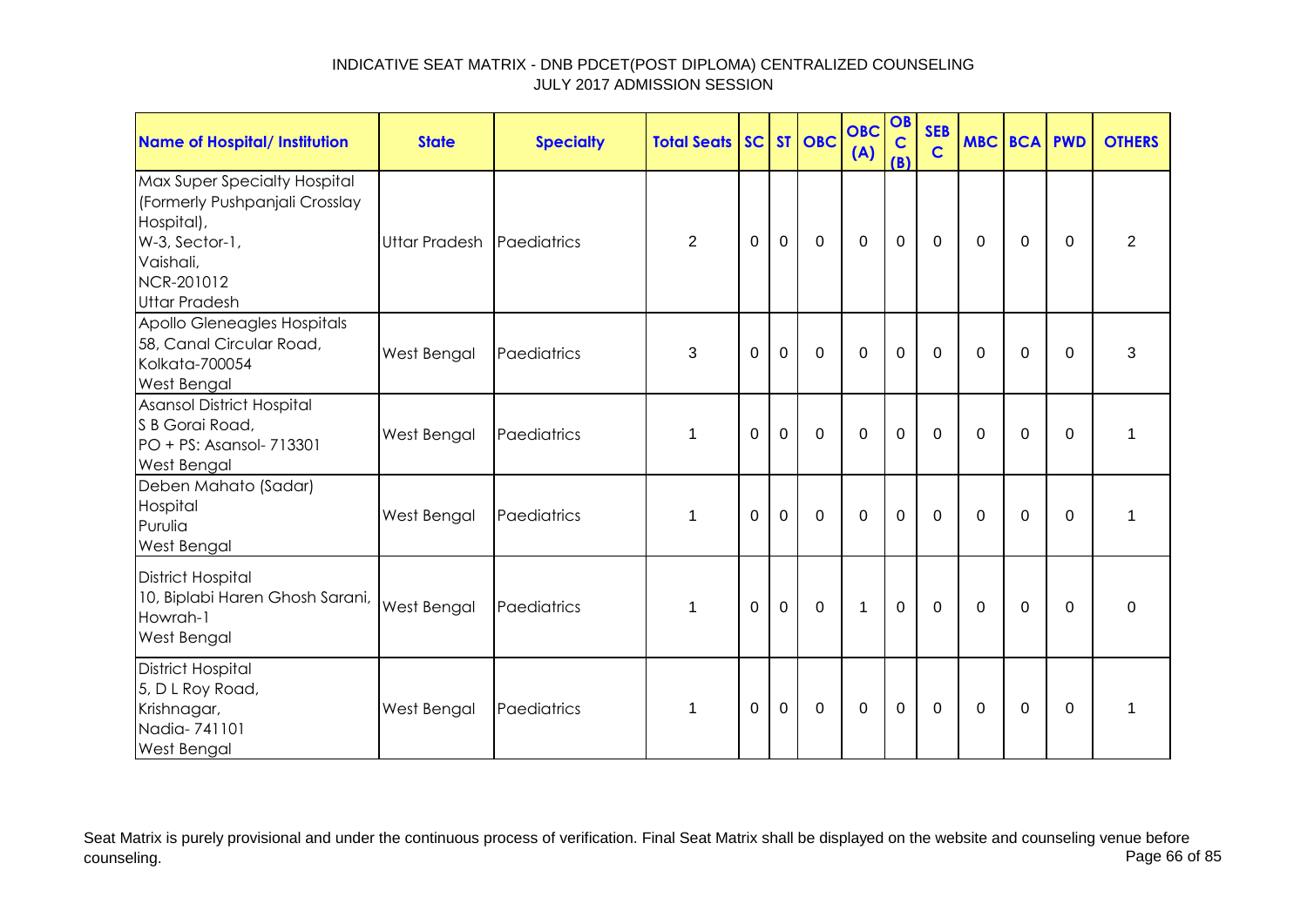| Name of Hospital/ Institution                                                                                                 | <b>State</b>       | <b>Specialty</b> | <b>Total Seats</b> |              |              | SC ST OBC   | <b>OBC</b><br>(A) | OB<br>$\mathbf C$<br>(B) | <b>SEB</b><br>$\mathbf C$ | <b>MBC BCA PWD</b> |             |          | <b>OTHERS</b>  |
|-------------------------------------------------------------------------------------------------------------------------------|--------------------|------------------|--------------------|--------------|--------------|-------------|-------------------|--------------------------|---------------------------|--------------------|-------------|----------|----------------|
| Dr. B C Roy Post Graduate<br>Institute of Paediatric Sciences<br>111, Narkeldanga Main Road,<br>Kolkata-700054<br>West Bengal | <b>West Bengal</b> | Paediatrics      | 6                  | 1            | $\mathbf{0}$ | 2           | $\mathbf 0$       | $\mathbf{0}$             | $\overline{0}$            | $\mathbf{0}$       | $\mathbf 0$ | $\Omega$ | 3              |
| Durgapur Steel Plant Hospital<br>Durgapur,<br>West Bengal                                                                     | West Bengal        | Paediatrics      | $\overline{2}$     | $\Omega$     | $\Omega$     | $\Omega$    | $\Omega$          | $\Omega$                 | $\Omega$                  | $\Omega$           | $\Omega$    | $\Omega$ | 2              |
| Imambara District Hospital,<br>Akhan Bazar Road,<br>Hooghly- 712101<br>West Bengal                                            | West Bengal        | Paediatrics      | $\mathbf 1$        | $\Omega$     | $\mathbf 0$  | $\Omega$    | $\mathbf 0$       | $\mathbf 0$              | $\Omega$                  | $\Omega$           | $\Omega$    | $\Omega$ | 1              |
| M R Bangur Hospital,<br>Tollygunge,<br>Kolkata - 700033<br>West Bengal                                                        | West Bengal        | Paediatrics      | $\overline{2}$     | $\mathbf 0$  | $\mathbf 0$  | $\mathbf 0$ | $\overline{0}$    | $\mathbf 0$              | $\mathbf 0$               | $\Omega$           | 0           | $\Omega$ | $\overline{2}$ |
| North 24 Parganas District<br>Hospital<br>Barasat Banamalipur, Barasat,<br>Kolkata-124<br>West Bengal                         | <b>West Bengal</b> | Paediatrics      | 1                  | $\mathbf{1}$ | $\mathbf 0$  | $\mathbf 0$ | $\mathbf 0$       | $\mathbf 0$              | $\mathbf 0$               | $\mathbf{0}$       | 0           | $\Omega$ | 0              |
| The Calcutta Medical<br>Research Institute<br>7/2-Diamond Harbour Rd,<br><b>KOLKATA -700027</b><br><b>West Bengal</b>         | <b>West Bengal</b> | Paediatrics      | 2                  | $\Omega$     | $\Omega$     | $\Omega$    | $\Omega$          | $\mathbf 0$              | $\Omega$                  | $\Omega$           | $\Omega$    | 0        | 2              |

Seat Matrix is purely provisional and under the continuous process of verification. Final Seat Matrix shall be displayed on the website and counseling venue before<br>Page 67 of 85 counseling. Page 67 of 85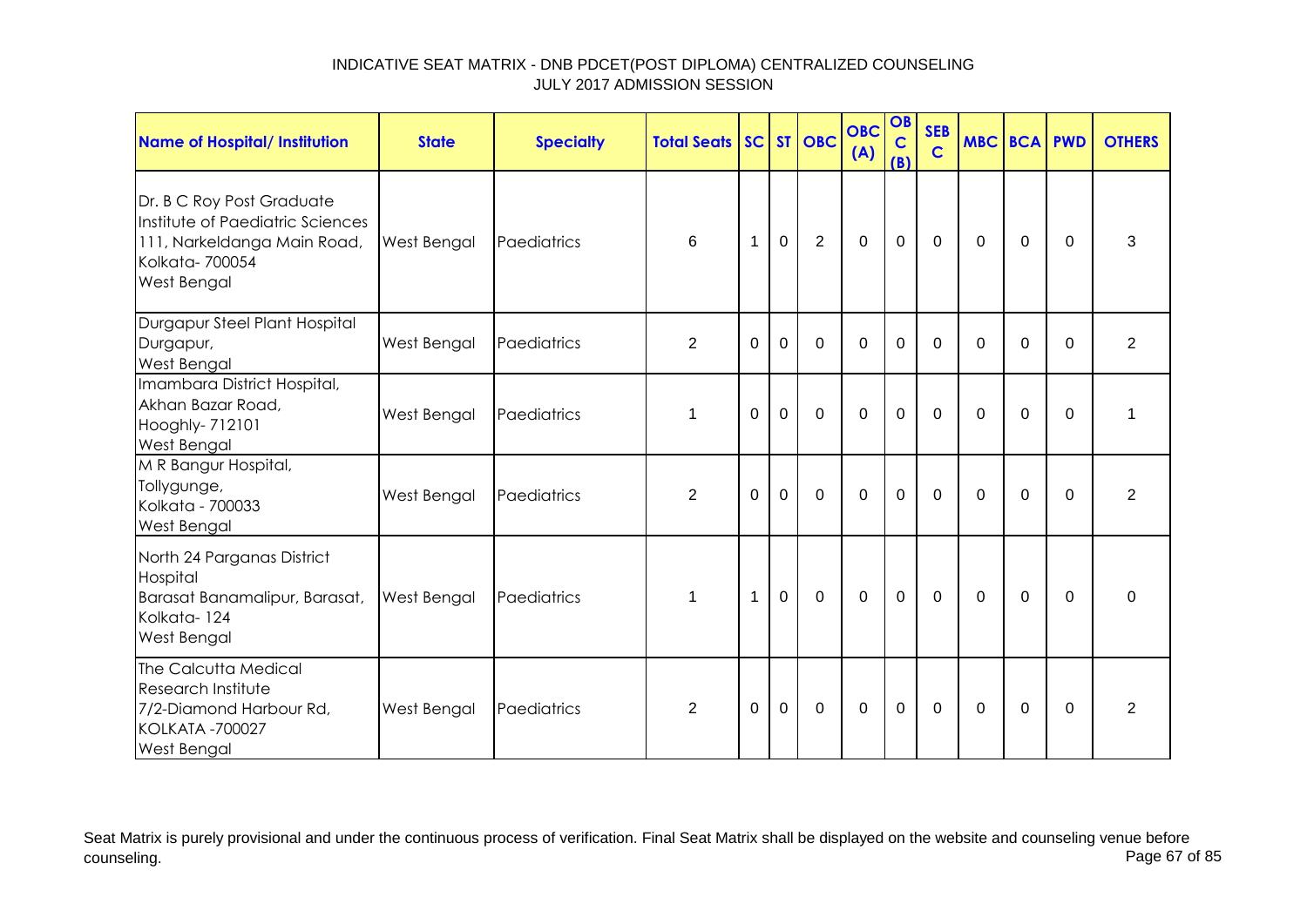| <b>Name of Hospital/ Institution</b>                                                                | <b>State</b>     | <b>Specialty</b> | <b>Total Seats SC ST OBC</b> |                |              |             | <b>OBC</b><br>(A) | OB<br>$\mathbf C$<br>(B) | <b>SEB</b><br>$\mathbf C$ | <b>MBC BCA PWD</b> |                |             | <b>OTHERS</b>  |
|-----------------------------------------------------------------------------------------------------|------------------|------------------|------------------------------|----------------|--------------|-------------|-------------------|--------------------------|---------------------------|--------------------|----------------|-------------|----------------|
| Mahavir Cancer Sansthan<br>Phulwari Sharif,<br>PATNA-801505<br>Bihar                                | <b>Bihar</b>     | Pathology        | $2^*$                        | $\Omega$       | $\mathbf{0}$ | $\mathbf 0$ | $\mathbf 0$       | $\mathbf 0$              | $\mathbf 0$               | $\Omega$           | $\Omega$       | $\Omega$    | 2              |
| J.L.N. Main Hosp. & Res. Centre<br>Bhilai Steel Plant,<br>BHILAI-01<br>Chhatisgarh                  | Chhattisgarh     | Pathology        | $\overline{2}$               | $\overline{0}$ | $\mathbf 0$  | $\mathbf 0$ | $\mathbf 0$       | $\mathbf 0$              | $\mathbf 0$               | 0                  | $\mathbf 0$    | $\Omega$    | $\overline{2}$ |
| Dr. Lal Pathlab<br>Block E, Sector- 18, Rohini<br>New Delhi 110085                                  | Delhi            | Pathology        | $\mathbf 1$                  | $\Omega$       | $\mathbf 0$  | $\mathbf 0$ | $\Omega$          | 0                        | $\Omega$                  | $\Omega$           | $\mathbf 0$    | $\mathbf 0$ | 1              |
| Medanta-The Medicity<br>Sector-38, Gurgaon,<br>Haryana-122001                                       | Haryana          | Pathology        | $\mathbf 1$                  | 0              | $\mathbf 0$  | $\mathbf 0$ | $\mathbf 0$       | 0                        | $\mathbf 0$               | 0                  | 0              | $\Omega$    | 1              |
| Tata Main Hospital<br>JAMSHEDPUR-01<br>Jharkand                                                     | <b>Jharkhand</b> | Pathology        | $\mathbf 1$                  | $\Omega$       | $\Omega$     | $\Omega$    | $\Omega$          | 0                        | $\Omega$                  | $\Omega$           | $\overline{0}$ | $\Omega$    | $\mathbf{1}$   |
| Apollo Hospital<br>159/11, Opp. I.I.M.,<br>Bannerghatta Road,<br>Bangalore-560076<br>Karnataka      | Karnataka        | Pathology        | 1                            | $\Omega$       | $\mathbf 0$  | $\mathbf 0$ | $\mathbf 0$       | $\mathbf 0$              | $\mathbf 0$               | 0                  | 0              | $\Omega$    | $\mathbf 1$    |
| <b>Bhabha Atomic Research</b><br>Centre & Hospital,<br>Anushakti Nagar,<br>MUMBAI-94<br>Maharashtra | Maharashtra      | Pathology        | 1                            | $\mathbf 0$    | $\mathbf 0$  | $\mathbf 0$ | $\mathbf 0$       | $\mathbf 0$              | $\mathbf 0$               | 0                  | 0              | $\Omega$    | 1              |

Seat Matrix is purely provisional and under the continuous process of verification. Final Seat Matrix shall be displayed on the website and counseling venue before<br>Page 68 of 85 counseling. Page 68 of 85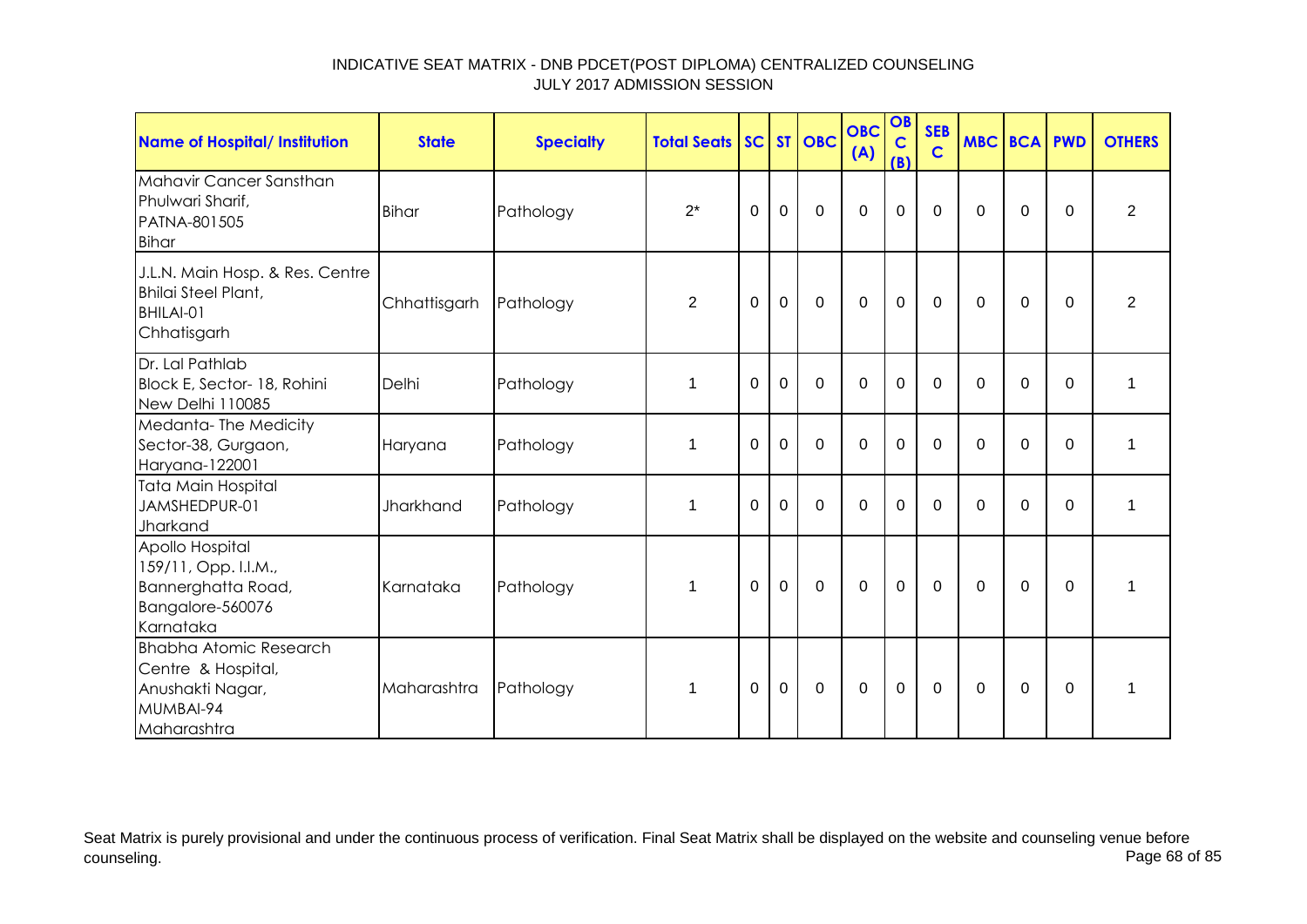| Name of Hospital/ Institution                                                                                                                                   | <b>State</b> | <b>Specialty</b> | <b>Total Seats SC ST OBC</b> |   |             |             | <b>OBC</b><br>(A) | OB<br>$\mathbf C$<br>(B) | <b>SEB</b><br>$\mathbf C$ | <b>MBC BCA</b> |          | <b>PWD</b> | <b>OTHERS</b>  |
|-----------------------------------------------------------------------------------------------------------------------------------------------------------------|--------------|------------------|------------------------------|---|-------------|-------------|-------------------|--------------------------|---------------------------|----------------|----------|------------|----------------|
| Dr. Hedgewar Rugnalaya<br>Near Gajanan Maharaj Mandir,<br>Garkheda,<br>Aurangabad-431005<br>Maharashtra                                                         | Maharashtra  | Pathology        | 1                            | 0 | $\mathbf 0$ | 0           | $\mathbf 0$       | $\mathbf 0$              | $\mathbf 0$               | 0              | 0        | $\Omega$   | 1              |
| Kokilaben Dhirubhai Ambani<br>Hospital & Medical Research<br>Institute<br>Achyutrao Patwardhan Marg,<br>4 Bunglows,<br>Andheri (w),<br>Mumbai-51<br>Maharashtra | Maharashtra  | Pathology        | 1                            | 0 | $\mathbf 0$ | $\mathbf 0$ | $\mathbf 0$       | $\mathbf 0$              | 0                         | $\mathbf 0$    | 0        | 0          | 1              |
| Prince Aly Khan Hospital<br>Aga Hall, Nesbit Road,<br>Mazagaon,<br>Mumbai-400010<br>Maharashtra                                                                 | Maharashtra  | Pathology        | $2^*$                        | 0 | $\mathbf 0$ | $\mathbf 0$ | $\mathbf 0$       | $\mathbf 0$              | $\mathbf 0$               | $\mathbf 0$    | 0        | 0          | $\overline{2}$ |
| Rajarshee Chhatrapati Shahu<br>Maharaj<br>Govt. Med. College,<br>Dasara Chowk,<br>Kolhapur<br>Maharashtra                                                       | Maharashtra  | Pathology        | $\mathbf 1$                  | 1 | $\mathbf 0$ | $\mathbf 0$ | $\mathbf 0$       | $\mathbf 0$              | $\mathbf 0$               | $\mathbf 0$    | $\Omega$ | $\Omega$   | $\mathbf 0$    |

Seat Matrix is purely provisional and under the continuous process of verification. Final Seat Matrix shall be displayed on the website and counseling venue before<br>Page 69 of 85 counseling. Page 69 of 85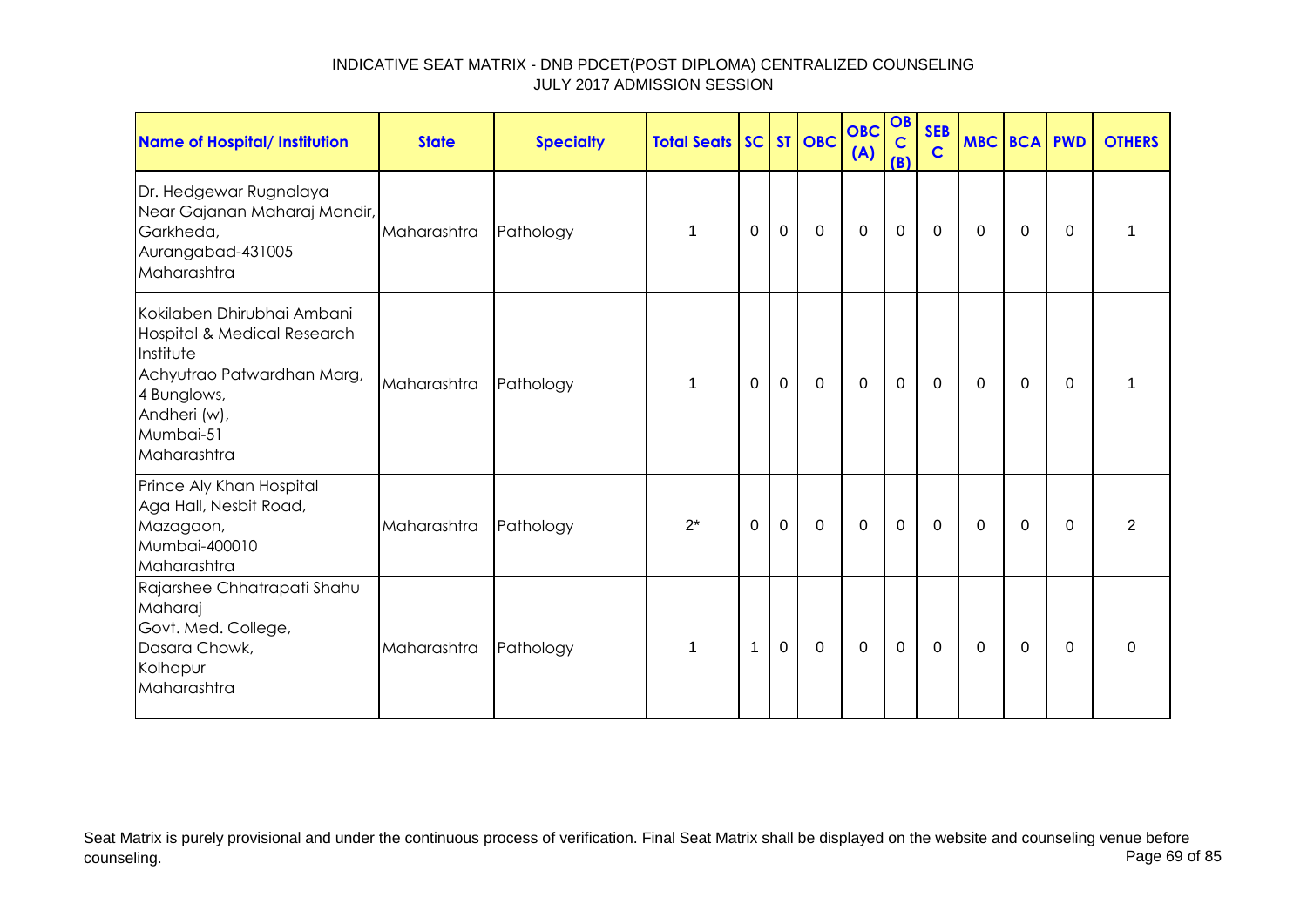| Name of Hospital/ Institution                                                                                               | <b>State</b> | <b>Specialty</b> | <b>Total Seats   SC   ST   OBC  </b> |             |             |             | <b>OBC</b><br>(A) | OB<br>$\mathbf C$<br>(B) | <b>SEB</b><br>$\mathbf C$ | <b>MBC BCA PWD</b> |          |          | <b>OTHERS</b>  |
|-----------------------------------------------------------------------------------------------------------------------------|--------------|------------------|--------------------------------------|-------------|-------------|-------------|-------------------|--------------------------|---------------------------|--------------------|----------|----------|----------------|
| Sir Hurkisondas Nurrotumdas<br><b>Hospital and Research Centre</b><br>Raja Rammohan Roy Road,<br>Mumbai - 04<br>Maharashtra | Maharashtra  | Pathology        | 2                                    | $\mathbf 0$ | $\mathbf 0$ | $\mathbf 0$ | $\mathbf 0$       | $\mathbf 0$              | $\mathbf 0$               | 0                  | 0        | 0        | $\overline{2}$ |
| Apollo Hospital<br>Plot No. 251<br>Sainik School Road<br>Unit-15, Bhubaneshwar<br>Orissa-751005                             | Orissa       | Pathology        | 1                                    | $\Omega$    | $\mathbf 0$ | $\mathbf 0$ | $\overline{0}$    | $\overline{0}$           | $\Omega$                  | $\Omega$           | $\Omega$ | $\Omega$ | 1              |
| Ispat General Hospital<br>Rourkela Steel Plant,<br><b>ROURKELA - 769005</b><br>Orissa                                       | Orissa       | Pathology        | $\overline{2}$                       | 1           | $\mathbf 0$ | $\Omega$    | $\mathbf 0$       | $\mathbf 0$              | $\Omega$                  | $\Omega$           | $\Omega$ | $\Omega$ | 1              |
| Santokbha Durlabji Memorial<br>Hospital<br>Bhawani Singh Marg,<br>JAIPUR - 15<br>Rajasthan                                  | Rajasthan    | Pathology        | 1                                    | 0           | $\mathbf 0$ | $\mathbf 0$ | $\mathbf 0$       | $\pmb{0}$                | 0                         | $\Omega$           | 0        | $\Omega$ |                |
| Apollo Hospital<br>21 Greams lane,<br>Off Greams Rd,<br>Chennai - 06<br>Tamil Nadu                                          | Tamil Nadu   | Pathology        | $\overline{2}$                       | $\mathbf 0$ | $\mathbf 0$ | $\mathbf 0$ | $\mathbf 0$       | $\mathbf 0$              | $\mathbf 0$               | $\Omega$           | $\Omega$ | $\Omega$ | $\overline{2}$ |

Seat Matrix is purely provisional and under the continuous process of verification. Final Seat Matrix shall be displayed on the website and counseling venue before<br>Page 70 of 85 counseling. Page 70 of 85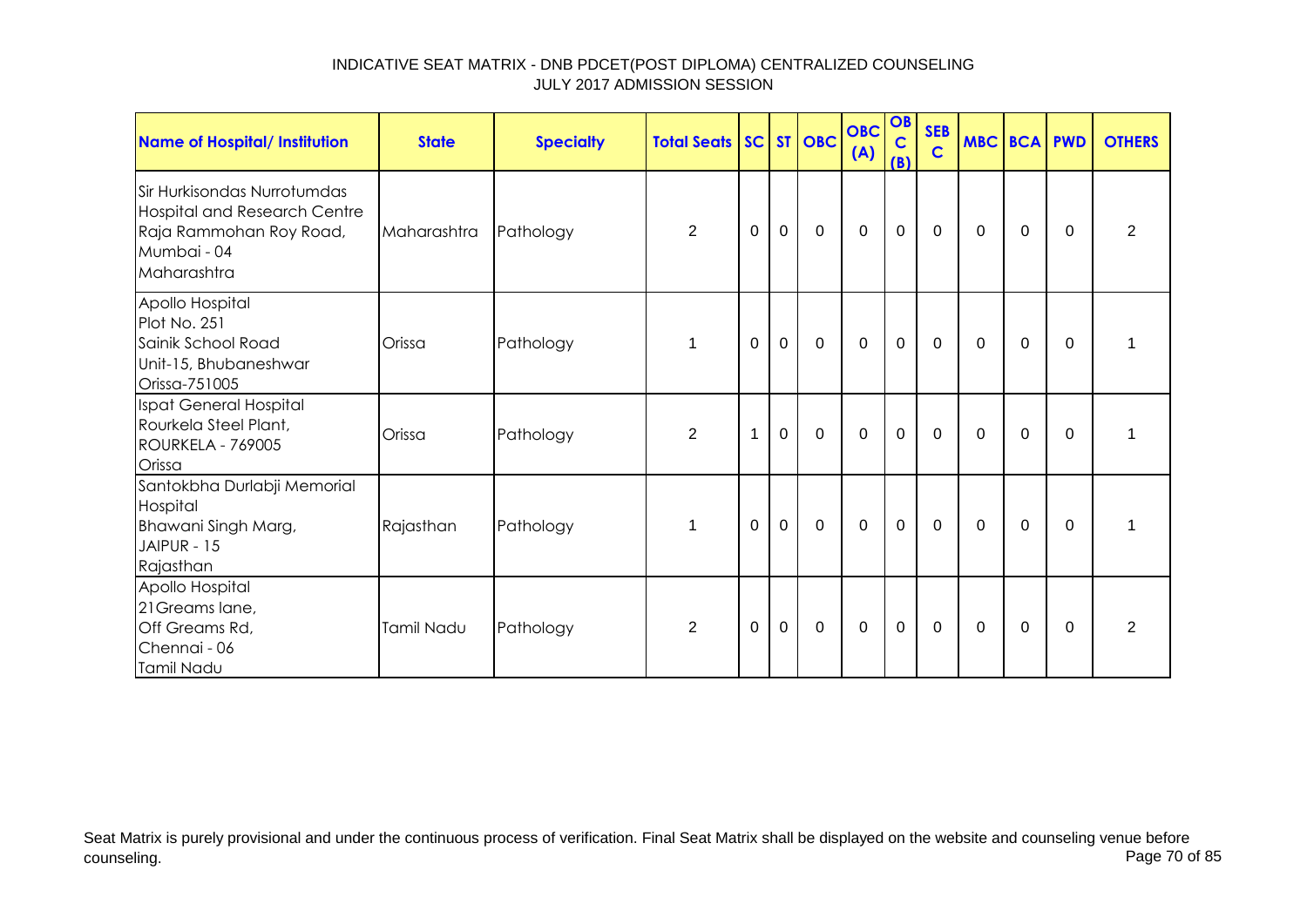| Name of Hospital/ Institution                                                                                                              | <b>State</b>            | <b>Specialty</b>                               | <b>Total Seats SC ST OBC</b> |             |              |              | <b>OBC</b><br>(A) | OB<br>$\mathbf C$<br>(B) | <b>SEB</b><br>$\mathsf{C}$ | <b>MBC BCA PWD</b> |             |          | <b>OTHERS</b>  |
|--------------------------------------------------------------------------------------------------------------------------------------------|-------------------------|------------------------------------------------|------------------------------|-------------|--------------|--------------|-------------------|--------------------------|----------------------------|--------------------|-------------|----------|----------------|
| Apollo Hospital<br>Room No. 306, Office of the<br><b>Director of Medical Education</b><br>Jubilee Hills,<br>Hyderabad-500033,<br>Telangana | Telangana               | Pathology                                      | $2^*$                        | $\Omega$    | $\mathbf 0$  | $\mathbf 0$  | $\mathbf 0$       | $\mathbf 0$              | $\mathbf 0$                | $\Omega$           | $\Omega$    | $\Omega$ | $\overline{2}$ |
| Vivekananda Polyclinic<br>Vivekananda puram,<br>Lucknow - 7<br><b>Uttar Pradesh</b>                                                        | Uttar Pradesh Pathology |                                                | $\overline{2}$               | $\mathbf 0$ | $\mathbf 0$  | $\mathbf 0$  | $\overline{0}$    | $\mathbf 0$              | $\mathbf 0$                | $\Omega$           | $\mathbf 0$ | $\Omega$ | $\overline{2}$ |
| Chittaranjan National Cancer<br>Institute,<br>37- S.P. Mukherjee Road,<br>KOLKATA - 26<br><b>West Bengal</b>                               | West Bengal             | Pathology                                      | $\overline{2}$               | 0           | $\mathbf 0$  | $\mathbf{1}$ | $\overline{0}$    | $\mathbf 0$              | 0                          | 0                  | $\Omega$    | $\Omega$ | 1              |
| Swami Vivekanand National<br>Institute of Rehabilitation Trg &<br>Res.<br>Olatpur, PO Bairoi, Distt.-<br>Cuttack-754010<br>Orissa          | Orissa                  | Physical Medicine<br>and Rehabilitation        | $\overline{2}$               | $\mathbf 0$ | $\mathbf{1}$ | $\mathbf 0$  | $\mathbf 0$       | $\mathbf 0$              | $\mathbf 0$                | $\Omega$           | $\mathbf 0$ | $\Omega$ |                |
| National Institute of Locomotor<br>Disabilities (Divyangjan)<br>B.T. Rd, Bund Hoogly,<br>KOLKATA-90<br>West Bengal                         | West Bengal             | <b>Physical Medicine</b><br>and Rehabilitation | 3                            | $\mathbf 1$ | $\mathbf{1}$ | $\mathbf 0$  | $\mathbf 0$       | $\mathbf 0$              | $\mathbf 0$                | 0                  | 0           | 0        | 1              |

Seat Matrix is purely provisional and under the continuous process of verification. Final Seat Matrix shall be displayed on the website and counseling venue before<br>Page 71 of 85 counseling. Page 71 of 85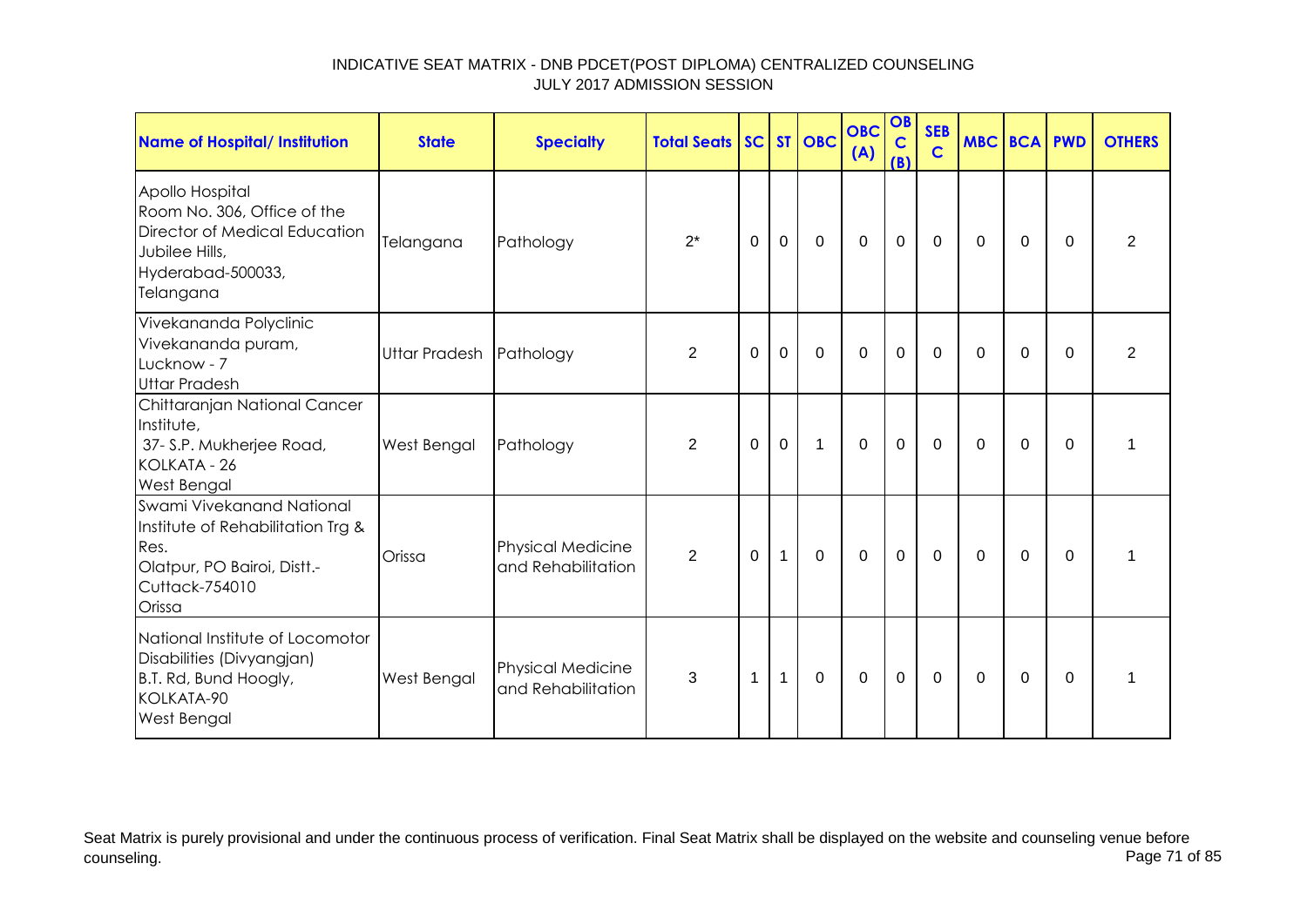| Name of Hospital/ Institution                                                                                     | <b>State</b> | <b>Specialty</b>                               | <b>Total Seats</b> |             |             | SC ST OBC      | <b>OBC</b><br>(A) | OB<br>$\mathbf C$<br>(B) | <b>SEB</b><br>$\mathbf C$ | <b>MBC</b>  | <b>BCA PWD</b> |          | <b>OTHERS</b> |
|-------------------------------------------------------------------------------------------------------------------|--------------|------------------------------------------------|--------------------|-------------|-------------|----------------|-------------------|--------------------------|---------------------------|-------------|----------------|----------|---------------|
| Sambhu Nath Pandit Hospital<br>11, Lala Lajpat Rai Sarani,<br>Kolkata-20<br>West Bengal                           | West Bengal  | <b>Physical Medicine</b><br>and Rehabilitation | $\overline{2}$     | $\Omega$    | $\mathbf 0$ | 0              | $\mathbf 0$       | $\mathbf 0$              | 0                         | 0           | 0              | $\Omega$ | 2             |
| <b>Bhabha Atomic Research</b><br>Centre & Hospital,<br>Anushakti Nagar,<br>MUMBAI-94<br>Maharashtra               | Maharashtra  | Psychiatry                                     | 1                  | 0           | $\mathbf 0$ | $\mathbf 0$    | $\mathbf 0$       | $\mathbf 0$              | $\mathbf 0$               | 0           | $\mathbf 0$    | $\Omega$ | -1            |
| Institute of Mental Health,<br>Govt. Mental Hospital,<br>Amritsar,<br>Punjab                                      | Punjab       | Psychiatry                                     | 1#                 | $\mathbf 1$ | $\mathbf 0$ | $\overline{0}$ | $\mathbf 0$       | $\mathbf 0$              | $\mathbf 0$               | $\mathbf 0$ | $\mathbf 0$    | $\Omega$ | $\mathbf 0$   |
| J.L.N. Main Hosp. & Res. Centre<br><b>Bhilai Steel Plant,</b><br>BHILAI-01<br>Chhatisgarh                         | Chhattisgarh | Radio Diagnosis                                | 2                  | $\Omega$    | $\mathbf 0$ | $\mathbf 0$    | $\mathbf 0$       | $\overline{0}$           | $\mathbf{0}$              | $\Omega$    | $\Omega$       | $\Omega$ | 2             |
| Shri Balaji Action Medical<br>Institute,<br>FC-34, A-4,<br>Paschim Vihar,<br>New Delhi - 110063                   | Delhi        | Radio Diagnosis                                | $\overline{2}$     | 0           | $\mathbf 0$ | $\mathbf 0$    | $\mathbf{0}$      | $\mathbf 0$              | $\mathbf 0$               | $\mathbf 0$ | $\mathbf 0$    | $\Omega$ | 2             |
| Apollo Hospital International<br>Plot No. 1A, GIDC Estate<br>Bhat, District - Gandhi Nagar -<br>382428<br>Gujarat | Gujarat      | Radio Diagnosis                                | 2                  | $\Omega$    | $\Omega$    | $\mathbf 0$    | $\mathbf 0$       | $\mathbf 0$              | $\mathbf 0$               | $\Omega$    | $\mathbf 0$    | $\Omega$ | 2             |

Seat Matrix is purely provisional and under the continuous process of verification. Final Seat Matrix shall be displayed on the website and counseling venue before<br>Page 72 of 85 counseling. Page 72 of 85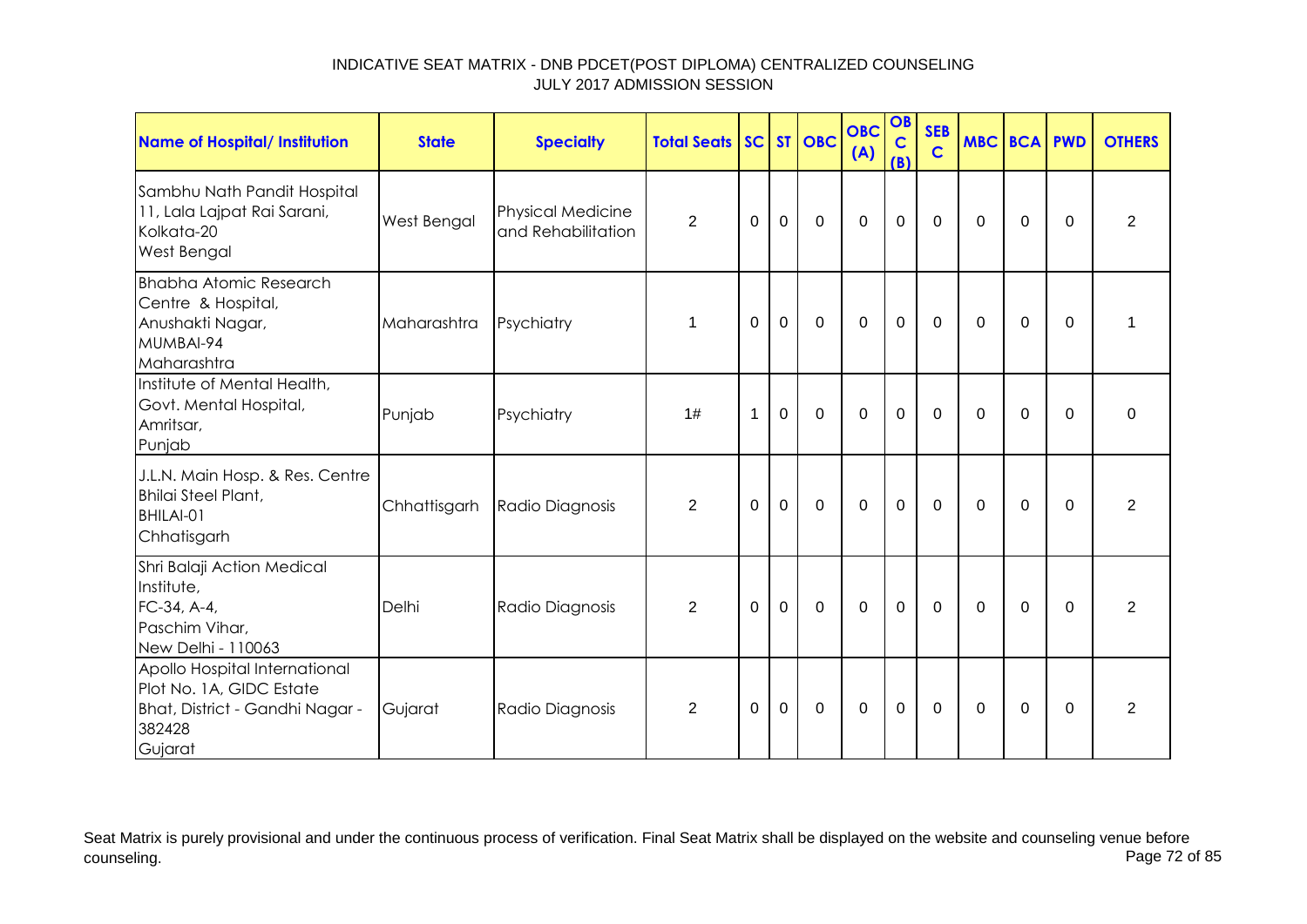| <b>Name of Hospital/ Institution</b>                                                                                                | <b>State</b> | <b>Specialty</b> | <b>Total Seats SC ST OBC</b> |             |             |                | <b>OBC</b><br>(A) | OB<br>$\mathbf c$<br>(B) | <b>SEB</b><br>$\mathbf C$ | <b>MBC BCA PWD</b> |             |             | <b>OTHERS</b>  |
|-------------------------------------------------------------------------------------------------------------------------------------|--------------|------------------|------------------------------|-------------|-------------|----------------|-------------------|--------------------------|---------------------------|--------------------|-------------|-------------|----------------|
| Gujarat MRI Centre (P) Ltd<br>Samved Hospital,<br>Stadium-Commerce College<br>Road,<br>Navarangpura,<br>Ahmedabad-380009<br>Gujarat | Gujarat      | Radio Diagnosis  | $2^*$                        | $\mathbf 0$ | $\mathbf 0$ | $\overline{0}$ | $\overline{0}$    | $\mathbf 0$              | $\mathbf 0$               | 0                  | $\mathbf 0$ | $\mathbf 0$ | $\overline{2}$ |
| Artemis Health Institute<br>Sector 51,<br>Gurgaon-122001<br>Haryana                                                                 | Haryana      | Radio Diagnosis  | $\overline{2}$               | $\Omega$    | $\mathbf 0$ | $\mathbf 0$    | $\overline{0}$    | $\mathbf 0$              | $\mathbf 0$               | $\Omega$           | $\Omega$    | $\Omega$    | $\overline{2}$ |
| Paras Hospitals<br>C-1, Shushant Lok, Phase-1,<br>Gurgaon-122002, Haryana                                                           | Haryana      | Radio Diagnosis  | $\mathbf 1$                  | $\Omega$    | $\Omega$    | $\mathbf 0$    | $\overline{0}$    | $\mathbf 0$              | $\Omega$                  | $\Omega$           | $\Omega$    | $\Omega$    | 1              |
| Kidwai Memorial Institute Of<br>Oncology<br>Dr.MH.Marigowda Road,<br>Bangalore - 29<br>Karnataka                                    | Karnataka    | Radio Diagnosis  | 3                            | $\Omega$    | $\mathbf 0$ | $\mathbf 0$    | $\Omega$          | $\mathbf 0$              | $\mathbf 0$               | $\mathbf 0$        | $\mathbf 0$ | $\Omega$    | 3              |
| <b>Baby Memorial Hospital</b><br>Indira Gandhi Road,<br>Kozhikode,<br><b>CALICUT - 673004</b><br>Kerala                             | Kerala       | Radio Diagnosis  | $\mathbf 1$                  | $\Omega$    | $\mathbf 0$ | $\mathbf 0$    | $\overline{0}$    | $\mathbf 0$              | $\mathbf 0$               | $\Omega$           | 0           | $\Omega$    | 1              |
| Kerala Institute of Medical<br>Sciences<br>P B No.1, Anayara P O,<br>Trivandrum,<br>Kerala                                          | Kerala       | Radio Diagnosis  | 3                            | $\Omega$    | $\Omega$    | $\Omega$       | $\Omega$          | $\mathbf 0$              | $\mathbf{0}$              | $\Omega$           | $\Omega$    | $\Omega$    | 3              |

Seat Matrix is purely provisional and under the continuous process of verification. Final Seat Matrix shall be displayed on the website and counseling venue before<br>Page 73 of 85 counseling. Page 73 of 85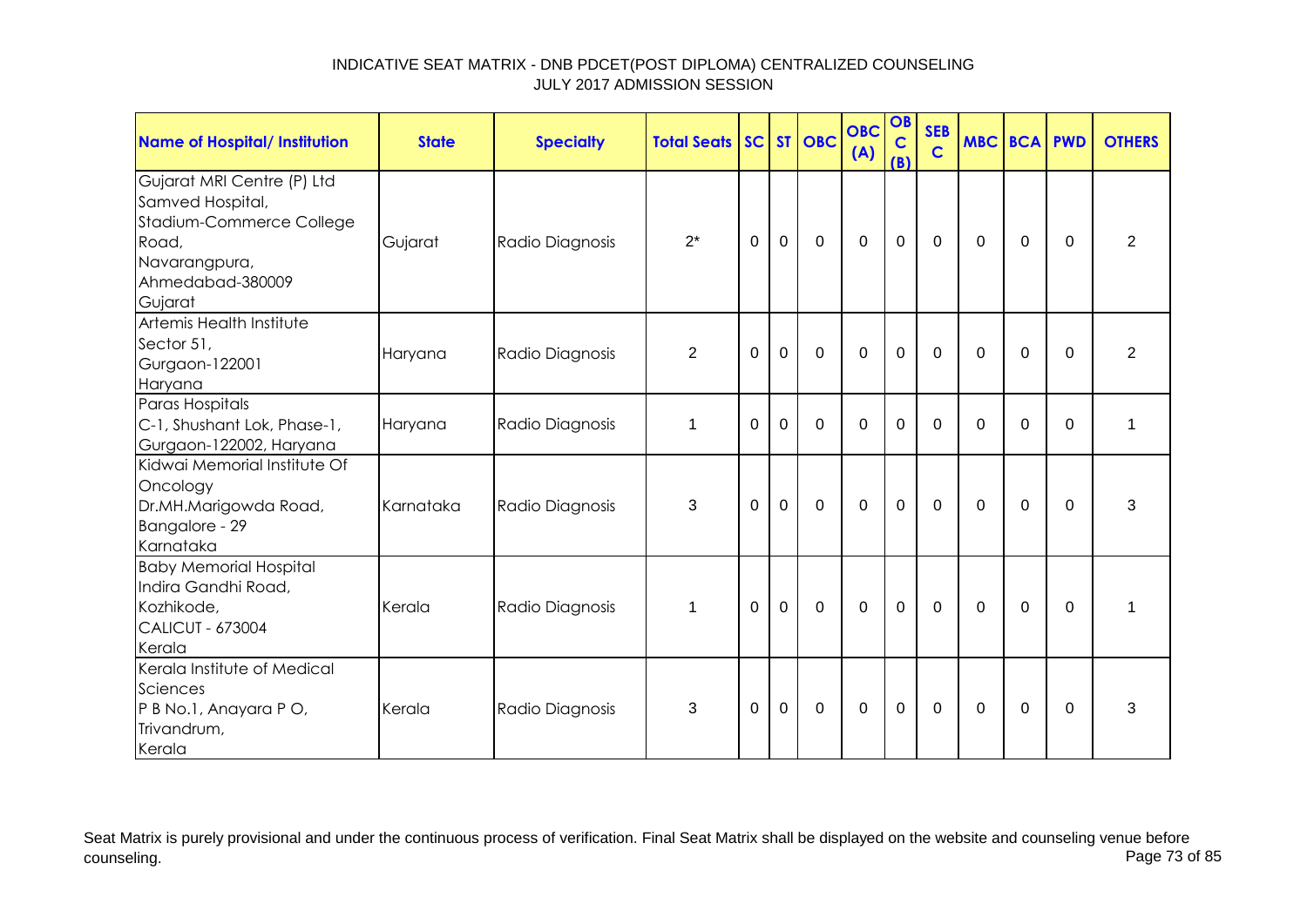| Name of Hospital/ Institution                                                                                                                                                  | <b>State</b>      | <b>Specialty</b> | <b>Total Seats</b> |          |             | SC ST OBC   | <b>OBC</b><br>(A) | OB<br>$\mathbf C$<br>(B) | <b>SEB</b><br>$\mathbf C$ | <b>MBC BCA PWD</b> |             |          | <b>OTHERS</b>  |
|--------------------------------------------------------------------------------------------------------------------------------------------------------------------------------|-------------------|------------------|--------------------|----------|-------------|-------------|-------------------|--------------------------|---------------------------|--------------------|-------------|----------|----------------|
| Lourdes Hospital<br>Pachalam,<br>Ernakulam,<br>KOCHI-12 kerala                                                                                                                 | Kerala            | Radio Diagnosis  | 1                  | 0        | $\mathbf 0$ | $\mathbf 0$ | $\mathbf 0$       | $\mathbf 0$              | $\Omega$                  | $\Omega$           | 0           | 0        | 1              |
| <b>Medical Trust Hospital</b><br>M. G. Road,<br>KOCHI-16<br>Kerala                                                                                                             | Kerala            | Radio Diagnosis  | $\overline{2}$     | $\Omega$ | $\mathbf 0$ | $\mathbf 0$ | $\mathbf 0$       | $\mathbf 0$              | $\Omega$                  | $\Omega$           | $\Omega$    | $\Omega$ | $\overline{2}$ |
| <b>Bombay Hospital</b><br>IDA Scheme no 94/95,<br>Ring Road,<br>Indore-452010<br>Madhya Pradesh                                                                                | Madhya<br>Pradesh | Radio Diagnosis  | $1^*$              | 0        | $\mathbf 0$ | $\mathbf 0$ | $\mathbf 0$       | $\mathbf 0$              | 0                         | 0                  | $\mathbf 0$ | 0        | 1              |
| Apple Saraswati Multispecialty<br>Hospital<br>(Apple Hospitals and Research<br>Institute Ltd.)<br>804/2, 805/2, E Ward,<br>Bhosalewadi,<br>Kadamwadi Road, Kolhapur-<br>416003 | Maharashtra       | Radio Diagnosis  | $\overline{2}$     | $\Omega$ | $\mathbf 0$ | $\mathbf 0$ | $\mathbf 0$       | $\mathbf 0$              | 0                         | 0                  | 0           | $\Omega$ | $\overline{2}$ |
| <b>Breach Candy Hospital Trust</b><br>$60-A$<br>Bhulabhai Desai Road,<br>Mumbai-400026<br>Maharashtra                                                                          | Maharashtra       | Radio Diagnosis  | $\mathbf 1$        | $\Omega$ | $\mathbf 0$ | $\mathbf 0$ | $\mathbf 0$       | $\mathbf 0$              | $\mathbf{0}$              | $\Omega$           | $\mathbf 0$ | $\Omega$ | 1              |
| <b>Holy Spirit Hospital</b><br>Mahakali Road,<br>Andheri (East),<br>Mumbai-400093<br>Maharashtra                                                                               | Maharashtra       | Radio Diagnosis  | 1                  | 0        | 0           | 0           | $\mathbf 0$       | $\mathbf 0$              | 0                         | 0                  | 0           | 0        | 1              |

Seat Matrix is purely provisional and under the continuous process of verification. Final Seat Matrix shall be displayed on the website and counseling venue before<br>Page 74 of 85 counseling. Page 74 of 85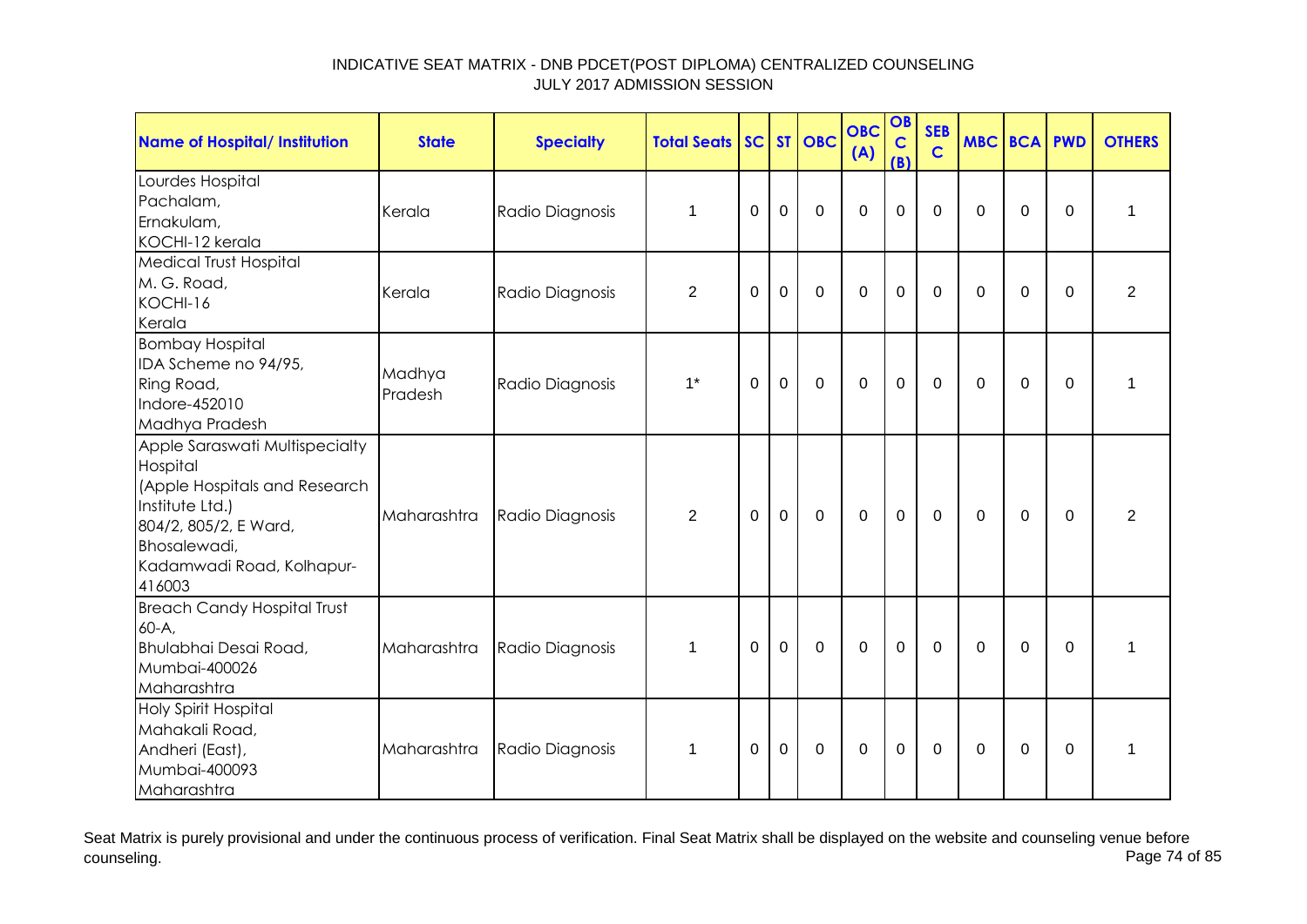| <b>Name of Hospital/ Institution</b>                                                                                         | <b>State</b> | <b>Specialty</b> | <b>Total Seats</b> |          |                | SC ST OBC   | <b>OBC</b><br>(A) | OB<br>$\mathbf C$<br>(B) | <b>SEB</b><br>$\mathbf C$ | <b>MBC BCA PWD</b> |             |             | <b>OTHERS</b>  |
|------------------------------------------------------------------------------------------------------------------------------|--------------|------------------|--------------------|----------|----------------|-------------|-------------------|--------------------------|---------------------------|--------------------|-------------|-------------|----------------|
| Jehangir Hospital<br>32, Sassoon Road,<br>Pune-411001<br>Maharashtra                                                         | Maharashtra  | Radio Diagnosis  | $\overline{2}$     | 0        | $\mathbf 0$    | $\mathbf 0$ | $\overline{0}$    | $\overline{0}$           | $\Omega$                  | $\Omega$           | 0           | $\mathbf 0$ | $\overline{2}$ |
| Jupiter Hospital<br>Eastern Express Highway,<br>Thane-400601<br>Maharashtra                                                  | Maharashtra  | Radio Diagnosis  | $\overline{2}$     | 0        | $\mathbf 0$    | $\mathbf 0$ | $\mathbf 0$       | $\mathbf 0$              | $\mathbf 0$               | 0                  | 0           | $\Omega$    | $\overline{2}$ |
| Lilavati Hospital & Res. Centre<br>A-791, Bandra Reclaimation,<br>Bandra West,<br>Mumbai - 50<br>Maharashtra                 | Maharashtra  | Radio Diagnosis  | 3                  | $\Omega$ | $\mathbf 0$    | $\mathbf 0$ | $\overline{0}$    | $\mathbf 0$              | $\mathbf 0$               | $\Omega$           | 0           | $\Omega$    | 3              |
| P.D. Hinduja National Hospital<br>and Medical Research Centre,<br>Veer Savarkar Marg, Mahim,<br>Mumbai-400016<br>Maharashtra | Maharashtra  | Radio Diagnosis  | $\overline{2}$     | $\Omega$ | $\mathbf 0$    | $\mathbf 0$ | $\mathbf 0$       | $\mathbf 0$              | $\mathbf 0$               | $\mathbf 0$        | $\mathbf 0$ | $\mathbf 0$ | $\overline{2}$ |
| Sahyadri Speciality Hospital<br>30-C, Erandwane,<br>Karve Road,<br>Pune -411004<br>Maharashtra                               | Maharashtra  | Radio Diagnosis  | $\overline{2}$     | $\Omega$ | $\mathbf 0$    | $\mathbf 0$ | $\overline{0}$    | $\mathbf 0$              | $\mathbf 0$               | $\Omega$           | $\mathbf 0$ | $\Omega$    | $\overline{2}$ |
| Apollo Hospital<br>Plot No. 251<br>Sainik School Road<br>Unit-15, Bhubaneshwar<br>Orissa-751005                              | Orissa       | Radio Diagnosis  | 1                  | $\Omega$ | $\overline{0}$ | $\mathbf 0$ | $\overline{0}$    | $\mathbf 0$              | $\mathbf 0$               | $\Omega$           | $\mathbf 0$ | $\mathbf 0$ | 1              |

Seat Matrix is purely provisional and under the continuous process of verification. Final Seat Matrix shall be displayed on the website and counseling venue before<br>Page 75 of 85 counseling. Page 75 of 85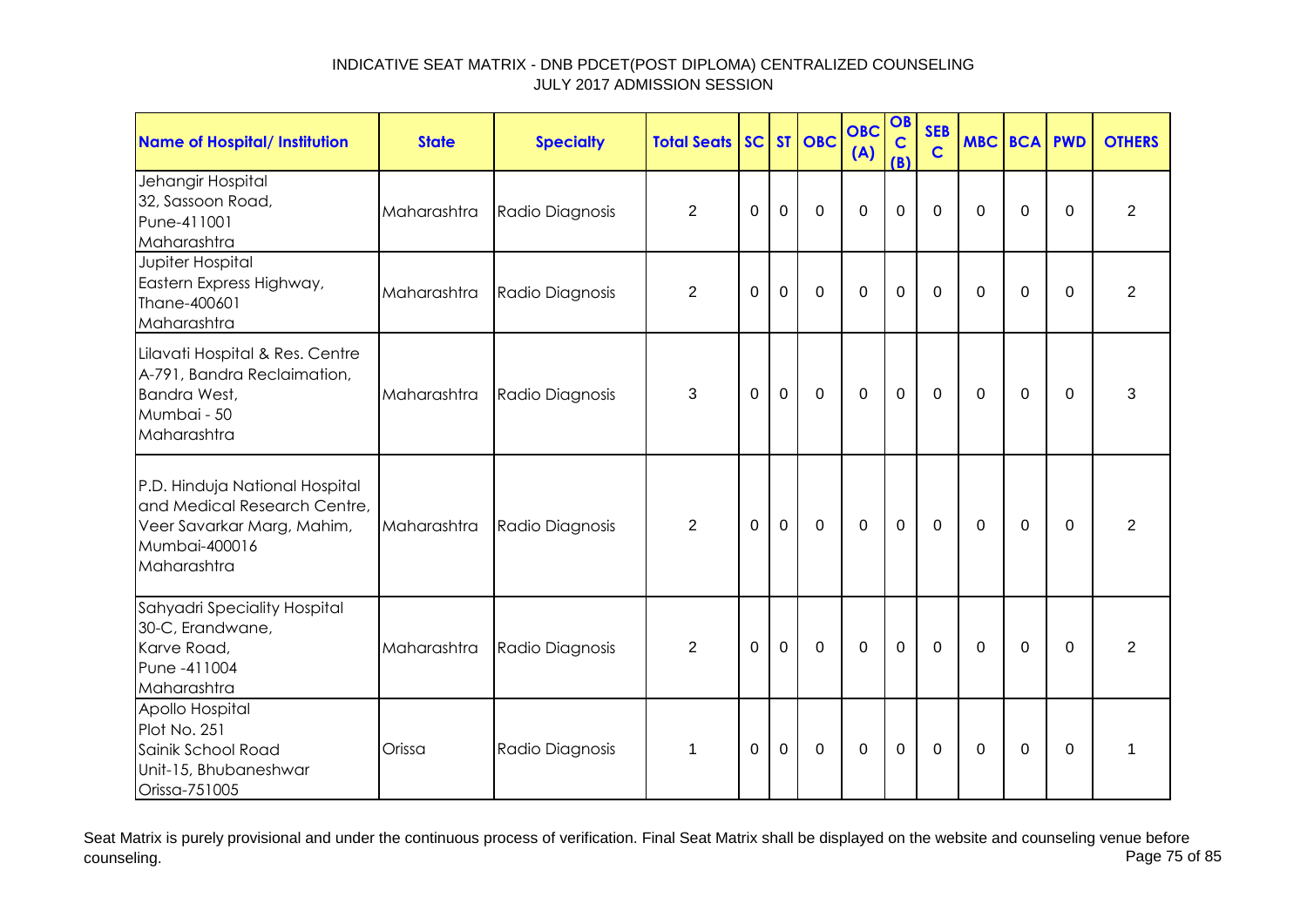| <b>Name of Hospital/ Institution</b>                                                                                                            | <b>State</b> | <b>Specialty</b> | <b>Total Seats</b> |          |                | SC ST OBC   | <b>OBC</b><br>(A) | OB<br>$\mathbf C$<br>(B) | <b>SEB</b><br>$\mathbf C$ | <b>MBC BCA PWD</b> |          |          | <b>OTHERS</b>  |
|-------------------------------------------------------------------------------------------------------------------------------------------------|--------------|------------------|--------------------|----------|----------------|-------------|-------------------|--------------------------|---------------------------|--------------------|----------|----------|----------------|
| Indira Gandhi Govt. General<br>Hospital & PG Institute<br>PONDICHERRY - 605001<br>Pondicherry                                                   | Pondicherry  | Radio Diagnosis  | $2^*$              | 0        | $\mathbf 0$    | $\Omega$    | $\Omega$          | 0                        | $\Omega$                  | $\Omega$           | $\Omega$ | 0        | $\overline{2}$ |
| Fortis Hospital<br>Sector-62, Phase-VIII,<br>Mohali-160062<br>Punjab                                                                            | Punjab       | Radio Diagnosis  | $\mathbf 1$        | 0        | $\mathbf 0$    | $\mathbf 0$ | $\mathbf 0$       | $\mathbf 0$              | $\Omega$                  | $\Omega$           | 0        | 0        | 1              |
| Max Super Specialty Hospital<br>A Unit of Hometrail Estate Pvt<br>Ltd.<br><b>Civil Hospital Premises</b><br>Phase - VI, Mohali-160055<br>Punjab | Punjab       | Radio Diagnosis  | $\overline{2}$     | $\Omega$ | $\mathbf 0$    | $\mathbf 0$ | $\mathbf 0$       | $\mathbf 0$              | $\mathbf 0$               | $\Omega$           | $\Omega$ | $\Omega$ | $\overline{2}$ |
| Apollo Hospital<br>21 Greams lane,<br>Off Greams Rd,<br>Chennai - 06<br>Tamil Nadu                                                              | Tamil Nadu   | Radio Diagnosis  | 3                  | $\Omega$ | $\overline{0}$ | $\mathbf 0$ | $\mathbf 0$       | $\mathbf 0$              | $\Omega$                  | $\Omega$           | $\Omega$ | $\Omega$ | 3              |
| Kovai Medical Centre,<br>Post Box No. 3209,<br>Avinashi Road,<br>Civil Arodrom Post,<br>COIMBATORE-14<br>Tamil Nadu                             | Tamil Nadu   | Radio Diagnosis  | $\mathbf 1$        | $\Omega$ | $\mathbf 0$    | $\mathbf 0$ | $\mathbf 0$       | $\mathbf 0$              | $\mathbf 0$               | $\Omega$           | $\Omega$ | $\Omega$ | 1              |
| Meenakshi Mission Hosp. & Res.<br>Centre<br>Lake Area, Melur Road,<br><b>MADURAI-625107</b><br>Tamil Nadu                                       | Tamil Nadu   | Radio Diagnosis  | 2                  | $\Omega$ | $\mathbf 0$    | 0           | 0                 | $\mathbf 0$              | 0                         | $\Omega$           | 0        | 0        | $\overline{2}$ |

Seat Matrix is purely provisional and under the continuous process of verification. Final Seat Matrix shall be displayed on the website and counseling venue before<br>Page 76 of 85 counseling. Page 76 of 85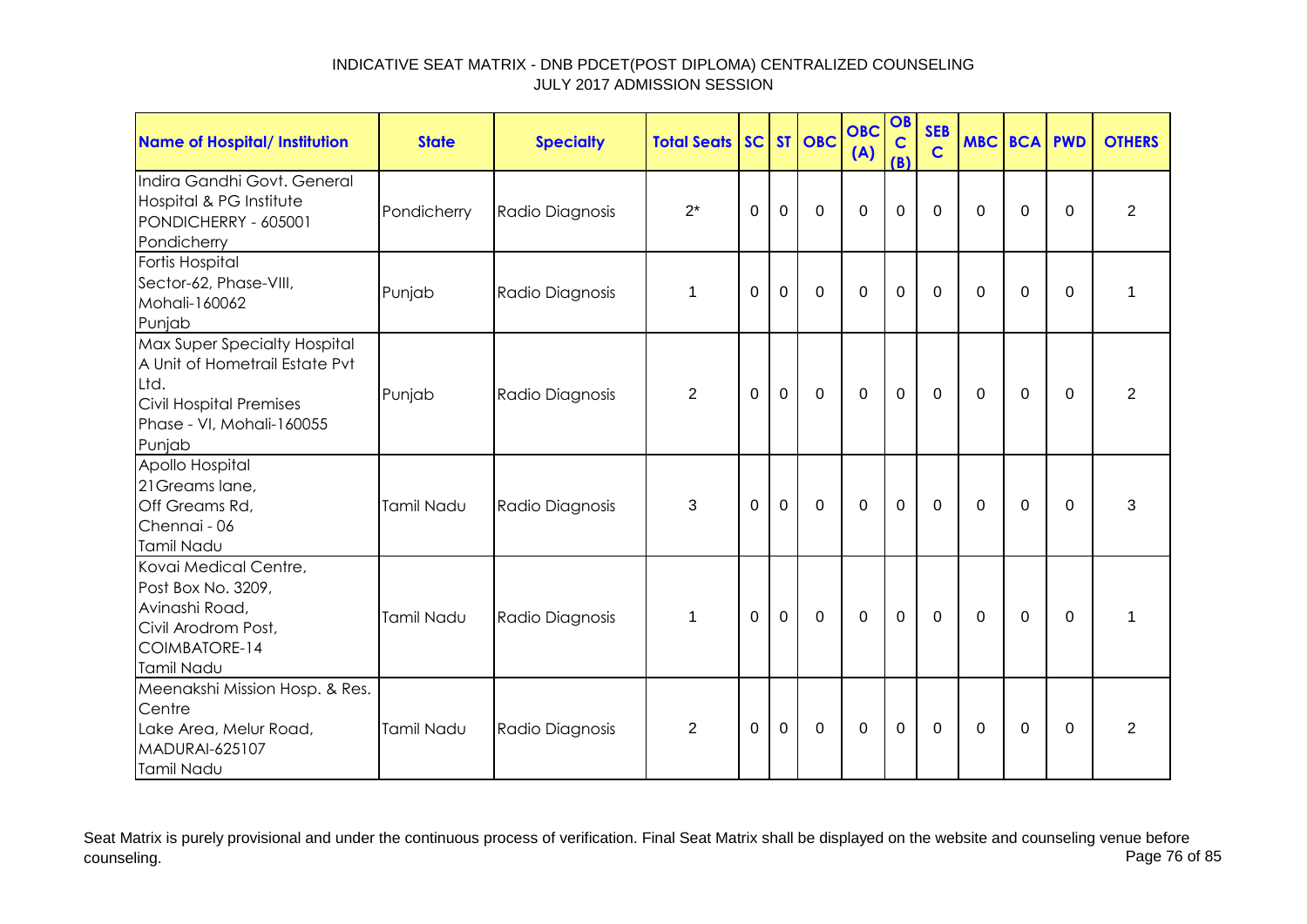| <b>Name of Hospital/ Institution</b>                                                                                                                            | <b>State</b> | <b>Specialty</b>              | <b>Total Seats</b> | SC <sub>1</sub> |             | ST OBC         | <b>OBC</b><br>(A) | OB<br>$\mathbf C$<br>(B) | <b>SEB</b><br>$\mathbf C$ |             | <b>MBC BCA PWD</b> |             | <b>OTHERS</b>  |
|-----------------------------------------------------------------------------------------------------------------------------------------------------------------|--------------|-------------------------------|--------------------|-----------------|-------------|----------------|-------------------|--------------------------|---------------------------|-------------|--------------------|-------------|----------------|
| Care Hospital<br>Exhibition Road, Nampally,<br>Hyderabad,<br>Telangana                                                                                          | Telangana    | Radio Diagnosis               | $\mathbf 1$        | $\Omega$        | $\mathbf 0$ | $\overline{0}$ | $\overline{0}$    | $\mathbf 0$              | $\Omega$                  | $\Omega$    | 0                  | $\Omega$    | 1              |
| Yashoda Super Speciality<br>Hospital<br>Nalgonda X Road, Malakpet,<br>Hyderabad-500036<br>Telangana                                                             | Telangana    | Radio Diagnosis               | $\overline{2}$     | $\Omega$        | $\mathbf 0$ | $\mathbf 0$    | $\mathbf 0$       | $\mathbf 0$              | $\mathbf{0}$              | 0           | 0                  | $\Omega$    | $\overline{2}$ |
| Vivekananda Polyclinic<br>Vivekananda puram,<br>Lucknow - 7<br><b>Uttar Pradesh</b>                                                                             |              | Uttar Pradesh Radio Diagnosis | $\mathbf 1$        | $\Omega$        | $\mathbf 0$ | $\overline{0}$ | $\overline{0}$    | $\mathbf 0$              | $\Omega$                  | $\Omega$    | $\Omega$           | $\mathbf 0$ | $\mathbf{1}$   |
| Rabindranath Tagore<br>International<br>Instt.of Cardiac Sciences<br>Premises No.1489, 124,<br>Mukundapur,<br>E M Bypass,<br>KOLKATA - 99<br><b>West Bengal</b> | West Bengal  | Radio Diagnosis               | $\mathbf 1$        | $\Omega$        | $\mathbf 0$ | $\mathbf 0$    | $\mathbf 0$       | $\mathbf 0$              | $\mathbf 0$               | $\mathbf 0$ | 0                  | $\mathbf 0$ | $\mathbf{1}$   |
| Mahavir Cancer Sansthan<br>Phulwari Sharif,<br>PATNA-801505<br><b>Bihar</b>                                                                                     | Bihar        | Radio Therapy                 | $\overline{2}$     | $\Omega$        | $\Omega$    | $\overline{0}$ | $\Omega$          | $\mathbf 0$              | $\Omega$                  | $\Omega$    | 0                  | $\Omega$    | $\overline{2}$ |
| Dharamshila Hospital and<br>Research Centre,<br>Dharamshila Marg, Vasundara<br>Enclave,<br>New Delhi-110096                                                     | Delhi        | Radio Therapy                 | 1                  | 0               | $\mathbf 0$ | $\mathbf 0$    | $\mathbf 0$       | $\mathbf 0$              | 0                         | 0           | 0                  | $\mathbf 0$ | 1              |

Seat Matrix is purely provisional and under the continuous process of verification. Final Seat Matrix shall be displayed on the website and counseling venue before<br>Page 77 of 85 counseling. Page 77 of 85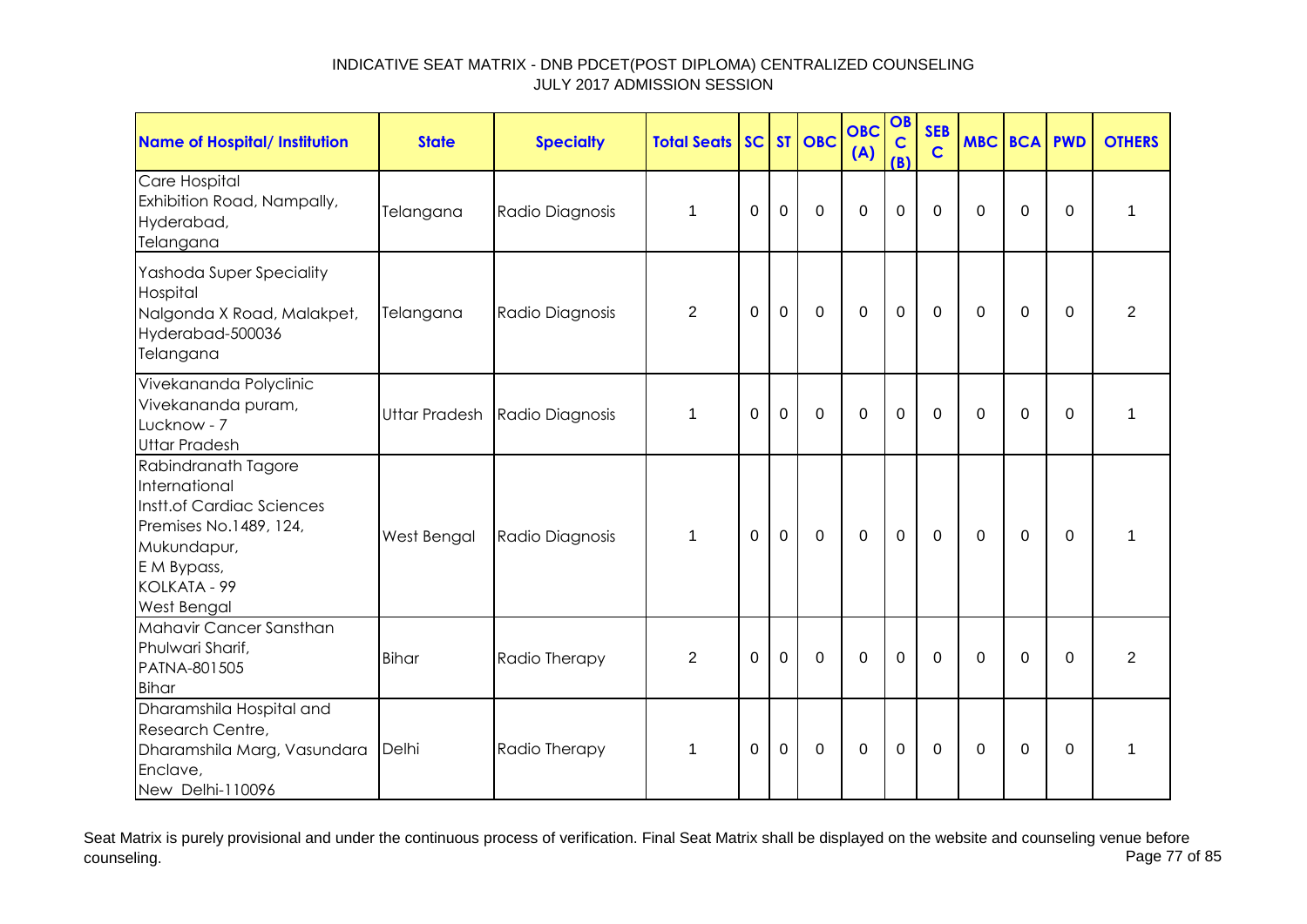| Name of Hospital/ Institution                                                                                                                                                            | <b>State</b> | <b>Specialty</b> | <b>Total Seats   SC   ST   OBC</b> |             |              |             | <b>OBC</b><br>(A) | OB<br>$\mathbf C$<br>(B) | <b>SEB</b><br>$\mathbf C$ | <b>MBC BCA PWD</b> |             |          | <b>OTHERS</b>  |
|------------------------------------------------------------------------------------------------------------------------------------------------------------------------------------------|--------------|------------------|------------------------------------|-------------|--------------|-------------|-------------------|--------------------------|---------------------------|--------------------|-------------|----------|----------------|
| Max Super Specialty Hospital<br>1, Press Enclave Road,<br>Saket,<br>New Delhi-110017                                                                                                     | Delhi        | Radio Therapy    | $\mathbf{1}$                       | $\mathbf 0$ | $\mathbf 0$  | $\mathbf 0$ | $\mathbf 0$       | $\pmb{0}$                | $\mathbf 0$               | 0                  | $\mathbf 0$ | $\Omega$ | 1              |
| Medanta-The Medicity<br>Sector-38, Gurgaon,<br>Haryana-122001                                                                                                                            | Haryana      | Radio Therapy    | $\overline{2}$                     | 0           | $\mathbf 0$  | $\Omega$    | $\mathbf 0$       | $\mathbf 0$              | $\Omega$                  | 0                  | 0           | $\Omega$ | $\overline{2}$ |
| Apollo Hospital<br>154/11, Opp. I.I.M.,<br>Bannerghatta Road,<br>Bangalore-560076<br>Karnataka                                                                                           | Karnataka    | Radio Therapy    | $\overline{2}$                     | $\Omega$    | $\mathbf 0$  | $\Omega$    | $\mathbf 0$       | $\mathbf 0$              | $\Omega$                  | $\Omega$           | $\Omega$    | $\Omega$ | 2              |
| <b>HealthCare Global Specialty</b><br>Hospital,<br>(Formerly Bangalore Institute of<br>Oncology)<br>44-45/2, 2nd Cross,<br>Raja Rammohan Roy Extension,<br>Bangalore-560027<br>Karnataka | Karnataka    | Radio Therapy    | $\overline{2}$                     | $\Omega$    | $\mathbf{0}$ | $\mathbf 0$ | $\mathbf 0$       | $\mathbf 0$              | $\mathbf 0$               | $\Omega$           | $\mathbf 0$ | $\Omega$ | $\overline{2}$ |
| Sri Shankara Cancer Hospital<br>and Research centre<br>Shankara Math Premises,<br>1st cross, Shankarapuram,<br>Basavanagudi,<br>Bangalore-560004<br>Karnataka                            | Karnataka    | Radio Therapy    | $\overline{2}$                     | $\Omega$    | $\mathbf 0$  | $\mathbf 0$ | $\mathbf 0$       | $\mathbf 0$              | $\Omega$                  | $\Omega$           | $\Omega$    | $\Omega$ | 2              |

Seat Matrix is purely provisional and under the continuous process of verification. Final Seat Matrix shall be displayed on the website and counseling venue before<br>Page 78 of 85 counseling. Page 78 of 85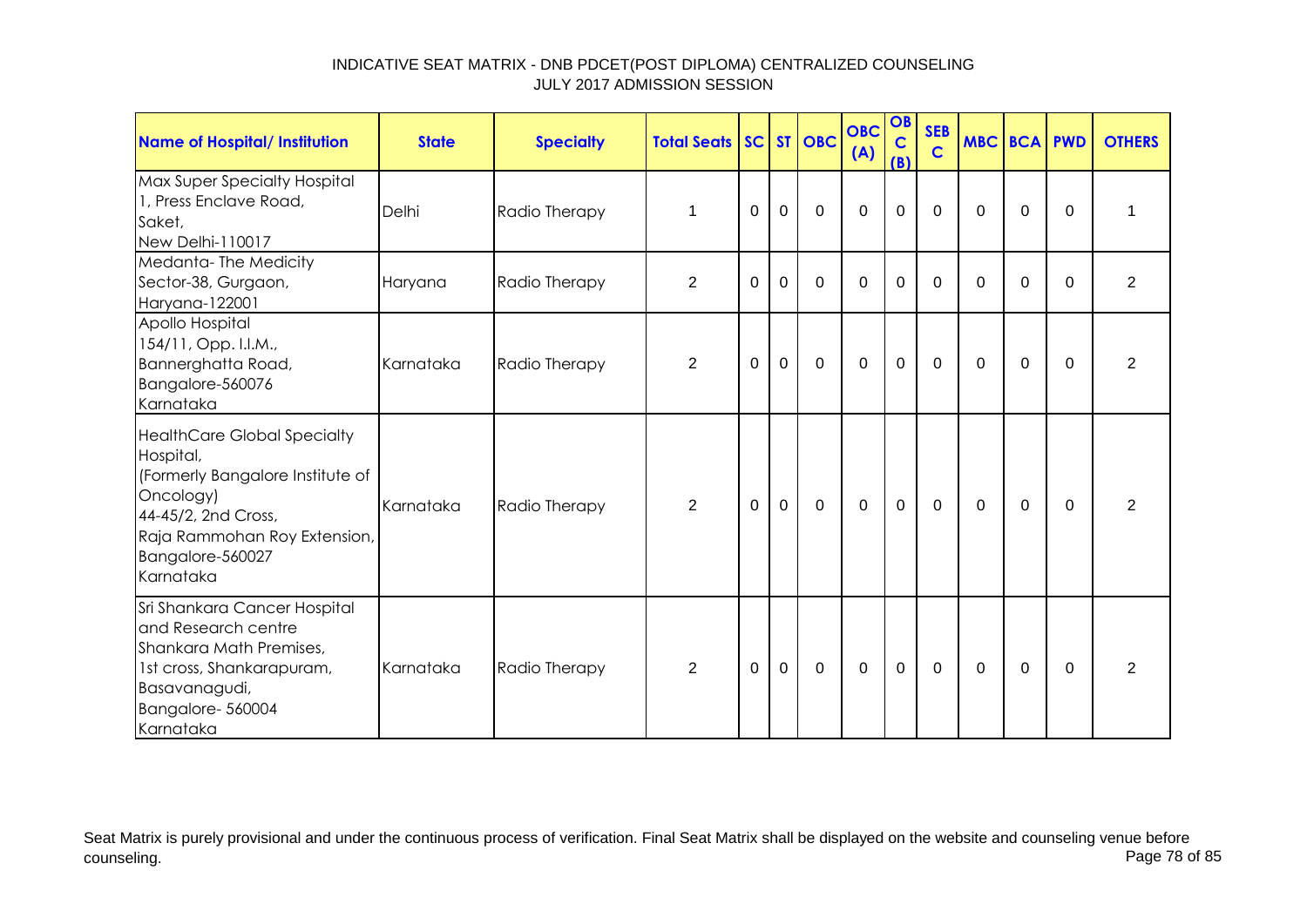| Name of Hospital/ Institution                                                                                                              | <b>State</b> | <b>Specialty</b> | <b>Total Seats</b> |          |                | SC ST OBC   | <b>OBC</b><br>(A) | OB<br>$\mathbf C$<br>(B) | <b>SEB</b><br>$\mathbf C$ | <b>MBC BCA PWD</b> |             |             | <b>OTHERS</b>  |
|--------------------------------------------------------------------------------------------------------------------------------------------|--------------|------------------|--------------------|----------|----------------|-------------|-------------------|--------------------------|---------------------------|--------------------|-------------|-------------|----------------|
| Inlaks & Budhrani Hospital<br>7-9, Koregaon Park,<br>Pune-411001<br>Maharashtra                                                            | Maharashtra  | Radio Therapy    | 1                  | $\Omega$ | $\overline{0}$ | $\mathbf 0$ | $\overline{0}$    | $\mathbf 0$              | $\overline{0}$            | $\Omega$           | $\mathbf 0$ | $\mathbf 0$ | 1              |
| Jaslok Hospital & Res. Centre<br>15, Gopalrao Deshmukh Marg,<br>Mumbai-400026<br>Maharashtra                                               | Maharashtra  | Radio Therapy    | 1                  | $\Omega$ | $\mathbf 0$    | $\mathbf 0$ | $\mathbf 0$       | $\mathbf 0$              | $\mathbf 0$               | $\Omega$           | $\mathbf 0$ | $\Omega$    | 1              |
| Jupiter Hospital<br>Eastern Express Highway,<br>Thane-400601<br>Maharashtra                                                                | Maharashtra  | Radio Therapy    | 1                  | $\Omega$ | $\mathbf 0$    | $\mathbf 0$ | $\mathbf 0$       | $\mathbf 0$              | $\mathbf 0$               | $\Omega$           | $\Omega$    | $\Omega$    | 1              |
| Apollo Hospital<br>21 Greams lane,<br>Off Greams Rd,<br>Chennai - 06<br>Tamil Nadu                                                         | Tamil Nadu   | Radio Therapy    | $\mathbf 1$        | $\Omega$ | $\mathbf 0$    | $\mathbf 0$ | $\mathbf 0$       | $\mathbf 0$              | $\mathbf 0$               | $\Omega$           | $\mathbf 0$ | $\Omega$    | 1              |
| G. Kuppuswamy Naidu<br><b>Memorial Hospital</b><br>Pappanaickenpalayan<br><b>COIMBATORE - 37</b><br>Tamil Nadu                             | Tamil Nadu   | Radio Therapy    | $\overline{2}$     | 0        | $\mathbf 0$    | $\mathbf 0$ | $\overline{0}$    | $\mathbf 0$              | 0                         | $\Omega$           | $\mathbf 0$ | $\Omega$    | $\overline{2}$ |
| Apollo Hospital<br>Room No. 306, Office of the<br><b>Director of Medical Education</b><br>Jubilee Hills,<br>Hyderabad-500033,<br>Telangana | Telangana    | Radio Therapy    | $1^*$              | $\Omega$ | $\mathbf 0$    | $\mathbf 0$ | $\mathbf 0$       | $\overline{0}$           | $\mathbf 0$               | $\Omega$           | $\mathbf 0$ | $\mathbf 0$ | $\mathbf{1}$   |

Seat Matrix is purely provisional and under the continuous process of verification. Final Seat Matrix shall be displayed on the website and counseling venue before<br>Page 79 of 85 counseling. Page 79 of 85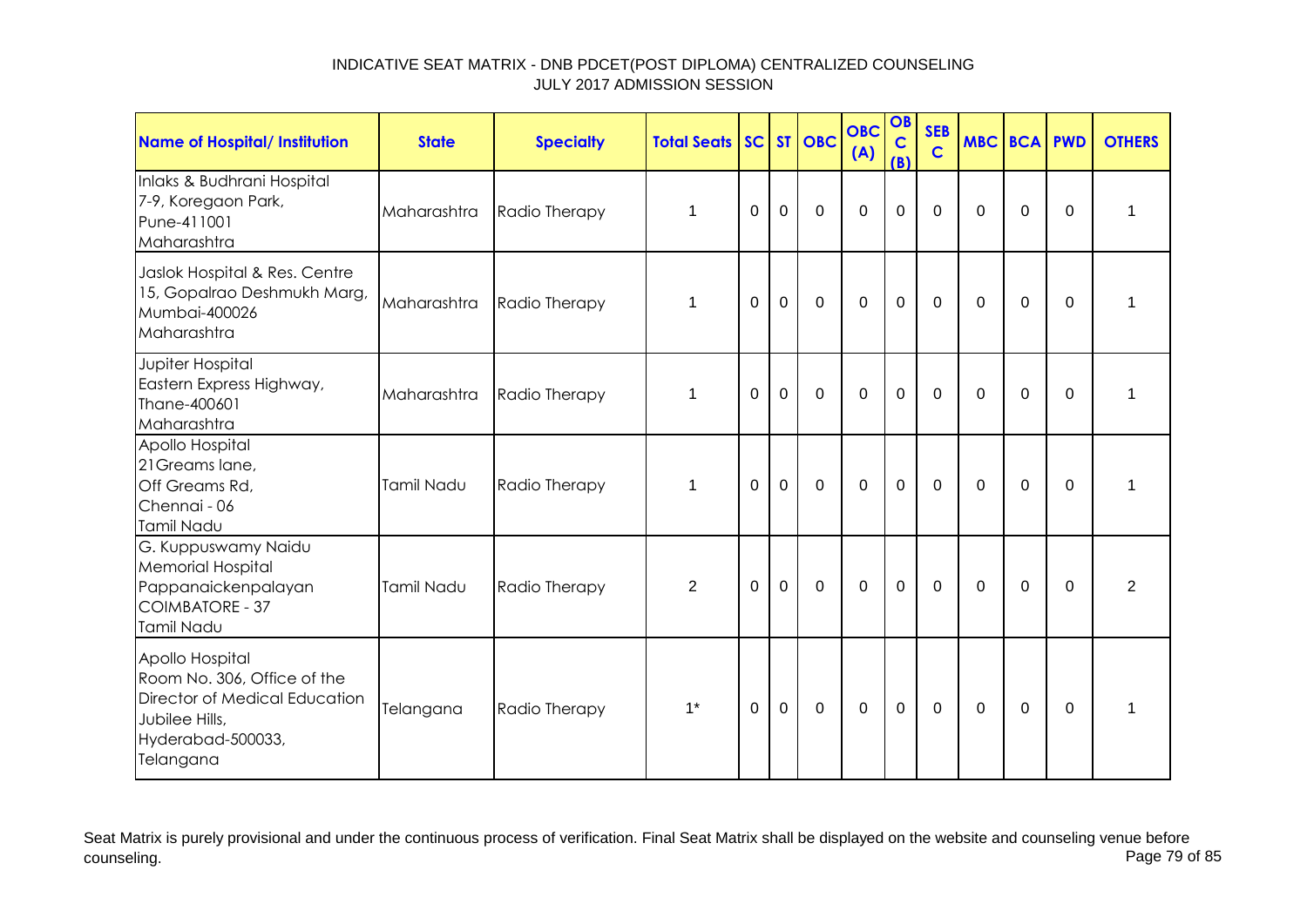| <b>Name of Hospital/ Institution</b>                                                                        | <b>State</b> | <b>Specialty</b>            | <b>Total Seats SC ST OBC</b> |             |             |             | <b>OBC</b><br>(A) | OB<br>$\mathbf C$<br>(B) | <b>SEB</b><br>$\mathbf C$ | <b>MBC BCA PWD</b> |             |          | <b>OTHERS</b>  |
|-------------------------------------------------------------------------------------------------------------|--------------|-----------------------------|------------------------------|-------------|-------------|-------------|-------------------|--------------------------|---------------------------|--------------------|-------------|----------|----------------|
| Indo-American Cancer<br>Institute & Research Centre<br>Road No.14, Banjara Hills,<br>Hyderabad-500034       | Telangana    | Radio Therapy               | 3                            | 0           | $\mathbf 0$ | $\mathbf 0$ | $\mathbf 0$       | $\mathbf 0$              | $\mathbf 0$               | 0                  | $\mathbf 0$ | $\Omega$ | 3              |
| Krishna Institute of Medical<br>Sciences<br>1-8-31/1, Minister Road,<br>Secunderabad - 500003<br>Telangana  | Telangana    | Radio Therapy               | $\overline{2}$               | $\Omega$    | $\mathbf 0$ | $\mathbf 0$ | $\overline{0}$    | $\mathbf 0$              | $\mathbf 0$               | $\Omega$           | $\Omega$    | $\Omega$ | $\overline{2}$ |
| Omega Hospitals,<br>Road No. 12, Banjara Hills,<br>Hyderabad-500034,<br>Telangana                           | Telangana    | Radio Therapy               | $\overline{2}$               | $\mathbf 0$ | $\mathbf 0$ | $\Omega$    | $\overline{0}$    | $\mathbf 0$              | $\Omega$                  | $\mathbf 0$        | $\mathbf 0$ | $\Omega$ | $\overline{2}$ |
| Yashoda Super Speciality<br>Hospital<br>Raj Bhavan Road, Somajiguda, Telangana<br>Hyderabad-82<br>Telangana |              | Radio Therapy               | 3                            | $\mathbf 0$ | $\mathbf 0$ | $\mathbf 0$ | $\mathbf 0$       | $\mathbf 0$              | $\mathbf 0$               | $\mathbf 0$        | $\mathbf 0$ | $\Omega$ | 3              |
| Kamla Nehru Memorial Hospital<br>1, Hasgimpur Road,<br>ALLAHABAD - 2<br><b>Uttar Pradesh</b>                |              | Uttar Pradesh Radio Therapy | 2                            | $\Omega$    | $\Omega$    | $\Omega$    | $\Omega$          | $\mathbf 0$              | $\Omega$                  | $\Omega$           | $\mathbf 0$ | $\Omega$ | $\overline{2}$ |
| Apollo Gleneagles Hospitals<br>58, Canal Circular Road,<br>Kolkata-700054<br><b>West Bengal</b>             | West Bengal  | Radio Therapy               | $2^*$                        | 0           | $\mathbf 0$ | $\mathbf 0$ | $\overline{0}$    | $\mathbf 0$              | $\mathbf 0$               | $\Omega$           | $\mathbf 0$ | $\Omega$ | $\overline{2}$ |

Seat Matrix is purely provisional and under the continuous process of verification. Final Seat Matrix shall be displayed on the website and counseling venue before<br>Page 80 of 85 counseling. Page 80 of 85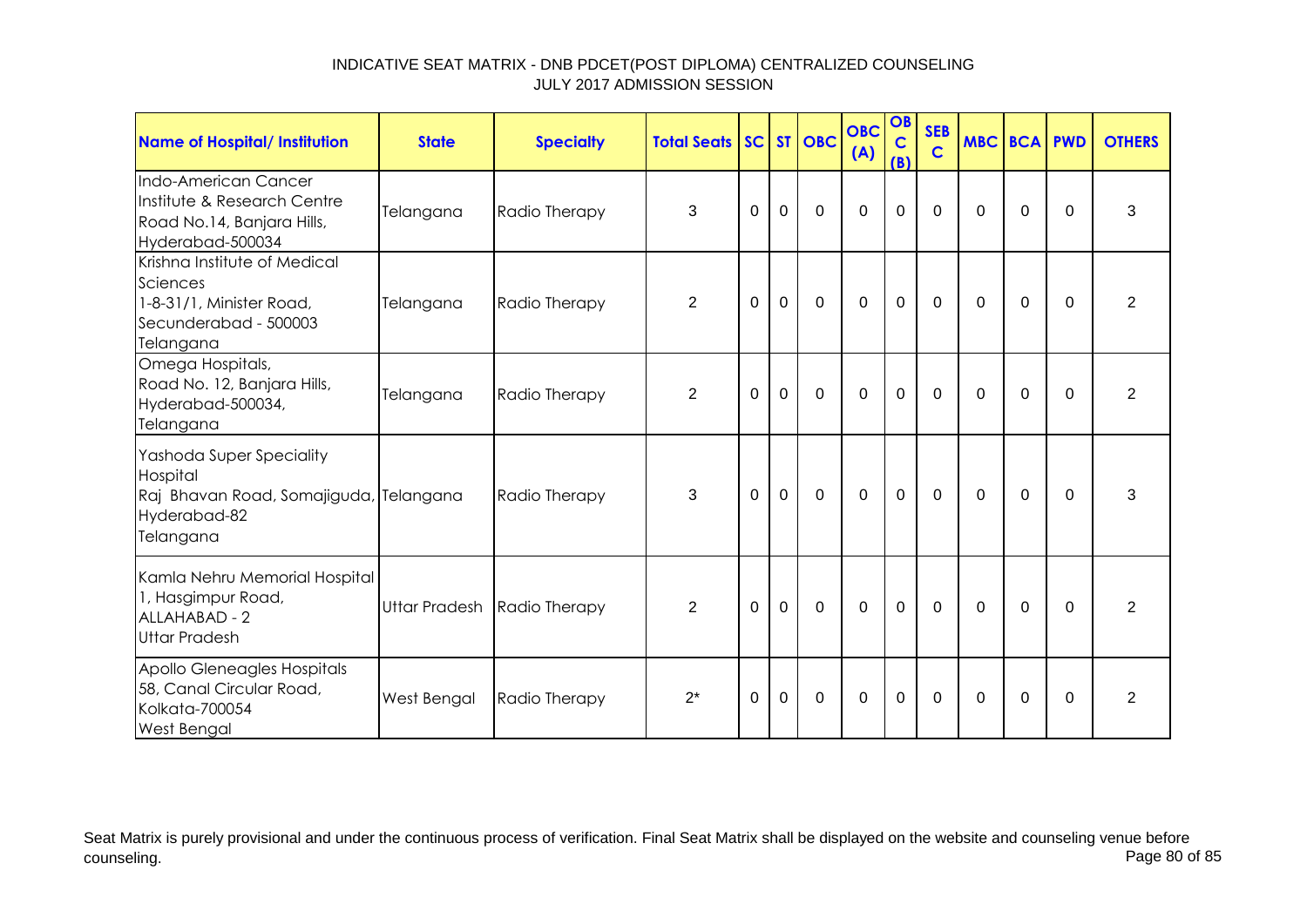| <b>Name of Hospital/ Institution</b>                                                                                              | <b>State</b>       | <b>Specialty</b>               | <b>Total Seats</b> |          |             | SC ST OBC   | <b>OBC</b><br>(A) | OB<br>$\mathbf c$<br>(B) | <b>SEB</b><br>$\mathbf C$ | <b>MBC BCA PWD</b> |          |          | <b>OTHERS</b>  |
|-----------------------------------------------------------------------------------------------------------------------------------|--------------------|--------------------------------|--------------------|----------|-------------|-------------|-------------------|--------------------------|---------------------------|--------------------|----------|----------|----------------|
| Chittaranjan National Cancer<br>Institute,<br>37- S.P. Mukherjee Road,<br>KOLKATA - 26<br><b>West Bengal</b>                      | West Bengal        | Radio Therapy                  | $\mathbf 1$        | $\Omega$ | $\mathbf 0$ | 1           | $\mathbf 0$       | $\mathbf 0$              | $\mathbf{0}$              | $\Omega$           | $\Omega$ | $\Omega$ | $\Omega$       |
| Narayana Superspecialty<br>Hospital<br>(A Unit of MMHRL)<br>120/1 Andul Road,<br>Howrah-711103<br><b>West Bengal</b>              | <b>West Bengal</b> | Radio Therapy                  | 2                  | 0        | $\mathbf 0$ | $\mathbf 0$ | $\mathbf 0$       | $\mathbf 0$              | $\mathbf{0}$              | $\Omega$           | $\Omega$ | $\Omega$ | $\overline{2}$ |
| Saroj Gupta Cancer Centre<br>Welfare<br>Home & Res. Institute<br>M.G.Road, Thakurpurkar,<br>KOLKATA-63<br><b>West Bengal</b>      | West Bengal        | Radio Therapy                  | $\mathbf 1$        | $\Omega$ | $\mathbf 0$ | $\Omega$    | $\mathbf 0$       | $\mathbf 0$              | $\mathbf{0}$              | $\Omega$           | $\Omega$ | $\Omega$ |                |
| J.L.N. Main Hosp. & Res. Centre<br><b>Bhilai Steel Plant,</b><br>BHILAI-01<br>Chhatisgarh                                         | Chhattisgarh       | Respiratory<br><b>Diseases</b> | 3                  | $\Omega$ | $\mathbf 0$ | $\Omega$    | $\Omega$          | $\mathbf 0$              | $\mathbf{0}$              | $\Omega$           | $\Omega$ | $\Omega$ | 3              |
| Ramkrishna Care Hospital<br>Aurobindo Enclave,<br>N. H. 43,<br>Dhamtari Road,<br>Pachpedhi Naka,<br>Raipur-492001<br>Chhattisgarh | Chhattisgarh       | Respiratory<br><b>Diseases</b> | 1                  | $\Omega$ | $\mathbf 0$ | $\mathbf 0$ | $\mathbf 0$       | $\mathbf 0$              | $\mathbf{0}$              | $\Omega$           | $\Omega$ | $\Omega$ | 1              |

Seat Matrix is purely provisional and under the continuous process of verification. Final Seat Matrix shall be displayed on the website and counseling venue before<br>Page 81 of 85 counseling. Page 81 of 85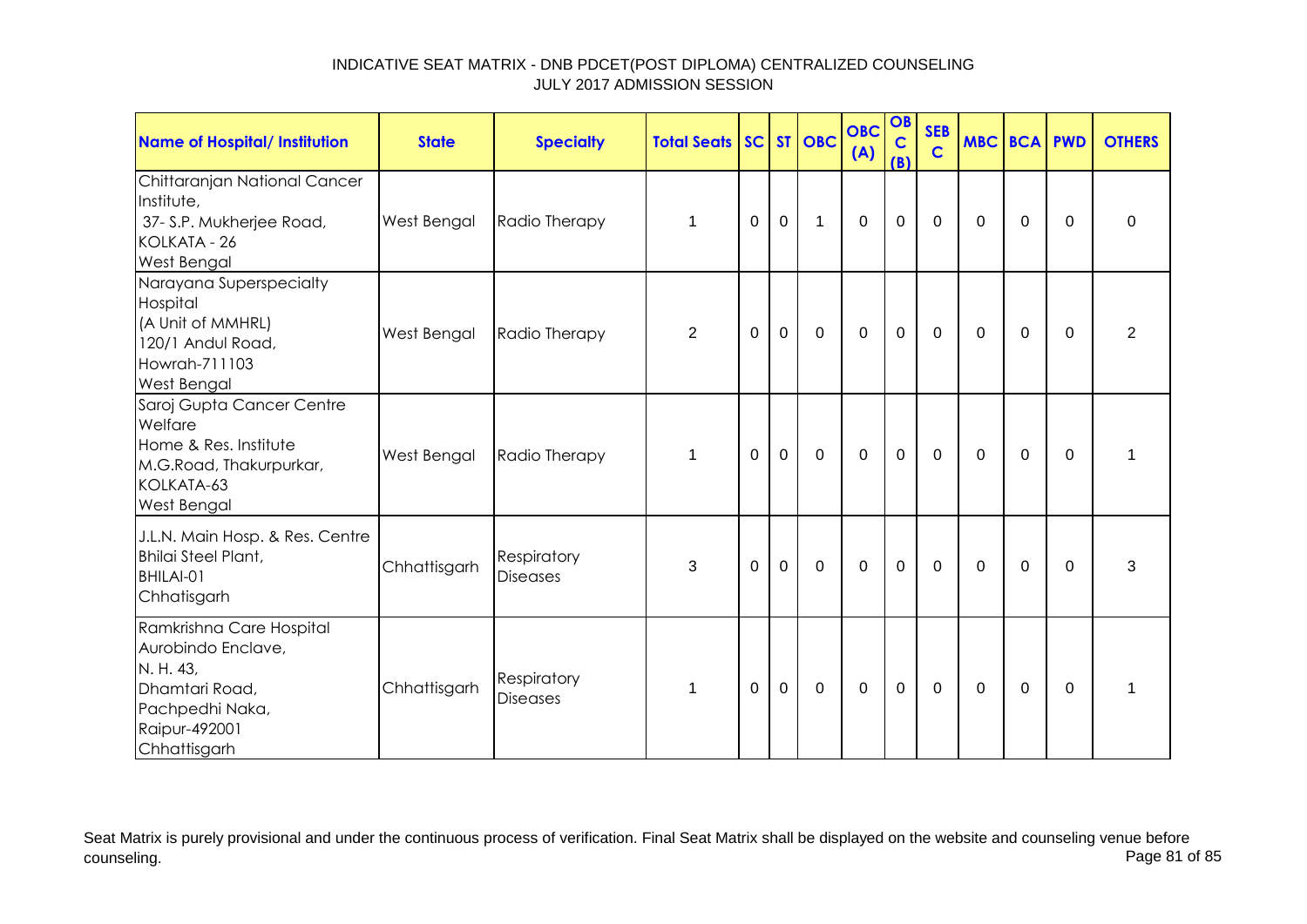| <b>Name of Hospital/ Institution</b>                                                                                                                                           | <b>State</b> | <b>Specialty</b>               | <b>Total Seats</b> |                |              | SC ST OBC   | <b>OBC</b><br>(A) | OB<br>$\mathbf C$<br>(B) | <b>SEB</b><br>$\mathbf C$ | <b>MBC BCA PWD</b> |                |          | <b>OTHERS</b>  |
|--------------------------------------------------------------------------------------------------------------------------------------------------------------------------------|--------------|--------------------------------|--------------------|----------------|--------------|-------------|-------------------|--------------------------|---------------------------|--------------------|----------------|----------|----------------|
| Fortis Hospital<br>Sector B, Pocket-1,<br>Aruna Asaf Ali Road, Vasant<br>Kunj,<br>New Delhi- 110070                                                                            | Delhi        | Respiratory<br><b>Diseases</b> | 1                  | $\Omega$       | $\mathbf 0$  | $\Omega$    | $\mathbf 0$       | $\mathbf 0$              | $\Omega$                  | $\Omega$           | $\Omega$       | $\Omega$ | 1              |
| Indraprastha Apollo Hospitals<br>Sarita Vihar,<br>New Delhi - 110076                                                                                                           | Delhi        | Respiratory<br><b>Diseases</b> | 1                  | $\overline{0}$ | $\mathbf 0$  | $\mathbf 0$ | $\mathbf 0$       | $\mathbf 0$              | $\mathbf 0$               | 0                  | $\mathbf 0$    | $\Omega$ | 1              |
| Jaipur Golden Hospital<br>2, Institutional Area, Sector 3,<br>Rohini,<br>New Delhi-110085                                                                                      | Delhi        | Respiratory<br><b>Diseases</b> | 1                  | 0              | $\Omega$     | $\mathbf 0$ | $\Omega$          | 0                        | $\mathbf{0}$              | 0                  | $\Omega$       | $\Omega$ | 1              |
| National Institute of<br>Tuberculosis and Respiratory<br><b>Diseases</b><br>(Formerly Known as L.R.S. Instt.<br>of T.B. & Allied Scs)<br>Sri Aurobindo Marg,<br>New Delhi - 30 | Delhi        | Respiratory<br><b>Diseases</b> | $\overline{2}$     | $\Omega$       | $\mathbf{1}$ | $\mathbf 0$ | $\overline{0}$    | $\mathbf 0$              | $\mathbf 0$               | $\Omega$           | $\overline{0}$ | $\Omega$ | $\overline{1}$ |
| Rajan Babu Institute of<br>Pulmonary<br>Medicine and Tuberculosis<br>GTB Nagar, Kingsway Camp,<br>Delhi-9                                                                      | Delhi        | Respiratory<br><b>Diseases</b> | 1                  | 0              | $\mathbf 0$  | 1           | $\mathbf 0$       | $\mathbf 0$              | $\mathbf 0$               | 0                  | 0              | $\Omega$ | 0              |
| Medanta-The Medicity<br>Sector-38, Gurgaon,<br>Haryana-122001                                                                                                                  | Haryana      | Respiratory<br><b>Diseases</b> | 1                  | $\Omega$       | $\Omega$     | $\Omega$    | $\Omega$          | 0                        | $\Omega$                  | $\Omega$           | $\Omega$       | $\Omega$ | 1              |

Seat Matrix is purely provisional and under the continuous process of verification. Final Seat Matrix shall be displayed on the website and counseling venue before<br>Page 82 of 85 counseling. Page 82 of 85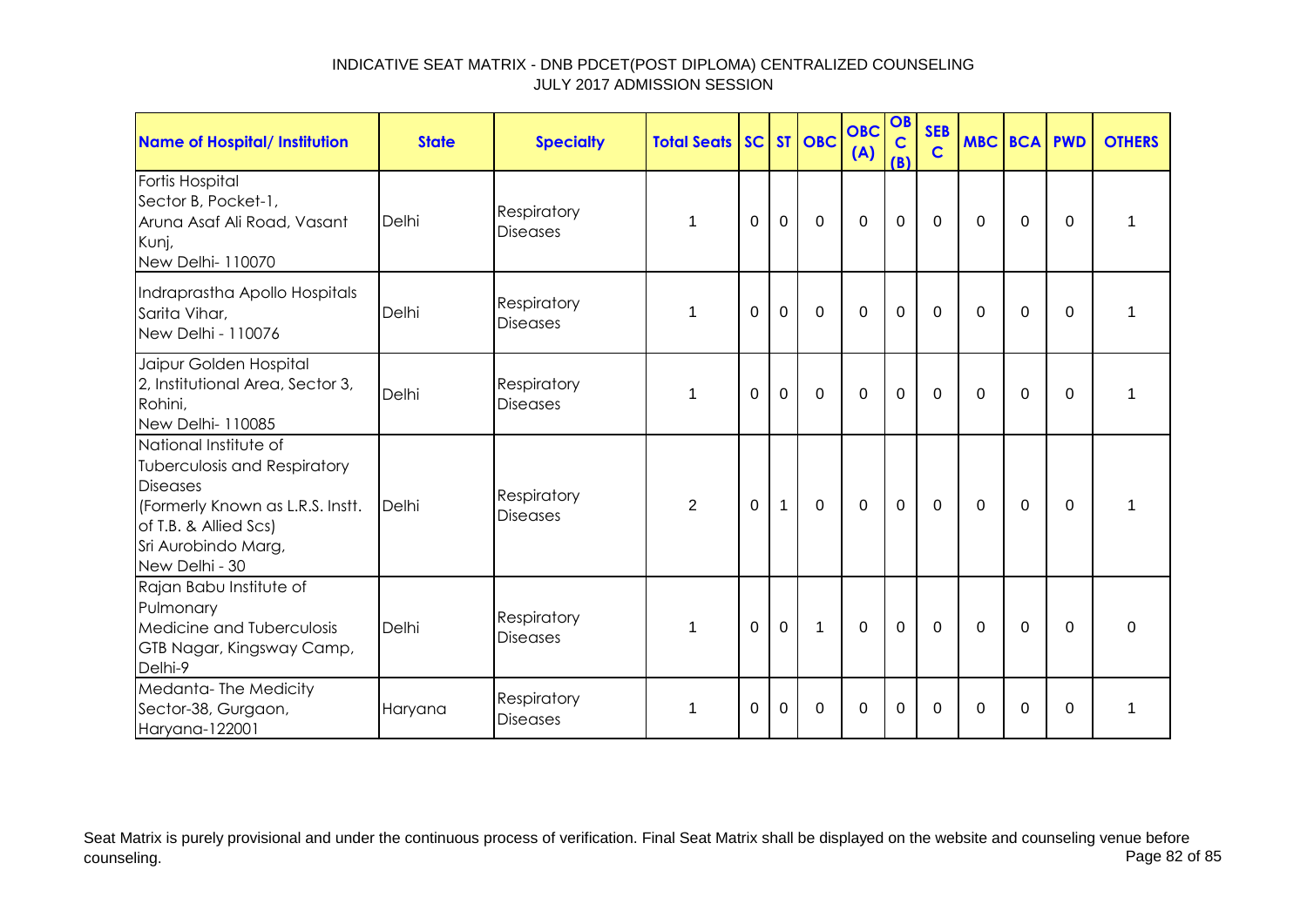| <b>Name of Hospital/ Institution</b>                                                                                                                            | <b>State</b>         | <b>Specialty</b>               | <b>Total Seats SC ST OBC</b> |          |              |             | <b>OBC</b><br>(A) | OB<br>$\mathbf C$<br>(B) | <b>SEB</b><br>$\mathbf C$ | <b>MBC BCA PWD</b> |                |             | <b>OTHERS</b>  |
|-----------------------------------------------------------------------------------------------------------------------------------------------------------------|----------------------|--------------------------------|------------------------------|----------|--------------|-------------|-------------------|--------------------------|---------------------------|--------------------|----------------|-------------|----------------|
| <b>Government Medical College</b><br>Karan-Nagar, Srinagar,<br>Kashmir- 190010                                                                                  | Jammu and<br>Kashmir | Respiratory<br><b>Diseases</b> | 2                            | $\Omega$ | $\mathbf 0$  | $\mathbf 0$ | $\mathbf 0$       | 0                        | $\mathbf 0$               | $\Omega$           | $\Omega$       | $\Omega$    | $\overline{2}$ |
| Bombay Hospital & Instt. of<br>Med. Sciences<br>12, Marine Lines,<br>Mumbai-20<br>Maharashtra                                                                   | Maharashtra          | Respiratory<br><b>Diseases</b> | 1                            | 0        | $\mathbf 0$  | $\mathbf 0$ | $\mathbf 0$       | $\mathbf 0$              | $\mathbf 0$               | 0                  | 0              | 0           |                |
| Kokilaben Dhirubhai Ambani<br>Hospital & Medical Research<br>Institute<br>Achyutrao Patwardhan Marg,<br>4 Bunglows,<br>Andheri (w),<br>Mumbai-51<br>Maharashtra | Maharashtra          | Respiratory<br><b>Diseases</b> | 1                            | $\Omega$ | $\mathbf{0}$ | $\mathbf 0$ | $\mathbf 0$       | $\mathbf 0$              | $\mathbf 0$               | $\Omega$           | $\overline{0}$ | $\mathbf 0$ | 1              |
| Ispat General Hospital<br>Rourkela Steel Plant,<br>ROURKELA - 769005<br>Orissa                                                                                  | Orissa               | Respiratory<br><b>Diseases</b> | $\overline{2}$               | 1        | $\mathbf{1}$ | $\Omega$    | $\Omega$          | 0                        | $\mathbf{0}$              | $\Omega$           | $\Omega$       | $\Omega$    | $\Omega$       |
| Apollo Hospital<br>21 Greams lane,<br>Off Greams Rd,<br>Chennai - 06<br>Tamil Nadu                                                                              | Tamil Nadu           | Respiratory<br><b>Diseases</b> | 1                            | $\Omega$ | $\mathbf 0$  | $\mathbf 0$ | $\mathbf 0$       | $\mathbf 0$              | $\Omega$                  | $\Omega$           | $\Omega$       | $\Omega$    |                |

Seat Matrix is purely provisional and under the continuous process of verification. Final Seat Matrix shall be displayed on the website and counseling venue before<br>Page 83 of 85 counseling. Page 83 of 85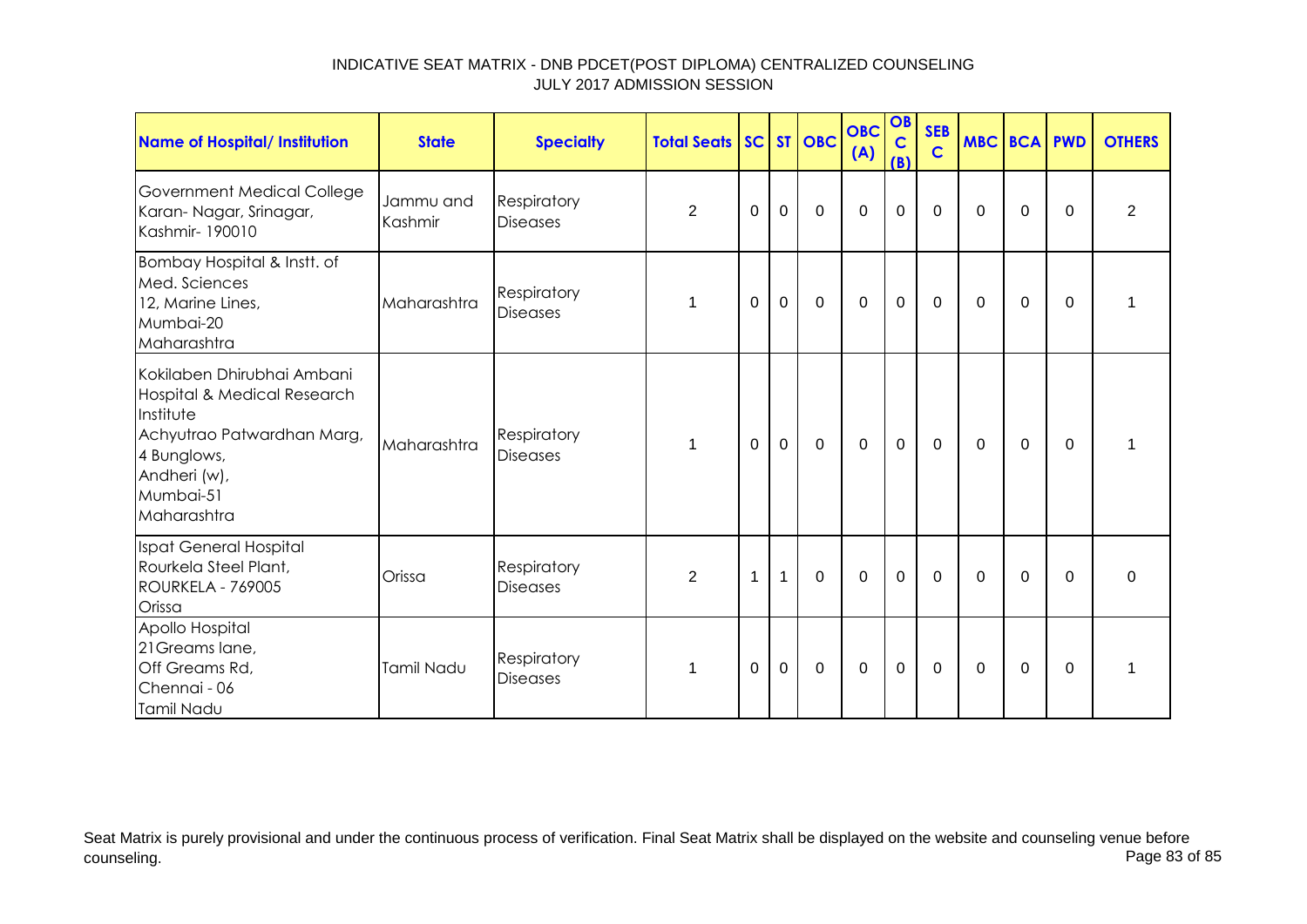| Name of Hospital/ Institution                                                                                                       | <b>State</b> | <b>Specialty</b>               | <b>Total Seats</b> |          |                | SC ST OBC   | <b>OBC</b><br>(A) | OB<br>$\mathbf C$<br>(B) | <b>SEB</b><br>$\mathbf C$ | <b>MBC BCA PWD</b> |             |          | <b>OTHERS</b> |
|-------------------------------------------------------------------------------------------------------------------------------------|--------------|--------------------------------|--------------------|----------|----------------|-------------|-------------------|--------------------------|---------------------------|--------------------|-------------|----------|---------------|
| Apollo Hospital<br>Room No. 306, Office of the<br>Director of Medical Education<br>Jubilee Hills,<br>Hyderabad-500033,<br>Telangana | Telangana    | Respiratory<br><b>Diseases</b> | 1                  | 0        | $\mathbf 0$    | 0           | $\mathbf 0$       | $\mathbf 0$              | $\mathbf 0$               | 0                  | 0           | $\Omega$ | 1             |
| Krishna Institute of Medical<br>Sciences<br>1-8-31/1, Minister Road,<br>Secunderabad - 500003<br>Telangana                          | Telangana    | Respiratory<br><b>Diseases</b> | 1                  | $\Omega$ | $\mathbf 0$    | 0           | $\mathbf 0$       | $\mathbf 0$              | $\Omega$                  | $\Omega$           | $\Omega$    | $\Omega$ | 1             |
| Nizam's Institute of Medical<br>Sciences<br>Punjagutta, Hyderabad-82<br>Telangana                                                   | Telangana    | Respiratory<br><b>Diseases</b> | 1                  | $\Omega$ | $\mathbf 0$    | $\mathbf 0$ | $\mathbf 0$       | $\mathbf 0$              | $\Omega$                  | $\Omega$           | $\mathbf 0$ | $\Omega$ |               |
| Yashoda Super Speciality<br>Hospital<br>Nalgonda X Road, Malakpet,<br>Hyderabad-500036<br>Telangana                                 | Telangana    | Respiratory<br><b>Diseases</b> | 1                  | 0        | $\mathbf 0$    | 0           | $\mathbf 0$       | $\mathbf 0$              | $\mathbf 0$               | 0                  | 0           | $\Omega$ |               |
| Yashoda Super Speciality<br>Hospital<br>Raj Bhavan Road, Somajiguda, Telangana<br>Hyderabad-82<br>Telangana                         |              | Respiratory<br><b>Diseases</b> | 1                  | 0        | $\overline{0}$ | $\pmb{0}$   | $\mathbf 0$       | $\pmb{0}$                | $\mathbf 0$               | 0                  | 0           | 0        |               |

Seat Matrix is purely provisional and under the continuous process of verification. Final Seat Matrix shall be displayed on the website and counseling venue before<br>Page 84 of 85 counseling. Page 84 of 85